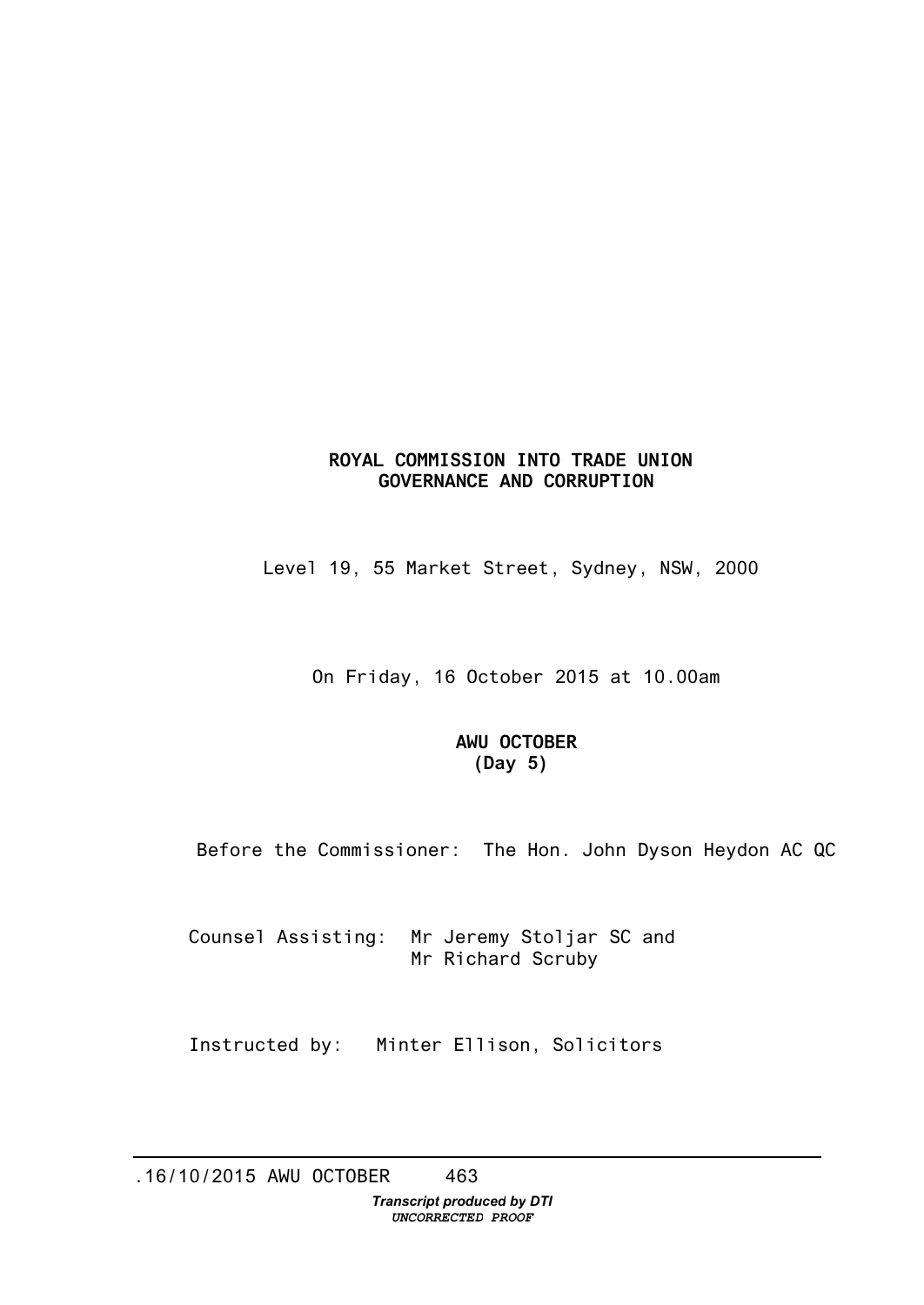1  $\mathfrak{D}$ 3 4 5 6 7 8 9 10 11 12 13 14 15 16 17 18 19 20 21 22 23 24 25 26 27 28 29 30 31 32 33 34 35 36 37 38 39 40 41 42 43 44 45 46 47 MR STOLJAR: Commissioner, the first witness this morning completes for the time being the inquiries into the Downer matter that was looked at yesterday. That witness will be Mr McGuire. I will invite Mr Scruby to take that witness. THE COMMISSIONER: Yes. **<WILLIAM JAMES McGUIRE, sworn: [10.00am]** MR SCRUBY: There is an appearance for Mr McGuire, Commissioner. MR P TOMPKINS: Commissioner, I seek leave to appear on behalf of Mr McGuire. I'm in-house counsel or Downer. Tompkins T-0-M-P-K-I-N-S. THE COMMISSIONER: Thank you, Mr Tompkins. Yes, Mr Scruby? **<EXAMINATION BY MR SCRUBY:** MR SCRUBY: Q. Could you state your full name, please? A. William James McGuire. Q. Mr McGuire, you gave evidence at a private hearing before this Commission on 1 October 2015? A. Yes, I did. MR SCRUBY: Commissioner, I tender the transcript of that hearing. THE COMMISSIONER: Yes. That will be McGuire MFI-1. **McGUIRE MFI-1 - PRIVATE HEARING TRANSCRIPT OF WILLIAM JAMES McGUIRE DATED 01/10/2015** MR BORENSTEIN: Commissioner, before my friend goes on with that, can I indicate that there are parts of that transcript that are in a form that would be regarded as objectionable if the witness gave the evidence now. I had proposed to ask the witness some questions about that, but can I just raise that issue for the moment. THE COMMISSIONER: You can certainly raise it. Do you want to identify the parts? MR BORENSTEIN: I think I'll wait and cross-examine the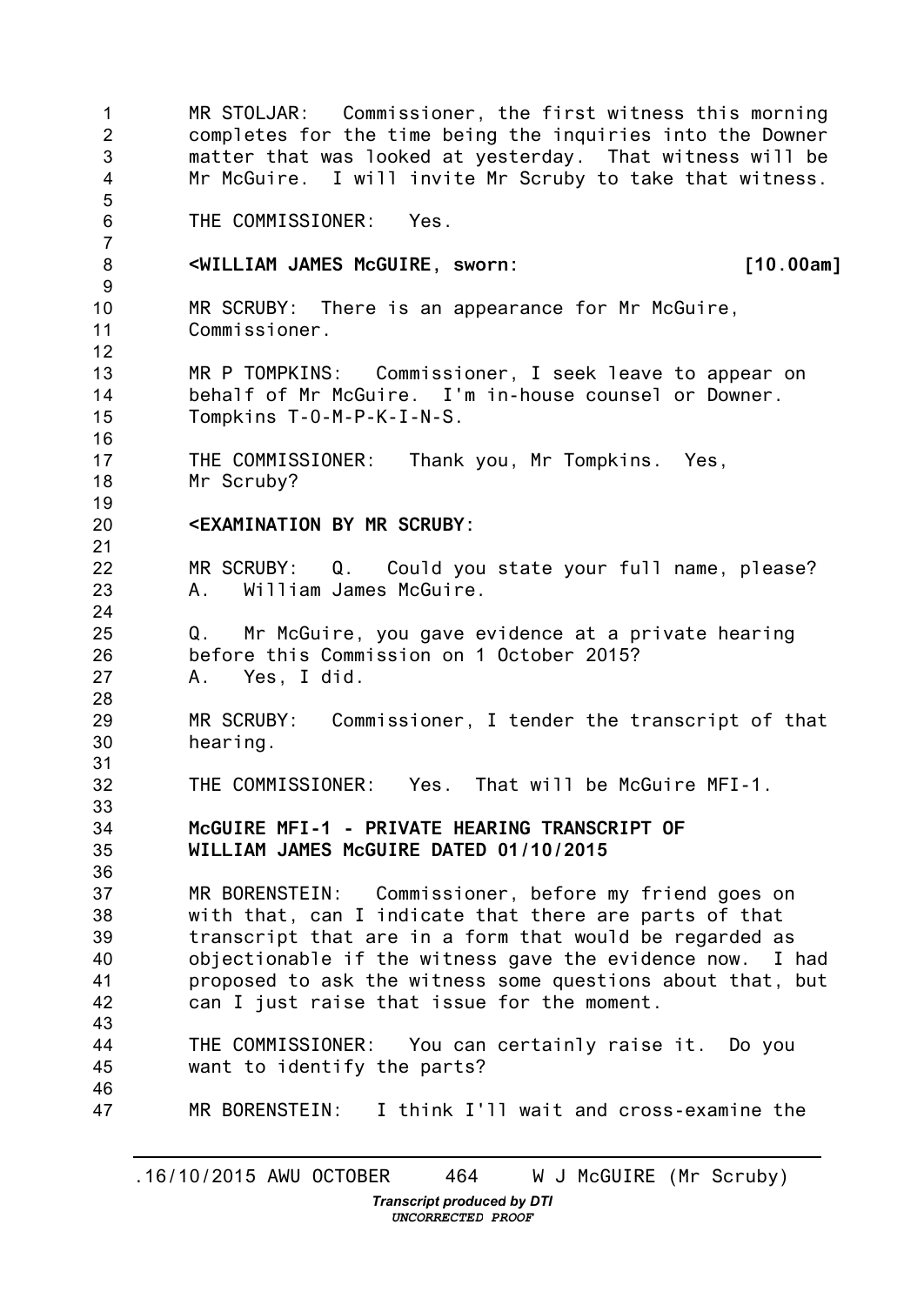1  $\mathcal{P}$ 3 4 5 6 7 8 9 10 11 12 13 14 15 16 17 18 19 20 21 22 23 24 25 26 27 28 29 30 31 32 33 34 35 36 37 38 39 40 41 42 43 44 45 46 47 witness on that to clarify it, but I just wanted to indicate that we have that problem. THE COMMISSIONER: Yes. Thank you. MR SCRUBY: Q. Mr McGuire, in 2012, you were the Executive General Manager of Industrial Relations of Downer EDI Engineering? A. Yes, I was. Q. I am not going to go back over what you told the Commission in your private hearing in any detail, but could I just get this clear in relation to what happened on 10 August. That's the day, do you recall, that the picket disbanded and the employees, who were the subject of the 418 applications, went back to the barge? A. That's correct. I do remember that. Q. On the morning of that day, you had a meeting with Union officials? A. Yes, I did. Q. I think you said that was from 7am to 8am on that morning? A. Yes, it was approximately from 7 to 8 o'clock on Friday, 10 August. Q. You said that Mr Mighell of the ETU and is it Mr Deem of the AMWU attended? A. Correct. Q. Did you invite any AWU representative to that meeting? A. No, I didn't. Q. Why? A. I had spoken to Mr Melhem on the Monday, 6 August, and said that there was a former official of his Union, Mr Terry Lee, and, therefore, it was not an issue as far as that Union was concerned. They said you've got a problem with one of our former officials, plus two former employees. Q. I see. As you understood it from the 418 applications, the AWU did not oppose -- A. No, they didn't. Q. Neither did the ETU, though, did they?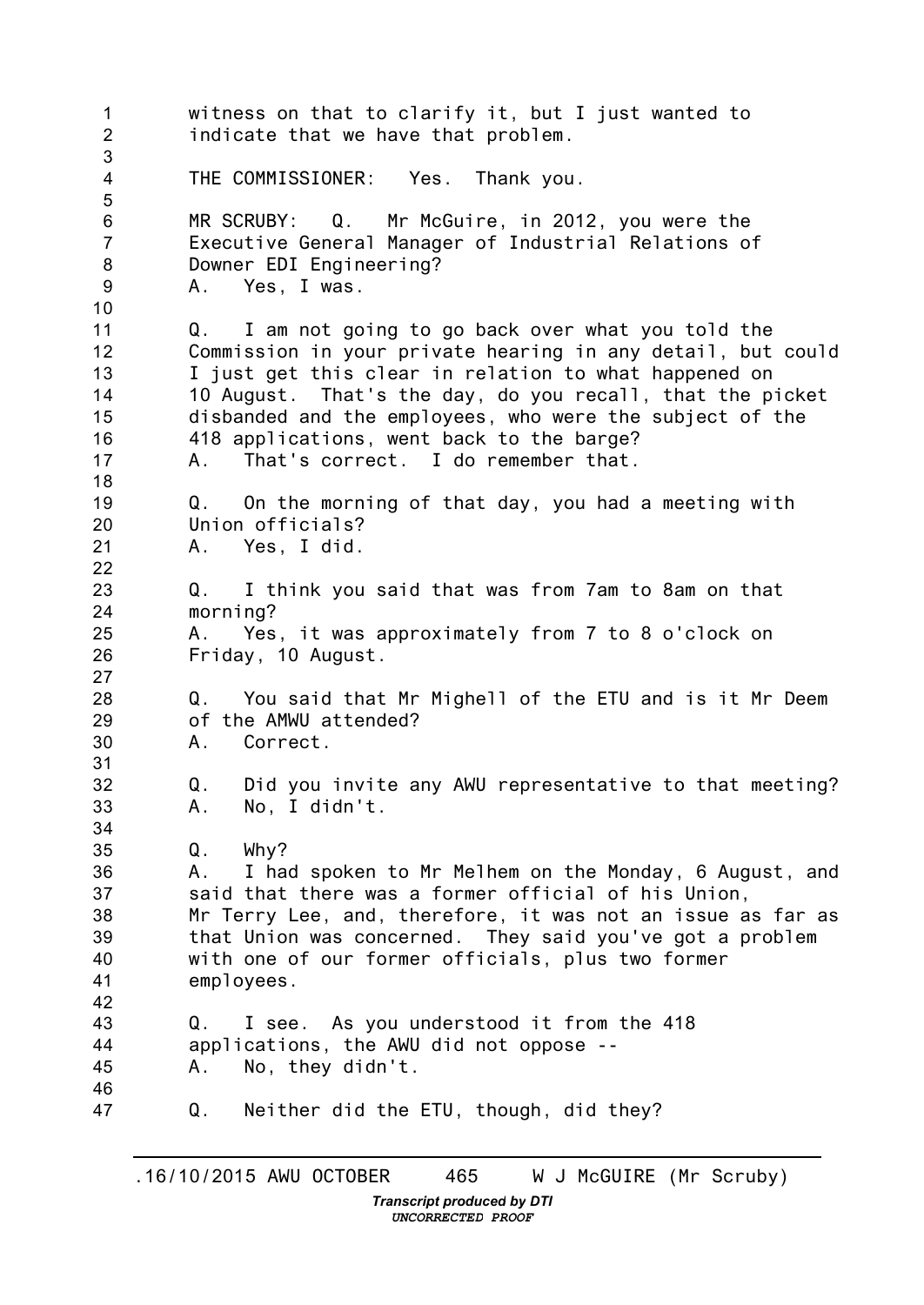1 2 3 4 5 6 7 8 9 10 11 12 13 14 15 16 17 18 19 20 21 22 23 24 25 26 27 28 29 30 31 32 33 34 35 36 37 38 39 40 41 42 43 44 45 46 47 A. Correct. Q. And neither did the AMWU? A. Correct. Q. So what was the purpose of inviting Mr Mighell and Mr Deem to the meeting but not Mr Melhem? A. Well, if you go back to the Monday - Monday, 6 August 2012 and Tuesday, 7 August 2012, I rang - when I found out early on the Monday morning - I got a call from one of our recruitment managers to tell me that there was a picket at the helipad at Essendon Airport. I then rang Mr Melhem to advise him that his former official of Latrobe Valley, Mr Terry Lee, was there with two former employees of Downer, plus a number of other unidentified individuals. He did sound surprised that there was a picket at Essendon Airport. He genuinely believed - I genuinely believe that he wasn't aware of it. Q. Yes. Did the picket, so far as you understood it, have anything to do with the ETU or the AMWU? A. Only in the sense that it prevented their members, our employees, crossing that picket to go to work. Q. Yes. What then was the purpose of inviting Mr Mighell and Mr Deem to a meeting on the morning of the 10th? A. Well, primarily, to update them on the developments of what the company was doing in terms of the 418 applications that were filed with the Fair Work Commission, and that those orders were issued on the Wednesday and the Thursday. So, the meeting was all about advising them of developments, and they volunteered to come out to Essendon Airport. Q. You didn't think it necessary to update Mr Melhem about that? A. He wasn't interested. Q. After the meeting with Mr Mighell and Mr Deem, you went out to the heliport? A. Correct. Q. By that time the picket had disbanded? A. Correct. Q. And then you spent some time at the heliport, but ultimately went back to your office on that day?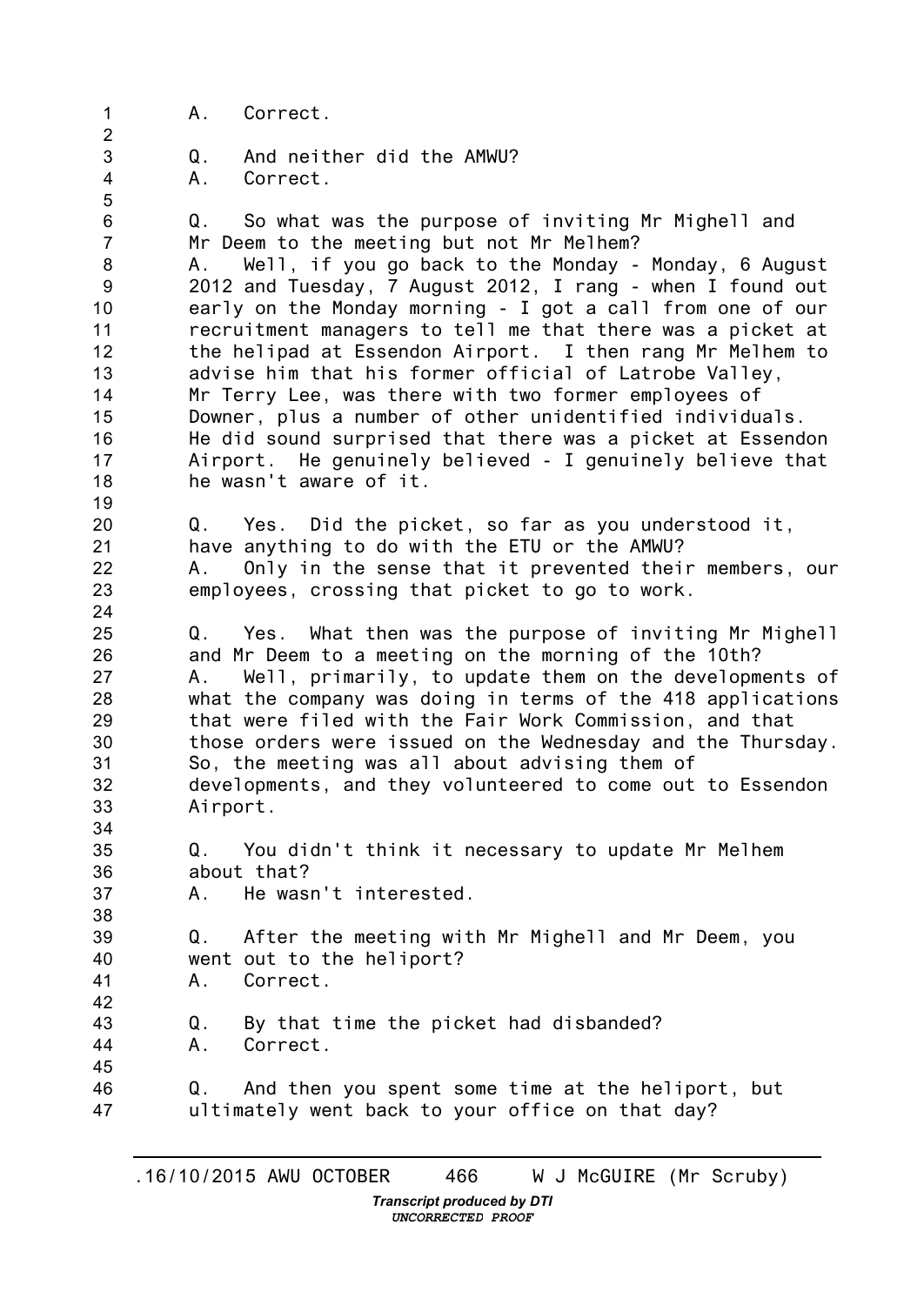1 2 3 4 5 6 7 8 9 10 11 12 13 14 15 16 17 18 19 20 21 22 23 24 25 26 27 28 29 30 31 32 33 34 35 36 37 38 39 40 41 42 43 44 45 46 47 A. That's correct. Q. Is this right - when you went back, you spoke to Mr Sirsen about his meeting with Mr Lee -- A. That's correct. Q. -- Mr Spencer and Mr Cesar Melhem? You told the Commission at the private hearing that Mr Sirsen told you that he and Mr Lee had agreed that Downer would provide training for eight employee representatives for five days? A. Correct. Now, if I could just add to that, you know, I can't speculate or second-guess, because I wasn't at that meeting at the Essendon Airport, that was Mr Sirsen and Mr Lee. All that I can sell you is what Mr Sirsen told me when I arrived back in the office at around 12 noon on Friday, 10 August 2012. Q. I accept that. Did you hear the evidence of Mr Susa, Mr Spencer and Mr Lee yesterday? A. No, but I have read their witness statements. Q. You have read their witness statements? A. I've skimmed across their witness statements. Q. You understand that, in substance, they claim there was no arrangement about training? A. That's what they say. Q. As you say, you weren't there in the car or at the heliport when they were talking to Mr Sirsen, but you stand by your account of what Mr Sirsen told you? A. Yes, I do. Q. You say you skimmed those payments. If that is so, I wonder if you could be shown paragraph 30 of Mr Susa's statement. (Shown to witness). A. Was that paragraph 30? Q. That's correct, yes. Read as much as you like, but I wanted to direct your attention to the last six lines on page 4. A. Yes. Q. You see there that, according to Mr Susa, Mr Sirsen told the three gentlemen that they would have to wait a month or so for their money. In substance, that was because the Commission would be looking at Downer. Do you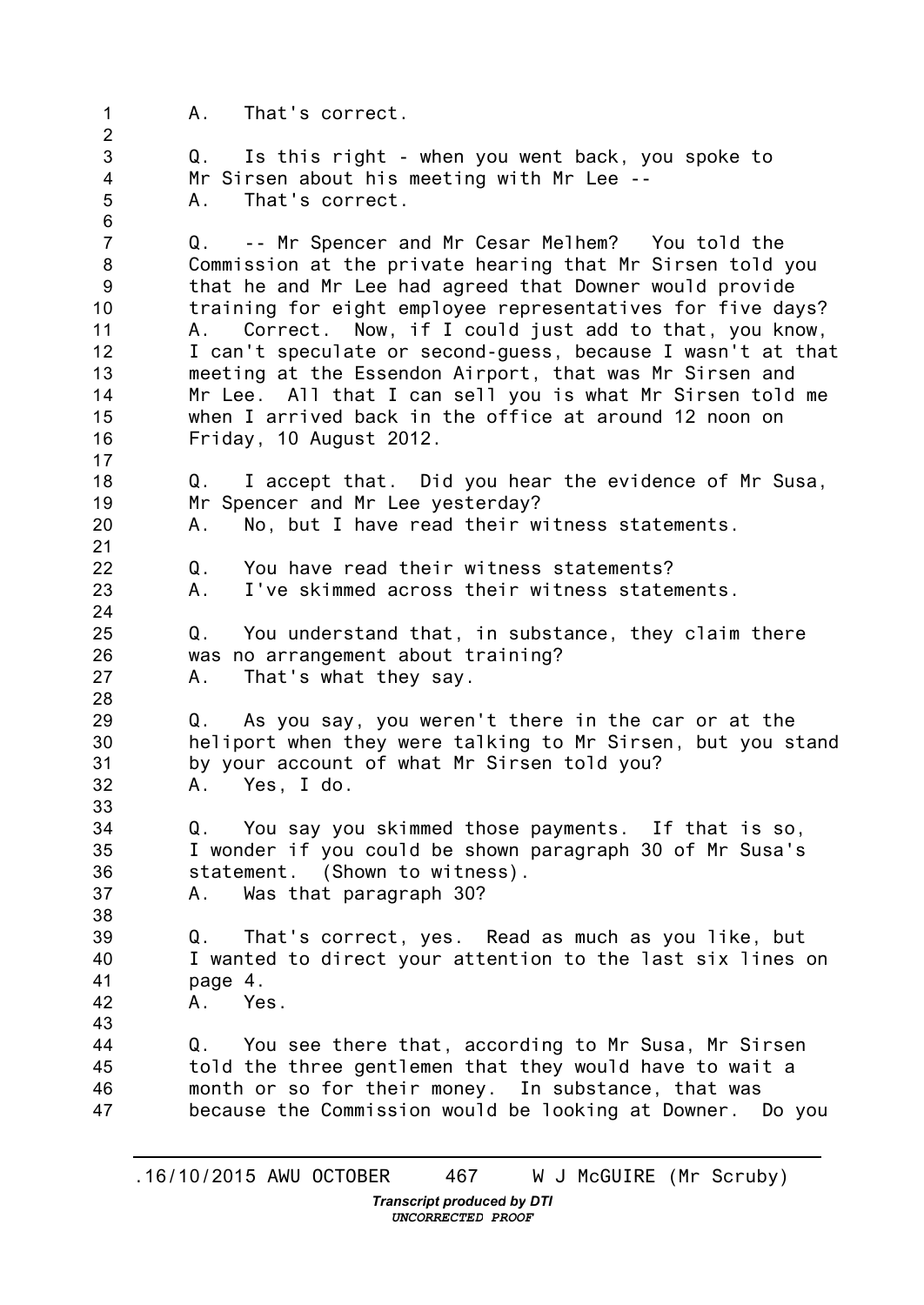1  $\mathfrak{D}$ 3 4 5 6 7 8 9 10 11 12 13 14 15 16 17 18 19 20 21 22 23 24 25 26 27 28 29 30 31 32 33 34 35 36 37 38 39 40 41 42 43 44 45 46 47 see that's what Mr Susa says he was told by Mr Sirsen? A. The evidence of Mr Sirsen has given is contrary to that. His evidence was extremely clear that the arrangement he entered into with Mr Lee was to provide safety training for - I think the number was eight employee reps over a period of five days; then in the following week the general protection applications were filed by the AWU in the Fair Work - or in the Fair Work Australia on behalf of Mr Susa and Mr Spencer, and the Union were alleging that those two former employees were terminated because we had discriminated against them because of their trade union status, their employee rep status. Q. I will come to that in a moment, Mr McGuire. At the moment I am just directing your attention to what Mr Susa says in that paragraph. I can tell you - and if you need to look at it, say so - but Mr Spencer says that Mr Sirsen said something similar to him about a week later? A. That's what those statements that I've skimmed across certainly say, but that's contrary to what Mr Sirsen has told me. Q. Did you know on 10 August that the FWBC was looking into this picket? A. Yes, I was, because we would have made contact with the Inspectorate. That's normal company practice. Q. You contacted them, did you? A. Not me personally, but probably one of the industrial relations staff that at that time worked with me. Q. Do you know when that was? A. I know the interviews that were conducted: Mr Sirsen and Mr French. That would have been sometime in probably mid to late August and then I followed, I think it was either September or October of 2012. Q. I'm talking about what you knew on 10 August, though. Did you know at that time that the FWBC were looking into the pickets that had happened on the Monday and the Tuesday? A. I would have thought so. And I know it's company practice that if we have a stoppage, any illegal disruption, that we would have contacted the Inspectorate or our industrial solicitors, but I'd be certain that we would have made that call.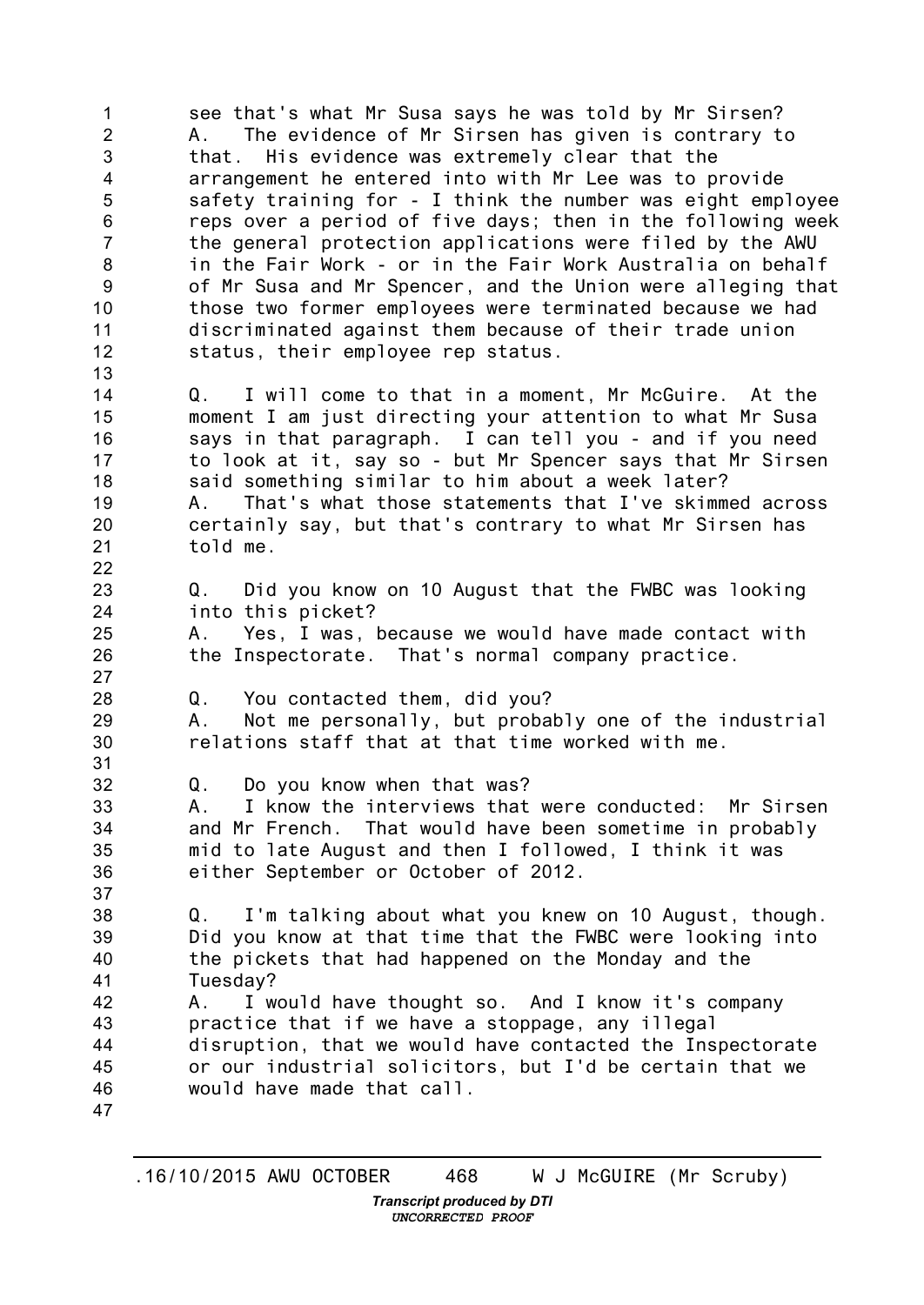1 2 3 4 5 6 7 8 9 10 11 12 13 14 15 16 17 18 19 20 21 22 23 24 25 26 27 28 29 30 31 32 33 34 35 36 37 38 39 40 41 42 43 44 45 46 47 Q. I can tell you that an FWBC representative spoke to one of the solicitors involved in the section 418 applications on 8 and 9 August? A. Yes. Q. Does that refresh your recollection about contact with the FWBC in the period before 10 August? A. It sounds correct. Q. As you say, the FWBC, in fact, commenced a full investigation into the pickets? A. Yes, they did. Q. Were you the person responsible for Downer's response to the FWBC? A. Not at that stage, no. Q. At any stage? A. Not that I can remember. I certainly - I certainly attended an interview in St Kilda Road, their offices in St Kilda Road in either late September or October, but I may not have had carriage of that particular event. Q. Was there a person at Downer who did have carriage of it? A. If it wasn't me, it would have been Mr Simon French. Q. Who I think - is this right, he reported to you? A. Yes, he did at that time. Q. You appreciated that one of the matters that the FWBC was looking into was the payment of strike pay during the picket? A. Correct. Q. Another matter was coercion? A. I'm not quite certain about the coercion part of their investigation. Q. You understood, didn't you, that one of the things the FWBC was looking at was why the picket came to an end? A. Correct. Q. Did you understand that the FWBC might have been interested to know whether or not any payment was made in connection with the termination of the picket - did you understand that?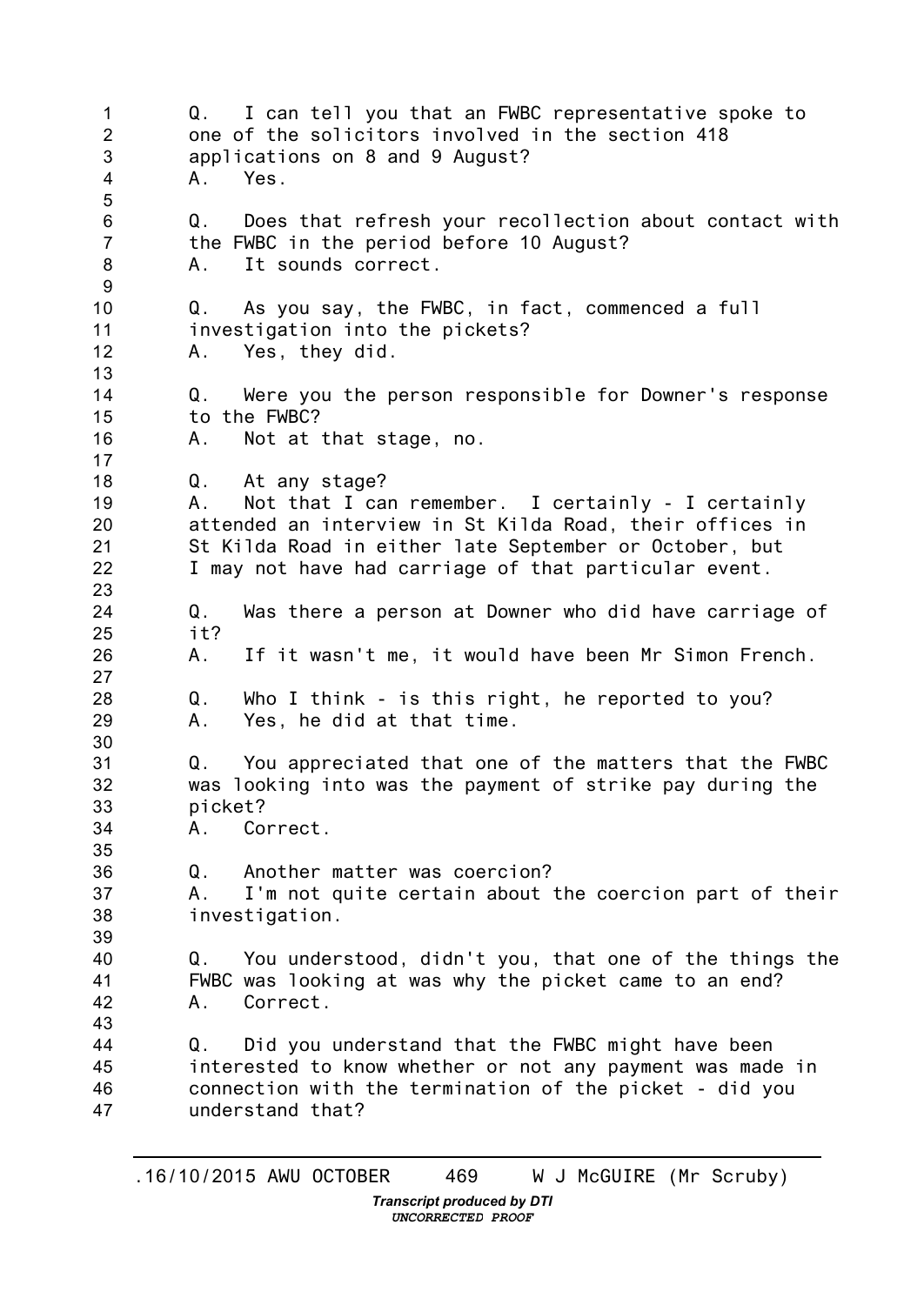1 2 3 4 5 6 7 8 9 10 11 12 13 14 15 16 17 18 19 20 21 22 23 24 25 26 27 28 29 30 31 32 33 34 35 36 37 38 39 40 41 42 43 44 45 46 47 A. Yes, I do. It's their normal practice, I would have thought. Q. As you say, you were interviewed by the FWBC and you gave some dates. I can tell you that that happened on 8 October 2012? A. That sounds right. Q. Did you tell the FWBC at that interview about the arrangement that Mr Sirsen reported to you that he'd struck with Mr Lee on the 10th? A. I don't recall whether I did or didn't. Certainly not on the Friday because that arrangement was only entered into very early Friday morning, 10 August. Q. Yes, and I'm asking about what happened on 8 October. A. Sorry, 8 October, I'd need to have a look at the transcript from the Inspectorate. Q. You've got a transcript of that interview? A. Not with me, no. Q. You've got one at Downer's offices? A. I would have a copy of that. Q. Are you able to provide that to the Commission? A. Yes. I guess it's subject to legal privilege; I'd have to get the approval of the Inspectorate. Q. Is the position that you don't recall what questions were asked or answered at that interview without recourse to the transcript? A. I'd need to go back and refresh my memory. These are events that occurred over three years ago. Q. You were asked some questions at the private hearing about an invoice, I can take you to it, if you like, but you've seen it on a number of occasions. Do you recall whether you told the FWBC about that invoice? A. Again, I really can't recall. I'd have to refer to the transcript. Q. I think you said at the private hearing that you weren't responsible for authorising payment of that invoice. A. Correct. I don't have the financial delegation of authority where Mr Sirsen did.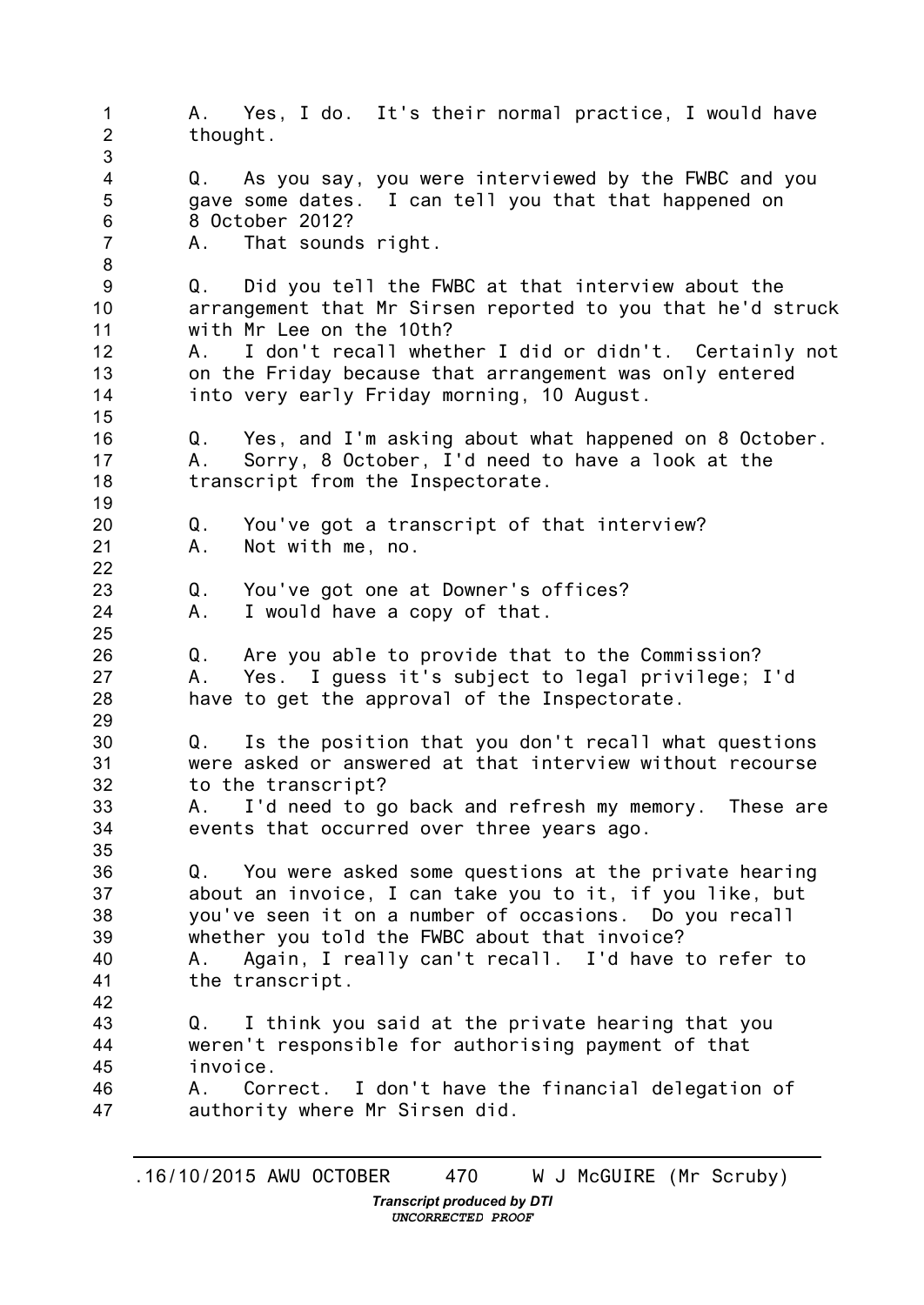1 2 3 4 5 6 7 8 9 10 11 12 13 14 15 16 17 18 19 20 21 22 23 24 25 26 27 28 29 30 31 32 33 34 35 36 37 38 39 40 41 42 43 44 45 46 47 Q. Did you and Mr Sirsen, in fact, have any discussions about the invoice? A. Not around September. He had the authority on behalf of the company to commit those costs. There was no reason for him to discuss that with me. Q. Did you know that that invoice was paid on 5 October? A. Yes, I do. Q. Did you know that on 8 October when you spoke to the FWBC? A. Probably not. Again, I'm not quite certain when Mr Sirsen showed me that invoice. It could have been weeks, months after the date of 18 September 2012. I just can't remember. There was probably no need for him to show me that invoice. He'd entered into an arrangement and told me the arrangement that he'd entered into. Q. Well, do you remember if you ever told the FWBC that no payments had been made to end the picket? I'm asking do you remember either way? A. No. Q. But your position, as at 8 October, was that no payments in fact had been made to end it; is that right? A. No payments had been made to those two individuals, that's correct. Q. Well, no payments at all for the purposes of ending the picket, that was your position as at 8 October? A. Correct. Q. Is that the position you take today, sitting there in the witness box? A. Yes, I do. The invoice reflected the arrangement that Mr Sirsen and Mr Lee had entered into. I wasn't there, so all I can recall is what Mr Sirsen told me on the afternoon of Friday, 10 August, that it was for training of eight employee representatives over a five-day period. That's what he agreed to. Q. Can we take it that if the FWBC had asked you whether a payment was made to end the picket, you would have said "no"? A. Correct.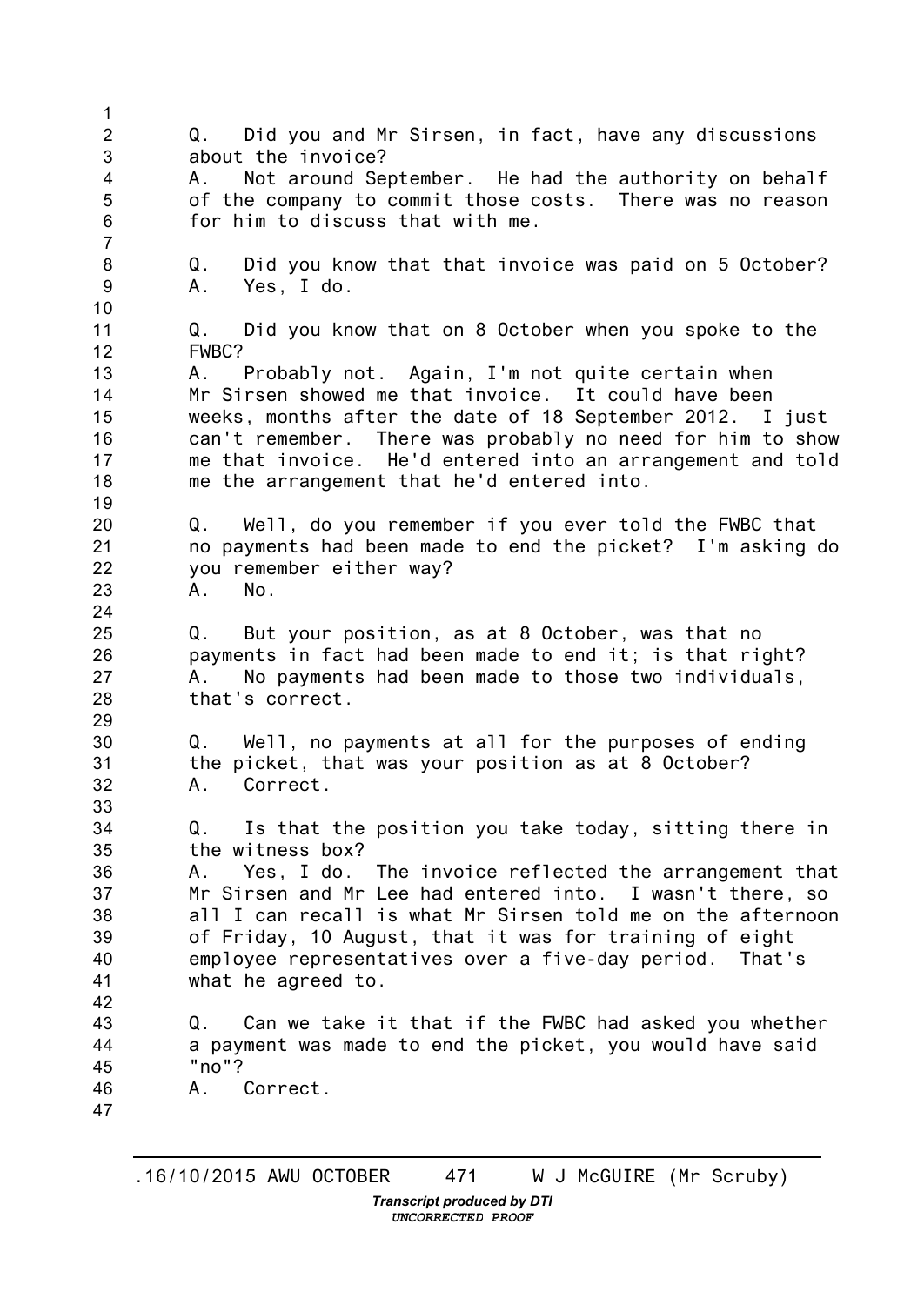1  $\mathfrak{D}$ 3 4 5 6 7 8 9 10 11 12 13 14 15 16 17 18 19 20 21 22 23 24 25 26 27 28 29 30 31 32 33 34 35 36 37 38 39 40 41 42 43 44 45 46 47 Q. And do you say - well, let me ask -- A. Certainly not a payment to the employees. Q. Or to anyone? A. Correct. Q. Let me ask you this - have you, in giving your evidence to this Commission, been concerned to ensure that it doesn't cut across anything that you told the FWBC? A. I don't think that anything that I have said cuts across the evidence that I've provided, or the interview that I had with the Fair Work Building and Construction Inspectorate. Q. You made reference in your private hearing to some notes that you had. I can take you to the reference if you like, but do you have any notes that you made in around August about what happened in relation to the termination of the picket? A. No. If I remember, at the private hearing I would have talked about a paper calendar, a desk calendar, that I would have had in 2012. Q. Could I just ask that McGuire MFI-1 be brought up at page 4, line 44. Do you see there there's a question and then at line 46 you say "Without referring to my notes", and then you go on to explain about your paper calendar. What were the notes you were referring to at line 46? A. I would suggest that was the bunch of dates, the paper calendar. Q. So you don't have any notes any more, is that the position? A. Correct, not going back to 2012, apart from the negotiating notes when we negotiated the construction agreement and the memorandum of understanding. I kept quite detailed, comprehensive file notes over those - that period of negotiations. Q. Did you know that Mr Sirsen was first interviewed by the FWBC on 16 August? A. Yes, I do. Q. You appreciate that the AWU commenced applications to deal with the general protection disputes in relation to Mr Spencer and Mr Susa? A. Correct.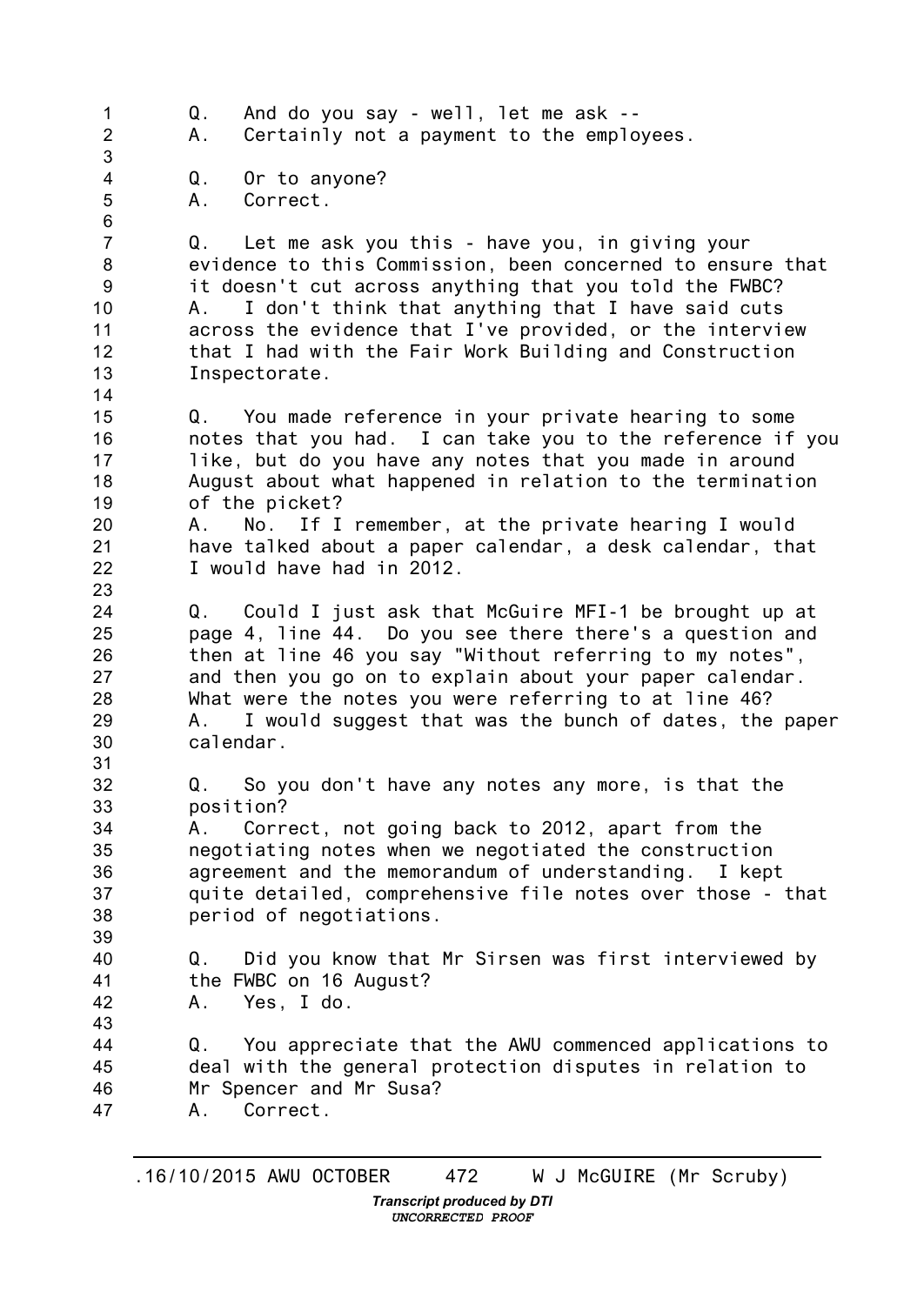1 2 3 4 5 6 7 8 9 10 11 12 13 14 15 16 17 18 19 20 21 22 23 24 25 26 27 28 29 30 31 32 33 34 35 36 37 38 39 40 41 42 43 44 45 46 47 Q. You appreciate that was commenced on the next day, that is 17 August? A. That's correct. Q. You had carriage of those proceedings on behalf of Downer? A. I did have. Q. Did you receive any letter of demand prior to the commencement of those proceedings? A. Not to my knowledge, no. Q. Did you receive any offers of settlement during the course of those proceedings? A. Again, not to my knowledge. Q. Anything orally? A. No, I can't remember anything orally to settle those two general protection applications. Q. Were there any negotiations at all between you and anyone on the part of the AWU about those proceedings during their course? A. If I remember, we did have a - there was a hearing listed in the then Fair Work Australia in front of Commissioner Blair, and I would have had discussions either during the course of that or after that --. MR BORENSTEIN: I object to the witness speculating about what would have happened rather than what did happen. MR SCRUBY: I embrace what my learned friend said, and I ask that the witness be directed to answer the question. THE COMMISSIONER: The question was: "Were there any negotiations between you and anyone on the part of the AWU about those proceedings?", something like that? THE WITNESS: I may have spoken to Mr Winter. MR SCRUBY: Q. Would you remember it or not? A. Not really. Again, we're talking about a period exceeding three years. Q. Is the position that there were no negotiations at all because prior to the commencement of the proceedings, an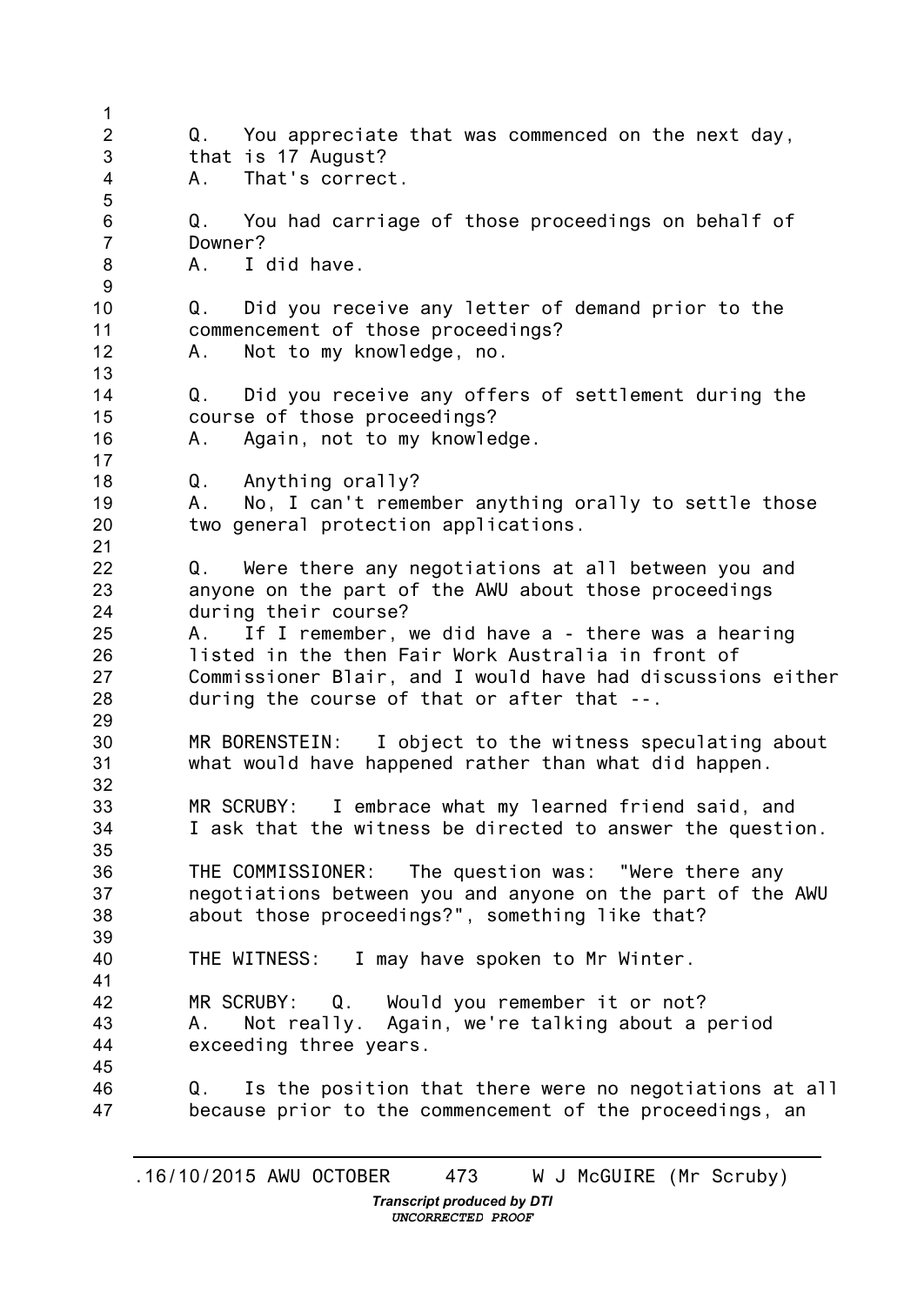1 2 3 4 5 6 7 8 9 10 11 12 13 14 15 16 17 18 19 20 21 22 23 24 25 26 27 28 29 30 31 32 33 34 35 36 37 38 39 40 41 42 43 44 45 46 47 arrangement had already been made to pay Mr Susa and Mr Spencer? A. Not that I was aware of. And we certainly would have vigorously defended the position of the termination of those two employees. MR BORENSTEIN: Again, Commissioner, I object to this evidence. It's speculation. THE COMMISSIONER: Well, "We would certainly have vigorously objected" could be the royal plural, or it could be a class of which he speaks. I do not think it is necessarily speculation. You object to the "would have" part? MR BORENSTEIN: Yes. MR SCRUBY: Perhaps I could ask a further question to clarify. Q. You say you would have. What did you actually do to vigorously defend Downer's position? What actually did you do. A. Again, I don't want to speculate or second-guess, but I would have -- Q. No, no, no, what did you do? A. I would have told them that they had a week -- Q. No, what did you tell them? THE COMMISSIONER: Q. Mr McGuire, there are a number of possibilities. One is that you actually remember what you did. Another is that you don't actually remember what you did, but you had a practice. I mean, someone might say, "I can't remember what time I had dinner on Tuesday of last week, but my practice is to have dinner at half past 7 after the news." Do you actually remember what you did, if anything? A. I certainly can't recall, Commissioner. THE COMMISSIONER: All right. MR SCRUBY: Q. Well, is the position that you did nothing? A. That could have been the position.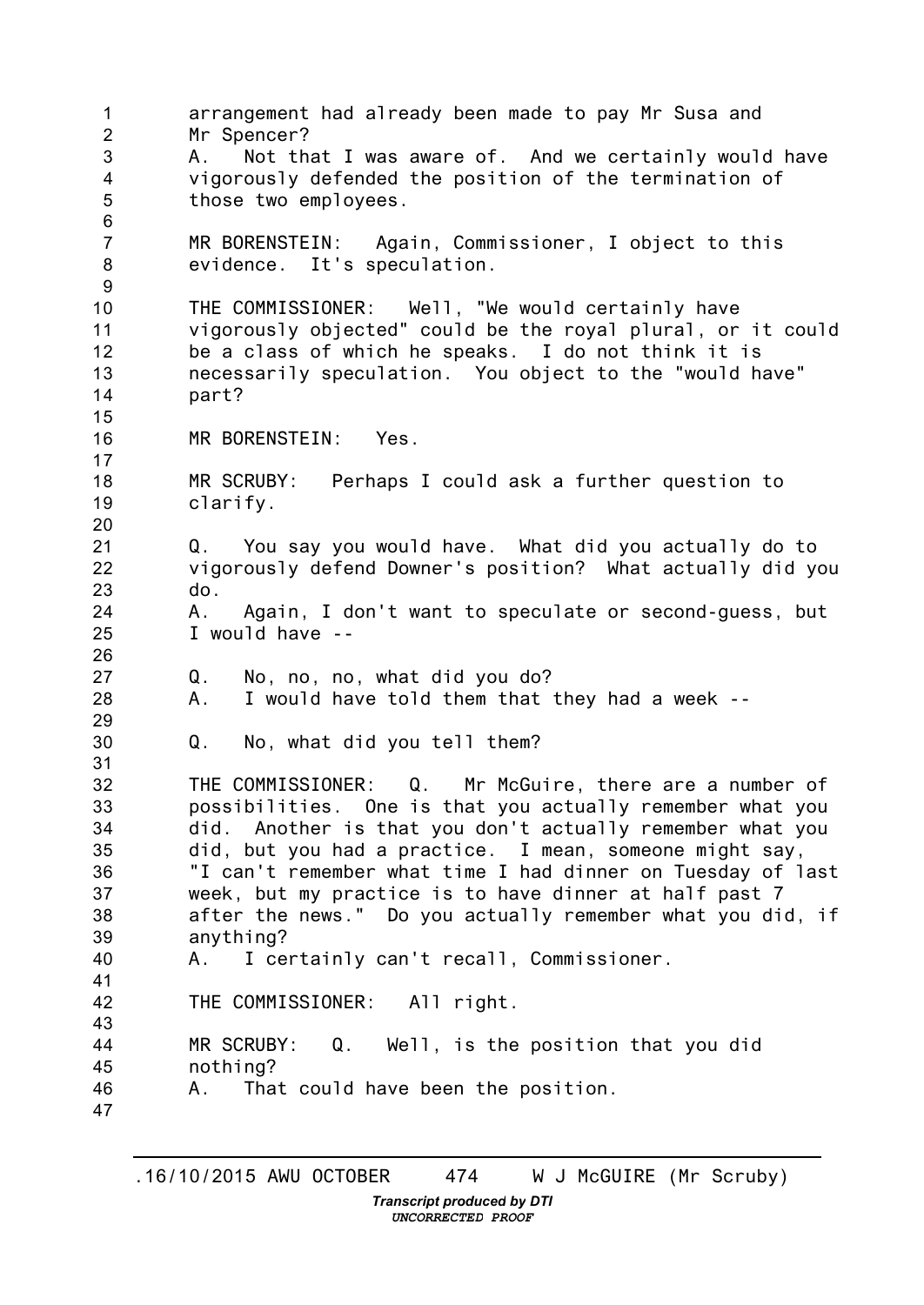1 2 3 4 5 6 7 8 9 10 11 12 13 14 15 16 17 18 19 20 21 22 23 24 25 26 27 28 29 30 31 32 33 34 35 36 37 38 39 40 41 42 43 44 45 46 47 Q. Could I ask that the witness be shown a bundle that's marked Downer MFI-1. Would you look at page 232 of that bundle, please. A. 232? Q. Yes. Do you see there, that's an email from Mr Sirsen to representatives of the Unions, and it's copied to you. Read as much as you like, but I wanted to direct your attention to the last sentence which says: *All those that were previously terminated will have their money in the bank by Friday, 5/10 with separate pay slips being posted out today.* Do you see that? A. Yes, I do. Q. That's a reference, is it, to payment of a number of employees who had been terminated during the downsizing process, if I can call it that, that was underway at this time? A. No, it's not. It's in relation to a dispute we had over the muster arrangements on the JASCON 25. Q. What was that dispute? A. It was more about those on dayshift being disturbed during their sleep time to muster, which is the requirement in the maritime industry. So, we had a disturbance allowance, but when you're working on a vessel in Bass Strait with sea conditions, and disconnecting from the platform, a number of sirens go off from time to time which wakes up people that have come off a 12-hour shift, so we had disturbance payments and we had a dispute over muster payments and, if I remember, a former Commissioner, Commissioner Simmonds, was an independent arbitrator that heard that matter and I'm pretty certain that matter would have - was also heard within the then Fair Work Australia. Those payments were for another issue and would have been paid to employees that had been terminated by reason of redundancy. Q. Could I just take you to page 29 of Sirsen MFI-1. That's the invoice that you've seen a number of times. A. Yes. Q. That invoice was paid on 5 October?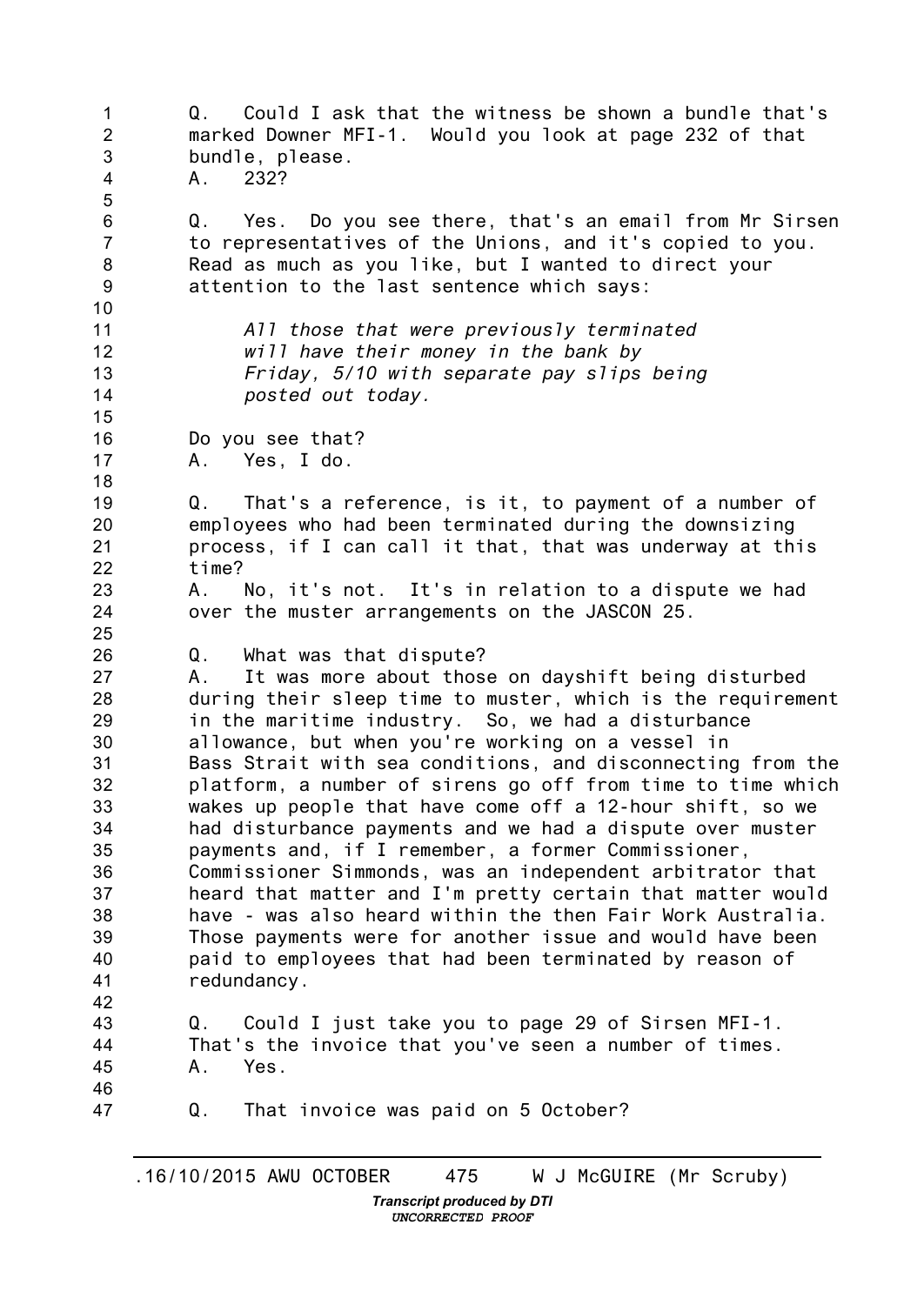1 2 3 4 5 6 7 8 9 10 11 12 13 14 15 16 17 18 19 20 21 22 23 24 25 26 27 28 29 30 31 32 33 34 35 36 37 38 39 40 41 42 43 44 45 46 47 A. Yes, according to the stamp. The stamp is dated that it was paid on 5 October 2012. Q. Is it just a coincidence it was paid on the same day as the payments that Mr Sirsen was referring to in the email that I just took you to? A. There's no connection. They're both different issues. Q. Were you responsible for training?<br>A. No.  $No.$ Q. Not at all? A. No, not at all. Q. You had no authority to approve invoices? A. Correct. Q. But you say Mr Sirsen discussed this invoice with you at some point? A. He did. Q. What were the circumstances, do you say, that he came to talk about this invoice with you? A. Well, it was some time after the invoice which was dated 18 September 2012, and I can't remember whether it was, as I said before, weeks, months or a year after that he told - I guess it was really confirming what he'd told me on 10 August, and the arrangement that he'd entered into with Terry Lee. I wasn't there. Q. I understand that. At some point, presumably after 18 September 2012, you and Mr Sirsen had a discussion about this invoice; is that right? A. Correct. Q. You didn't have authority to approve it, correct? A. That's correct. Q. That is, approve the payment of it? A. Mmm-hmm. I don't have the financial delegation of authority; neither does any of the other industrial relations staff at the time that worked for me. Q. And you had no responsibility for the provision of training; correct? A. Correct.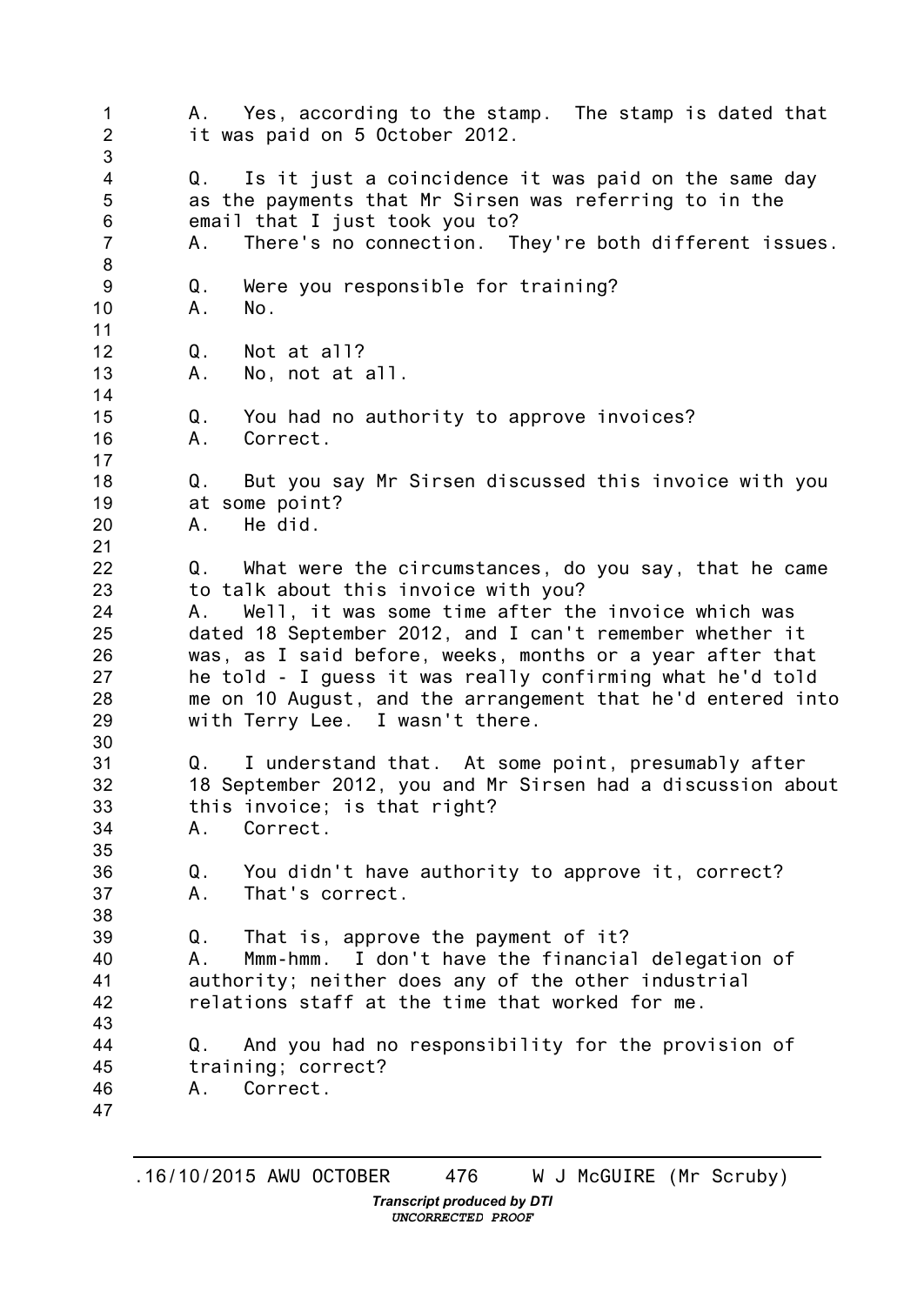1 2 3 4 5 6 7 8 9 10 11 12 13 14 15 16 17 18 19 20 21 22 23 24 25 26 27 28 29 30 31 32 33 34 35 36 37 38 39 40 41 42 43 44 45 46 47 Q. Isn't the reason that Mr Sirsen talked to you about this invoice, that, in fact, the invoice was not about training? A. I don't accept that. All I can rely on is what Mr Sirsen told me on the afternoon of Friday, 10 August 2012, and he told me two things. One, that he and Mr Lee had agreed to the training and, secondly, that if Mr Susa and Mr Spencer were aggrieved by their termination, that there was another avenue that they could take by filing by the Union filing a general protections application within the Fair Work Australia, and that's what they did. MR SCRUBY: If the Commission pleases. THE COMMISSIONER: Yes. Mr Borenstein? MR BORENSTEIN: Commissioner, I don't need to ask him any questions now. Thank you. THE COMMISSIONER: You have no objections? MR BORENSTEIN: Commissioner, they're dealt with. THE COMMISSIONER: Very well. Dr Hanscombe? DR HANSCOMBE: Thank you, Commissioner, I have a couple of questions. **<EXAMINATION BY DR HANSCOMBE:** DR HANSCOMBE: Q. The account you've given this morning of your conversation with Mr Melhem on 6 August over the phone is somewhat different from the account you gave in your private hearing. You said then that Mr Melhem said to you he didn't know anything about it. Today you've said something much more specific, that he said, "That's about a former official and former employees and I'm not interested". Which is right? A. At the private hearing, I think I said something similar, if not the same. Q. You say Mr Melhem referred to "former official and former employees", you say that, do you? A. Words to that effect, yes. Q. You said that at the private hearing? A. I'd need to go back and have a look at the transcript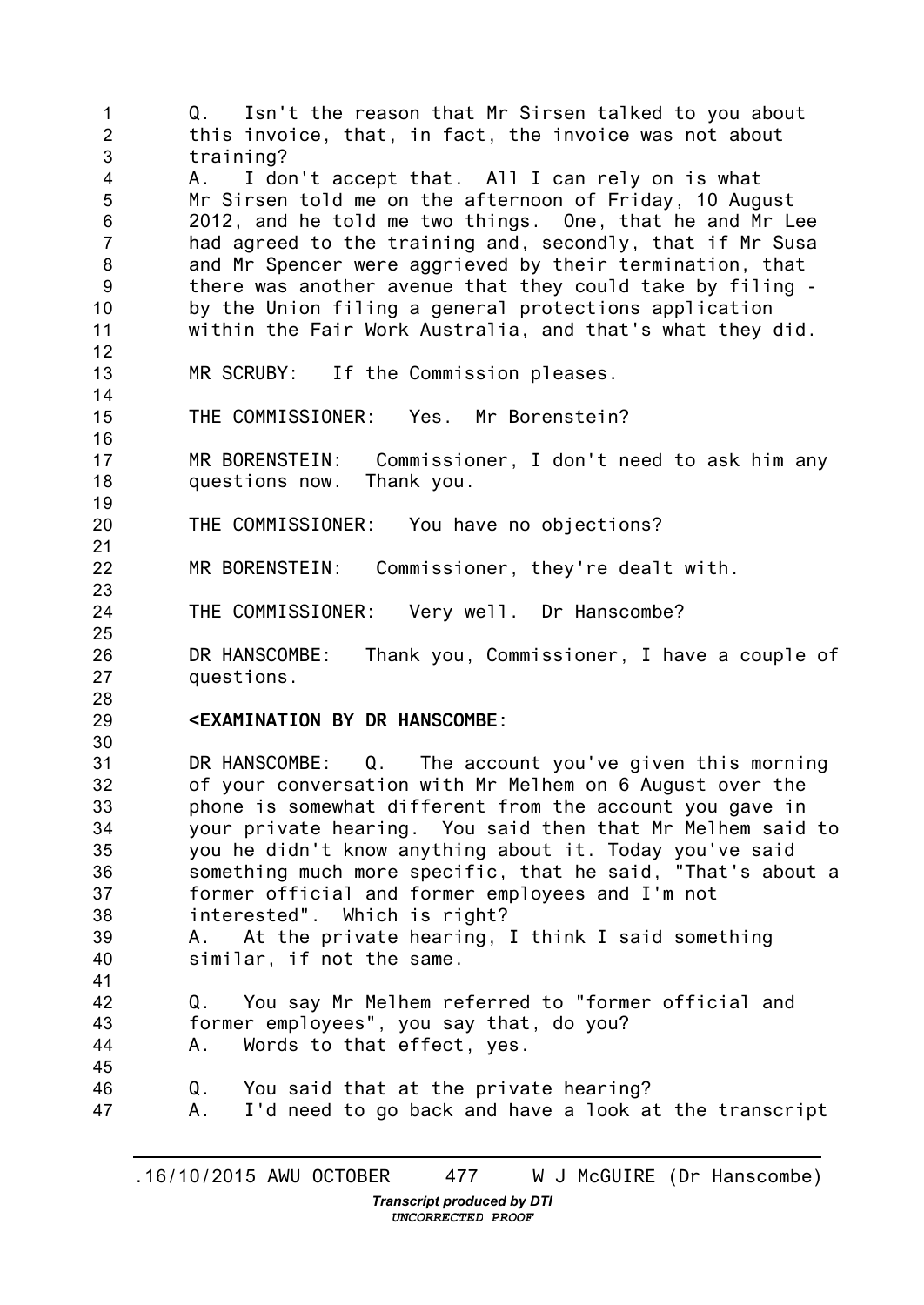1 2 3 4 5 6 7 8 9 10 11 12 13 14 15 16 17 18 19 20 21 22 23 24 25 26 27 28 29 30 31 32 33 34 35 36 37 38 39 40 41 42 43 44 45 46 47 of two weeks ago. Q. No, I'm asking you what you remember. The private hearing was only 15 days ago. I'm asking you what you remember. A. What I - what I remember is ringing Mr Melhem on the morning of Monday, 6 August -- Q. Yes. A. -- and he was genuinely surprised that there was a picket at Essendon Airport -- Q. Yes, that's not what I asked you, Mr McGuire --<br>A. -- and then I -- $-$  and then I  $-$ Q. -- I asked you did he use the term "former Union official and former employees", which is what you have said this morning? A. He certainly would have used the terminology "a former official". Q. I'm asking you what he said. I don't want the subjunctive, I want just the ordinary old perfect tense. What did he say? A. I stay with what I said before. Q. He mentioned "former employees and a former official"? A. Yes, he did. Q. You stick by that? A. I stick by that. Q. That's not what you told the private hearing; is that right? A. I am certain that I would have used the same or similar words. Q. Not the subjunctive. What did you say? A. I'd like to have a look at the transcript. Q. I see. A. Can you take me -- Q. You need to read your own transcript to remember that conversation, do you? A. If it's a sticking point, yes, I'd like to refresh my memory of two weeks ago.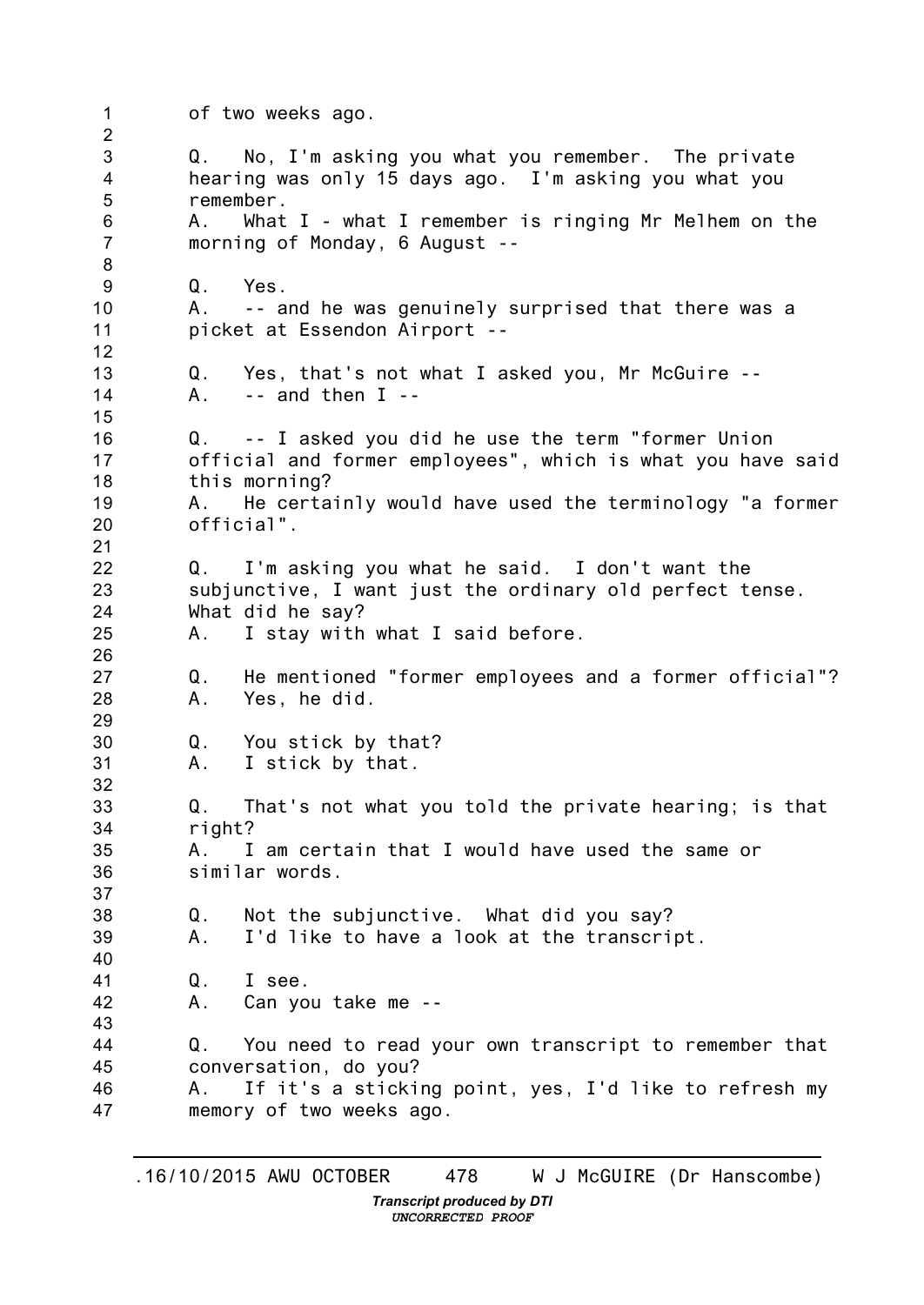1 2 3 4 5 6 7 8 9 10 11 12 13 14 15 16 17 18 19 20 21 22 23 24 25 26 27 28 29 30 31 32 33 34 35 36 37 38 39 40 41 42 43 44 45 46 47 Q. Well, I'm not going to take you to the transcript, you've got your counsel here. MR SCRUBY: Commissioner, I ask that if a submission is going to be made that there is some inconsistency, that my learned friend put that to him. DR HANSCOMBE: I have put it. MR SCRUBY: He should be taken to the transcript, in my submission. DR HANSCOMBE: Q. Page 8 of your private hearing. Your account of this conversation - let's be clear, there's only one conversation, isn't there? Mr McGuire, you only had one conversation with Mr Melhem; is that right? A. That's my understanding, on the Monday morning. Q. Go to line 36. A. Yes. Q. Your account begins at line 36. Do you see that? A. At 136? Q. Line 36 of page 8. It should be on the screen in front of you? A. Oh, sorry. Q. Do you see that? A. I'm just reading it now. Q. At line 44: *So I rang Mr Melhem ...* Do you see that? A. Yes. Q. Line 46: *... he was genuinely surprised.* Line 46, "He said he wasn't"; that is, aware: *When I explained to him when I'd been told he appeared to be genuinely surprised,*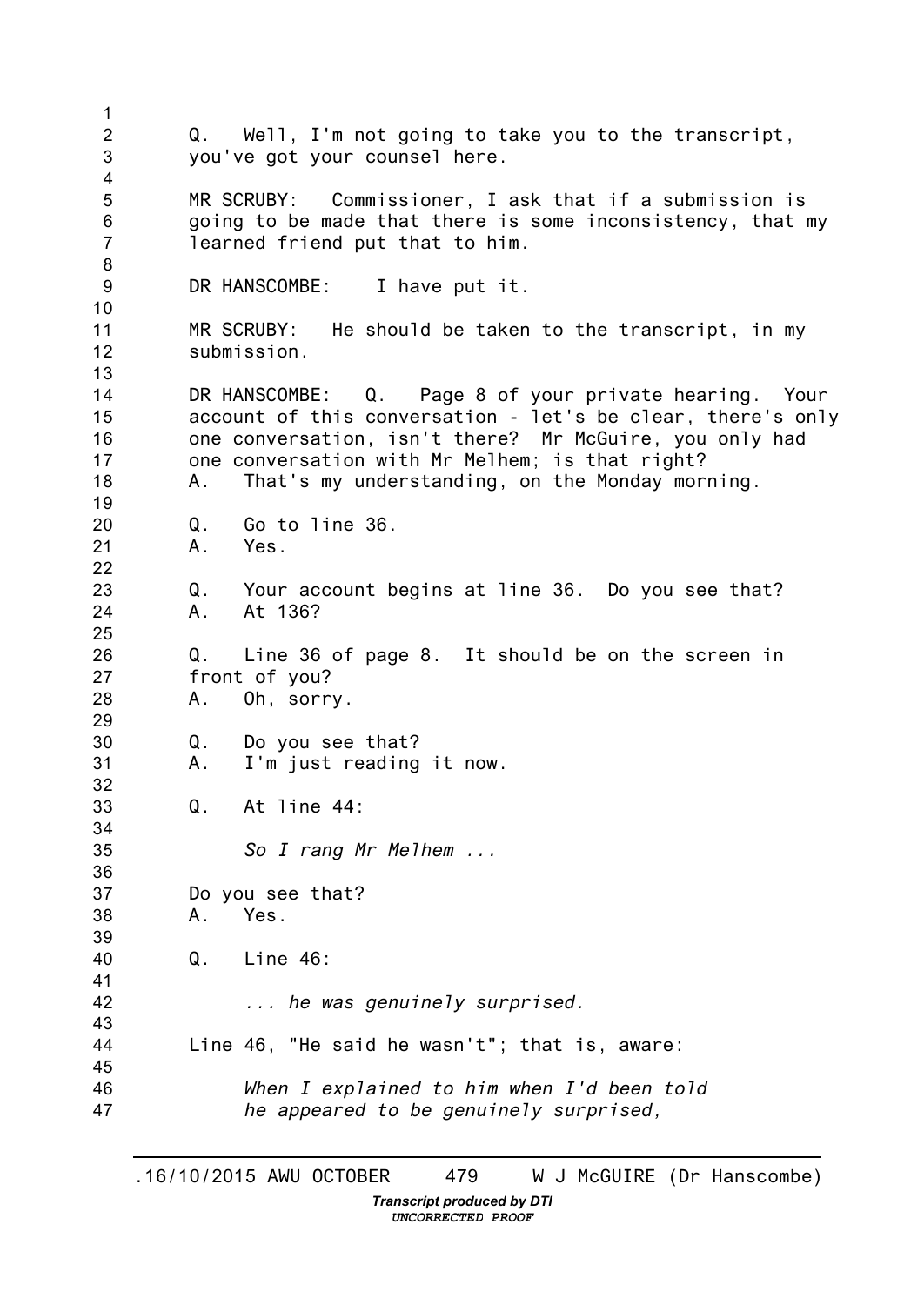1 2 3 4 5 6 7 8 9 10 11 12 13 14 15 16 17 18 19 20 21 22 23 24 25 26 27 28 29 30 31 32 33 34 35 36 37 38 39 40 41 42 43 44 45 46 47 *wasn't aware of it, and basically said it was nothing to do with the Australian Workers' Union.* So that account does not use the terms "former employees or former Union official", does it? A. No, it doesn't. Q. All you know about the settlement of this dispute is what Mr Sirsen told you; correct? A. Correct. Q. You have no personal knowledge whatever? A. That's right. Q. As I understand it, correct me if I'm wrong, Downer's task was to transport workers to the Bass Strait rig? A. Correct. Q. You were doing that effectively as a subcontractor for Origin Energy; is that correct? A. We were a contractor, yes with Origin Energy. Q. And it is the case, is it not, that your contractual arrangements with Origin Energy were such that if Downer provided training that cost it money, Origin Energy had to pay for that training? A. I don't know the specifics in terms of the contract, it's not an area that I'm involved in. Q. You are not aware of that? A. No, I'm not. Q. You are the, or you were -- A. I'm the Industrial Relations Manager, not the commercial manager. Q. I see. A. I haven't read the contract, the special conditions of contract. Q. I didn't ask you about reading the contract. I'm asking you quite a specific question. If Downer trained employees on behalf of Origin Energy to work on the rig, Origin Energy was obliged to pay for that training. You say you don't know that, is that your evidence? A. I don't know that Origin would pay for it. That's not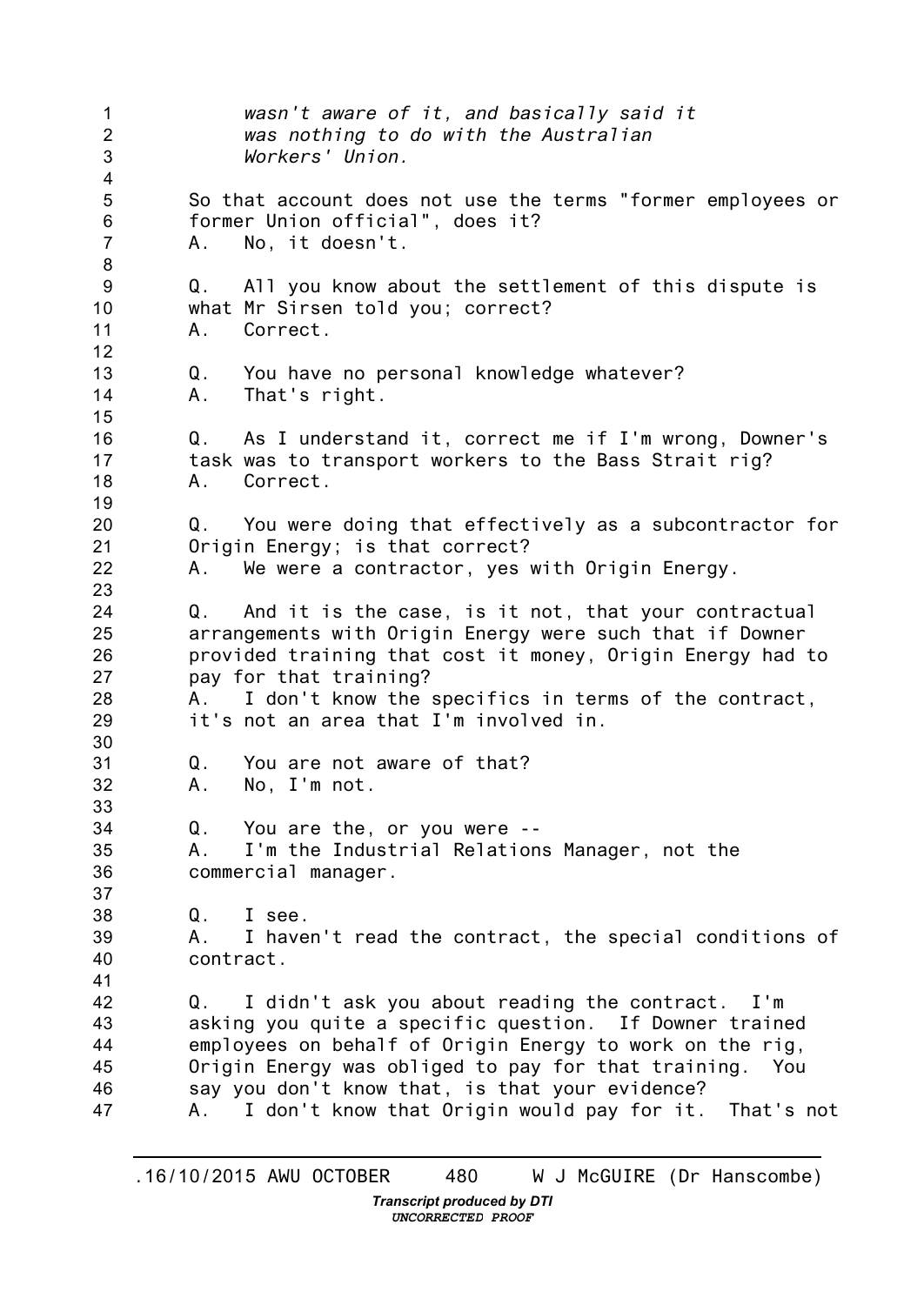1 2 3 4 5 6 7 8 9 10 11 12 13 14 15 16 17 18 19 20 21 22 23 24 25 26 27 28 29 30 31 32 33 34 35 36 37 38 39 40 41 42 43 44 45 46 47 an area that I'm involved in DR HANSCOMBE: Nothing else, Commissioner. THE COMMISSIONER: Thank you. Mr Tompkins? **<EXAMINATION BY MR TOMPKINS:** MR TOMPKINS: Q. I just have a couple of matters I wish to clarify. Mr McGuire, in the private hearing transcript, page 18, line 39, there is a reference here to the discussion you had with Mr Sirsen on 10 August 2012 which was on the Friday. The statement and the question in one was: *And it's just ridiculous, isn't it, to say that what Mr Sirsen and what Mr Lee were agreeing had anything to do ...* With the MOU. That reference there, Mr McGuire, is to the training, is that correct? A. Correct. Q. Your evidence is still that Mr Sirsen told you about that training that had been agreed to be paid for? A. He did. Q. Was there anything else said in that account of what had been agreed at the picket that morning? A. What also Mr Sirsen had mentioned in that was two parts to it. One was a commitment to provide training, and the second part was that if the two former employees were aggrieved by their termination of employment by reason of redundancy, that they could file, in his words, unfair dismissal applications with Fair Work Australia and that matter could be dealt with through that process. Q. Would you find it odd, if there had been an agreement reached in relation to the payment of workers, then for a claim to be issued by those workers subsequent? MR BORENSTEIN: Commissioner, this is not a proper question. MR TOMPKINS: I will withdraw that and ask it another way, Commissioner.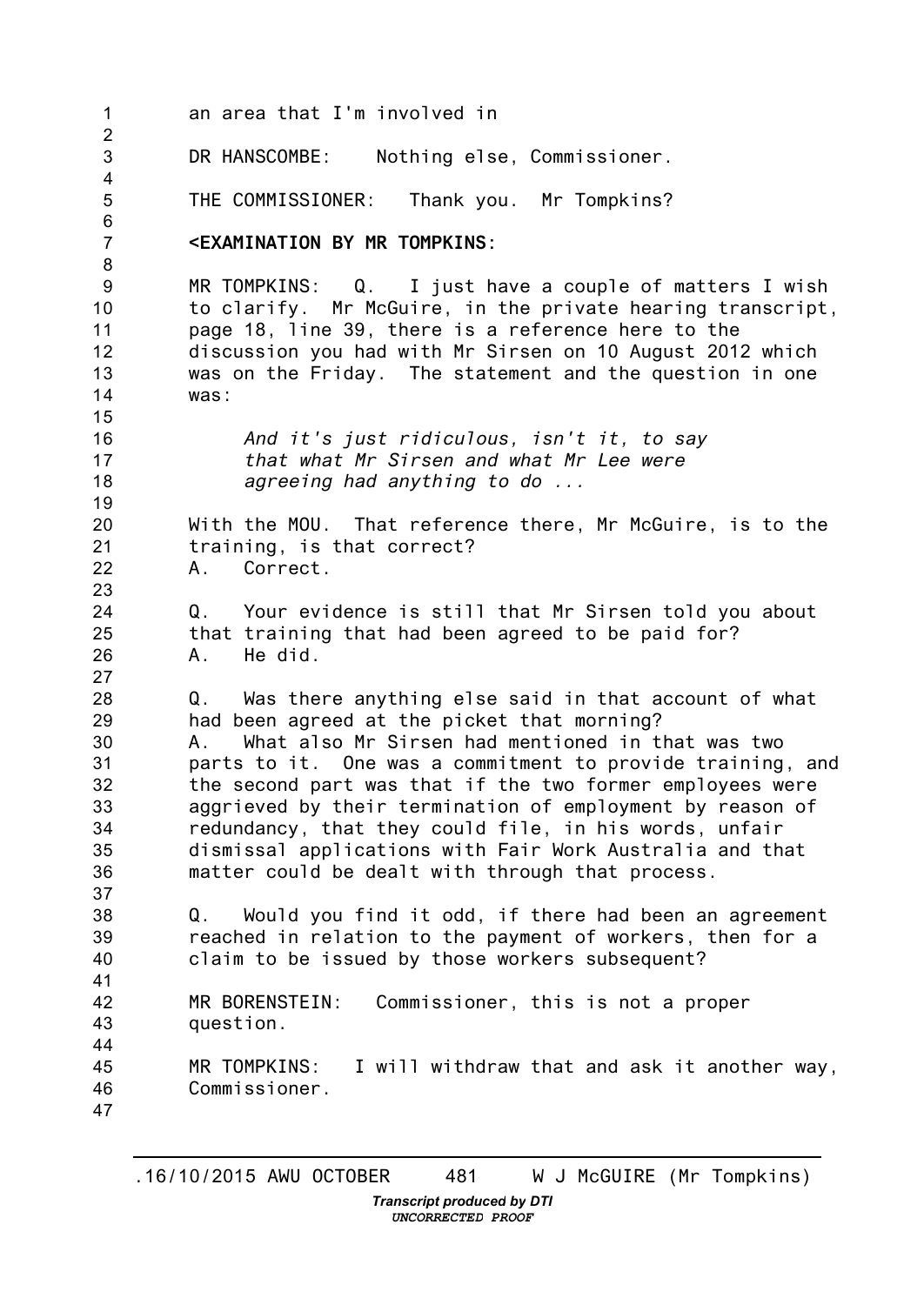1  $\mathcal{P}$ 3 4 5 6 7 8 9 10 11 12 13 14 15 16 17 18 19 20 21 22 23 24 25 26 27 28 29 30 31 32 33 34 35 36 37 38 39 40 41 42 43 44 45 46 47 Q. If I could take you to page 100 of the Downer bundle. sorry, I will go back a step. Could I please take you to page 79 of the Downer bundle. A. Yes. Q. Do you see the date 17 August is when that application was lodged? A. Correct. Q. That was a number of days after your conversation with Mr Sirsen? A. That was. Q. Is that application consistent with what Mr Sirsen had told you? A. Correct. Q. Thank you. The next matter I just want to clarify with you, Mr McGuire, relates to page 100 of the Downer bundle. A. Yes. Q. The question was put to you that there had been no negotiations or other discussions with the Union, or the workers in relation to that application. Page 100 here refers to, or is an email noting that the redundancy selection matrix had been resent to the Union; is that correct? A. Correct. Q. Did that form the defence that Downer was putting up in relation to that hearing? A. It would have, yes. Q. And that assessment matrix, Mr McGuire, could you describe what that process entailed? A. It's a very robust process that we have, an internal process, that assesses employees in terms of their selection for redundancy and it covers off - it's a weighted process on a points system. It covers safety awareness, skills, attendance, timekeeping, and a number of other areas that they were assessed, is we were coming to an end with certain trades that would not be required, especially as we go into commissioning phase of a project. Q. If you felt that the company's position was weak in relation to this hearing, would you have recommended a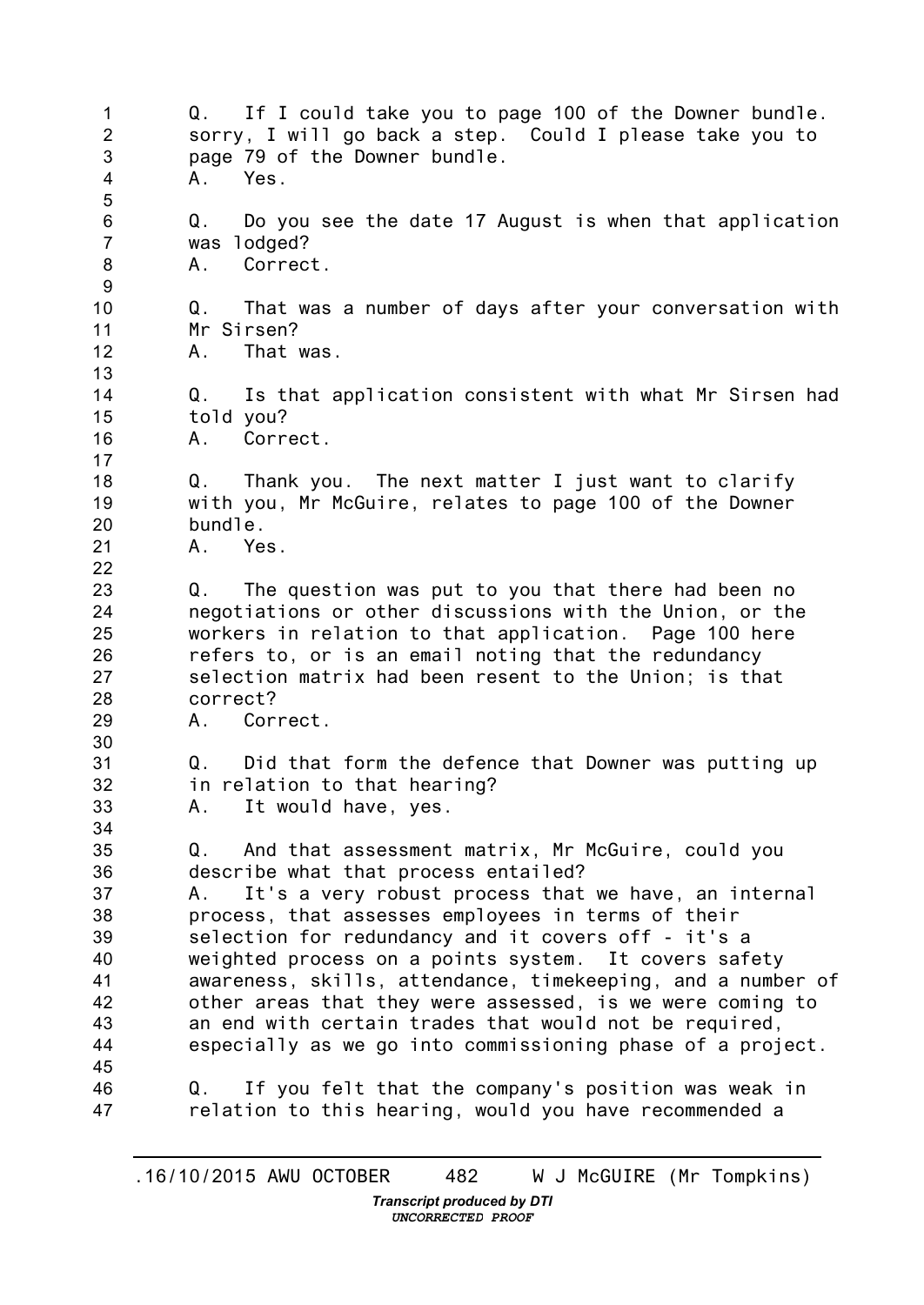1  $\mathcal{P}$ 3 4 5 6 7 8 9 10 11 12 13 14 15 16 17 18 19 20 21 22 23 24 25 26 27 28 29 30 31 32 33 34 35 36 37 38 39 40 41 42 43 44 45 46 47 settlement be made? MR BORENSTEIN: I object to that, Commissioner. It is speculating. MR TOMPKINS: This is actually in relation to Mr McGuire's involvement in the defence of the application, Commissioner. THE COMMISSIONER: I will allow your question. MR TOMPKINS: Thank you. THE WITNESS: Yes, we would have. We would have had the ability if that hearing had proceeded to reach a settlement assisted by a member of the Fair Work Commission. It's common practice across many industries. MR TOMPKINS: No further questions. THE COMMISSIONER: Thank you, Mr Tompkins. Yes, Mr Borenstein? MR BORENSTEIN: Could I ask about a point of clarification about one of the emails that's just been asked about? It's addressed to certain people by their first name. THE COMMISSIONER: Do you want to ask Mr McGuire? MR BORENSTEIN: If I might. THE COMMISSIONER: Yes, certainly. MR BORENSTEIN: Thank you. **<EXAMINATION BY MR BORENSTEIN:** MR BORENSTEIN: Q. You were just looking at page 100, Mr McGuire? A. Yes. Q. There's an email there that you were taken to. I think the email is in the middle of the page; it is from Simon French? A. Correct. Q. And it is addressed to Steven Dodd?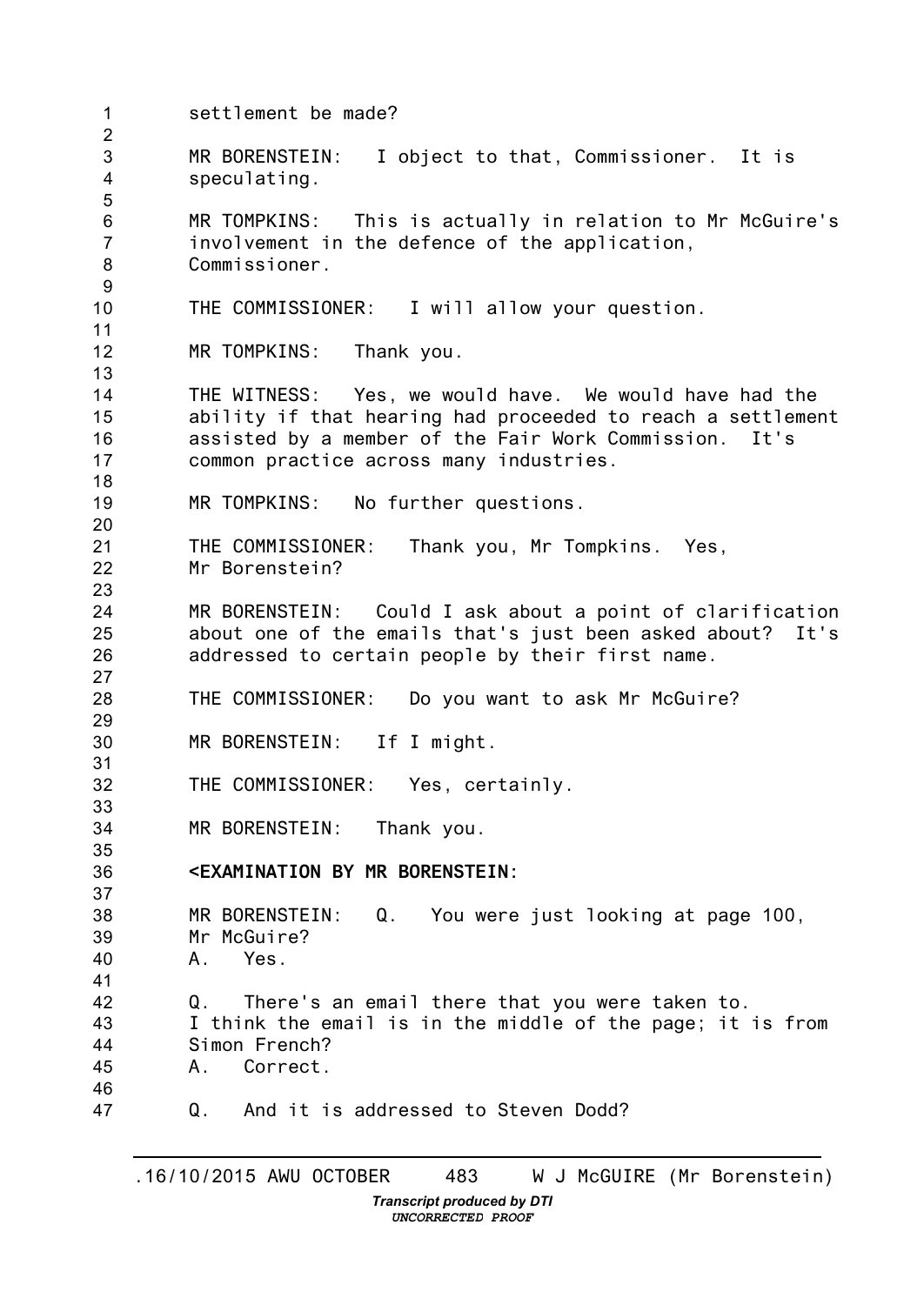1  $\mathcal{P}$ 3 4 5 6 7 8 9 10 11 12 13 14 15 16 17 18 19 20 21 22 23 24 25 26 27 28 29 30 31 32 33 34 35 36 37 38 39 40 41 42 43 44 45 46 47 A. Correct. Q. Could you identify Steven Dodd? A. He is an organiser of the AMWU located in the Latrobe Valley. Q. Yes. And Jeff Sharp? A. Jeff Sharp replaced Mr Lee as an organiser with the Australian Workers' Union, also located in the Latrobe Valley. Q. And "Peter"? A. That would refer to Peter Mooney, the ETU organiser, also located in the Latrobe Valley. Q. Where the email refers in its text to the selection matrix that was previously forwarded to Peter, Terry and Steve, is the "Peter" in that, to your understanding, Peter Mooney from the ETU? A. Correct. Q. And "Terry" is Mr Lee who, in July, was still with the AWU? A. Yes. Q. And "Steve" is Mr Dodd from the AMWU? A. Correct. MR BORENSTEIN: Thank you. That's all. Thank you. THE COMMISSIONER: Thank you, Mr Borenstein. Mr Scruby? MR SCRUBY: Mr McGuire can be excused. THE COMMISSIONER: Yes. Mr McGuire, thanks for attending today. You are excused from further attendance on the summons. THE WITNESS: Thank you. MR BORENSTEIN: Commissioner, may I be excused as well? THE COMMISSIONER: Certainly. MR TOMPKINS: I also, Commissioner. THE COMMISSIONER: Yes.

*UNCORRECTED PROOF*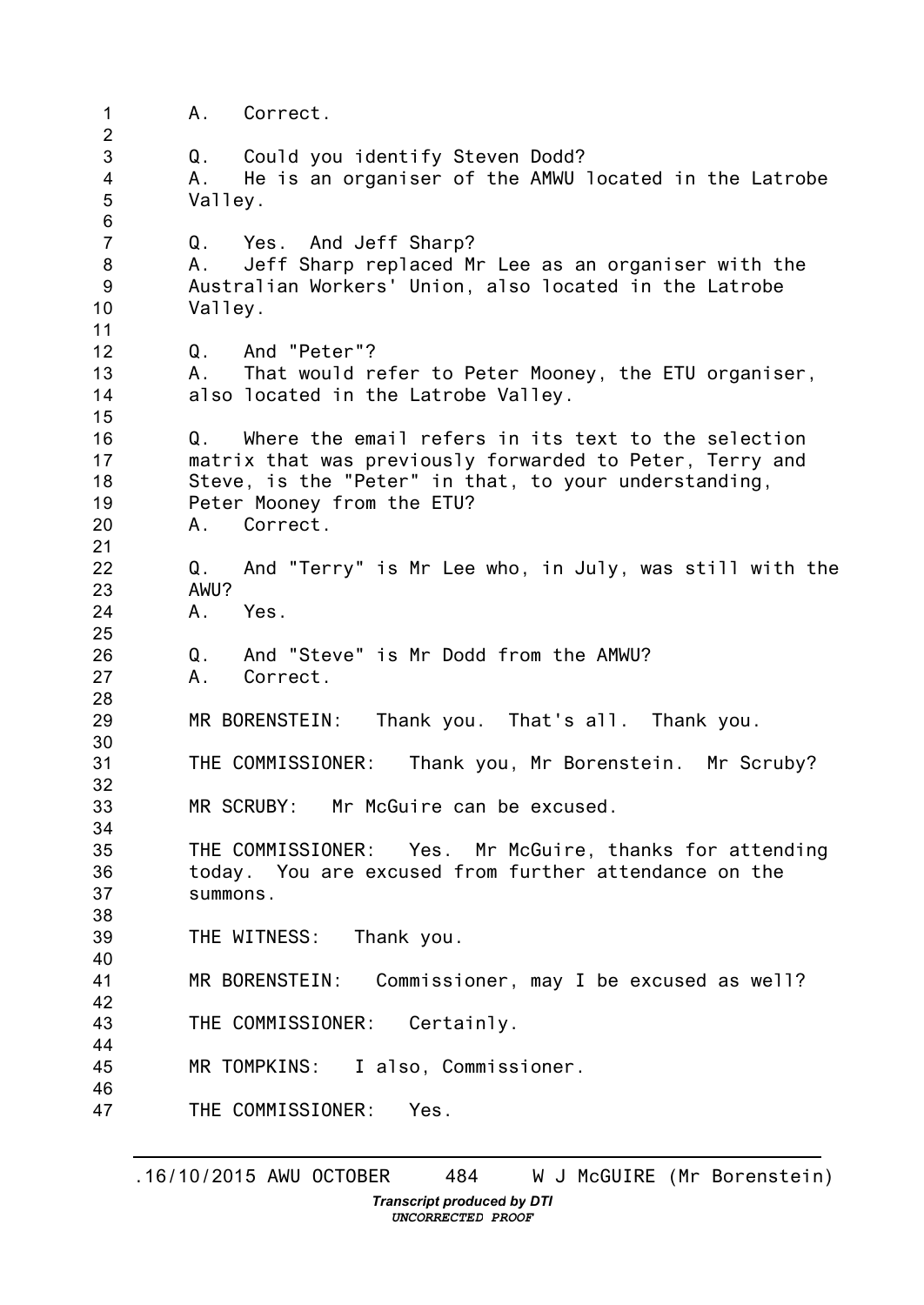1  $\mathcal{P}$ 3 4 5 6 7 8 9 10 11 12 13 14 15 16 17 18 19 20 21 22 23 24 25 26 27 28 29 30 31 32 33 34 35 36 37 38 39 40 41 42 43 44 45 46 47 **<THE WITNESS WITHDREW** MR STOLJAR: Commissioner, if we now move to the topic of Unibuilt. I tender two private interview transcripts. The first is Lance Wilson of 15 April 2015. THE COMMISSIONER: That will be Wilson MFI-1. **WILSON MFI-1 - PRIVATE HEARING TRANSCRIPT OF LANCE WILSON DATED 15/04/2015** MR STOLJAR: The second is Fiona Ward of 9 September 2015. THE COMMISSIONER: That will be Ward MFI-1. **WARD MFI-1 - PRIVATE HEARING TRANSCRIPT OF FIONA WARD DATED 09/09/2015** MR STOLJAR: The news as far as quick progress today is that no-one wishes to examine either of those persons, so that material can just be received. I now call Mr Lockyer**. <EDWARD ALLAN LOCKYER, sworn: [10.53am] <EXAMINATION BY MR STOLJAR.** MR STOLJAR: Q. Your name is Edward Allan - A-L-L-A-N - Lockyer? A. Yes. Q. You're a resident of Victoria? A. Yes. Q. You're retired? A. Yes. Q. You attended a private hearing on 18 August 2015? A. Yes. MR STOLJAR: I tender the transcript of that private hearing. I note for the record there are some excisions on pages 34 and following where the discussion related to a matter that need not detain the Commission. The complete copy has been provided to all affected persons and if any difficulty is raised in respect of that excision, it can be.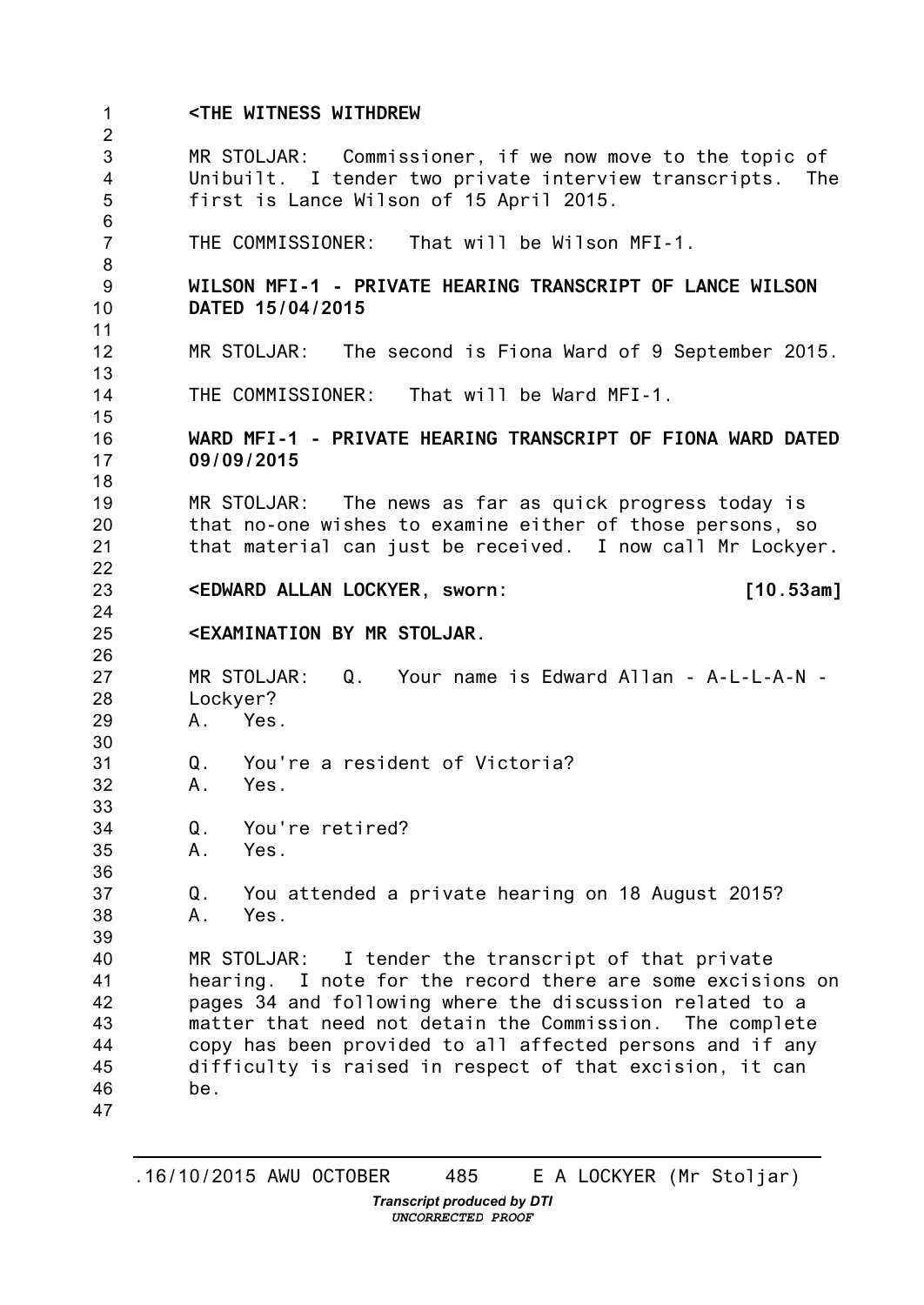1  $\mathcal{P}$ 3 4 5 6 7 8 9 10 11 12 13 14 15 16 17 18 19 20 21 22 23 24 25 26 27 28 29 30 31 32 33 34 35 36 37 38 39 40 41 42 43 44 45 46 47 THE COMMISSIONER: Yes. It will be Lockyer MFI-1. MR STOLJAR: May it please the Commission. Q. The background or your training, study and experience is set out in that private hearing. I won't take you through that. Can I show you a bundle of materials that you were shown at the private hearing. I ask that that be received into evidence, Commissioner. It is volume 1 only. MR ADDISON: Could I have a copy? MR STOLJAR: Do you want a hard copy? MR ADDISON: Yes, please. THE COMMISSIONER: May I, in order to avoid confusion, just say this: the bundle which is being tendered was, I think, marked Lockyer MFI-1 in the private hearing. MR STOLJAR: Yes, Commissioner. THE COMMISSIONER: I will retain that marking for it and change what I said about Mr Lockyer's statement to MFI-2. MR STOLJAR: His transcript, Commissioner? THE COMMISSIONER: His transcript. That will be MFI-2. **LOCKYER MFI-2 - PRIVATE HEARING TRANSCRIPT OF EDWARD ALLAN LOCKYER DATED 18/08/2015** MR STOLJAR: Mr Addison can look on with me if he wants a hard copy. It will come up on the screen in front of him. Q. Could you go to page 154, please. That's the bundle that's now been marked Lockyer MFI-1. You should be looking at an email to you from Michael Chen of 19 February 2007. Is that what you've got? A. An email from where? Q. From Michael Chen? A. To me? Q. Yes.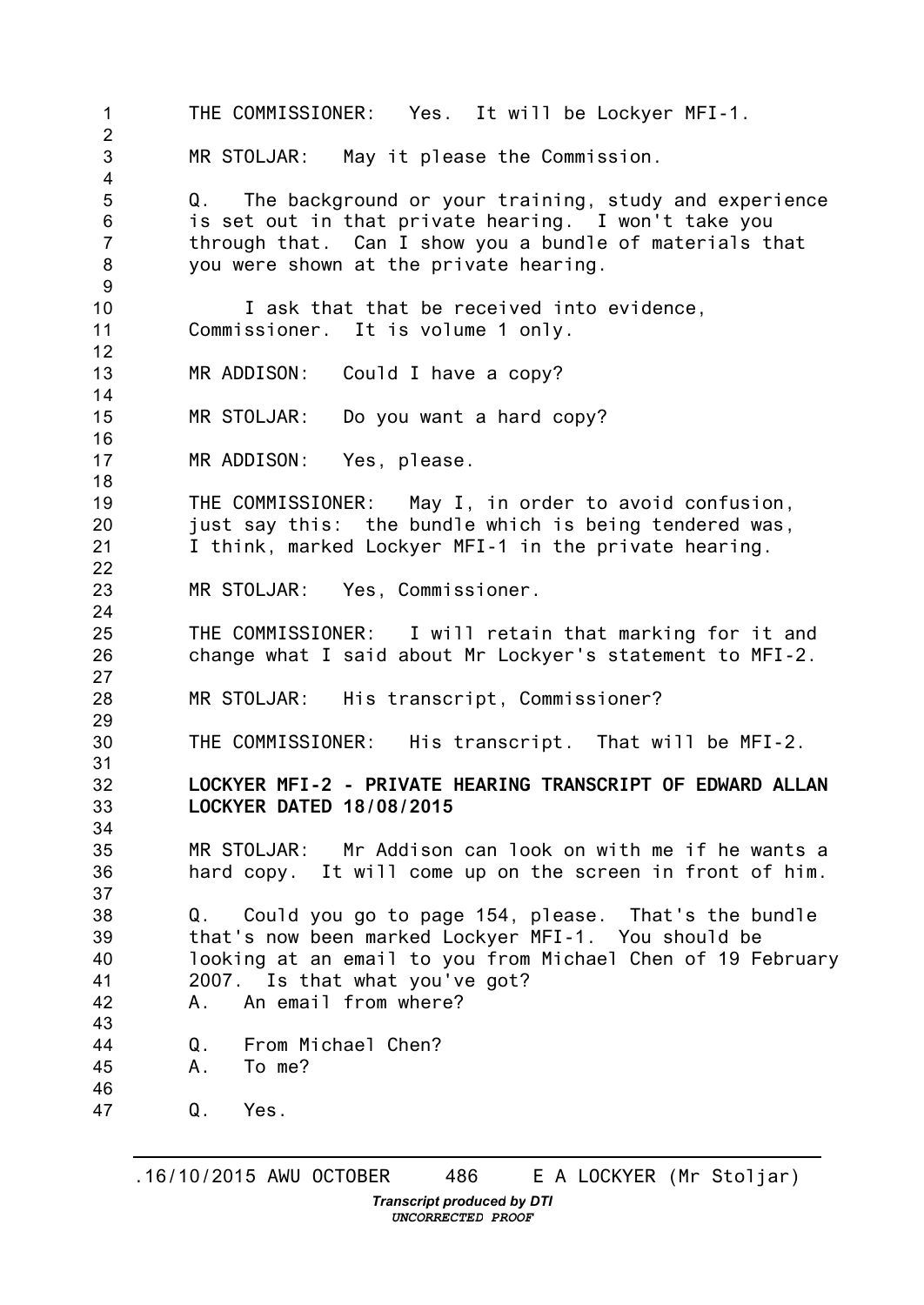1  $\mathcal{P}$ 3 4 5 6 7 8 9 10 11 12 13 14 15 16 17 18 19 20 21 22 23 24 25 26 27 28 29 30 31 32 33 34 35 36 37 38 39 40 41 42 43 44 45 46 47 A. Yes, I am. Q. You can either look at it in hardcopy or on the screen, whatever's easier? A. I'm look at it on here. Q. He says in there, in the middle of the page, the email sent at 12.28pm: *Bill asked me to email you this letter of offer. Any questions please contact me on ...* A particular number. You had had some discussion with Mr Shorten in advance of receiving that email? A. Yes, at a meeting some days or - some days prior. I'm not sure how long, but some time prior to that. Q. Had there been discussion about somebody sending you a draft contract? A. No, there wasn't. Q. If you come to page 155, you will find the draft contract itself. A. Yes. No, 155 is not the draft contract. Oh, sorry, it is. Yes, it is. Q. It is in the form of a letter addressed to Mr Wilson from Unibuilt with a U, that is to say Unibuilt - U-I-L-T? A. Yes. Q. And it contemplates that he would be offered the position of research officer, do you see that? A. Yes, I do. Q. Unibuilt at that time was operating a labour hire company? A. Yes, it was. Q. It had no need for a research officer, did it; is that right? A. He wasn't going to be a research officer for Unibuilt. He was going to be a research officer for Bill Shorten. Q. Well, he was going to be doing work for Bill Shorten? A. That's right.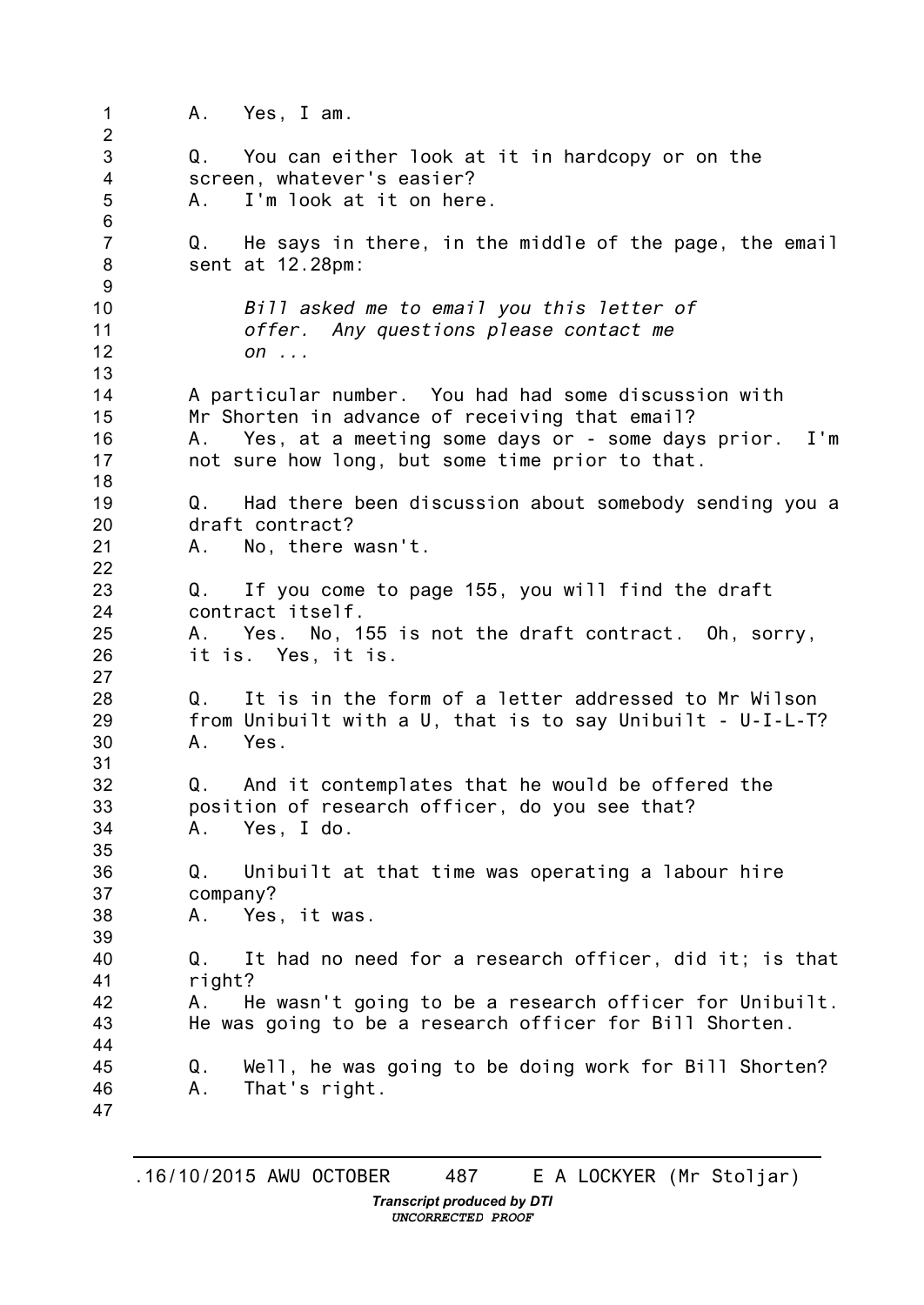1  $\mathcal{P}$ 3 4 5 6 7 8 9 10 11 12 13 14 15 16 17 18 19 20 21 22 23 24 25 26 27 28 29 30 31 32 33 34 35 36 37 38 39 40 41 42 43 44 45 46 47 Q. You didn't know what sort of work he was going to be doing, did you? A. I assumed that that's what he would be doing. Q. Had someone told you he was going to be a research officer? A. No, they didn't. They just suggested he would be working in Bill's office. Q. He was going to be working in Bill's office? A. That's right. Q. The position is that he was never going to be a research officer with Unibuilt, he was going to be doing work for Mr Shorten in his campaign office; is that right? A. Correct. Q. In fact, just to be clear, he wasn't going to be doing any work at all for Unibuilt, was he? A. That's correct. Q. Did you write back to Mr Chen or Mr Shorten and say, "Look, this isn't right, he's not in truth " -- A. No, I didn't. Q. -- "going to be a research officer or, indeed, in any meaningful sense an employee of Unibuilt? A. No, I didn't. Q. You just went along with this arrangement? A. I did. Q. Just as a matter of interest, if you go back to page 154, the middle of the page, 12.28, there's an email, he says: *Bill asked me to email you this letter of offer.* If you go further up the page, Mr Chen has written at 12.59 a further email saying: *Hi Ted, Here it is. Sorry for that* Did you have a conversation with Mr Chen between 12.28 and

*Transcript produced by DTI UNCORRECTED PROOF*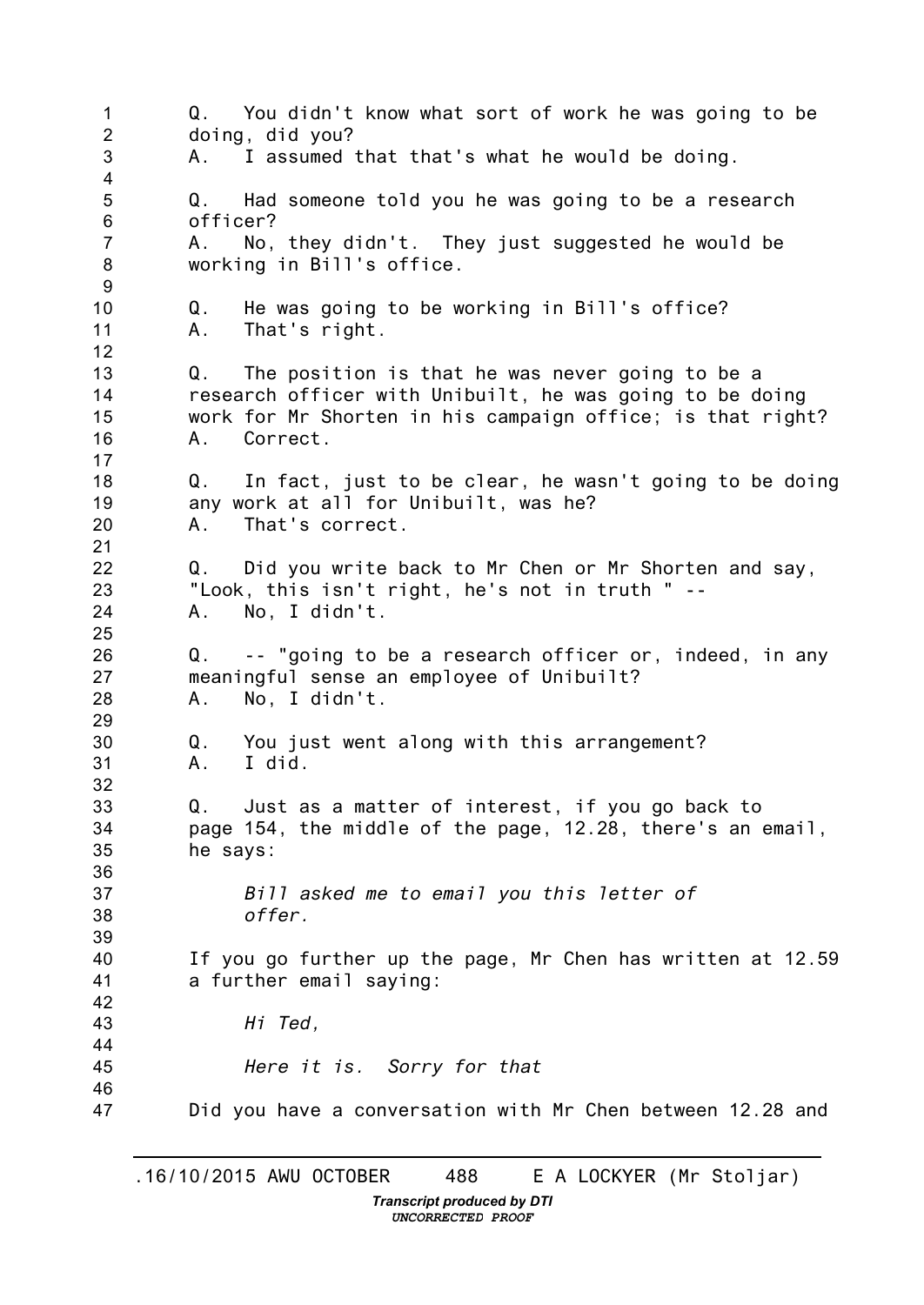1  $\mathcal{P}$ 3 4 5 6 7 8 9 10 11 12 13 14 15 16 17 18 19 20 21 22 23 24 25 26 27 28 29 30 31 32 33 34 35 36 37 38 39 40 41 42 43 44 45 46 47 12.59 about a missing attachment, can you remember? A. Cannot recall. Q. I'm sorry? A. I cannot recall. Q. Did you have any conversation with Mr Chen about this draft contract? A. Not to my knowledge. Q. It was sent to you at an email address "ted@cssa". Is that Capital Sites Services Australia? A. It was. Q. Was that another labour hire company that you were involved with? A. Yes, it was. Q. You'd met Mr Wilson at that stage, I think you indicated that earlier? A. I met him once. Q. At the meeting in Errol Street? A. Correct. Q. That was a meeting attended by you, Mr Shorten and Mr Wilson? A. Correct. Q. That was the first time you met Mr Wilson? A. First and only. Q. First and last time you met Mr Wilson. How long was the meeting? A. Probably 15 or 20 minutes. Q. No-one took any notes or anything like that? A. No. Q. In the private hearing, I can take you to the passage if you need to, but you said that the conversation was to this effect: Mr Shorten asked whether you would take Lance Wilson on as an employee and provide him to his, that's Mr Shorten's, office? A. Correct. Q. Was a figure mentioned as to how much Mr Wilson would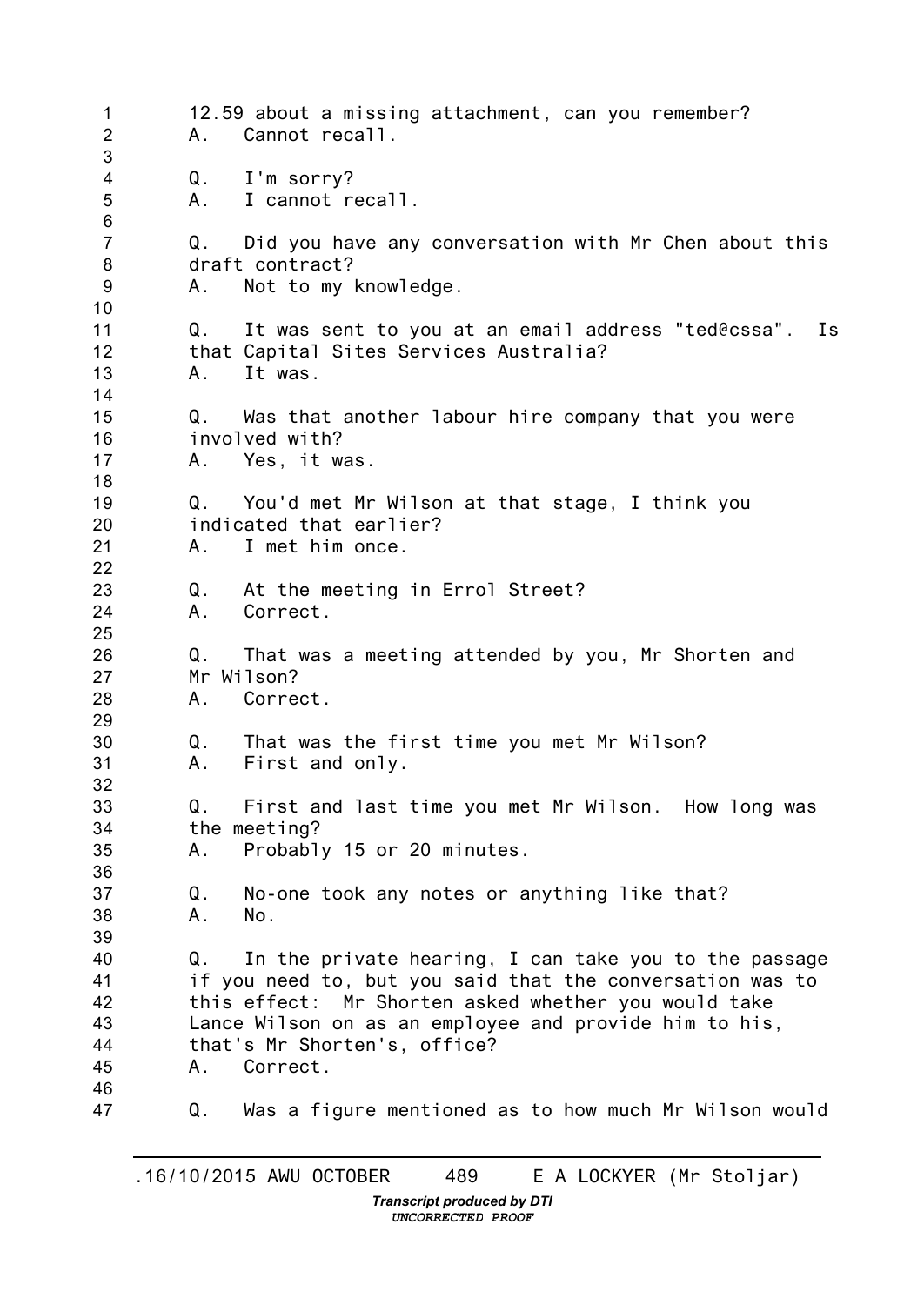1  $\mathcal{P}$ 3 4 5 6 7 8 9 10 11 12 13 14 15 16 17 18 19 20 21 22 23 24 25 26 27 28 29 30 31 32 33 34 35 36 37 38 39 40 41 42 43 44 45 46 47 be paid? A. I can't recall. Q. You read through the draft contract, I take it, when you received it? A. I did. Q. You noted that it contemplated a length of employment from the commencement date, that is to say, 19 February up to the next Federal election, that appears on page 155. You noted that, I take it? A. Yes, I did. Q. Was that something that you discussed with Mr Shorten at that meeting or elsewhere? A. No, not to my knowledge. Q. Did you have any other discussion with Mr Shorten about this matter, save for the two you identify in your private hearing, namely, the one in late 2006 and the one in early 2007 which was also attended by Mr Wilson? A. Not that I can recall. Q. The information that you drew about the arrangement, other than what you'd been told in those short meetings, you drew from the draft contract on page 155? A. Yes. Q. You understood from that time that the salary would be in the order of \$50,000 per annum, plus super? A. Correct. Q. Plus a mobile phone allowance? A. Correct. Q. And then page 156, there's provision for signature by both yourself and Mr Wilson? A. Yes, that's correct. Q. To your recollection, was the contract ultimately signed? A. Not to my knowledge. Q. Do you not recollect one way or the other? A. I certainly didn't sign it. Q. You didn't sign it?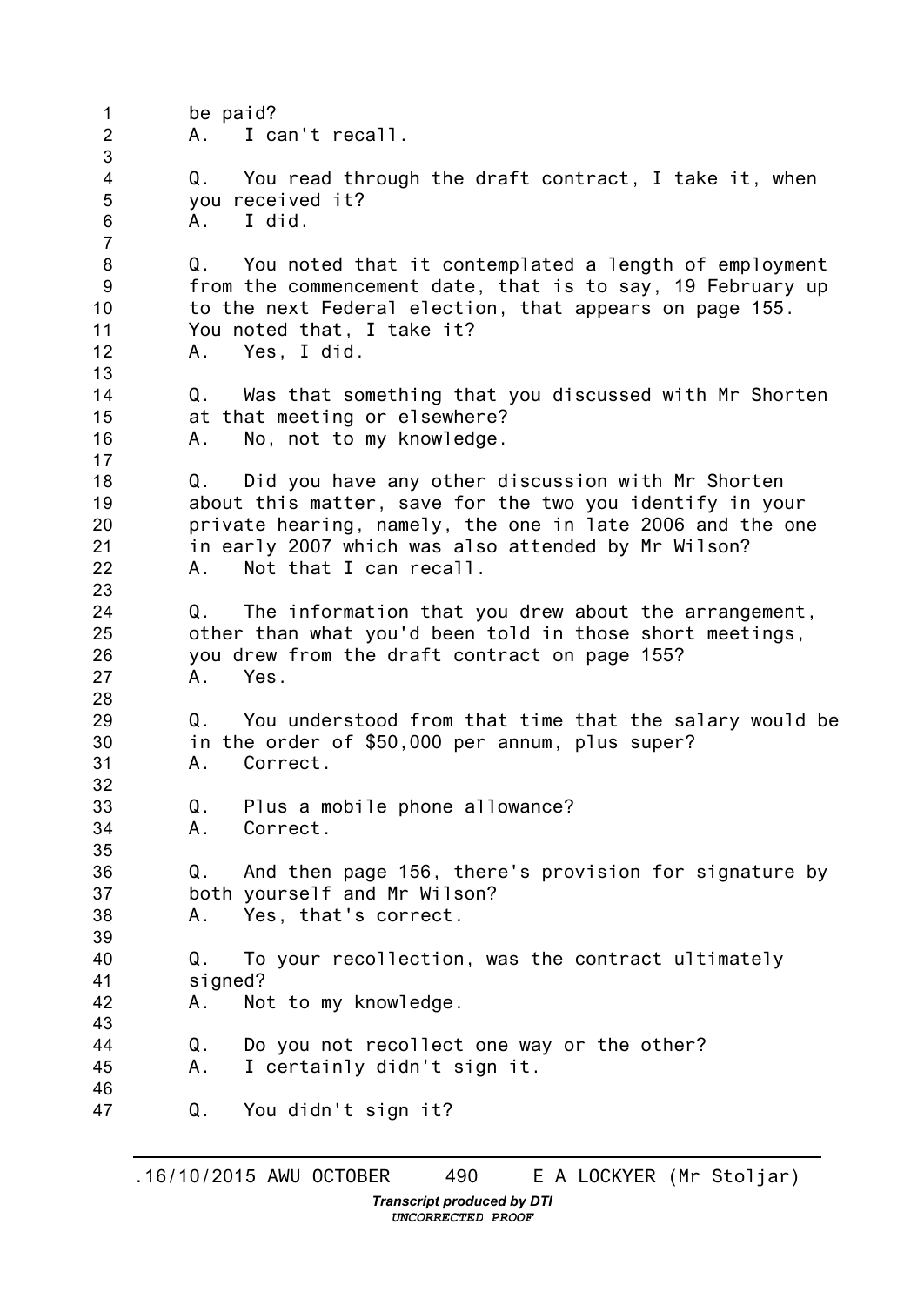1  $\mathcal{P}$ 3 4 5 6 7 8 9 10 11 12 13 14 15 16 17 18 19 20 21 22 23 24 25 26 27 28 29 30 31 32 33 34 35 36 37 38 39 40 41 42 43 44 45 46 47 A. No. Q. But you proceed - you didn't have any other form of employment contract? A. No. Q. So is it fair to say that you just proceeded on the basis of this contract, this draft contract? A. Yes. Q. Mr Wilson then sent you an email, that is on page 158. He says: *I was just wondering whether Michael at the AWU had sent you the draft contract he prepared?* That's Michael Chen, of course. Then he says: *Also, please find attached a copy of my CV for your reference.* Do you see that? A. Correct. Q. Why was he sending you a copy of his CV to your knowledge? A. I would assume so that we had some record of what he'd done in the past and we had a record of all his information. Q. What for? He was not doing any work for you. A. I know, but he was being paid and employed by us. Q. Yes, but he wasn't - you never saw him again? A. I understand that. Q. And he did no work for you? A. Pardon? Q. He did no work for you? A. He didn't do any work for me. We were paying him. Q. So what did you want his CV for? A. It was normal practice for us to have a CV of anyone we paid.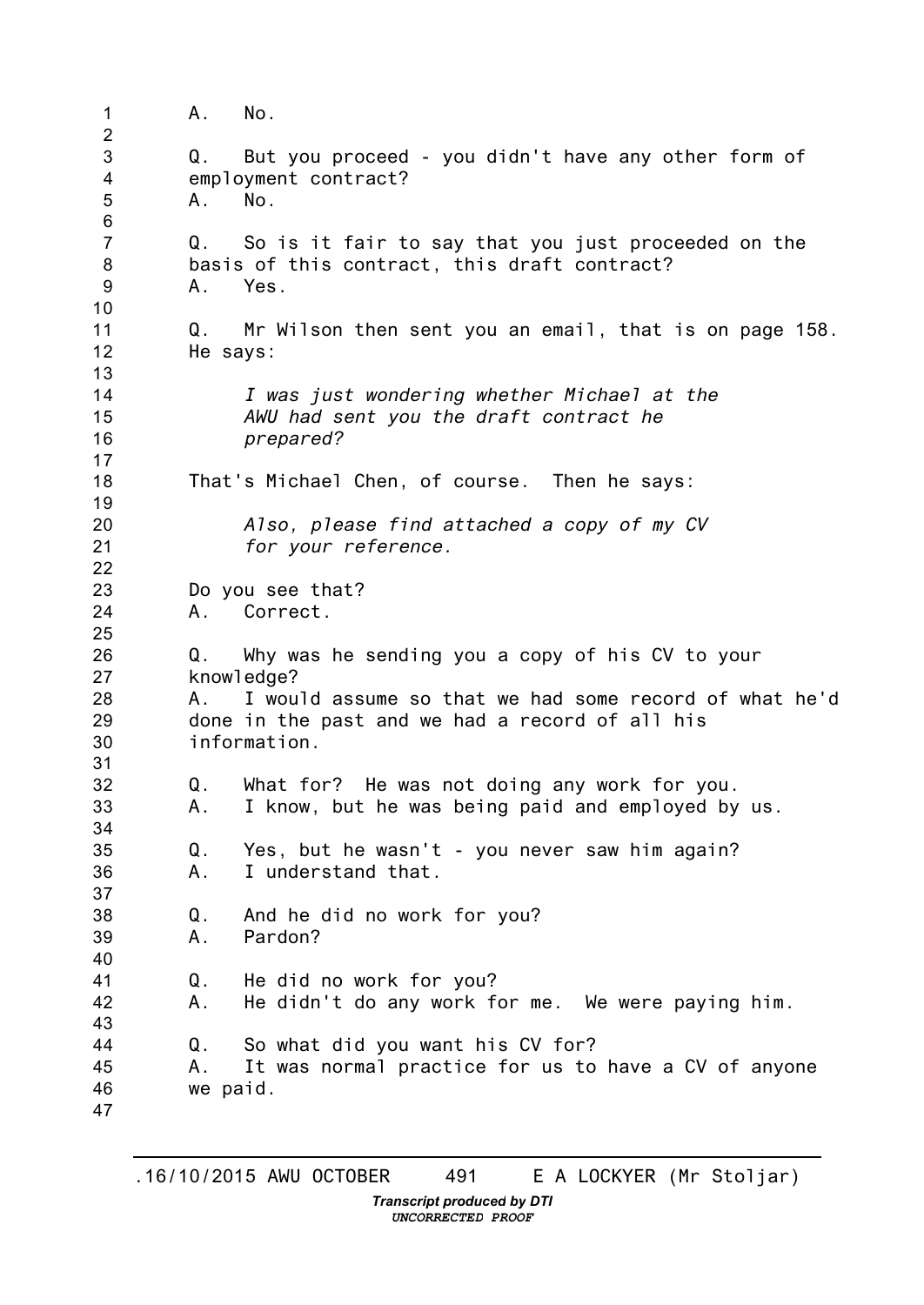1 2 3 4 5 6 7 8 9 10 11 12 13 14 15 16 17 18 19 20 21 22 23 24 25 26 27 28 29 30 31 32 33 34 35 36 37 38 39 40 41 42 43 44 45 46 47 Q. Was that just to keep a record to give the appearance that he was a genuine employee? A. Well, he was. He was a genuine employee, we were paying him. Q. Well, you were paying - well, no, I thought you said it was some sort of donation in your view? A. I didn't say it was a donation. Q. I'm sorry, I understood you to say that at the private hearing. What do you say the funds that you paid in relation to Mr -- A. We viewed it as a donation, correct, but we needed to have a record to put on file of who that person was. Q. What for? A. Well, that's just normal procedure of employing people. Q. Is this normal procedure to employ someone who you never meet again and you have no control over? A. Occasionally that happens. Q. Occasionally it happens? A. Yes. Q. Can you point to some other instance? A. Well, you employ a person to go and work for someone to do a job for them and you don't see them again. They do - they work for a week; you never see them again. Q. Did you get any record from Mr Wilson about what he'd been doing? A. No. Q. Get any time sheets? A. No. Q. Did you get any report at all as to what his activities were on a day-to-day basis? A. No. Q. And he never set foot in the Unibuilt office, so far as you know? A. No. Q. His wages were paid by a different company again,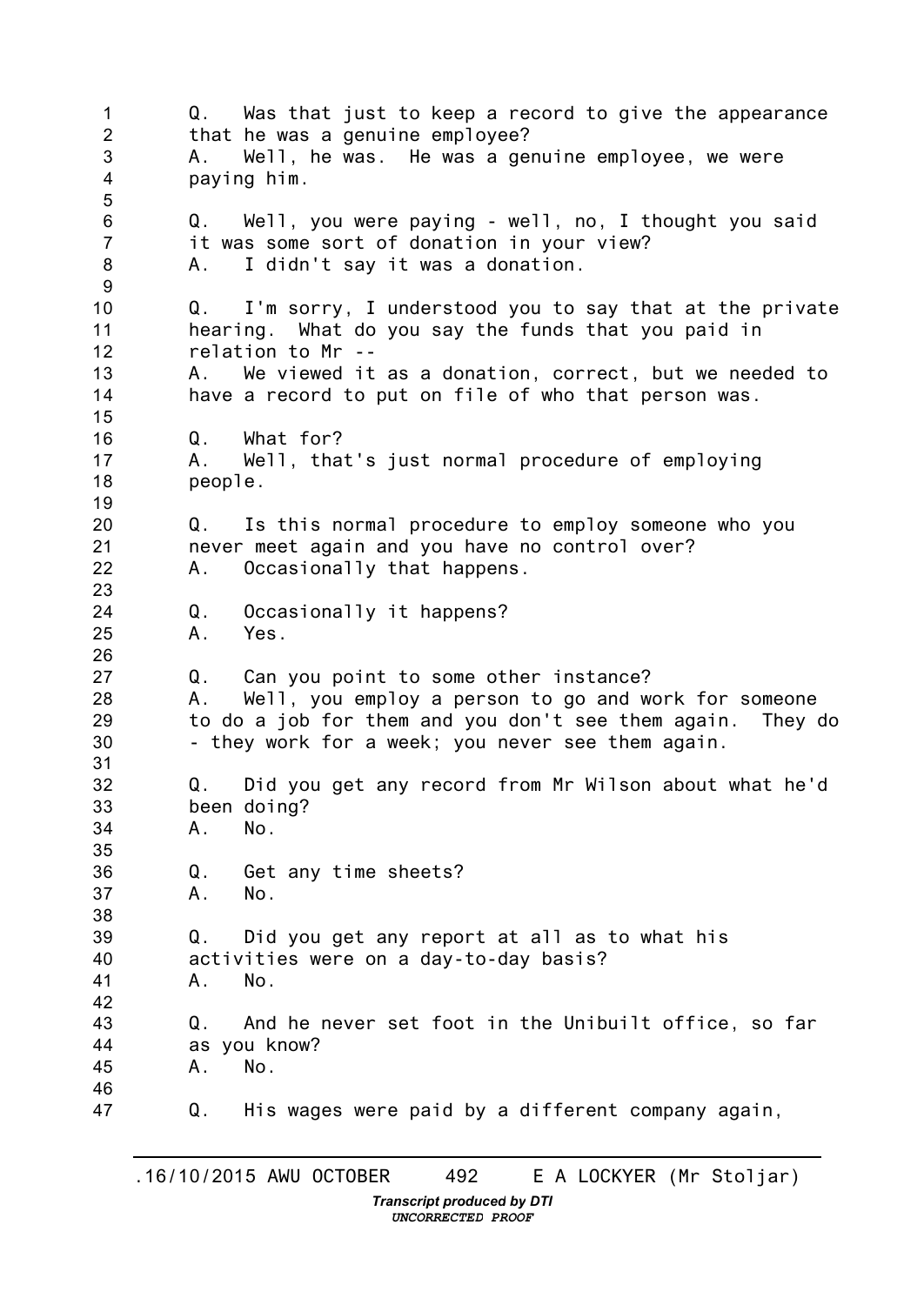1  $\mathcal{P}$ 3 4 5 6 7 8 9 10 11 12 13 14 15 16 17 18 19 20 21 22 23 24 25 26 27 28 29 30 31 32 33 34 35 36 37 38 39 40 41 42 43 44 45 46 47 Maintenance Resources, that was another company in the group? A. It was a company that held the bank accounts originally. Q. Held the bank accounts? All right. And then you had some further email exchanges on page 159. They just relate to the organisation of the payment of Mr Wilson's wages. And then from page 160 and following, we have some pay slips? A. Correct. Q. Certainly in the early months of 2007, Mr Wilson was, on paper, an employee of Unibuilt with a U, his wages are paid by Maintenance Resources, he's the research officer, but  $in -$ A. Excuse me, that's an account reference, if you read that form. Q. Thank you. A. Account reference. Q. The account reference, but didn't -- A. It doesn't say that MRE or Maintenance Resources paid it. It just says "Account reference". Q. Do you say the funds emanated from Unibuilt with a U? A. I'm sorry. Q. Do you say the funds which were -- A. I don't know whether they were paid by Unibuilt with a U. I would imagine they were, yes. I don't know, though. Q. You understand when I make the point of saying "Unibuilt with a U", I'm endeavouring to draw the distinction between Unibilt spelt B-I-L-T? A. I understand. Q. I asked you a little bit about the meeting in early 2007 at Errol Street. You told us something about what was said at that meeting. Can I just take you back to the context in a bit more detail. You had a meeting in late 2006, you told us, in the private hearing in the AWU office; correct? A. I assume so. Yes. Q. You told us that you were in the Union offices and you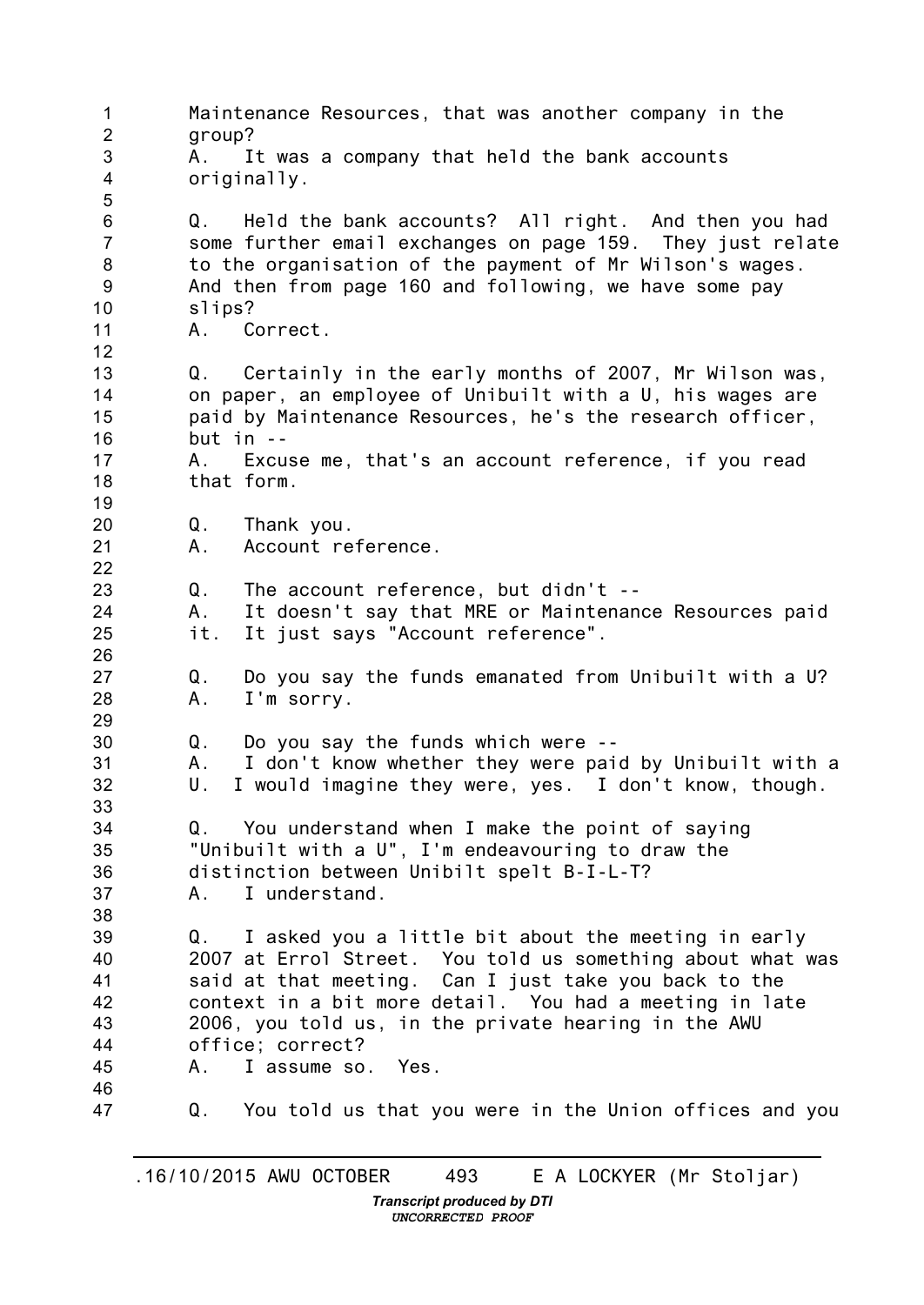1  $\mathcal{P}$ 3 4 5 6 7 8 9 10 11 12 13 14 15 16 17 18 19 20 21 22 23 24 25 26 27 28 29 30 31 32 33 34 35 36 37 38 39 40 41 42 43 44 45 46 47 discussed -- A. I was in the Union, I said, yes. Q. You had a discussion with Mr Shorten? A. Yes. Q. Just tell us what he said about this arrangement? A. He asked me whether I'd be interested in assisting him with his election. Q. His election? A. Yes. Q. Or his election campaign? A. Or words to that effect. Q. Are you able to recollect, having thought about it, what you were doing in the Union offices on that day? A. No, I could have been there talking to a number of the organisers. It's seven or eight years ago, so -- Q. But that's just a guess when you say you could have been in there? A. That's a guess, yes. Q. Could you have been discussing your EBA? A. No. Q. You had an EBA expiring the following year, didn't you? A. The following year? Q. Mmm. This is dated 2006 and you had one expiring in 2007? A. I wouldn't have been going to discuss it, no. Q. But you can't proffer any explanation as to what took you there? A. Other than that I would have been - no, I can't. Q. Can you come through to page 161. This is a letter sent on 16 May 2007 from Unibuilt with an "I"? A. Yes. Q. You were the principal of Unibuilt with an I? A. Yes.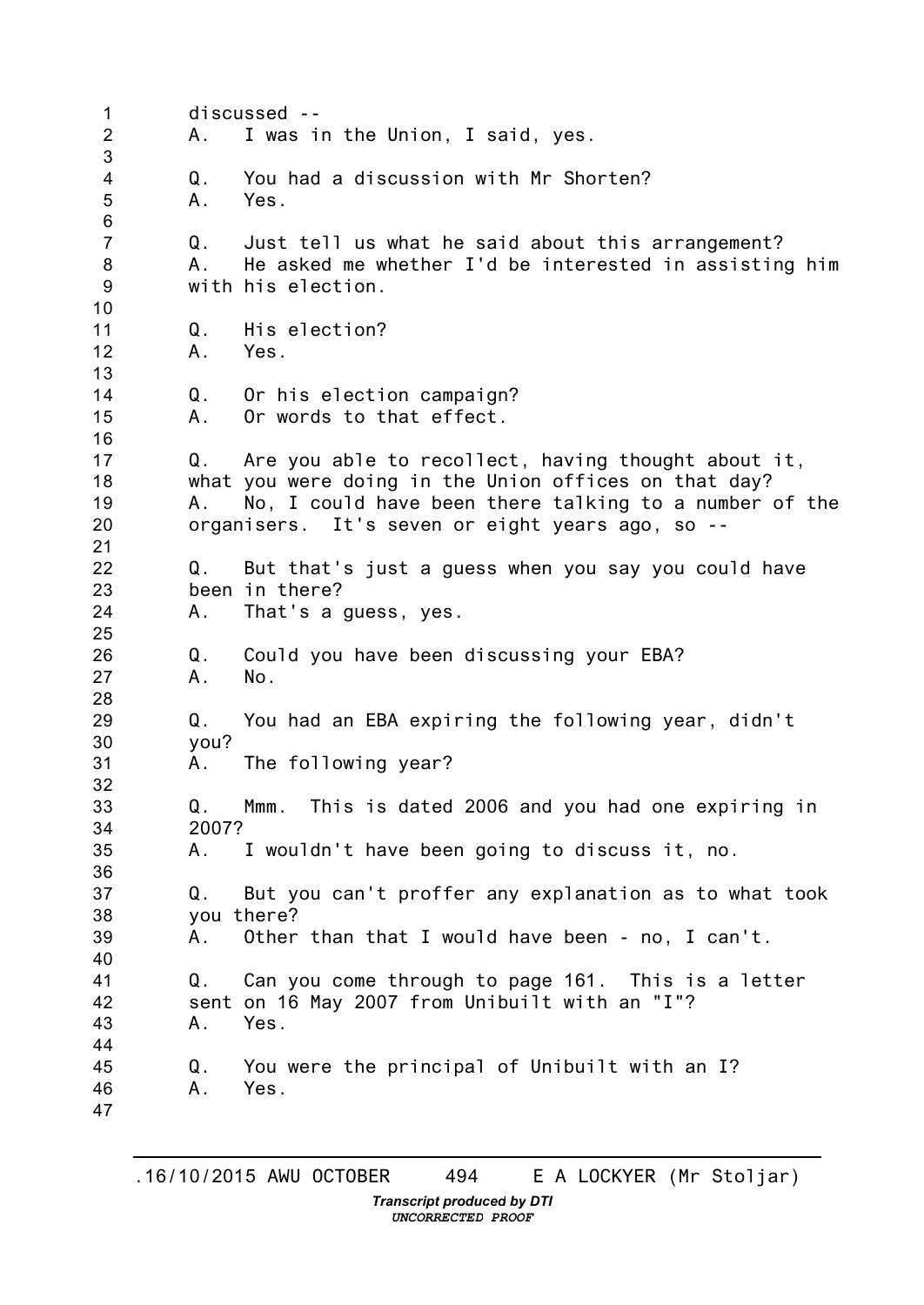1  $\mathcal{P}$ 3 4 5 6 7 8 9 10 11 12 13 14 15 16 17 18 19 20 21 22 23 24 25 26 27 28 29 30 31 32 33 34 35 36 37 38 39 40 41 42 43 44 45 46 47 Q. I take it you drafted this letter? A. I don't recall. Q. It is likely, in the ordinary course of practice, that you drafted this letter; correct? A. It could have been, yes. I don't recall, though. Q. It's signed by you? A. It was signed by me. Q. I take it you had read through it, if nothing else? A. I certainly would have read through it, yes. Q. The opening words of the letter are: *As per our agreement ...* Do you see that? A. Yes. Q. It is a letter addressed to Mr Melhem? A. Yes. Q. What was the agreement? A. I can't recall what I was referring to. Q. Had you had a discussion about these arrangements with Mr Melhem? A. Well, "Unibilt agrees to pay you weekly" - it goes on to say: *Unibilt agrees to pay you weekly for work completed by Lance ...* At the rate of whatever it is. Q. Yes, it does say that. Why do you draw attention to that matter? A. Just the way that I've - the way the letter has been written and I don't know whether I wrote the letter or one of my staff did. Q. Whoever wrote it, you signed it? A. Yes. Q. And you read through it before you signed it and made sure it was accurate, I take it?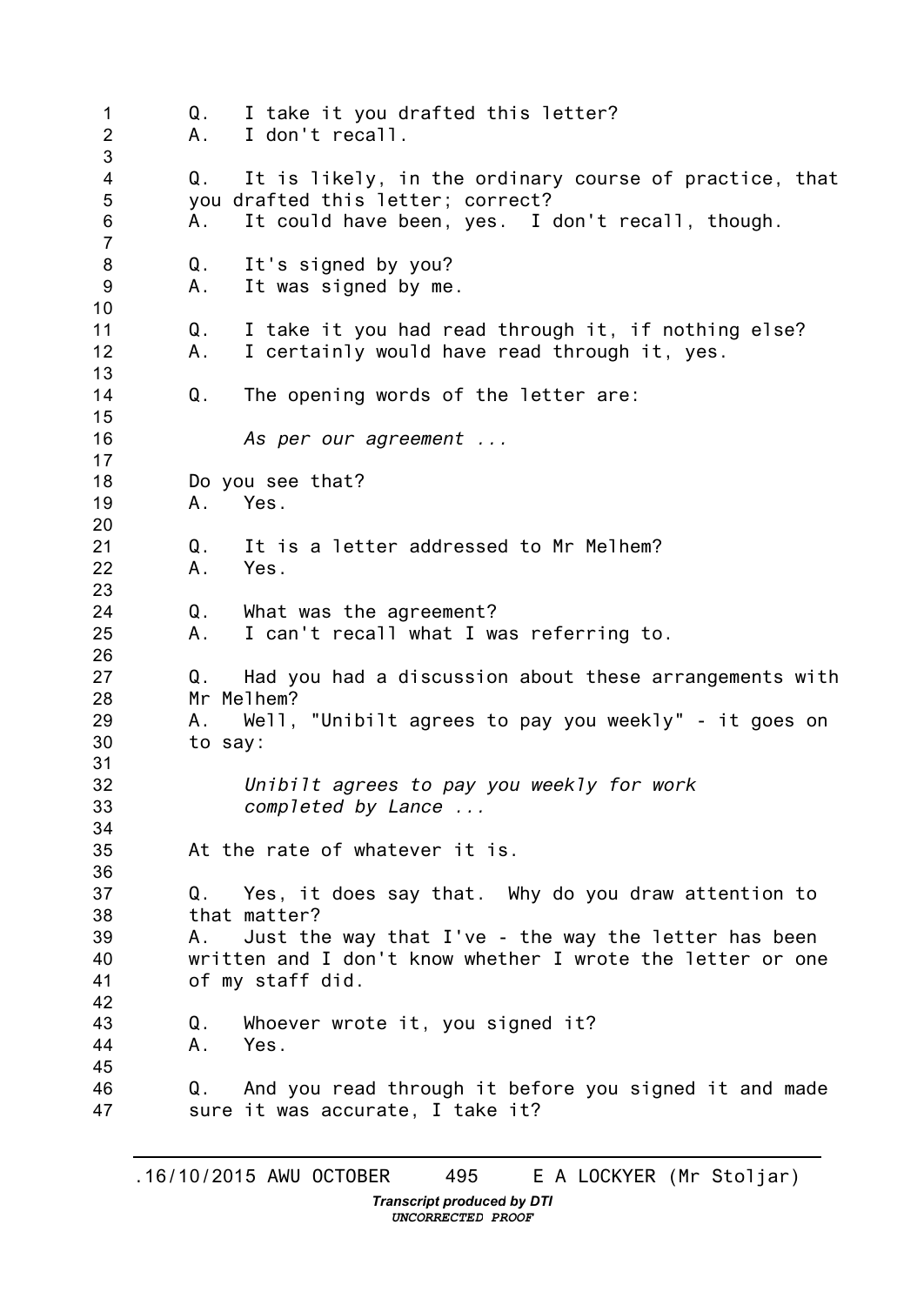1  $\mathcal{P}$ 3 4 5 6 7 8 9 10 11 12 13 14 15 16 17 18 19 20 21 22 23 24 25 26 27 28 29 30 31 32 33 34 35 36 37 38 39 40 41 42 43 44 45 46 47 A. Yes, I would assume so. Q. When it refers to "our agreement", is that a reference to a discussion that you had had with Mr Melhem? A. I can't recall, I -- Q. Did you have a discussion with anyone else about this? A. No. Q. Did you have a discussion with Mr Shorten about it? A. No. Q. What was the agreement to which you make reference in the opening four words of this letter? A. The agreement I assume - and I can only assume, I'm only guessing, that "Unibuilt agrees to pay you weekly" for work completed by Lance. Q. What is being effected by this correspondence is a great deal more than a change to the frequency of payments to Mr Wilson, isn't it? Just have a read of it. A. I'm not sure what you're alluding to. Q. Let's go through it slowly. *As per our agreement, Lance Wilson will be contracted to Unibuilt as of 17 May 2007. Unibuilt agrees to pay you --* That's Mr Melhem: *-- weekly for work completed by Lance.* At a particular rate. Do you see that? A. Yes DR HANSCOMBE: I object to that. It is not Mr Melhem, it's the Union. The puttage should be accurate. MR STOLJAR: It is. DR HANSCOMBE: The letter is addressed to Mr Melhem but in his capacity as the Secretary of the Branch. MR STOLJAR: I press the question. THE COMMISSIONER: Yes, I will allow the question.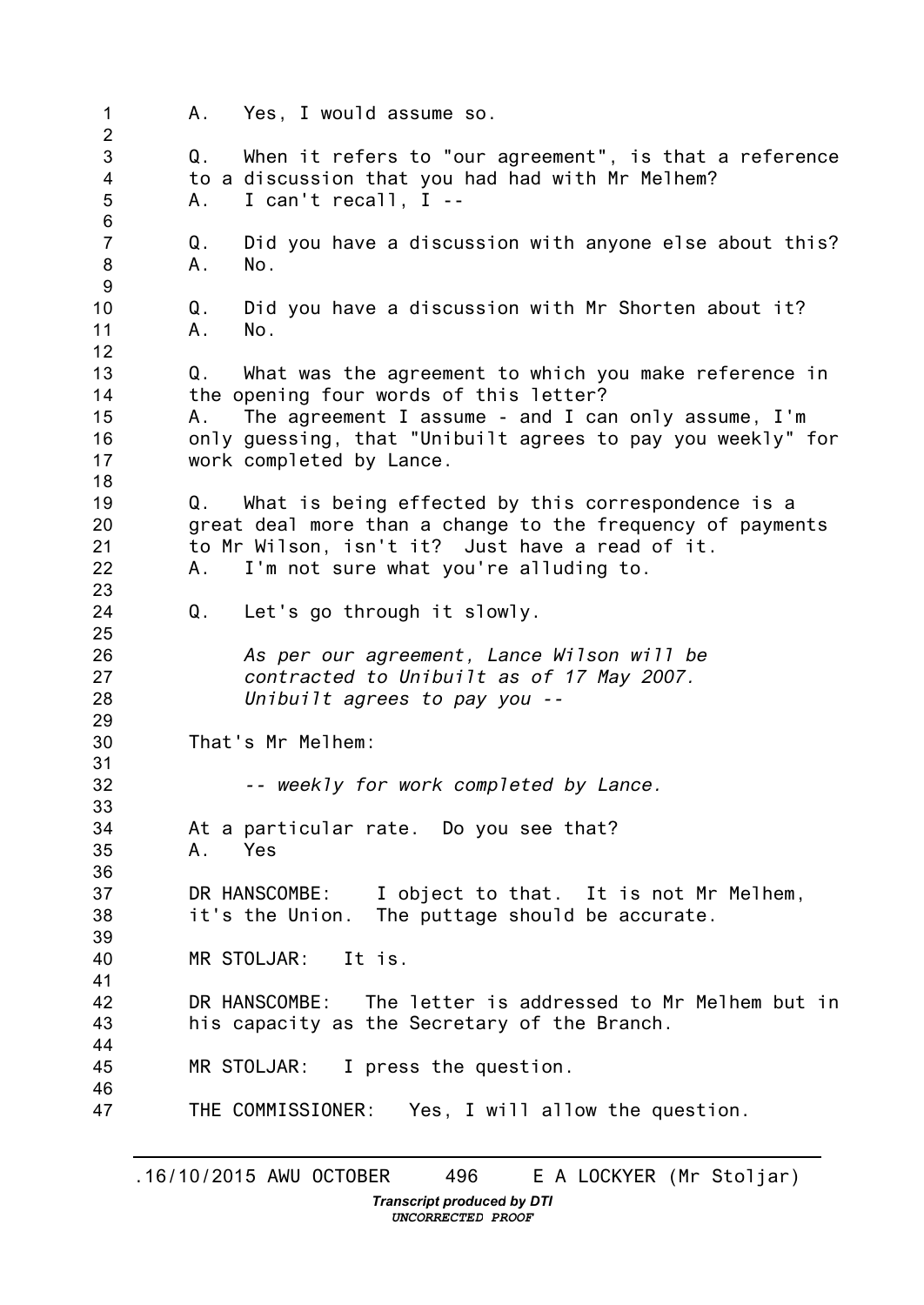1  $\mathcal{P}$ 3 4 5 6 7 8 9 10 11 12 13 14 15 16 17 18 19 20 21 22 23 24 25 26 27 28 29 30 31 32 33 34 35 36 37 38 39 40 41 42 43 44 45 46 47 MR STOLJAR: Q. The letter is addressed "Dear Cesar", and it says: *Unibuilt agrees to pay you weekly for work completed by Lance ...* At a particular rate. Do you see that? A. Yes. Q. Isn't this the position, that as at about 16 May 2007, Mr Wilson became an employee of the AWU, who was then contracted to Unibilt with an I? I can't recall. That could well have been. It's some  $-$ Q. That's what the letter -- A. -- some eight years ago. Q. I didn't mean to cut you off. Have you finished your answer? A. Pardon? Q. To complete your answer, you wish to say this is some seven or eight years ago? A. Well, I'm just saying I can't - I said to you I can't recall. My understanding of what's been written there refers to what Unibilt would be paying to the AWU. Q. Yes. In exchange for services apparently provided by the AWU to Unibilt? A. No, for what Lance Wilson did for Unibilt in exchange for work that he did with Bill Shorten's office. That would be - and it probably didn't - it didn't spell it out in enough detail. Q. You had been in business a long time by this stage, hadn't you, Mr Lockyer; correct? A. I'm not sure what point you're trying to make. Q. You had been in business -- A. I'm not - I still -- Q. -- by 2007 you had been in business? A. I'm still not sure what point you're trying to make. Q. My question is: you had been in business for a long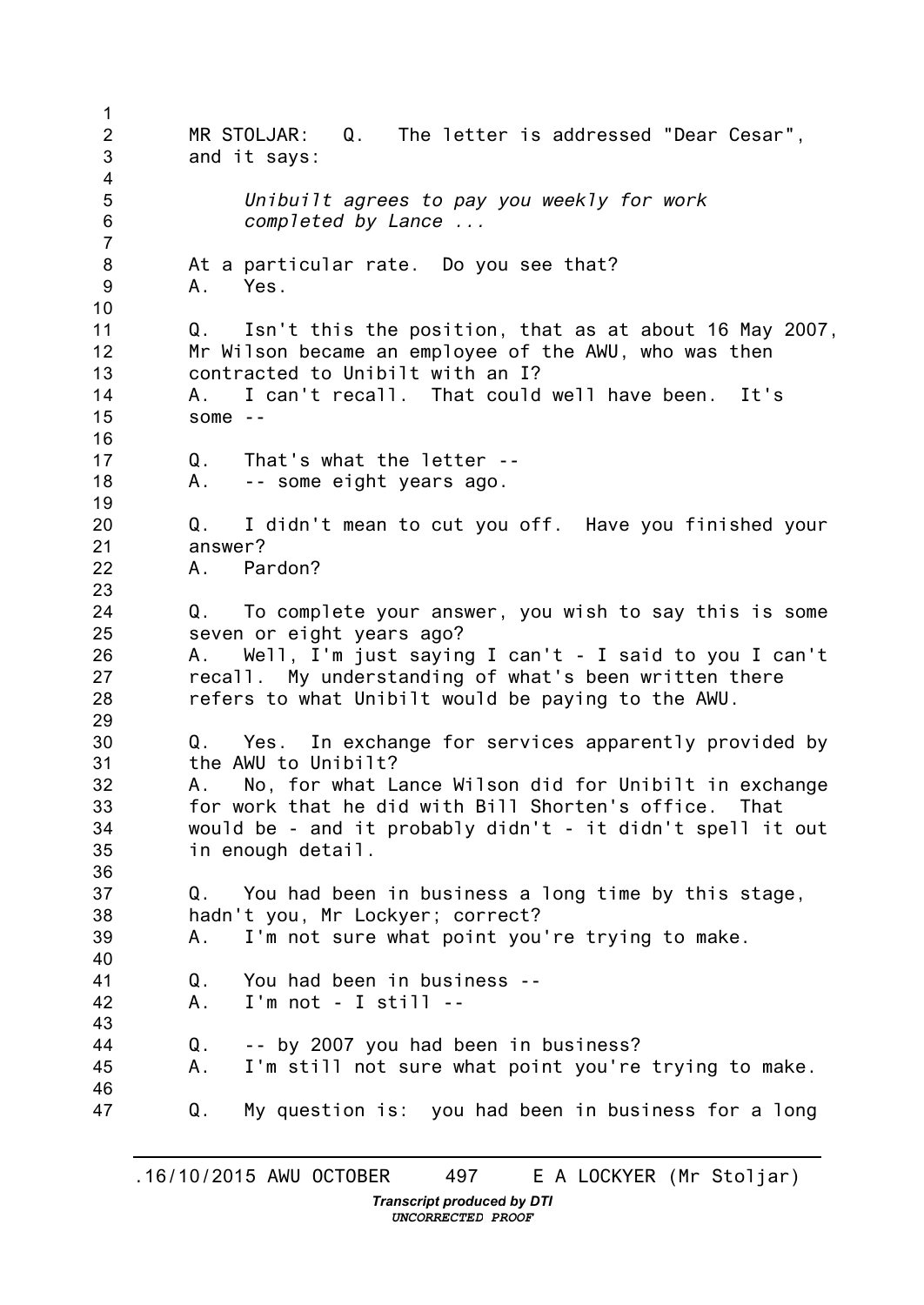1  $\mathfrak{D}$ 3 4 5 6 7 8 9 10 11 12 13 14 15 16 17 18 19 20 21 22 23 24 25 26 27 28 29 30 31 32 33 34 35 36 37 38 39 40 41 42 43 44 45 46 47 time by 2007? A. Yes. Q. You understood the importance of accurately and precisely describing legal relations? A. I'm not a lawyer. Q. You understood the importance of accurately and fully describing legal relations? A. I'm not a lawyer. Q. And you understood, as at 16 May 2007, that a very deliberate shift in the arrangement was being effected, wasn't it? A. It was [sic] significant as far as the arrangement with myself and Lance and the AWU. It wasn't considered -- Q. I'm not suggesting it made any practical difference to what Mr Wilson was doing, he was over in Moonee Ponds working for Mr Shorten; correct? Mr Wilson's evidence about this is that he knew nothing about this letter. DR HANSCOMBE: Before the witness answers that question, I am sorry to interrupt Mr Stoljar, but the running draft transcript has the witness saying "It was significant as far as the arrangement with myself and Lance and the AWU", and then he went on, "It wasn't considered", and was cut off. I wonder if Mr Stoljar would clarify with the witness whether he means "was" or "wasn't", because I heard "wasn't" and so did my instructor. THE COMMISSIONER: I got the impression it was "wasn't" was the general tenor of the answer. MR STOLJAR: Certainly. Q. The question I put was that there had been a deliberate shift in the arrangement, in effect, and you said, "It was significant as far as the arrangement with myself and Lance and the AWU", and then you heard what was just said. I won't suggest one thing or the other to you, but what did you wish to say after that? A. Nothing. DR HANSCOMBE: No, it's the transcription of the first sentence. I heard "wasn't" in the first sentence.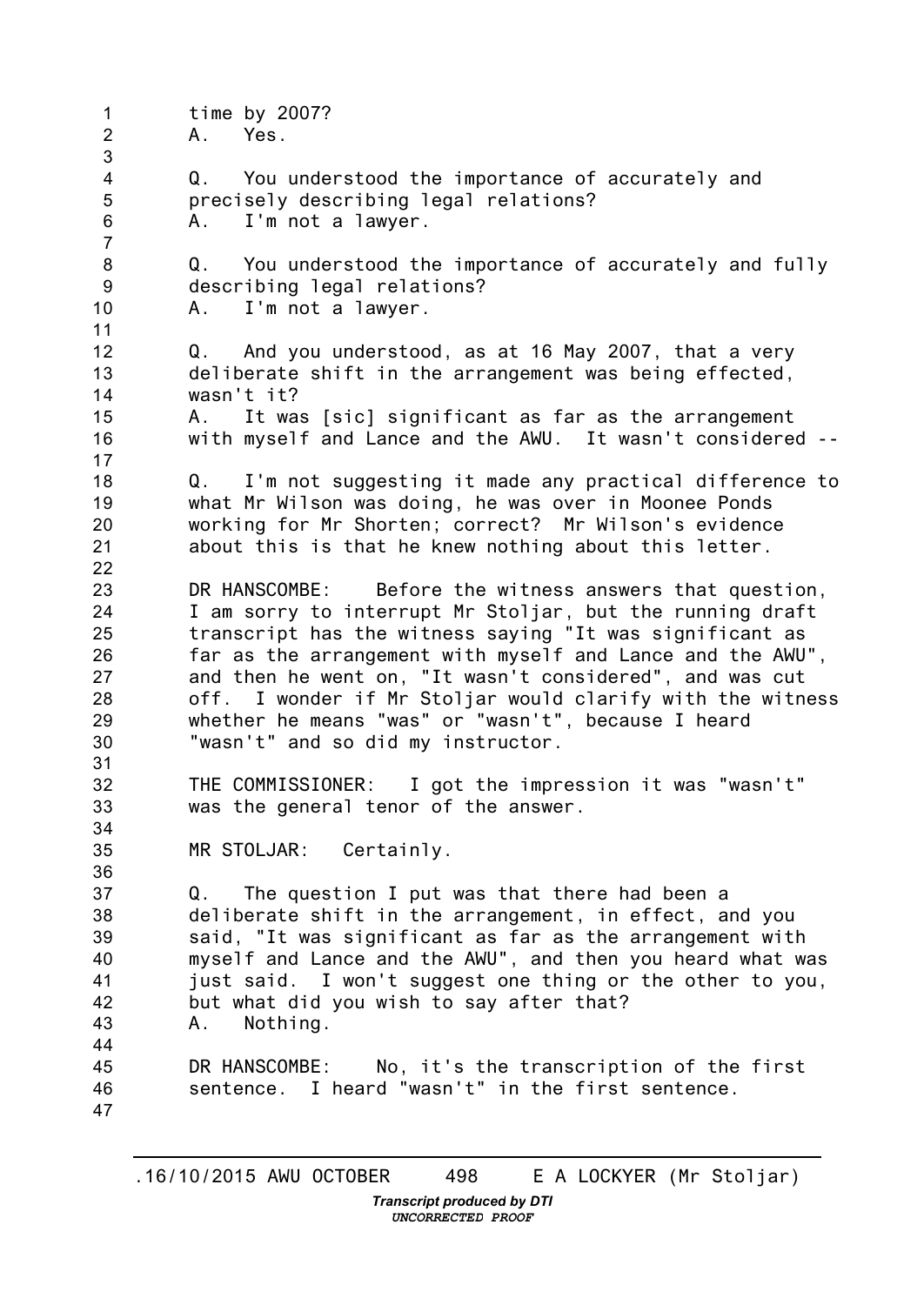1 2 3 4 5 6 7 8 9 10 11 12 13 14 15 16 17 18 19 20 21 22 23 24 25 26 27 28 29 30 31 32 33 34 35 36 37 38 39 40 41 42 43 44 45 46 47 MR STOLJAR: I am sorry, I thought you were talking about "considered". Q. Did you say "it was significant" or "it wasn't"? A. It wasn't significant. I didn't consider it significant. All it was was a change of employment arrangements, or commercial arrangements. Q. But the point that I'm really trying to explore with you is this, Mr Lockyer - until 16 May 2007, on paper, Mr Wilson was a research officer with Unibuilt with a U? A. Correct. Q. On 16 May 2007, on paper - I say "on paper" because at all times he's over in Bill Shorten's office, I understand that, but the way the agreement is set up is now he appears to be an employee of the AWU, who the AWU is providing to Unibilt with an I? A. Well, as I said to you a few minutes earlier, the letter was probably not written in the best form. There wasn't a lot of care taken with it, you know. Q. You remember that, do you, that there wasn't a lot of care? A. No, I don't. I'm just saying in reading the letter. Q. But isn't that what happened, Mr Wilson was then taken on to the AWU payroll? A. Yes, he was. Q. And that occurred on or shortly after 16 May 2007? A. I think so. I'm not 100 per cent certain. Q. Why did you go to that trouble, Mr Lockyer? Why did you change this arrangement? A. I had - we had cashflow problems at the time, so I had a discussion with Cesar to suggest that it would be more convenient if he picked up Lance's wages from that time on. Q. That explanation, I suggest to you, just doesn't make any sense, does it? A. What do you mean it doesn't make any sense? Q. He sent you invoices and you paid them. When I say "you", either Unibuilt with a U or Unibilt with an I paid them, and when I say "he", the AWU sent you invoices? A. Yes, they did.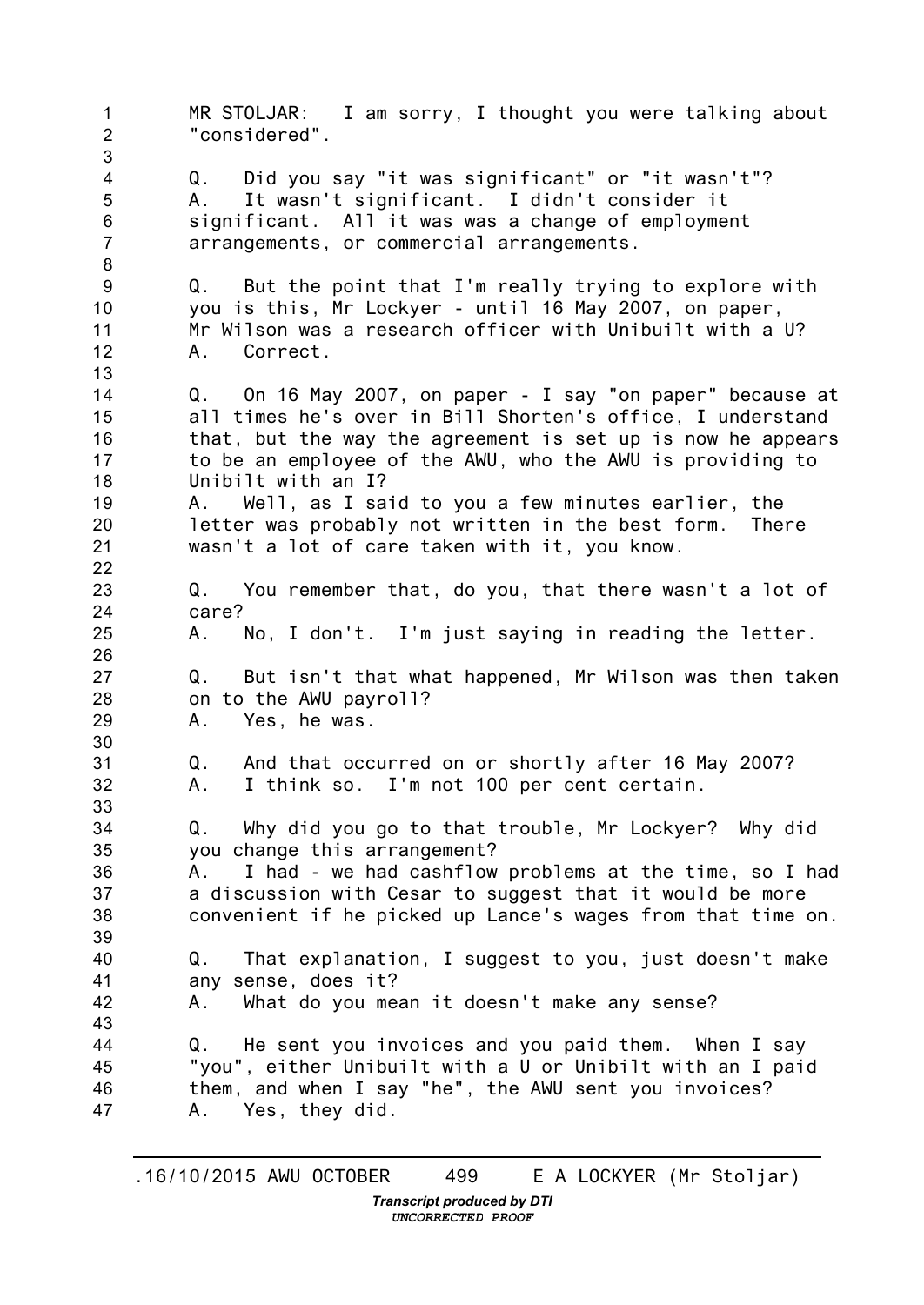1 2 3 4 5 6 7 8 9 10 11 12 13 14 15 16 17 18 19 20 21 22 23 24 25 26 27 28 29 30 31 32 33 34 35 36 37 38 39 40 41 42 43 44 45 46 47 Q. So it had no impact -- A. But we - we -- Q. It had zero impact on your cashflow? A. No, well, it did because we're bigger than - we didn't pay them on time, we pay them 30 days later. Q. Is that seriously your explanation, is it? A. Pardon? Q. That is your honest explanation to this Commission as to why this arrangement was changed? A. No, it's not. You're misconstruing what I'm saying. Q. I don't wish to misconstrue anything, Mr Lockyer. You take your time and give me any explanation that you feel truthfully recounts what the position was. A. This was eight years ago. Q. Yes. A. More than eight years ago and I don't - and I can't recall exactly every detail eight years ago. Q. Is there any other aspect of the explanation you wish to provide? Take your time. A. No. Not that I can recall. Q. It says here, going back to the letter: *... Lance Wilson will be contracted to Unibilt ...* Now, why have we switched companies? Why go from -- A. The terminology is probably incorrect, but I mean so. Q. Why did you switch the companies, Mr Lockyer? A. No idea why that was done. I can't recall. Q. *... so he will be contracted to Unibuilt as of 17 May 2007.* And then: *Unibilt agrees to pay you weekly for work*

*Transcript produced by DTI UNCORRECTED PROOF*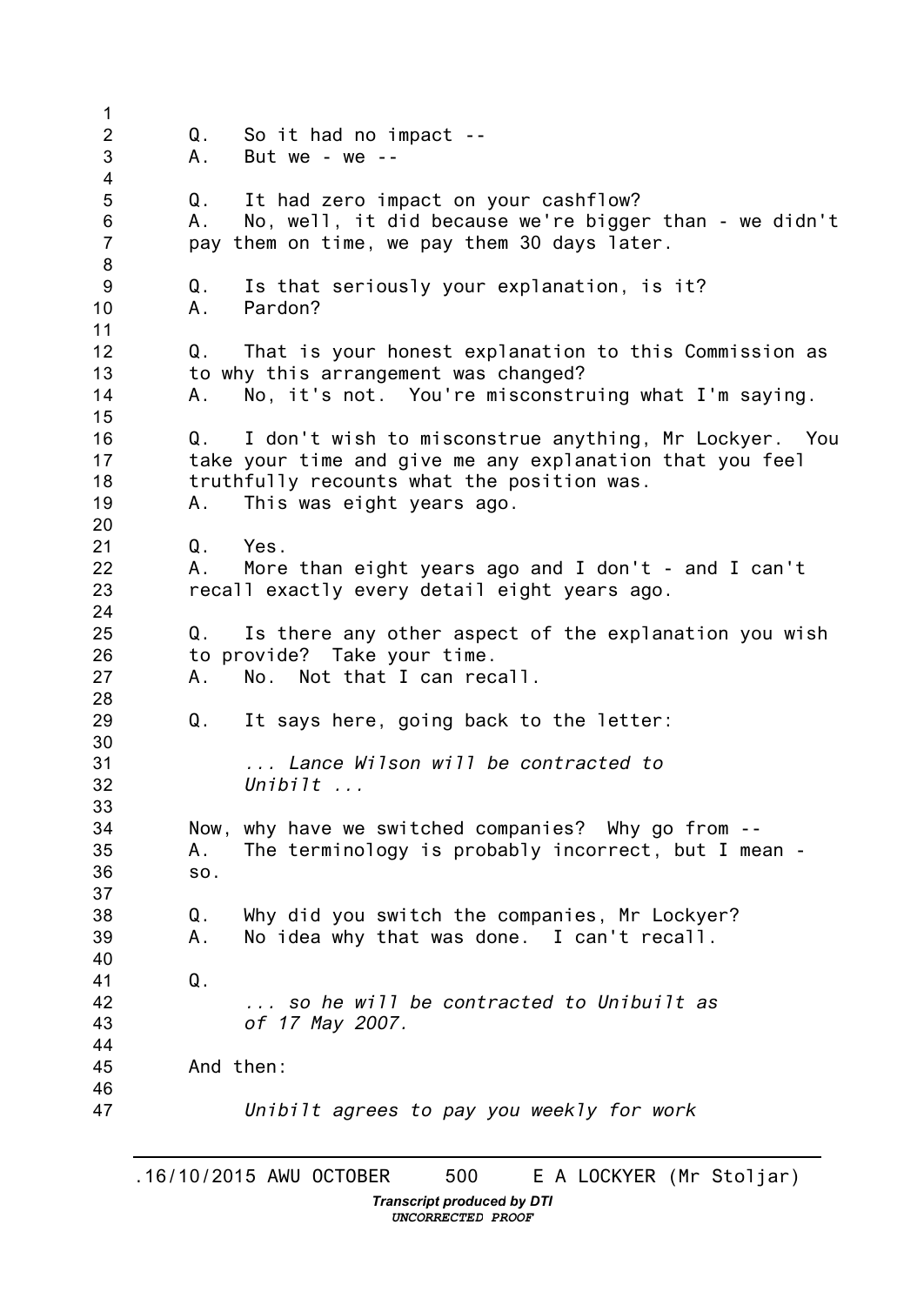1 2 3 4 5 6 7 8 9 10 11 12 13 14 15 16 17 18 19 20 21 22 23 24 25 26 27 28 29 30 31 32 33 34 35 36 37 38 39 40 41 42 43 44 45 46 47 *completed by Lance ...* What work did you contemplate that Mr Wilson would be doing for Unibuilt? A. The work that he was doing in Bill Shorten's office. Q. Why was it necessary that he become an employee of the AWU if he's going to physically remain in Bill Shorten's office working on the campaign? A. I said to you a few minutes ago that it would - that we were having cashflow problems, from memory, and I can't be very certain of that, and I thought it would be better if he - if he was paid by the AWU. Q. You didn't say anything about the cashflow problems as an explanation for this change in your private hearing. When did your memory improve in that regard? A. Well, maybe you didn't ask me the question. Q. I beg your pardon? A. Maybe you didn't ask me the question. Q. Let's explore the cashflow issue a little bit more. There's Unibuilt with a U and Unibilt with an I. The background is that there was a company that you set up at one stage called EA Lockyer Pty Ltd and that changed its name to Unibilt, with an "I, that is U-N-I-B-I-L-T, in September 2006, some six months or so before this; is that right? A. I can't recall. Q. If I suggest to you that that's what the ASIC records suggest, do you have any reason to doubt that? A. No, I don't. Q. That sounds about right? A. I said to you I can't recall. Q. All right. And why did EA Lockyer Pty Ltd change its name to Unibilt with an "I"? A. I can't recall. Q. Unibuilt with a "U" was the one which seemed to be engaged in more significant business than Unibilt with an "I"; is that right? A. Correct.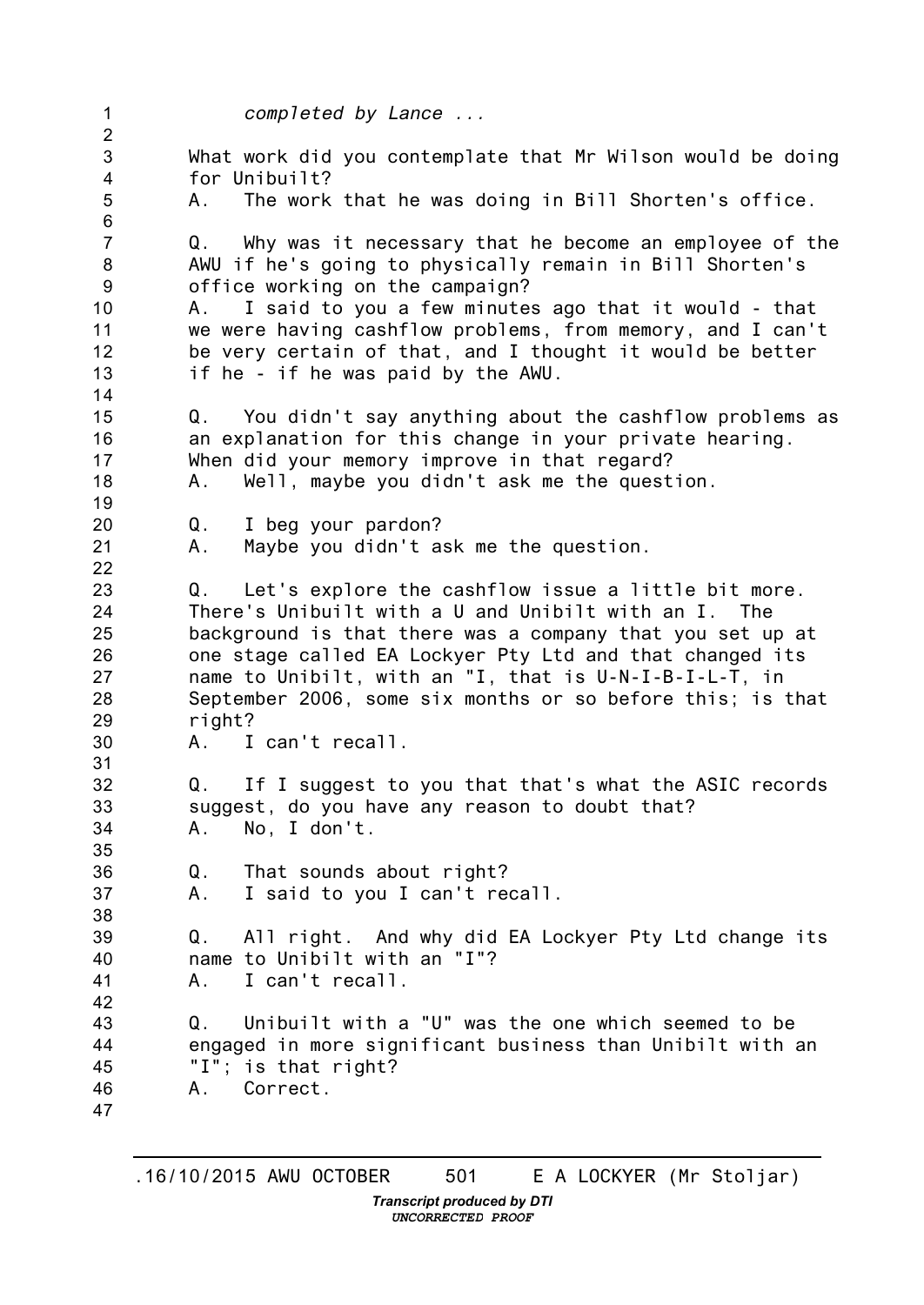1  $\mathfrak{D}$ 3 4 5 6 7 8 9 10 11 12 13 14 15 16 17 18 19 20 21 22 23 24 25 26 27 28 29 30 31 32 33 34 35 36 37 38 39 40 41 42 43 44 45 46 47 Q. Did Unibilt with an "I" pay tax? A. I can't recall. Q. Did it ever submit a tax return? A. I can't recall. Q. It was wound up in due course with a very significant tax bill; correct? A. I think so, yes. Q. The liquidator has said that - that's Unibuilt with a "U", I'm talking about. Just to be clear, because it is confusing with the two companies, Unibuilt with a "U" was wound up in due course? A. It was. Q. With a significant tax bill? A. It was. Q. Just to be clear, did Unibuilt, with a "U", ever pay tax? A. It would have, yes. Q. You say that. Did it ever submit a tax return? A. Yes, it would have. Q. You say it would have, but you don't have any memory one way or the other, do you? A. I don't have any memory, no. It wasn't something that I actually had carriage of. Q. Who had carriage of that matter? A. One of my accountants, I suppose. Q. You suppose. You see, why don't you come through to, just to orient you in the document, page 33. That a liquidator's report for Unibuilt a "U". It is a rather long document but I just wanted to take you to a couple of passages. Page 46 in the bottom right-hand corner, this is in the fourth last paragraph, the liquidator says his preliminary insolvent trading assessment indicates the company, which is Unibuilt with a U, may have been insolvent from at least 30 June 2008, and then if we go back to page 43 in the bottom right-hand corner, there's some information about "Related Party Loans" at 8.5. In fact, Unibuilt with a U had made a loan to Unibilt with an I. It says: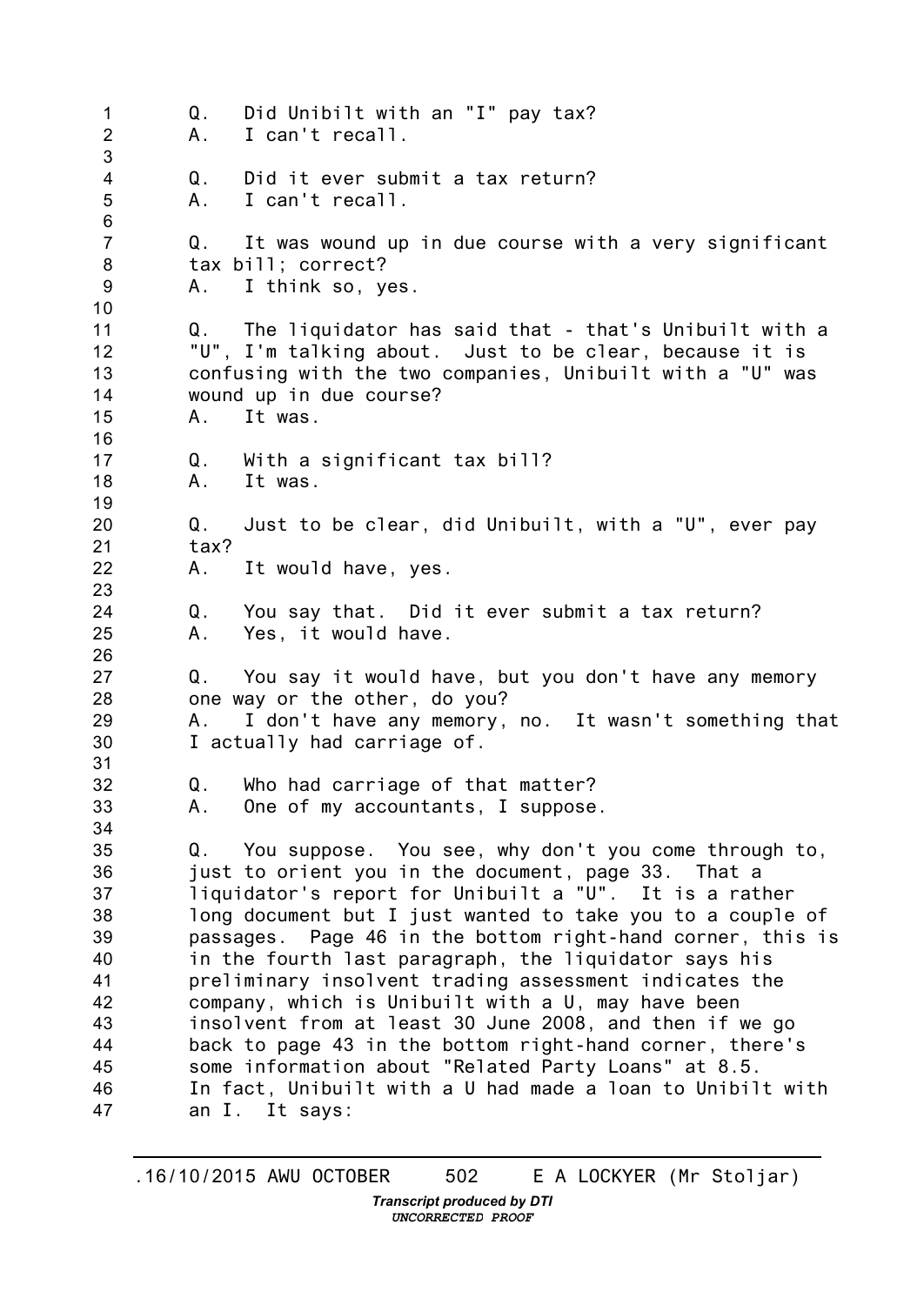| 1                       |                                                              |
|-------------------------|--------------------------------------------------------------|
| $\overline{2}$          | Mr Edward Lockyer is the director of each                    |
| $\mathfrak{S}$          | of the entities. Letters of demand were                      |
| $\overline{\mathbf{4}}$ | issued to all entities and Mr Lockyer                        |
| 5                       | without response. In this regard,                            |
|                         |                                                              |
| $\,6$                   | Mr Lockyer claimed to have never received                    |
| $\overline{7}$          | the demands. The demands were reissued to                    |
| 8                       | him on or around November 2011. Since this                   |
| $\boldsymbol{9}$        | time Mr Lockyer has failed to respond to                     |
| 10                      | any of my correspondence.                                    |
| 11                      |                                                              |
| 12                      | So the liquidator was having a bit of trouble knowing        |
| 13                      | precisely what had happened, but under the heading           |
| 14                      | "Unsecured Creditors", he's listed the ATO which had put on  |
| 15                      | a proof of debt of \$734,705. Is that right?                 |
|                         |                                                              |
| 16                      | If that's what he's saying, that's what he's saying.<br>A.   |
| 17                      | I don't know.                                                |
| 18                      |                                                              |
| 19                      | Isn't this the position, that Unibuilt with a U - or<br>Q.   |
| 20                      | is this the position, you tell me, Unibuilt with a U had     |
| 21                      | failed to pay its tax for a number of years, at least?       |
| 22                      | I can't recall.<br>A.,                                       |
| 23                      |                                                              |
| 24                      | The liquidator's proposition was that it may have been<br>Q. |
| 25                      | insolvent from at least 30 June 2008. Do you agree with      |
|                         | that?                                                        |
| 26                      |                                                              |
| 27                      | No, I don't.<br>A.                                           |
| 28                      |                                                              |
| 29                      | It had cashflow problems in early 2007, you told us?<br>Q.   |
| 30                      | Correct.<br>A.                                               |
| 31                      |                                                              |
| 32                      | Was one reason for this change in arrangement, that<br>Q.    |
| 33                      | you were shifting the business from Unibuilt with a U over   |
| 34                      | to Unibilt with an "I"?                                      |
| 35                      | I can't recall.<br>A.,                                       |
| 36                      |                                                              |
| 37                      | Why have two companies set up with such a similar<br>Q.      |
| 38                      | name?                                                        |
|                         | Because the names were available.                            |
| 39                      | А.                                                           |
| 40                      |                                                              |
| 41                      | Well, did you have any thought of winding up one and<br>Q.   |
| 42                      | continuing with the other?                                   |
| 43                      | А.<br>No.                                                    |
| 44                      |                                                              |
| 45                      | In any event, you didn't have any communication with<br>Q.   |
| 46                      | Mr Wilson about this change in arrangement, did you?         |
| 47                      | No, I didn't.<br>Α.                                          |
|                         |                                                              |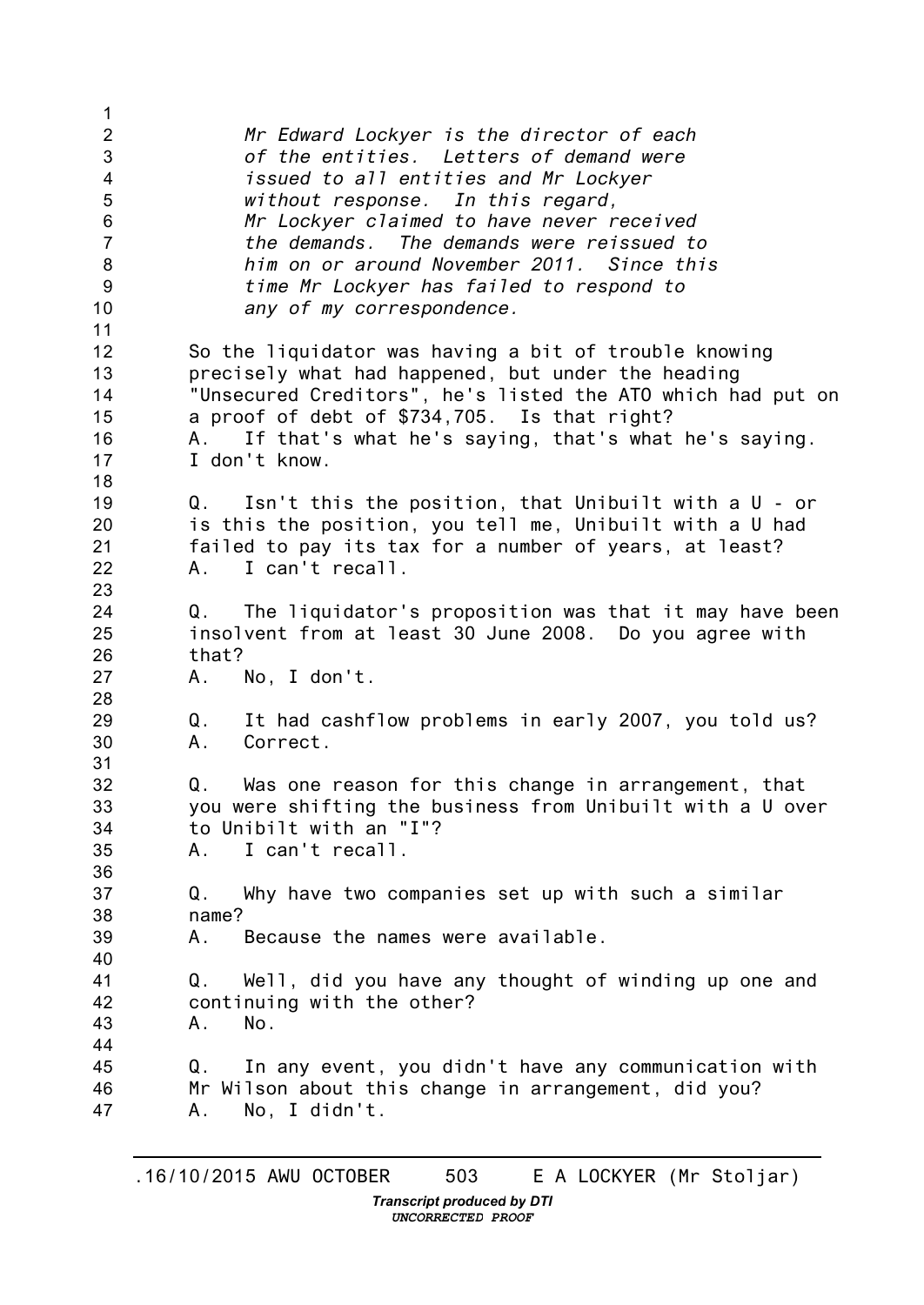1 2 3 4 5 6 7 8 9 10 11 12 13 14 15 16 17 18 19 20 21 22 23 24 25 26 27 28 29 30 31 32 33 34 35 36 37 38 39 40 41 42 43 44 45 46 47 Q. All this is taking place in around about May 2007. I'm just tracking down the document, but, from memory, it was 16 May 2007. Yes, on page 161. Just before we leave page 161, you say: *If you have any queries or there is any variation to the rates specified above, please contact the office to discuss.* Do you remember whether anyone did make an inquiry about that? A. I can't recall. Q. A week later, you send another email to Mr Melhem on page 171, attaching an EBA for the Pilkington repair project; do you see that? You were having discussions with Mr Melhem at this stage about a new EBA? A. It's custom and practice when you went to price a contract so that you could work out how much you had to pay, you went and talked to Union about how much - about an EBA. Q. Yes. I'm sure it is, but my question was: you were having discussions about the new EBA with Mr Melhem at around about this time, the first few weeks of May 2007? A. I would have had discussions with Mr Melhem about the Pilkington enterprise agreement, yes. Q. You say here in your email on page 171: *Please find attached the EBA for the Pilkington Repair Project.* A. That's right. Q. It continues: *I have made changes to the following I am sorry it has taken so long, I will call you early next week ...* A. That's right. Q. You didn't just send it to him completely out of the blue, did you -- A. No, no, we --

*Transcript produced by DTI UNCORRECTED PROOF*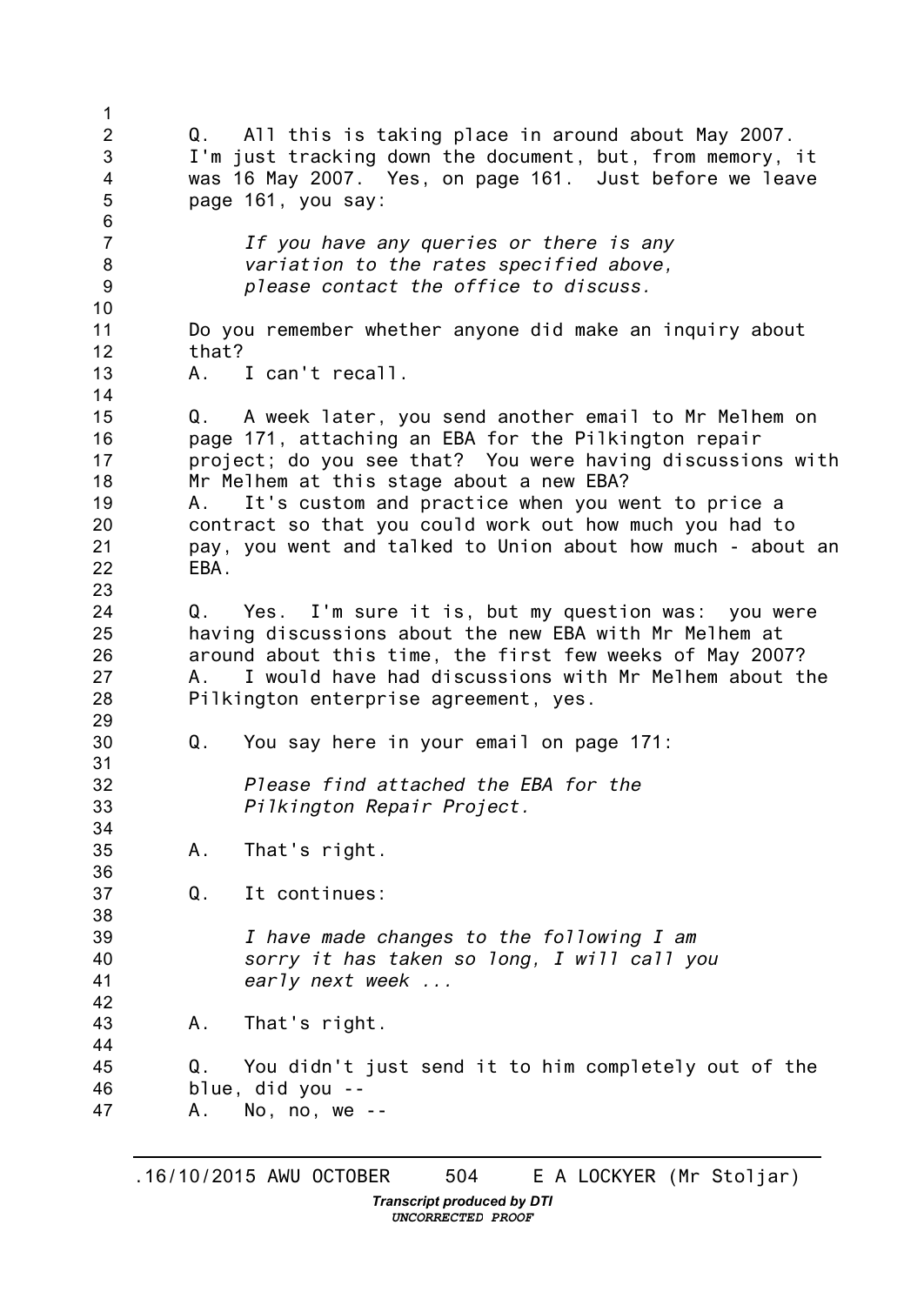1  $\mathfrak{D}$ 3 4 5 6 7 8 9 10 11 12 13 14 15 16 17 18 19 20 21 22 23 24 25 26 27 28 29 30 31 32 33 34 35 36 37 38 39 40 41 42 43 44 45 46 47 Q. -- you told him it was coming? A. No, I was talking to Pilkington's about being able to assist them with their repair project. Q. You were talking to Pilkington's; you were also talking to Mr Melhem, weren't you? A. Exactly. Q. So, is this the case, that you talked to him and in the same conversations, you would talk to him about the change in arrangement for Mr Wilson? A. No. There would be no reason to do that. Q. The letter that we're looking at page 161 is 16 May 2007 and page 171 is 23 May 2007, a week later. One is 23 May and the other is 16 May. Q. And 16 May you say - we've discussed this already in the first four words "As per our agreement", that suggests that you had been having some discussions with Mr Melhem about Mr Wilson? A. Correct. Q. And then page 171, a week later: *Please find attached the EBA for the Pilkington Repair Project.* It would appear that you must have been having some discussions with Mr Melhem about that EBA at about that time? A. I can't recall. Q. Do you say it was just a coincidence that you were having discussions about Mr Wilson and about the EBA at the same time? A. There would be no - no, it was just a coincidence. Q. The EBA is attached at 172 and then the first invoice is on page 195, Tax Invoice 018428. The tax invoice reads: *The work was completed by Lance Wilson in May 2007. - 91.20 Hours @ \$34.90 ...*

*Transcript produced by DTI UNCORRECTED PROOF*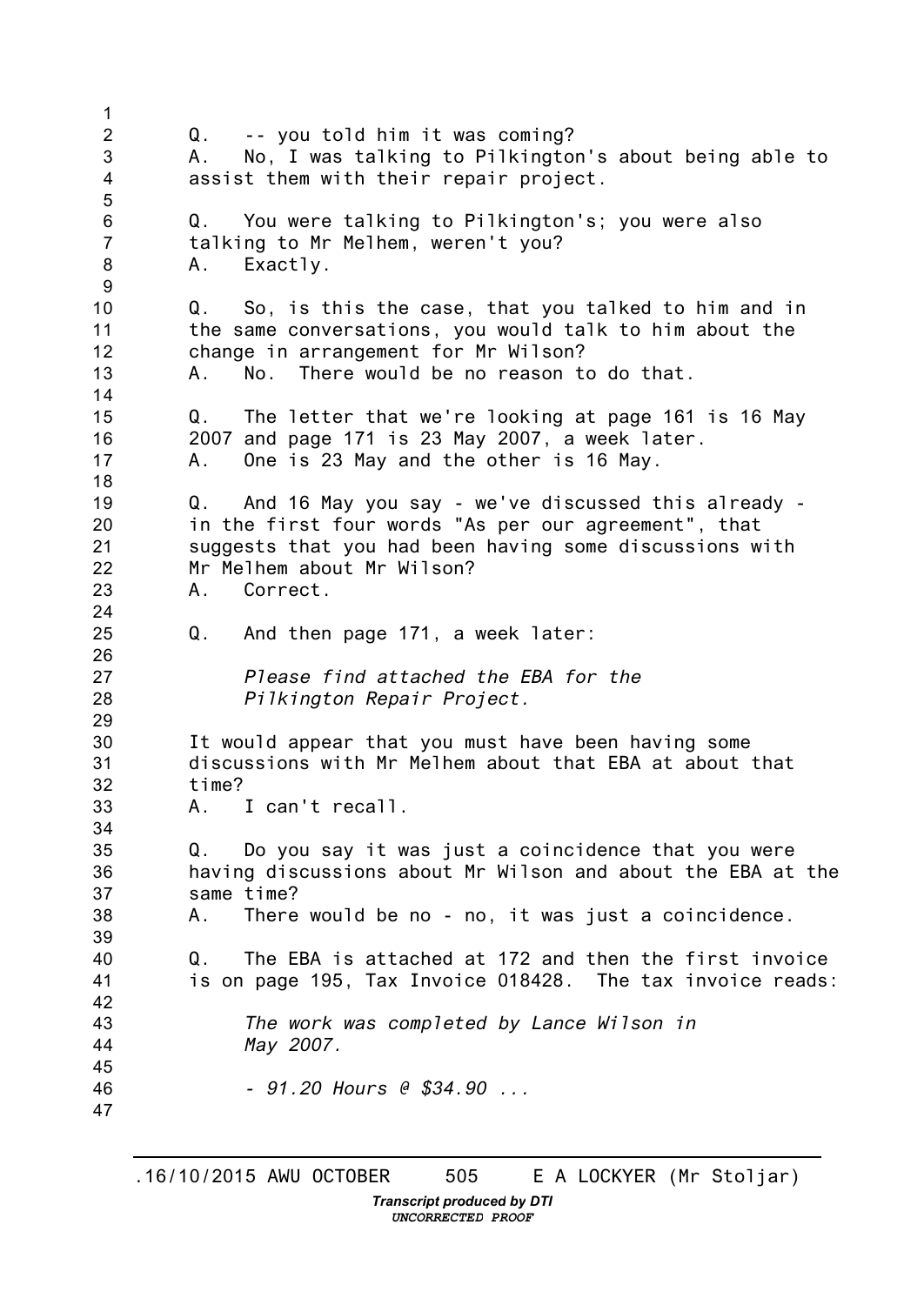1  $\mathfrak{D}$ 3 4 5 6 7 8 9 10 11 12 13 14 15 16 17 18 19 20 21 22 23 24 25 26 27 28 29 30 31 32 33 34 35 36 37 38 39 40 41 42 43 44 45 46 47 That figure reflected the figure that you had put in your letter of 16 May 2007? A. I'd assume that's correct. I haven't checked it. Q. Is this the position, that Mr Wilson had not done any work for the AWU in that month, he'd been, so far as you knew, over at Mr Shorten's campaign office doing work for Mr Shorten? A. Yes. Q. Do you accept that the invoice, to the extent it suggests he was doing work for the AWU, is incorrect? A. Yes, it probably is. Q. Did you take any steps to check whether he'd actually done those hours or anything like that? A. No. Q. Did you take any steps to try and correct the invoice? A. No. Q. But you knew that it was not right when you caused it to be paid? A. No. Q. You did know it was not right? A. No, I didn't know it was not right. I didn't - I mean, I wouldn't have - I wouldn't have read the invoice. I wouldn't have seen probably the invoice. All I did was I would have signed the cheque, that's all. Q. You knew that he was not working over at the AWU office, didn't you? A. I did. Q. What, you say someone else approved the invoice? A. Yes, one of my staff. Q. One of your staff. Who? A. Pardon?  $0$  Who? A. Theresa or one of the staff that I had in the office at the time. Q. Is Theresa a person who did - you tell me. What was Therese's function at that time?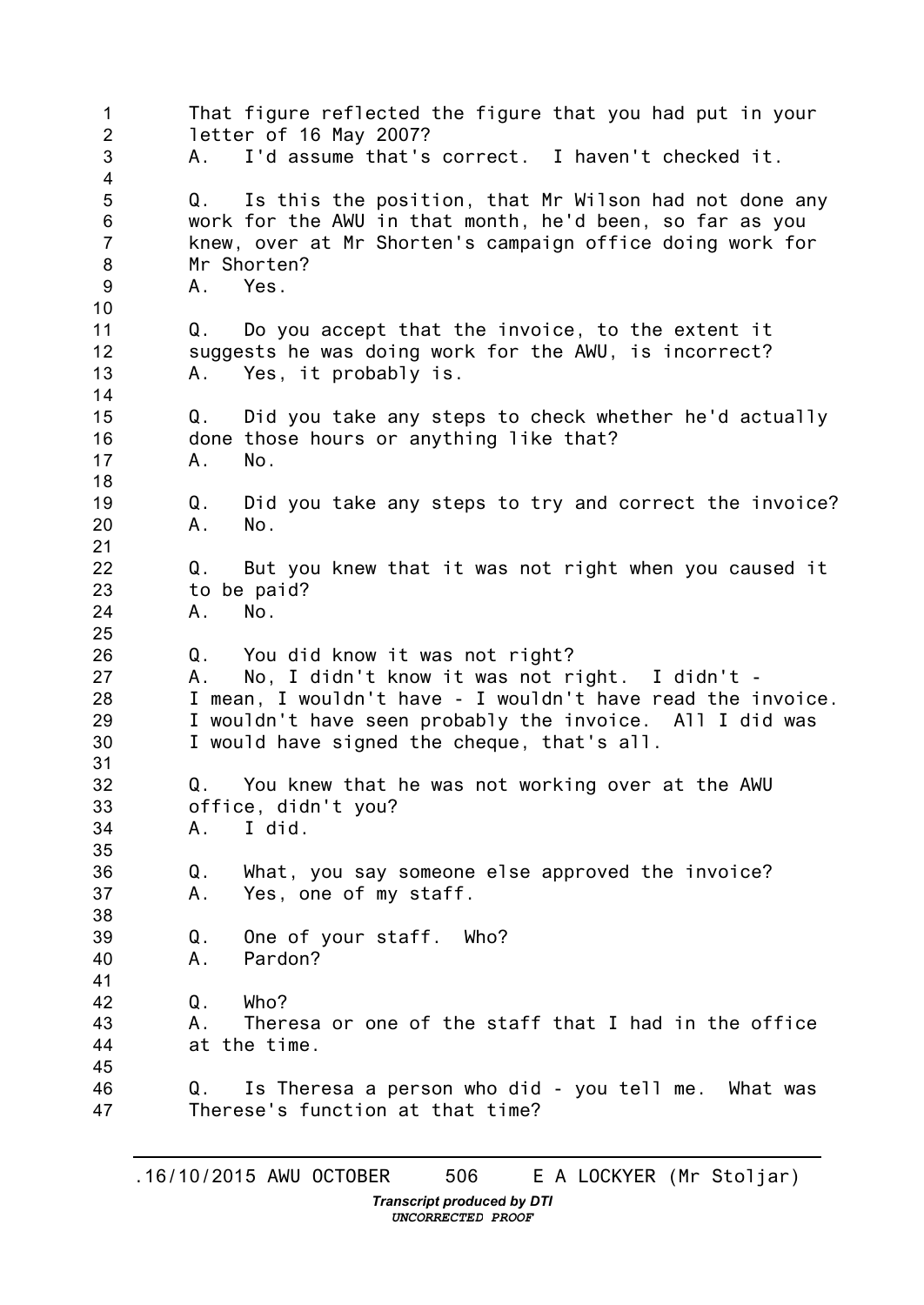1 2 3 4 5 6 7 8 9 10 11 12 13 14 15 16 17 18 19 20 21 22 23 24 25 26 27 28 29 30 31 32 33 34 35 36 37 38 39 40 41 42 43 44 45 46 47 A. She was in administration, part of administration. Q. Go to page 196. A. Yes. Q. That's a cheque drawn on the account of Unibuilt with a U? A. That's right. Q. Is that your signature? A. That's my signature but not my writing on the cheque. Q. Whose writing on the cheque? A. One of the - Theresa or someone else in the office. Q. Look at 197. Is that your handwriting? A. That's a copy of a cheque butt, I assume. Q. You were sending cheques reasonably regularly once this arrangement was in place? A. Probably, yes. Q. How did that improve your cashflow or Unibuilt's with a U - cashflow? A. I don't know. Q. You don't know, is that what you said? A. Maybe we had some cash come in at that time. I don't know. I can't recall. As I said, it's eight years ago. Q. That's just a guess, is it, that you had some cash coming in? A. I'm only having a guess, yes. Q. Your explanation, as I understand it - this is what you said in your private hearing - was that this was some sort of donation to the Labor Party, the money that you were - why don't you say it rather than me try and summarise it. What is your understanding of the money -- A. I would have regarded it as a donation to the Labor Party like the other donations I made to the Liberal Party. Q. You said, "I would have regarded it as a donation to the Labor Party"? A. Yes.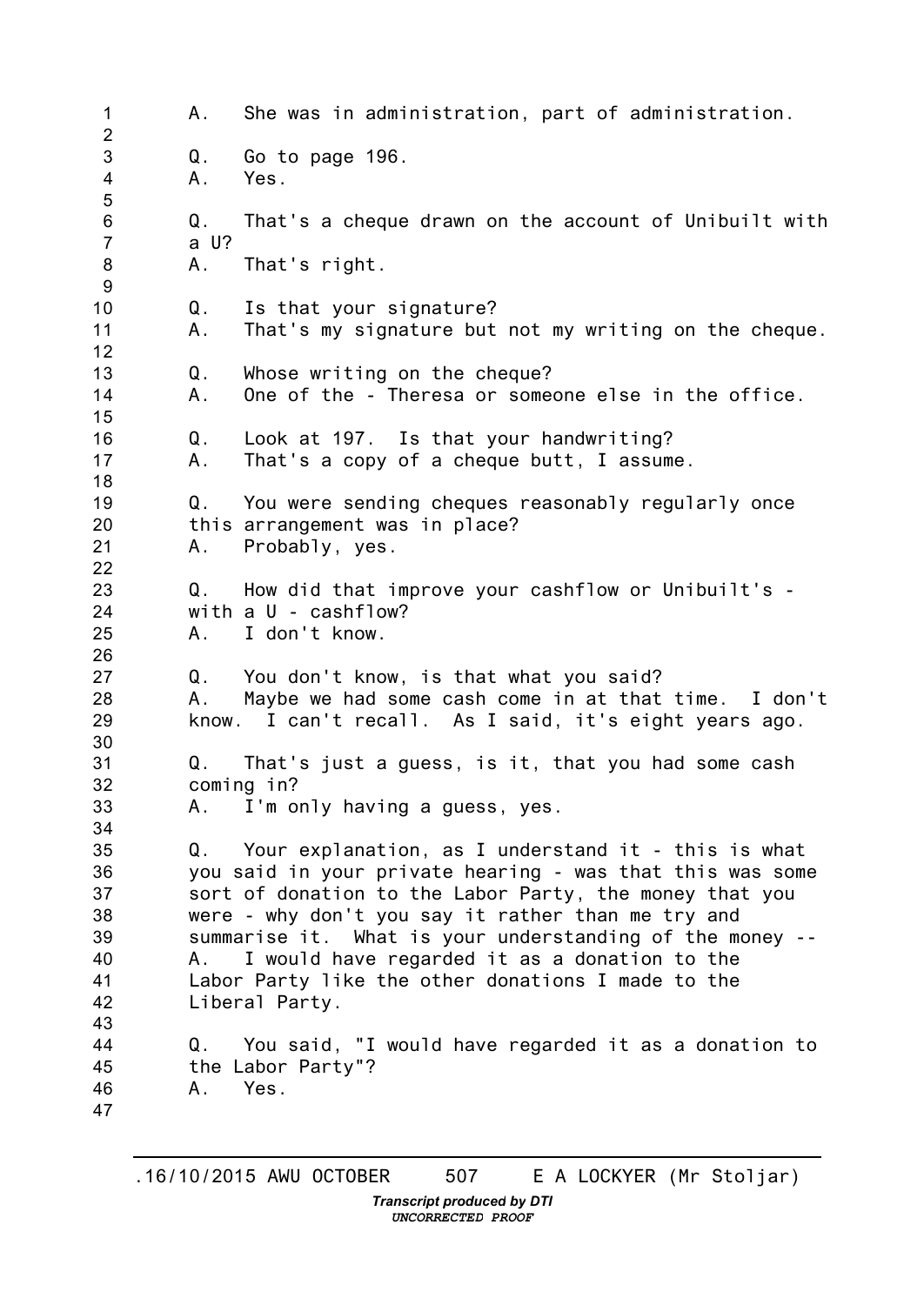1  $\mathfrak{D}$ 3 4 5 6 7 8 9 10 11 12 13 14 15 16 17 18 19 20 21 22 23 24 25 26 27 28 29 30 31 32 33 34 35 36 37 38 39 40 41 42 43 44 45 46 47 Q. Was that how you regarded it at the time? A. Yes, I would have. Q. You didn't record it as a donation in the books of the company, did you? A. No. Well, that was - whoever wrote the cheque out and I'm not sure which one, who in the office did, but they wrote - they put on the butt "the AWU" and they didn't put on there "Donation". Q. Did you ask them about that? A. No, I didn't. Q. Was it a donation to the Labor Party or the AWU? A. We would have assumed - we would have regarded it as a donation to the Labor Party. Q. Who is "we"? A. I would have regarded it as a donation to the Labor Party. Q. Why? A. Because it was paying for Lance Wilson's wages. Q. If you wanted to make a donation to the Labor Party why not just write out a cheque in favour of the Labor Party? A. I don't know why we didn't do that: we didn't.  $Q.$  Why  $-$ A. I just said to you I don't know why: we didn't. Q. Why set up this extraordinary paper trail pursuant to which a person's employed as a research officer by Unibuilt and then he shifts across to the AWU, why engage in all that? A. Because that's what was decided to do. Q. Who decided that? A. Bill asked me whether I would do that. Q. He asked you whether you would set up that paper trail? A. No, no, he asked me whether I would employ Lance for the time that he was working in his electoral office. Q. Why didn't you say, "Lance can go and work in your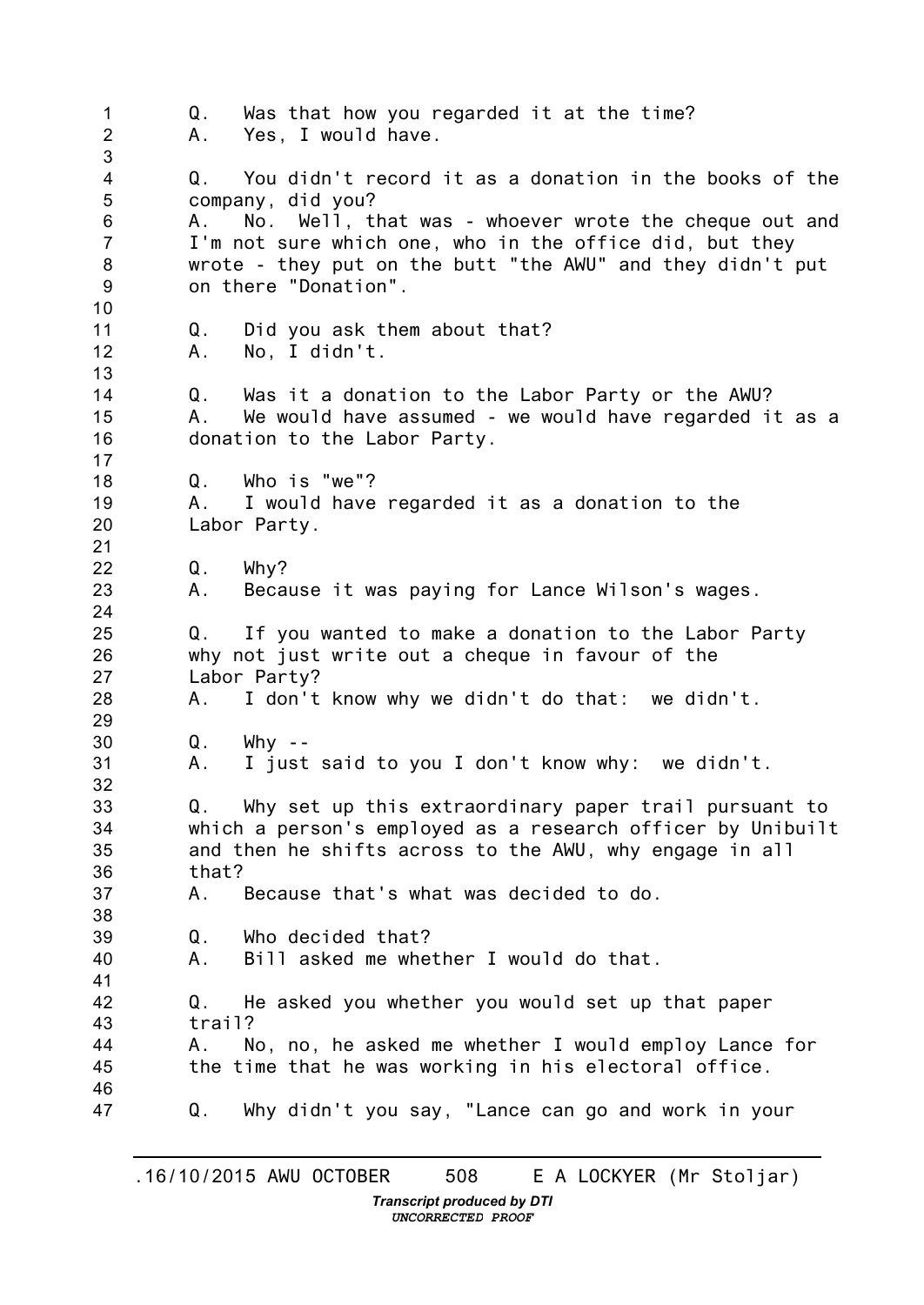1  $\mathfrak{D}$ 3 4 5 6 7 8 9 10 11 12 13 14 15 16 17 18 19 20 21 22 23 24 25 26 27 28 29 30 31 32 33 34 35 36 37 38 39 40 41 42 43 44 45 46 47 electoral office and if you want a donation, I'll make you a donation. If you want to use that money to cover the wages, you do that or you do whatever you want with it"? A. Well, in hindsight, that probably should have been done, but it was done this way and in hindsight - you know, hindsight's a wonderful thing. MR STOLJAR: Can I show you some P&L statements, profit and loss statements? We have just put together a small bundle of them. I'll hand them out. Commissioner, I would ask that this bundle be received into evidence; it comprises 11 pages. THE COMMISSIONER: Lockyer MFI-3, subject to the rights of any person represented to object in due course. **LOCKYER MFI-3 BUNDLE OF PROFIT AND LOSS STATEMENTS** MR STOLJAR: Q. The first page on Lockyer MFI-3, Mr Lockyer, is a profit and loss statement from Unibuilt with a U. Unibuilt with a U used MYOB, did it? A. I think so. I have no idea. Q. You recognise this as a copy of Unibuilt's profit and loss statement? A. It says it is. I don't - I don't recall seeing it but it does say it was. Q. You have no reason to doubt it, do you? A. No, I don't. Q. The profit and loss statement for the 2007 year includes in "Expenses" an item, in fact, the last item before "Total Expenses" is described as "Gifts & Donations". Do you see that? Expenses associated with Mr Wilson weren't recorded there as a donation, were they? A. I haven't any idea whether they were included in that or not. Q. They're not included in the figure of \$2,700, are they? A. I don't know. Q. Why didn't you tell your accountants, or whoever was running it, "Look, we're making this donation. Record it as a donation"?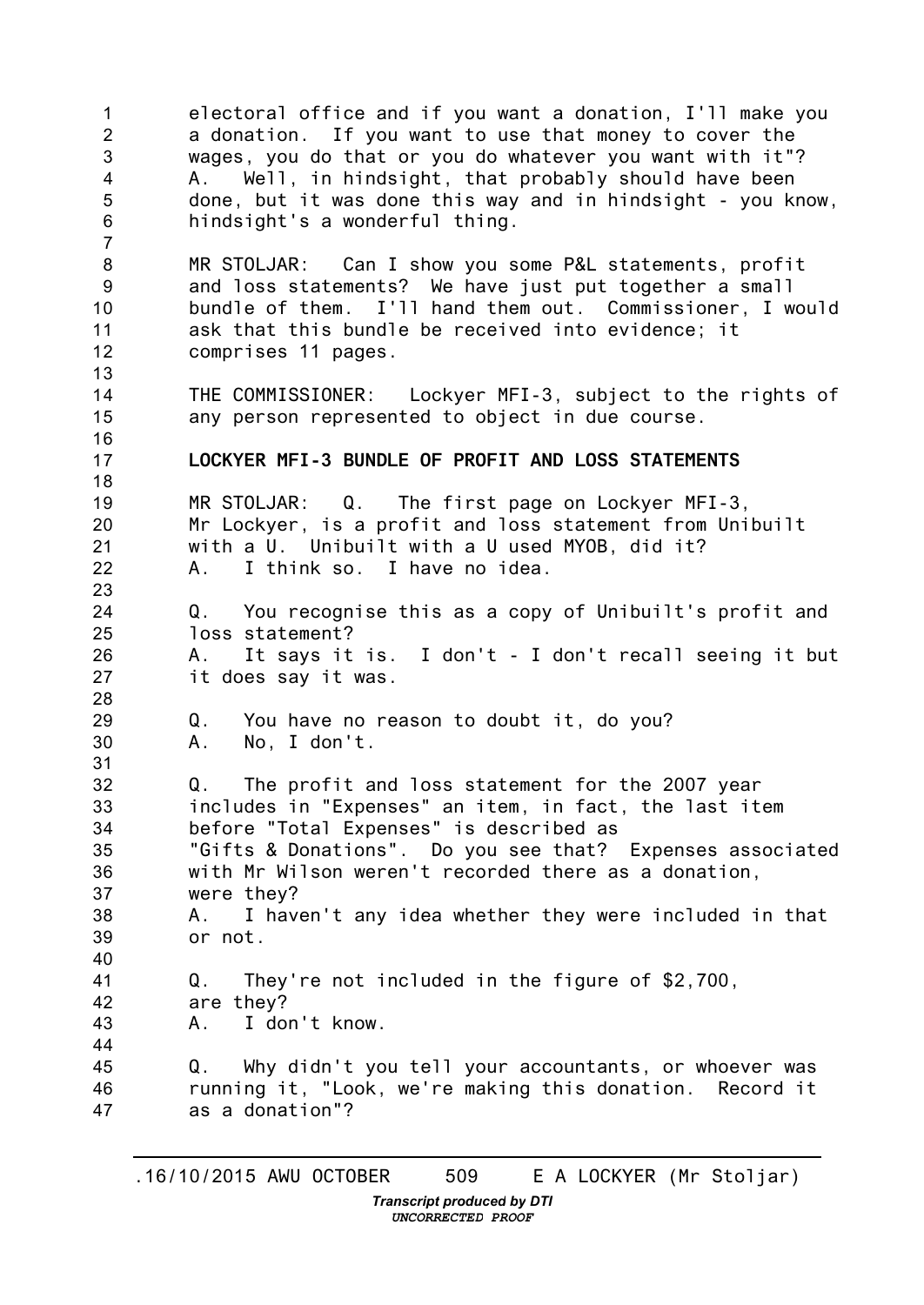1  $\mathfrak{D}$ 3 4 5 6 7 8 9 10 11 12 13 14 15 16 17 18 19 20 21 22 23 24 25 26 27 28 29 30 31 32 33 34 35 36 37 38 39 40 41 42 43 44 45 46 47 A. I don't know why I didn't tell them. Q. Then if we go to page 5, there's Unibuilt's P&L for the year ending in 30 June 2008, and likewise, there's a figure for "Gifts & Donations" in the "Expense" column and the amount is 120. A. Yes. Q. It is pretty clear that nothing associated with Mr Wilson is included in that item; correct? A. Correct. Q. In fact, according to the profit and loss for the 2008 year, Unibuilt with a U made a net loss of \$45,000-odd? A. Correct. Q. Likewise, its balance sheet for the 2008 year - I won't pursue that. Could I come to Unibilt with an I. We don't have the complete records for Unibilt with an I, they weren't available for whatever reason, but we have a form of profit and loss statement on page 9. In fact, Unibilt with an I seems to have only been trading in a fairly limited way in that year; is that right? A. I assume so. I don't recall these balance - I don't recall these profit and loss statements or the balance sheets. Q. The profit and loss statement on the next page, page 10, doesn't include an item for donations and, in any event, the numbers don't appear to be sufficient to cover Mr Wilson; is that right? A. That's correct. Q. The position, in a nutshell, in respect of the Unibuilt - whether we use the U or the I - accounts is that these payments weren't being accounted for as donations? A. Well, they should have been; it was sloppy accounting. Q. You said in the private hearing that you were making these contributions or donations, in effect, so that you could tell customers about the relationship that you or your companies had with the AWU? A. No. Well, if I - weren't making the donations to our customers. We had a relationship with the AWU, as we had with all unions. The AWU was a more compliant union compared to the CFMEU.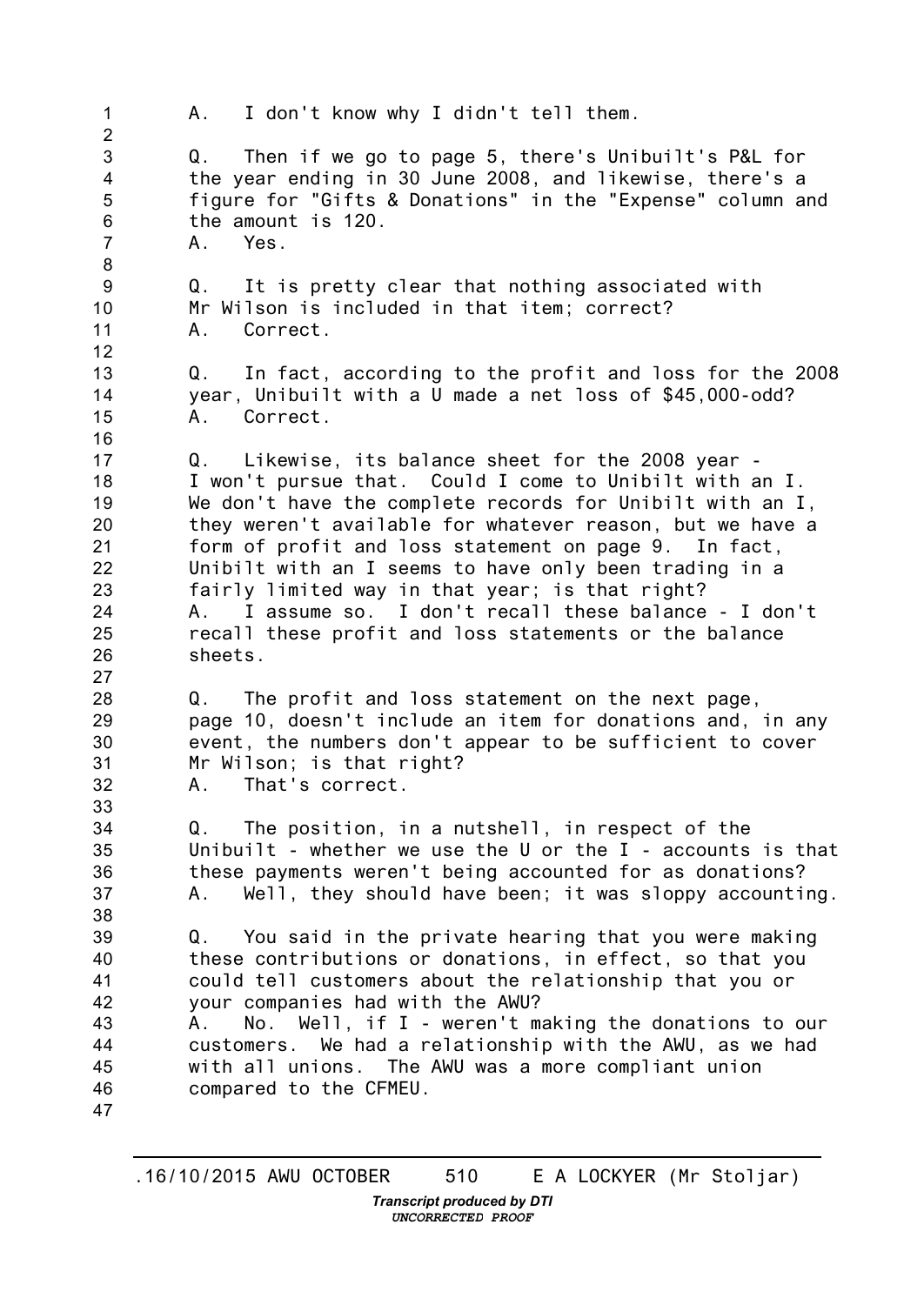1 2 3 4 5 6 7 8 9 10 11 12 13 14 15 16 17 18 19 20 21 22 23 24 25 26 27 28 29 30 31 32 33 34 35 36 37 38 39 40 41 42 43 44 45 46 47 Q. Why don't I take you to some passages in the transcript of your private hearing. At page 25 - do you have a copy of that there? If not, I'll supply you with one. It will come up on the screen. Will that do or would you like to have a hard copy? A. I would like a hard copy, please. Q. Yes, certainly. (Shown to witness). Some questions were being asked about the reason for your entering into the arrangement that I've been asking you about. At page 25, line 25, I was asking you more about - I was also asking you about the fact that you'd stopped making the payments and I'll come back to that. My question at line 25 was: *Q. Well, your evidence just then was you didn't achieve anything. What were you hoping to achieve? A. As I just said to you, when you go to talk to a customer, if you can say to the customer - a potential customer, rather that you've got a good relationship with a trade union ... then that would give you an edge in talking to the customer.* And then I asked you another question, you answered, and then at 36: *It would be that I could say to them, "You can talk to the AWU, and they will tell you that they don't have a problem in working with me."* Is that the position, that you wanted to facilitate or improve a good working relationship with the AWU? A. I wanted to continue - I wanted at all times to continue a good relationship with all unions, including the AWU. Q. Was that your purpose in entering into this arrangement, is that what you're saying? A. No, it wasn't. Q. Was that a side benefit of entering into this arrangement? A. No, it was not a benefit of anything at all.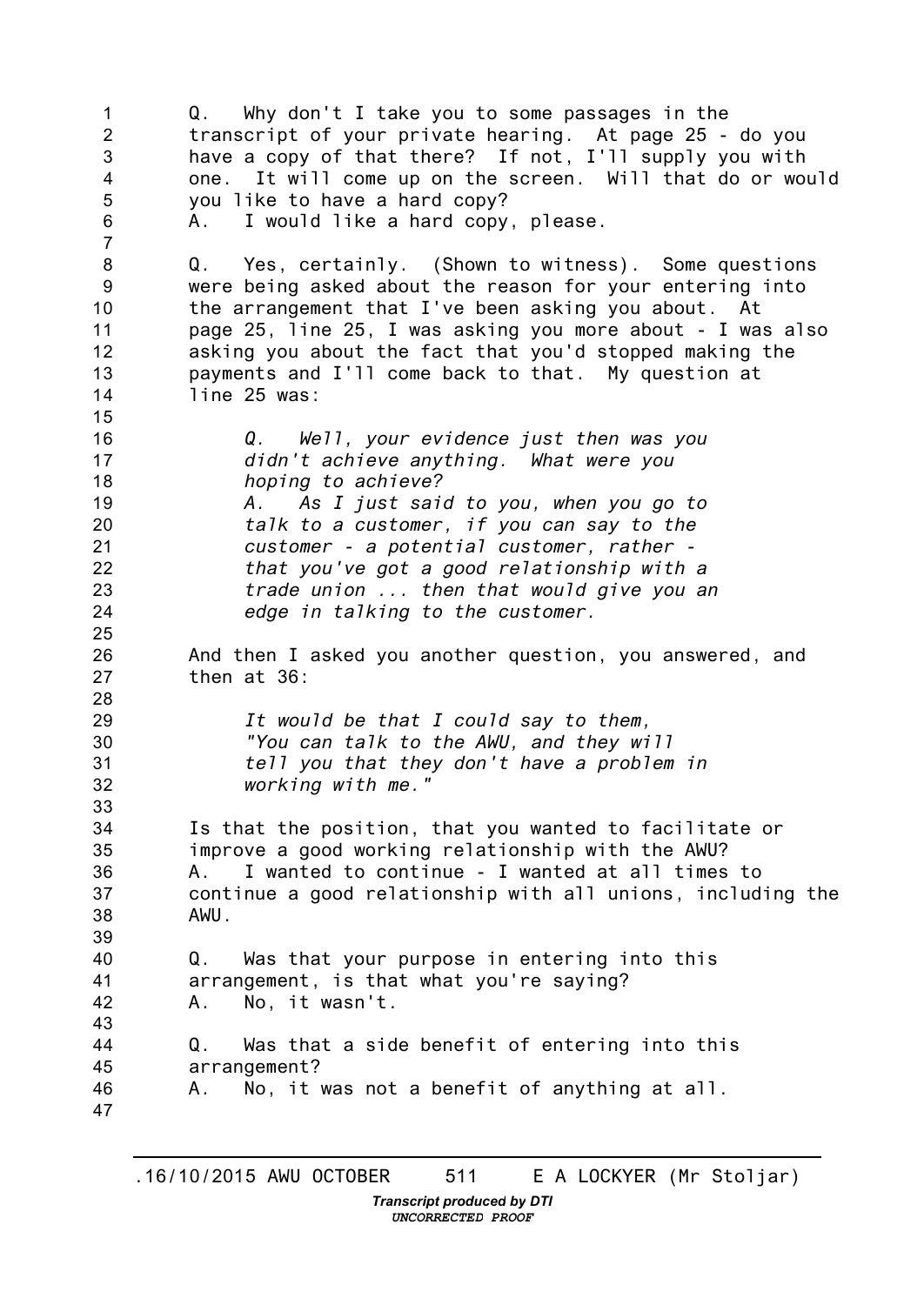1 2 3 4 5 6 7 8 9 10 11 12 13 14 15 16 17 18 19 20 21 22 23 24 25 26 27 28 29 30 31 32 33 34 35 36 37 38 39 40 41 42 43 44 45 46 47 Q. What do you say that your purpose was in entering into this arrangement? A. It was a donation which was incorrectly recorded in the accounts, a donation to the Labor Party, like I made donations to the Liberal Party through the 500 Club. Q. Were you proposing to use Mr Shorten or anyone else from the AWU as a reference? A. Never used the unions ever as a reference. I just suggested if they - if a client wanted to or a potential client wanted to call the Union, they should talk to the Union to find out whether the Union had any problem in working with me. That was all, end of story. Q. I drew that from from your own evidence in the private hearing, Mr Lockyer, at page 25, 45: *... if I'd used him as a reference by going to a customer and saying, "Give Bill Shorten or Cesar Melhem a ring", or Sam Wood, or whoever it may be, "a call to see whether there was a problem in me getting an enterprise agreement to work with you."* A. Enterprise agreements from time to time - well, enterprise agreements are important in Victoria. Q. Yes, but isn't this the position, that you were going to use your relationship with the AWU as a selling point with your potential customers? A. It was part of the process. Q. You wanted to be able to say to customers, "Look, you can talk to the AWU and they'll tell you they don't have a problem in working with me"? A. I've already said that in my private hearing. Q. That was one of the reasons you entered into this arrangement, wasn't it? A. Which arrangement? Q. The arrangement pursuant to which you were paying these moneys for and on behalf of Mr Wilson? A. No, no, it wasn't. MR STOLJAR: Can I take you to page 343 of the bundle: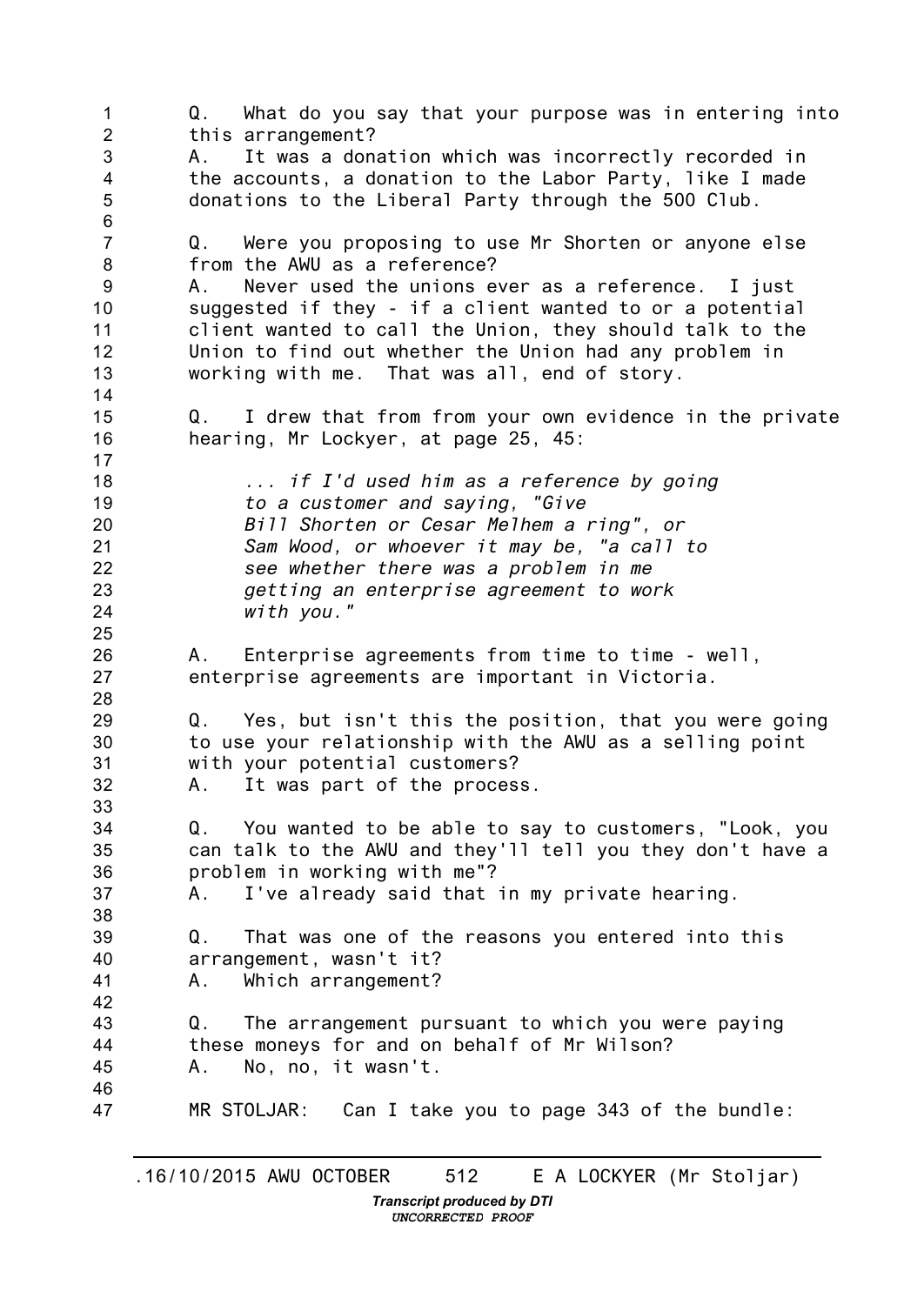1 2 3 4 5 6 7 8 9 10 11 12 13 14 15 16 17 18 19 20 21 22 23 24 25 26 27 28 29 30 31 32 33 34 35 36 37 38 39 40 41 42 43 44 45 46 47 that's Lockyer MFI-1. I am sorry, Commissioner, I've just noticed the time. THE COMMISSIONER: Shall we press on? MR STOLJAR: I am in your hands, Commissioner. THE COMMISSIONER: Then let us continue. MR STOLJAR: Q. Would you have a look at page 343. This is a letter that was written from Unibuilt with a U to Shell Refinery. The copy we've got isn't signed but I take it you signed this letter and sent it? A. I can't recall. Q. Do you remember that Unibuilt was submitting a proposal to Shell about scaffolding and crane hire at about this time? A. Some of my staff were interested in this particular project. I wasn't in Australia, I was overseas. Q. Where were you? A. I was overseas. Q. Where? A. I was in New Zealand and the US. Q. For how long? A. I was there for about eight or nine weeks. Q. It says in this letter, or draft letter, and I am looking at the second paragraph: *Unibuilt has had Enterprise agreement design with the co-operation of the Australian Workers Union who has a vested interest in ensuring the continuing operation and investment in the Shell Corio Refinery. We anticipate having our agreement certified over the next 4 weeks (see copy attached). The management of Unibuilt has a strong relationship with the Australian Workers Union, which has enabled us to have a very flexible Enterprise Agreement as well as direct access to both the State secretary and the Federal secretary who have given us their*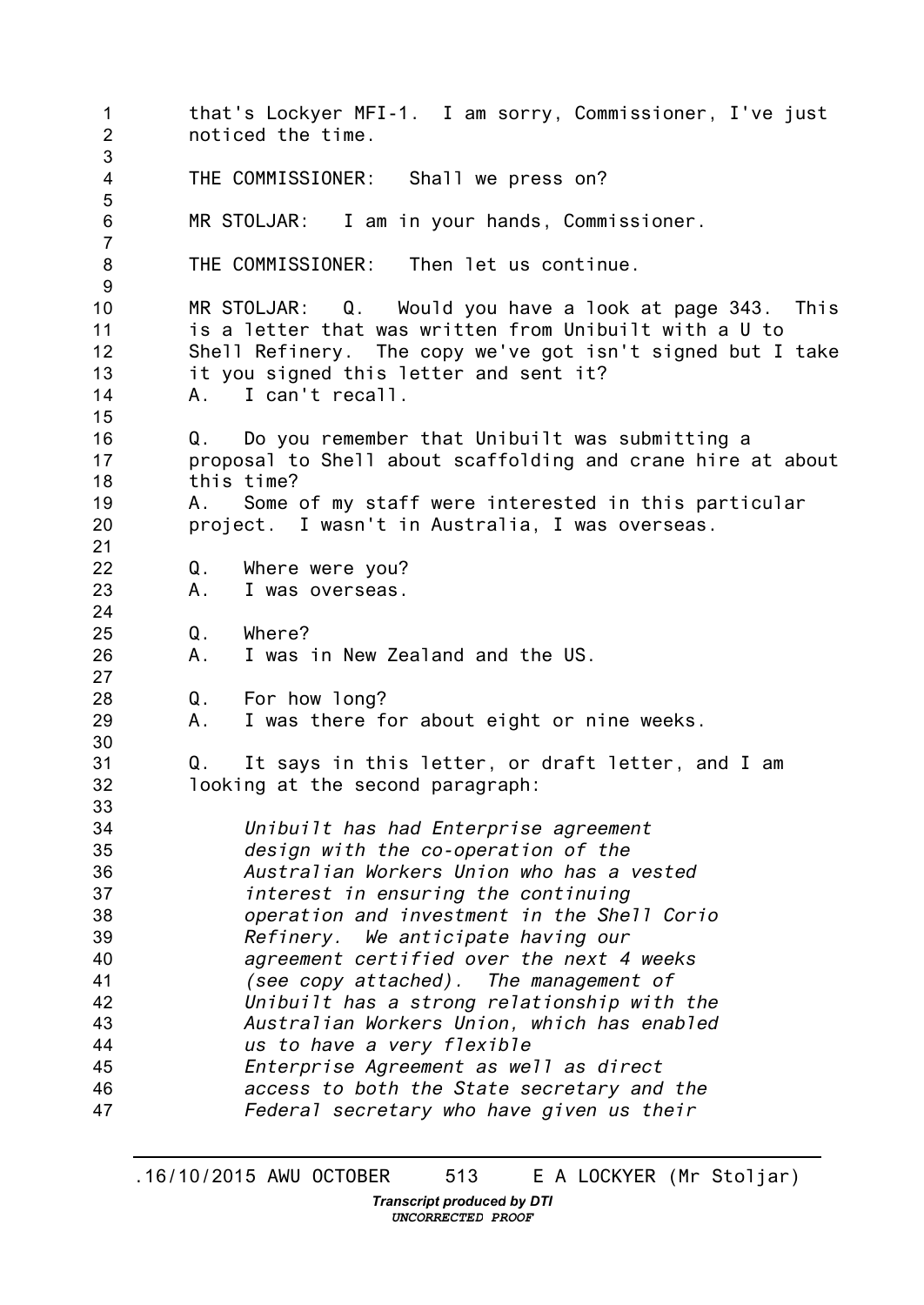1 2 3 4 5 6 7 8 9 10 11 12 13 14 15 16 17 18 19 20 21 22 23 24 25 26 27 28 29 30 31 32 33 34 35 36 37 38 39 40 41 42 43 44 45 46 47 *full support.* And that was a statement that you were propounding at that time, September 2004? A. Well, it's written under my name. Q. But it's accurate, isn't it, the management of Unibuilt had a strong relationship with the AWU? A. As I said earlier, we had a strong relationship with every Union except for the CFMEU. Q. But you had a strong relationship with the AWU? A. No stronger than we had with the Metalworkers or the ETU. Q. And that "enabled us to have a very flexible Enterprise Agreement as well as direct access to both the State secretary and the Federal secretary ..."? A. Exactly the same as we would have with the Metalworkers and the ETU. Q. " ... who have given us their full support"? A. Exactly the same as we would have with the Metalworkers and the ETU. Q. Yes. I am not asking about the Metalworkers or the ETU. A. Well, I'm just -- Q. I am just asking you about the AWU for the time being. These are all accurate statements, so far as you were concerned, in relation to your relations with the AWU; correct? A. Correct. Q. You wished to continue those good relations; correct? A. This was 2004. Q. Yes, I said that was a few years before. A. I'd had relationships with the trade union movement since 1978. Why would I want to start continuing - I've had - it's always been there. Q. You wished to continue it? A. Certainly. Q. Is it true that you had direct access to the

*UNCORRECTED PROOF*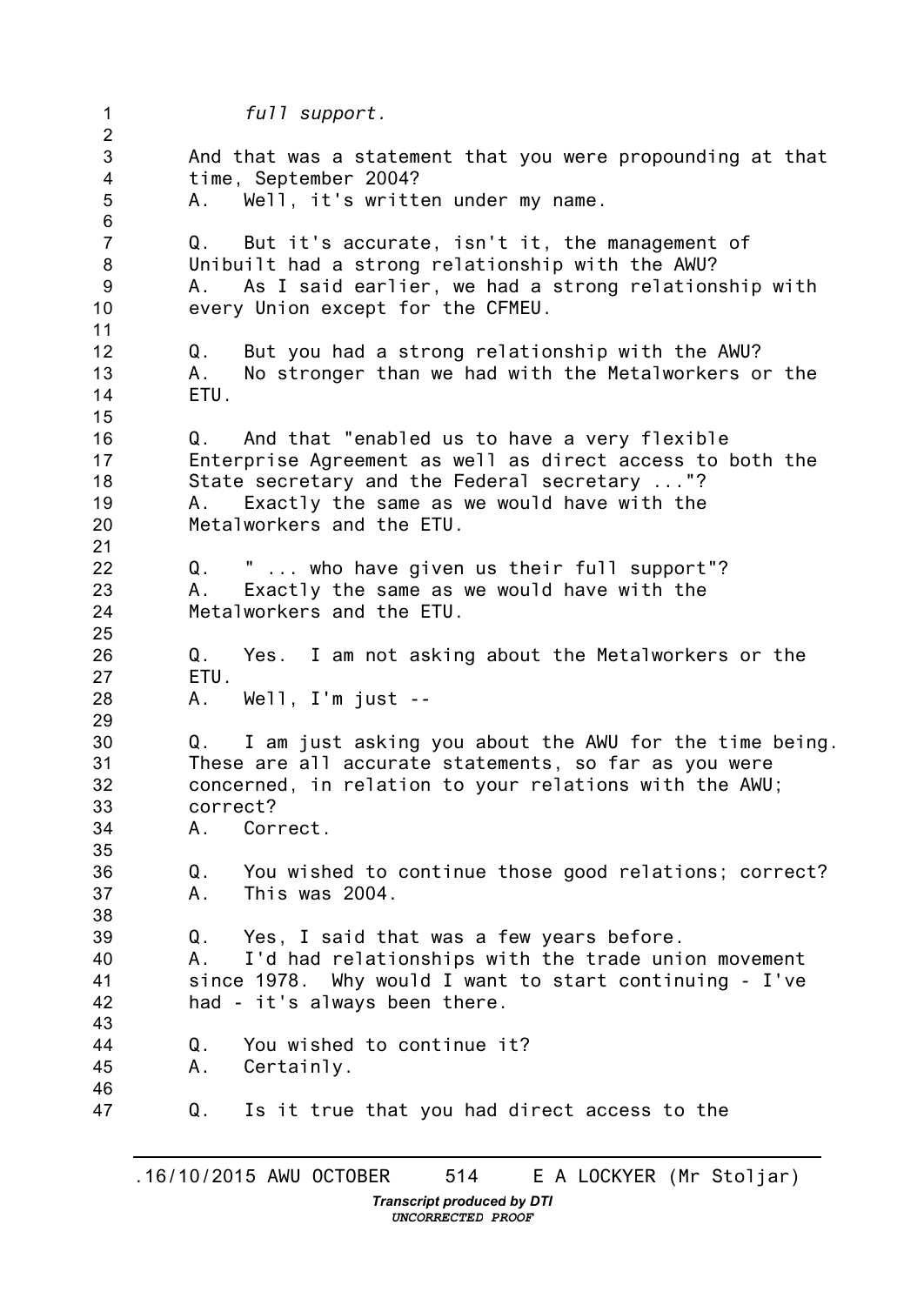1 2 3 4 5 6 7 8 9 10 11 12 13 14 15 16 17 18 19 20 21 22 23 24 25 26 27 28 29 30 31 32 33 34 35 36 37 38 39 40 41 42 43 44 45 46 47 State Secretary? A. I could phone the State Secretary's secretary or EA and arrange to see him at his convenience. Q. And the Federal Secretary of the AWU? A. And the same thing. Q. You were endeavouring to sell Unibuilt to customers in this way? A. Well, in this way and many other ways. Q. Yes. For example, if you go to a presentation that was given and you're not recorded as one of the persons who gave the presentation -- A. I didn't even write the presentation, so I don't know anything about it. Q. 347. It is a presentation by Unibuilt to Danum Engineering. On behalf of Unibuilt, John Douglas and Livio Zotti - John Douglas was a legal practitioner providing assistance to Unibuilt? A. He was. Q. Mr Zotti was an accountant providing accountancy services? A. Correct. Q. This presentation says, among other things, at page 351: *PRINCIPLES Guiding Principles of the Strategy to Be Implemented by Unibuilt.* And the fifth dot point: *- Strong and Positive Relationship between Unibuilt and Representative of Employees (AWU).* Correct? A. I said I didn't write it. Q. That was a selling point, wasn't it? That was what you wanted to use as a selling point? A. I wasn't here when this document was written. I was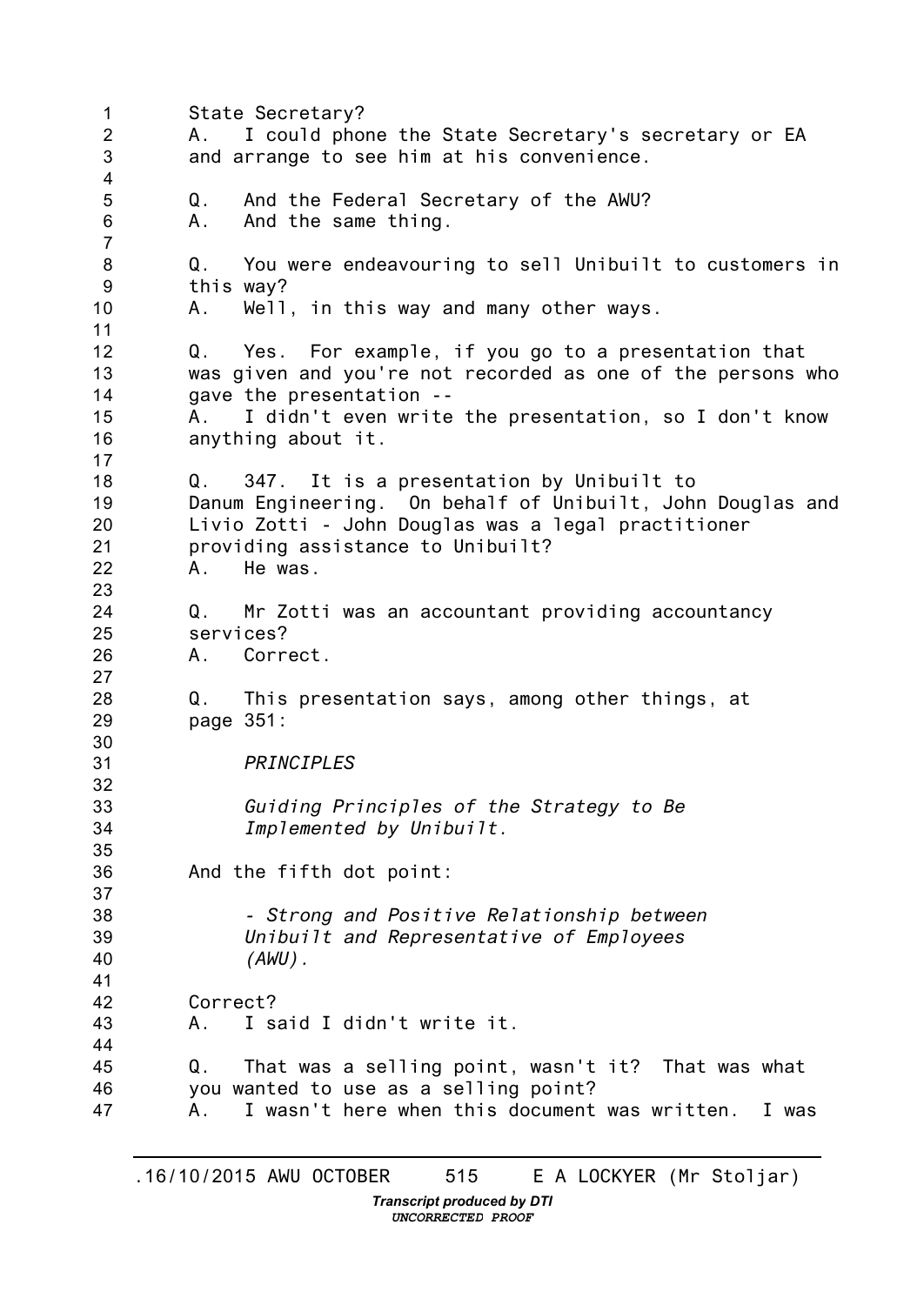1 2 3 4 5 6 7 8 9 10 11 12 13 14 15 16 17 18 19 20 21 22 23 24 25 26 27 28 29 30 31 32 33 34 35 36 37 38 39 40 41 42 43 44 45 46 47 overseas and I never wrote the document. Q. I understand that's your evidence, but it is the position, isn't it, that, as far as you were concerned, your relationship with the AWU was a selling point? A. As it was with all unions. Q. But does that mean you agree with my proposition that your relationship with the AWU was a selling point? A. It was one of the points that we would discuss with a potential client. Q. You are disclaiming any involvement in this presentation. You were happy with it, weren't you? A. I didn't see it. As I said to you, I was overseas. Q. You saw it at the time or shortly thereafter, didn't you? A. Well, I would have - no, I don't recall seeing it at all, to be quite honest. The first I'd seen it was when you showed it to me today. Q. Have a look at page 359. That is an email to Mr Douglas: *John, Apologies for the delay. Please find attached the presentation you put together. I have made some adjustments ... Call me if you need to discuss. Ted said you have done a great job on this.* A. Livio would have called me on the phone. Q. He would have called you on the phone, but you don't have any memory of that one way or the other, do you? A. No, I don't. I mean, I don't even - I don't even - I didn't even - I've never seen the emails before. Q. When you say you've never seen them before, they've been made available to your legal advisers for -- A. I haven't seen them. Q. -- a week or two? A. I haven't seen them.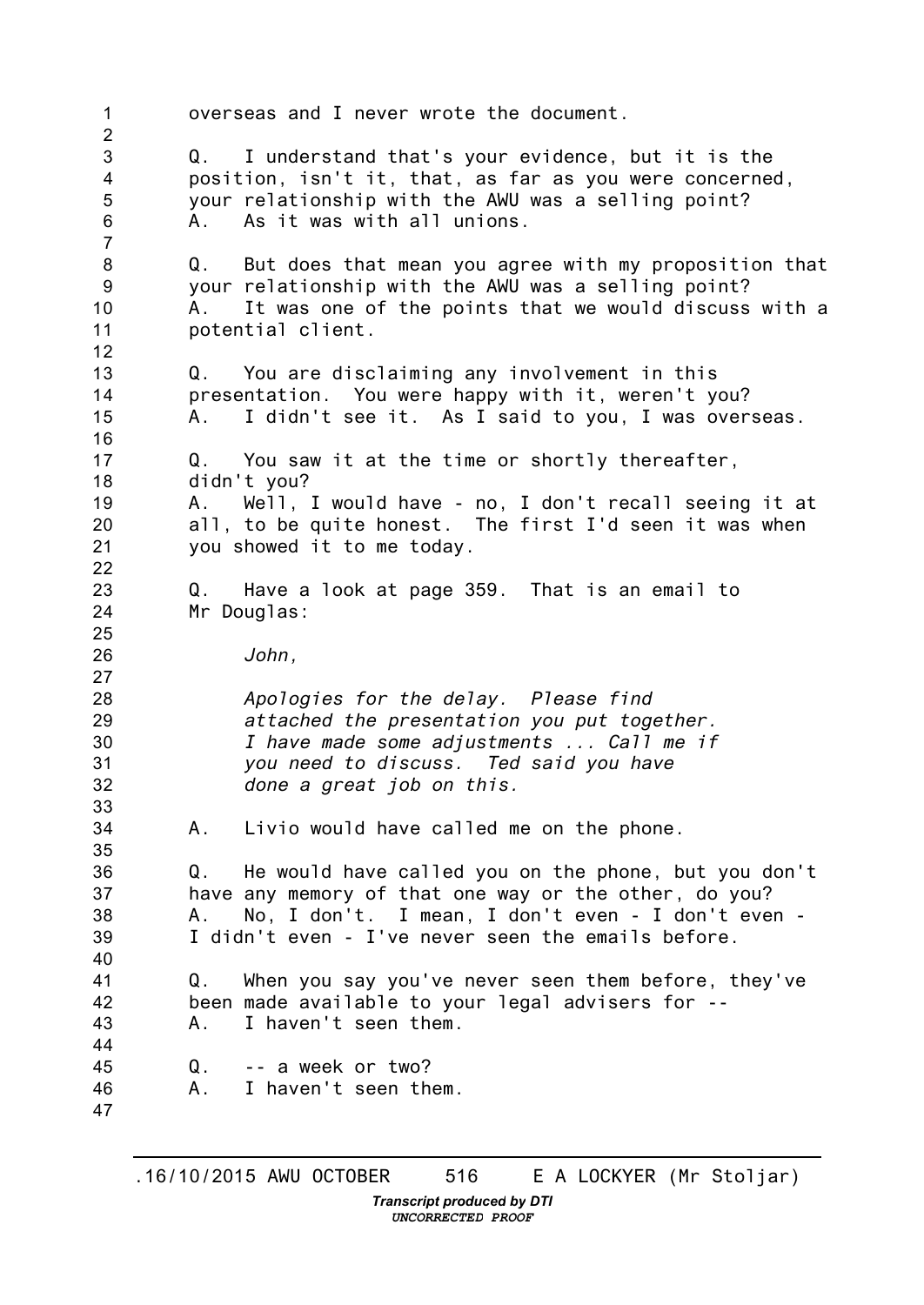1  $\mathfrak{D}$ 3 4 5 6 7 8 9 10 11 12 13 14 15 16 17 18 19 20 21 22 23 24 25 26 27 28 29 30 31 32 33 34 35 36 37 38 39 40 41 42 43 44 45 46 47 Q. Don't you accept that a fair inference to be drawn from this is that you'd reviewed the presentation and you were happy with it? A. No, no, it doesn't. Q. Could we go to 373. Mr Douglas sends an email to yourself and Mr Zotti. He says: *Dear Gents* "Gents" being yourself and Mr Zotti, plural: *Draft presentation for comment attached.* A. The email you referred to, the first email, was dated Tuesday, 26 October 2004. You're now talking about an email that is Friday, 4 February 2005. Q. Yes, I am, Mr Lockyer. A. Some months later. Q. Yes. A. It would have nothing to do with the email in October 2004. Q. Quite. Could I just ask you to have a look at this email on page 373. As you correctly say, it is dated 4 February 2005. It is addressed to yourself and Mr Zotti. It says, "Draft presentation for comment attached." I take it you received this email? A. I guess I did, yes. Q. You're trying to read ahead in the bundle, are you -- A. No, no -- Q. -- to find out what might be coming next in the questioning? A. No. Q. Why were you -- A. I was going through -- Q. -- racing through the bundle to try and see what was coming up? A. I was going through what was behind it. Q. You might find it a lot easier, Mr Lockyer, if you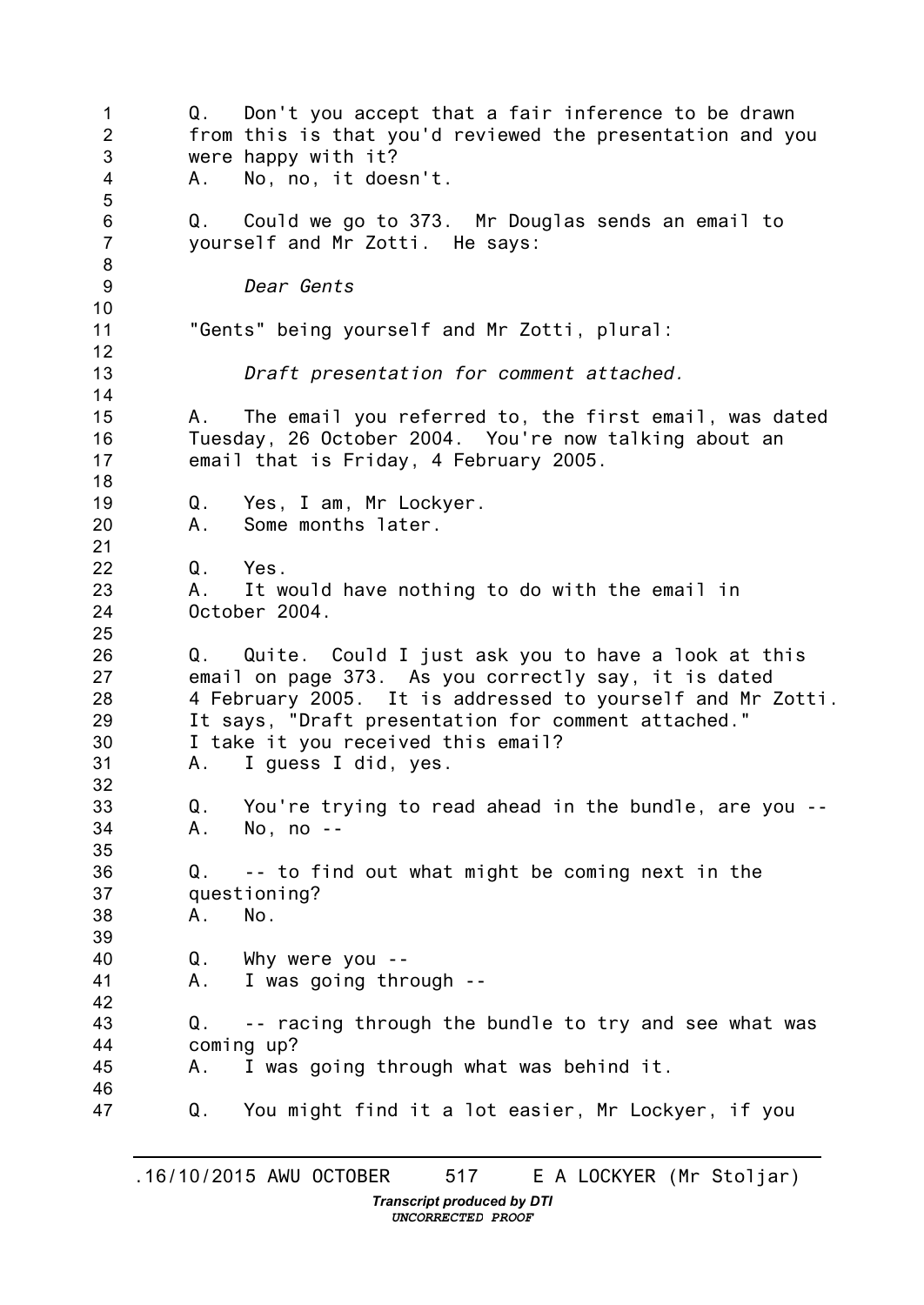1 2 3 4 5 6 7 8 9 10 11 12 13 14 15 16 17 18 19 20 21 22 23 24 25 26 27 28 29 30 31 32 33 34 35 36 37 38 39 40 41 42 43 44 45 46 47 just focus on the question and answer the question. Just have a look at 373 -- A. I don't recall receiving -- Q. -- and don't worry about scrambling through the rest of the bundle. A. I don't remember receiving the email: it's 10 years ago. Q. It attaches a presentation. Come to 374. I won't take you through the whole thing, but if you need to put it in context, please do. Come to 375. It says at the top: *GUIDING PRINCIPLES FOR THE IMPLEMENTATION OF THE STRATEGY* And the fifth dot point: *- Strong and Positive Relationship between Unibuilt and Representative of Employees (AWU.)* A. Mmm-hmm. Correct. Q. Because that was, I suggest to you, a selling point, as far as you were concerned, for Unibuilt, certainly in February 2005 when you got the email; correct? A. It was one of the selling points. You read this as a number of dot points. Q. I think I said to you that it is "a" selling point and it was a selling point in 2004 and, indeed, it was a selling point, as far as you were concerned, for the period within which Unibuilt was in business? A. I'm sorry, can you say that again? Q. It was a selling point, so far as you were concerned, for the period within which Unibuilt was in business? A. It was. Q. And that applied with equal force to the period late 2006 and 2007; correct? A. I agree. Q. That is why you said, if we now come back to your private hearing, on page 25, line 27: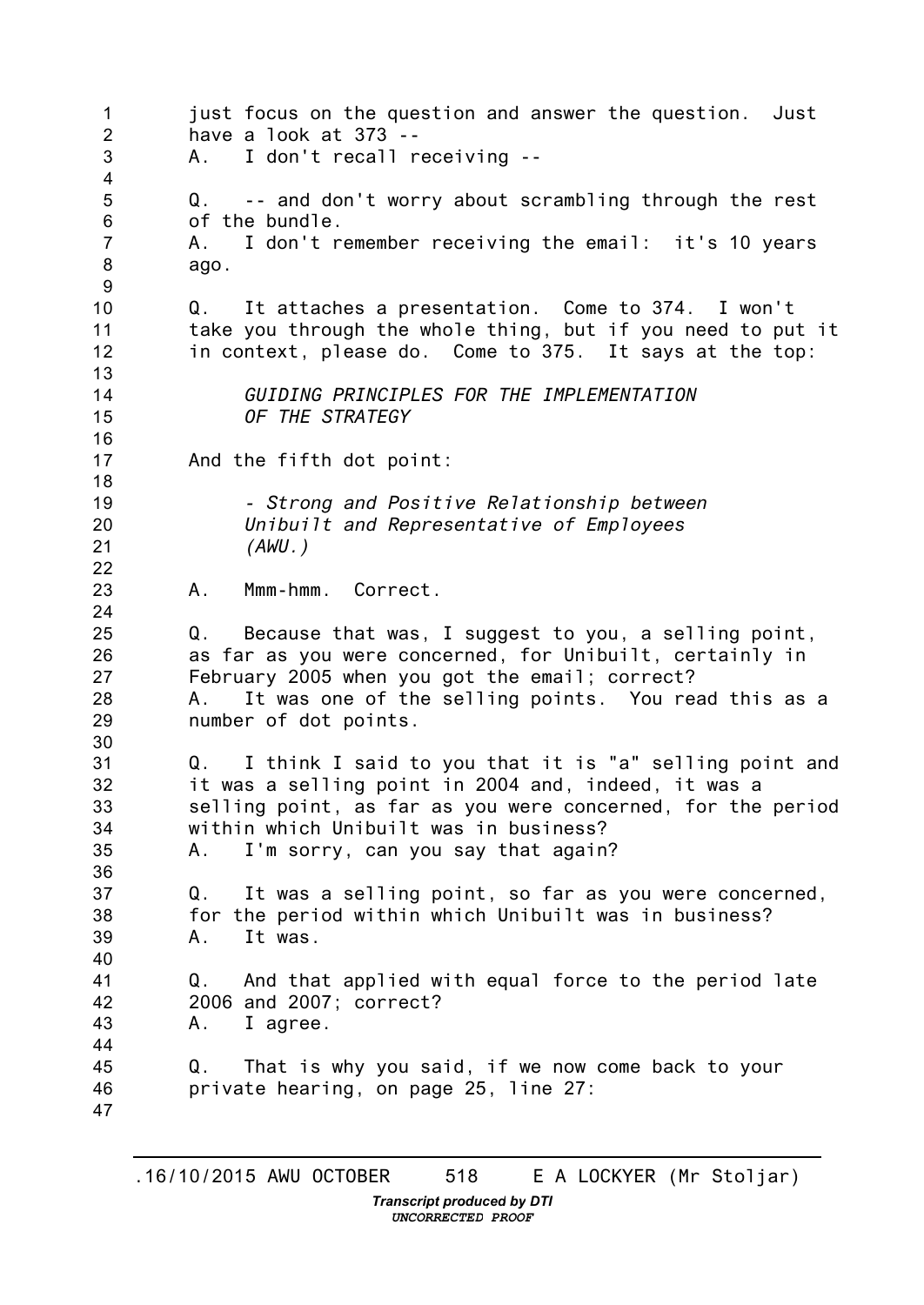| 1<br>$\overline{2}$<br>3<br>$\overline{4}$<br>5<br>$\, 6$<br>$\overline{7}$ | when you go to talk to a customer, if<br>you can say to the customer - a potential<br>customer, rather - that you've got a good<br>relationship with a trade union, in<br>Victoria, because the trade unions are<br>particularly strong, then that would give<br>you an edge in talking to the customer.                                                                               |
|-----------------------------------------------------------------------------|----------------------------------------------------------------------------------------------------------------------------------------------------------------------------------------------------------------------------------------------------------------------------------------------------------------------------------------------------------------------------------------|
| 8<br>$9\,$                                                                  | And then 36:                                                                                                                                                                                                                                                                                                                                                                           |
| 10<br>11<br>12<br>13                                                        | I could say to them, "You can talk to<br>the AWU, and they will tell you that they<br>don't have a problem in working with me."                                                                                                                                                                                                                                                        |
| 14<br>15<br>16<br>17                                                        | And at 45 you're talking about using persons at the AWU as<br>references.<br>A. I agree.                                                                                                                                                                                                                                                                                               |
| 18<br>19<br>20<br>21<br>22<br>23<br>24<br>25                                | Q. Isn't this the position, that your reason or one of<br>your reasons in entering into this arrangement in relation<br>to Lance Wilson was to continue to use or continue to<br>foster what you saw as your good relationship with the AWU?<br>No, it wasn't. It was purely, as I said before, a<br>А.<br>political donation, as I did at the same time to - through<br>the 500 Club. |
| 26<br>27<br>28<br>29                                                        | Q. You wished, didn't you, to continue to use that<br>relationship as a selling point?<br>No, it wasn't that.<br>A.,                                                                                                                                                                                                                                                                   |
| 30<br>31<br>32<br>33<br>34                                                  | Were you trying to obtain anything in exchange for the<br>Q.<br>arrangement?<br>Politicians can't deliver anything.<br>A.,                                                                                                                                                                                                                                                             |
| 35<br>36<br>37                                                              | No, I was asking about the AWU.<br>Q.<br>The AWU can deliver you an enterprise agreement.<br>А.                                                                                                                                                                                                                                                                                        |
| 38<br>39<br>40<br>41                                                        | Have you ever told anyone that you were seeking to<br>Q.<br>help Bill out and get favours from him?<br>No.<br>Α.                                                                                                                                                                                                                                                                       |
| 42<br>43<br>44                                                              | Q.<br>You never said that?<br>Not to my knowledge, no.<br>Α.                                                                                                                                                                                                                                                                                                                           |
| 45<br>46<br>47                                                              | Did you ever say that to the police?<br>Q.<br>Oh, I can't recall what I said to them; I have no<br>А.<br>idea.                                                                                                                                                                                                                                                                         |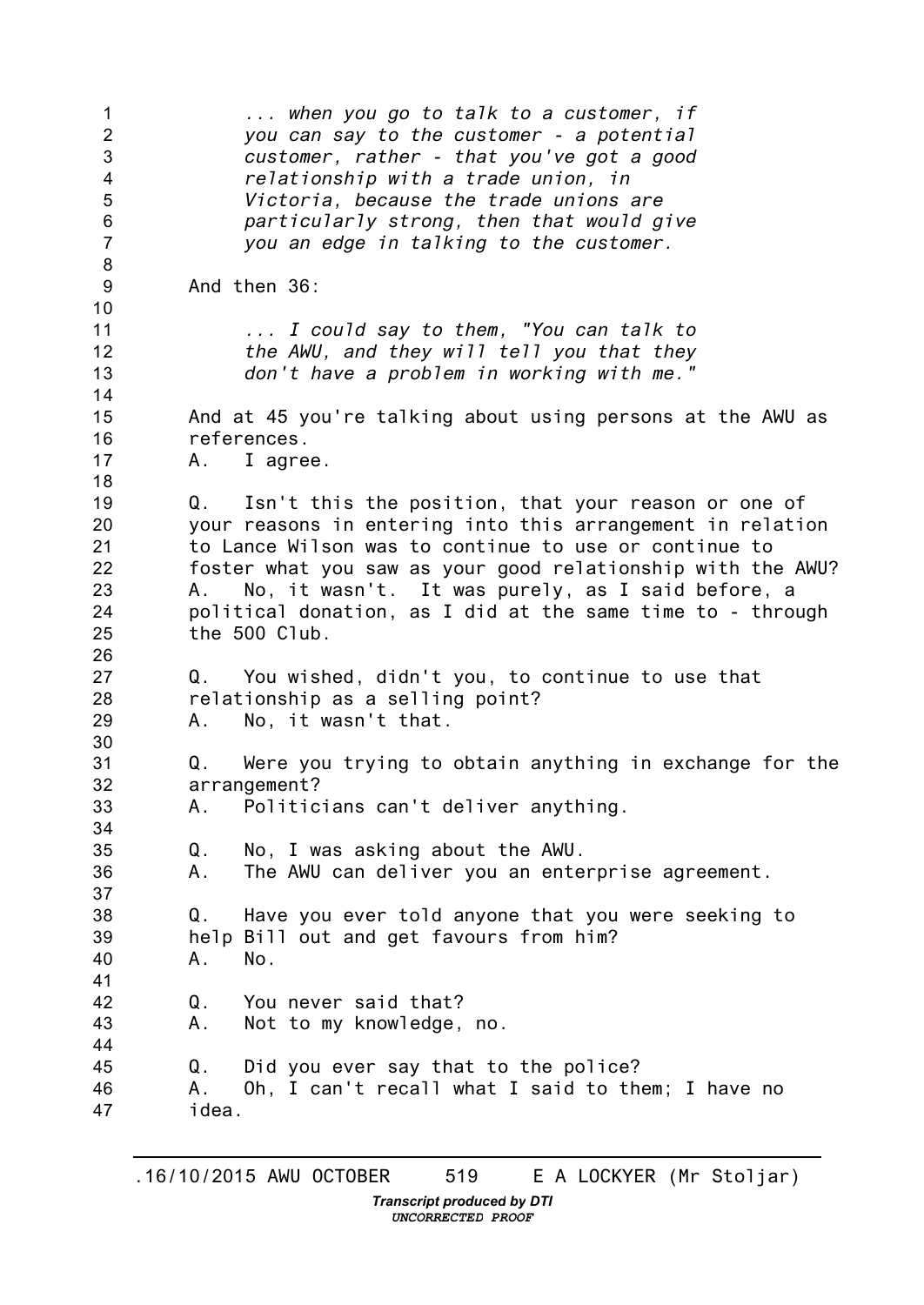| 1                           |          |                                                                                                                                                                                                                                                       |
|-----------------------------|----------|-------------------------------------------------------------------------------------------------------------------------------------------------------------------------------------------------------------------------------------------------------|
| $\overline{2}$<br>3<br>4    | Q.<br>A. | This year, I'm talking about.<br>Yes, I know.                                                                                                                                                                                                         |
| 5<br>6<br>$\overline{7}$    |          | Q. Could you come through to page 225. This is an email<br>of 4 October 2007. You say:                                                                                                                                                                |
| $\bf 8$<br>$\boldsymbol{9}$ |          | Hi Cesar                                                                                                                                                                                                                                              |
| 10<br>11<br>12              |          | I am back on deck sorry I have not been in<br>touch; I will catch-up with you next week.                                                                                                                                                              |
| 13<br>14<br>15<br>16        |          | I have attached an agreement Mick and<br>Michael Paynter have put together for<br>$me$                                                                                                                                                                |
| 17<br>18<br>19<br>20<br>21  |          | Et cetera, et cetera. You say that you haven't paid the<br>July and August accounts for Lance but that you'll bring<br>them up to date on 15 October. When you say "an<br>agreement", you were looking at a new collective agreement<br>at that time? |
| 22<br>23<br>24              |          | A. Yes, because the next email says - it talks about<br>"Visy Project in mind". This is the draft agreement.                                                                                                                                          |
| 25<br>26<br>27<br>28        | А.       | Q. And that draft agreement appears on page 225-1 and<br>following?<br>Yes.                                                                                                                                                                           |
| 29<br>30<br>31<br>32        | A.       | Q. And then shortly thereafter you ceased, or Unibilt<br>ceased making payments?<br>I think that's correct.                                                                                                                                           |
| 33<br>34<br>35<br>36        | Q.<br>Α. | In fact, there's some email traffic, 237, asking for<br>payment of \$12,731?<br>Correct.                                                                                                                                                              |
| 37<br>38<br>39<br>40<br>41  | Q.<br>А. | These reflect the - well, in fact, that reflects the<br>work done by Mr Wilson in October and November 2007, one<br>picks that up from page 238 and 239.<br>I assume so, yes.                                                                         |
| 42<br>43<br>44<br>45        | Q.<br>А. | You said in your private hearing you stopped making<br>the payments because you weren't winning work in Victoria?<br>That's correct.                                                                                                                  |
| 46<br>47                    | Q.<br>Α. | And that you were fed up with making the donations?<br>Correct.                                                                                                                                                                                       |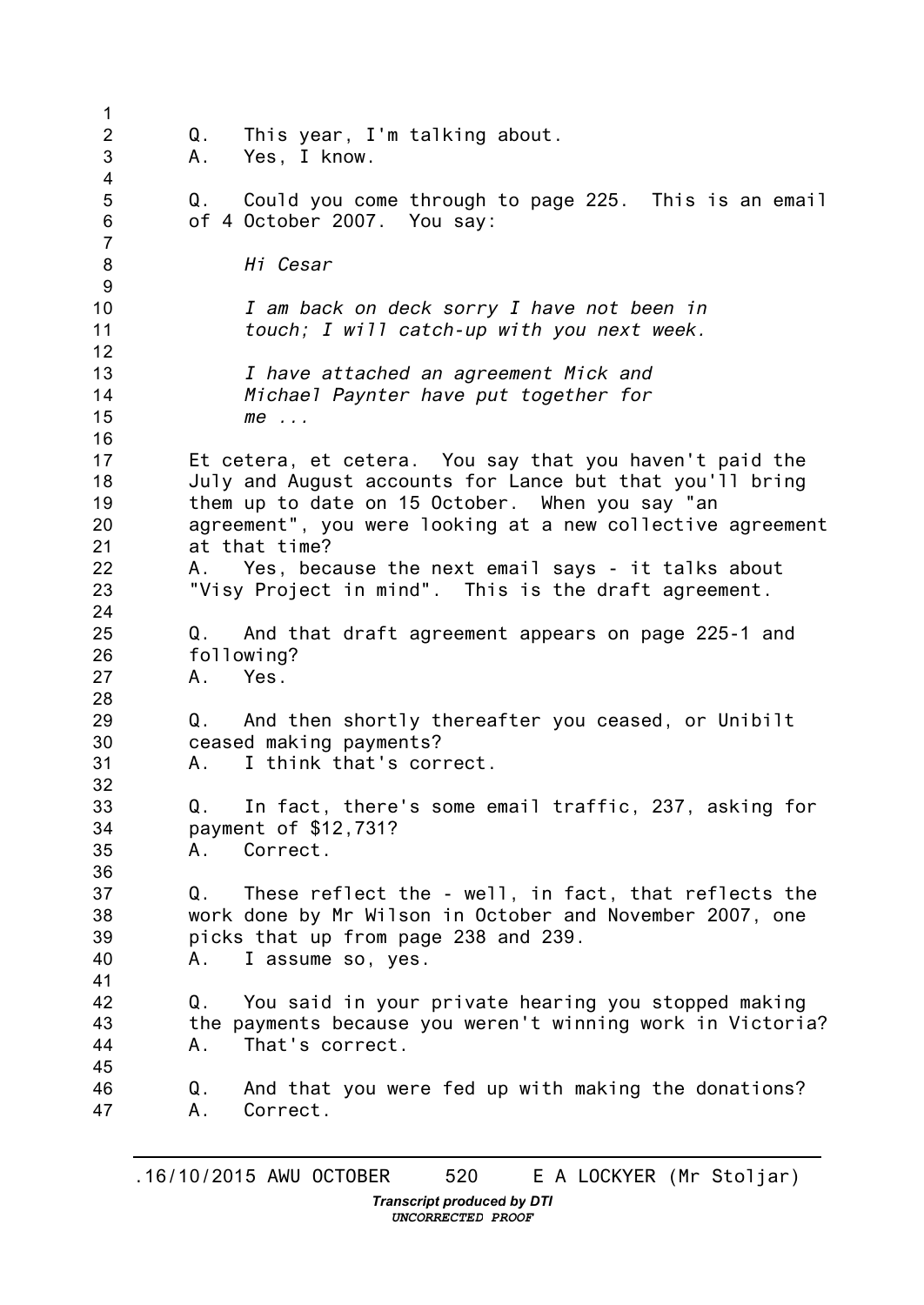1 2 3 4 5 6 7 8 9 10 11 12 13 14 15 16 17 18 19 20 21 22 23 24 25 26 27 28 29 30 31 32 33 34 35 36 37 38 39 40 41 42 43 44 45 46 47 Q. If I take you through to page 241, this is an email from yourself to Mr Smith and a copy to Mr Melhem. The context there is that you had, by this stage, decided that you weren't going to continue to make the donations? A. Correct. Q. And so far as you know the last two, at least, payments were made by the AWU? A. That's my understanding. Q. Can I show you an invoice that Unibuilt with a U submitted to Industry 2020, together with a cheque for payment of that invoice. MR STOLJAR: Commissioner, I would ask that these two pages be received into evidence. THE COMMISSIONER: That will be Lockyer MFI-2. **LOCKYER MFI-2 - INVOICE SUBMITTED BY UNIBUILT TO INDUSTRY 2020, TOGETHER WITH A CHEQUE FOR PAYMENT OF SUCH INVOICE** MR STOLJAR: Q. What work precisely did Unibuilt with a U do for Industry 2020? A. Research to see how the members of the AWU viewed the Australian Workers' Union and viewed the services they were getting from the Union. Q. How was that work effected? How was it carried out? A. I telephoned 30 or 40 - a number of the employees that I trusted and asked them what they felt about the AWU. Q. What they felt about the AWU? A. Yes. Q. Who asked you to do that? A. Cesar. Q. And how did he do that, in writing, or on the phone? A. I just said to you I phoned 30 or 40 of these guys. Q. I want you to go back in time a few days or weeks before you made these telephone calls and just explain to me how you came to be making them. Did Mr Melhem write to you, or call you, or speak to you? A. No, he called me one day. We were talking about some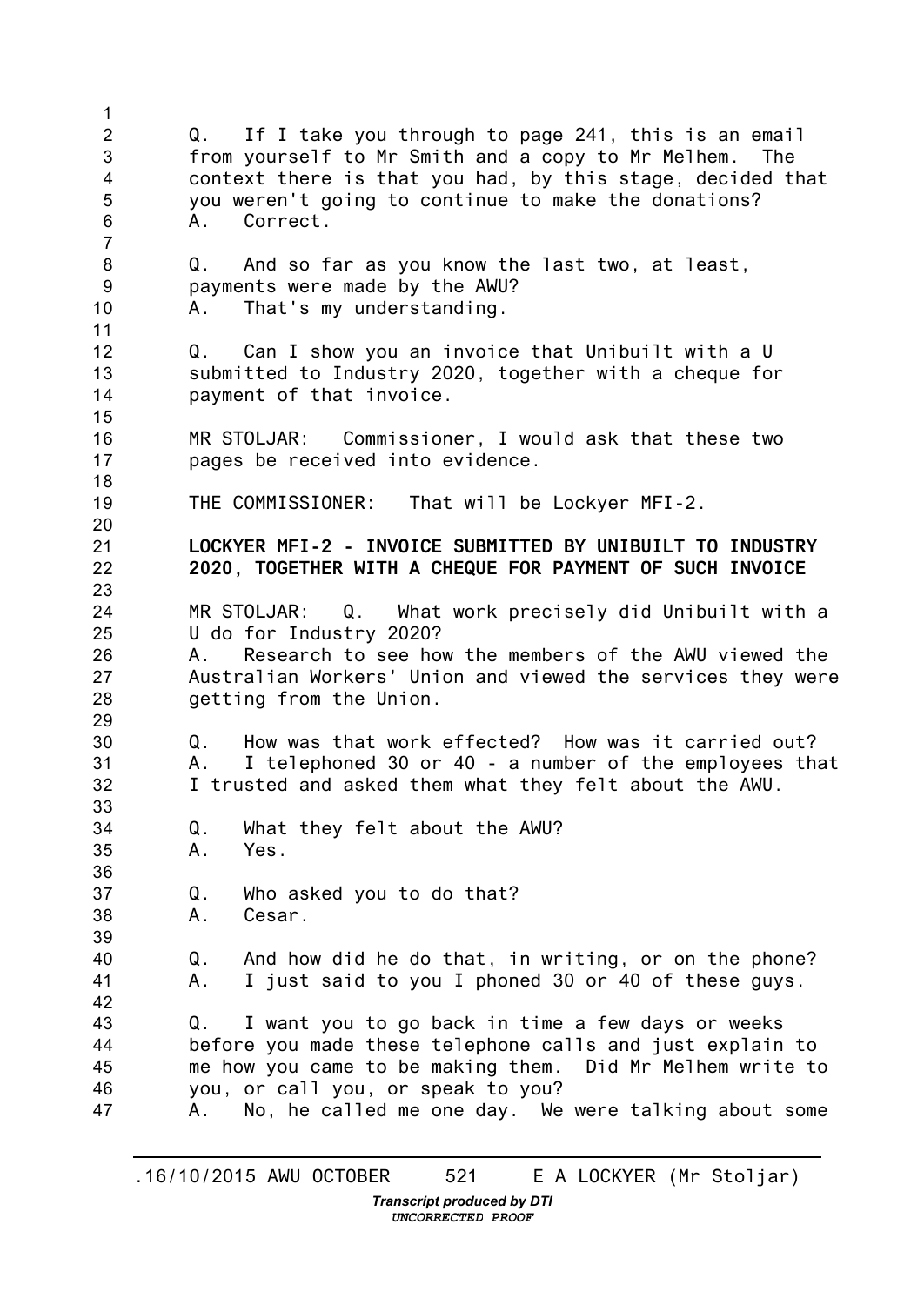1 2 3 4 5 6 7 8 9 10 11 12 13 14 15 16 17 18 19 20 21 22 23 24 25 26 27 28 29 30 31 32 33 34 35 36 37 38 39 40 41 42 43 44 45 46 47 things, I imagine, and he asked me whether I'd do a survey for him. Q. A survey? A. Yes. Q. Did he give you any particulars? A. He wanted to know what the membership thought of the AWU and the service that they were getting from the AWU. Q. Thought of the AWU and the service they were getting? A. Yes. Q. And you thereafter rang, you say, 30 or 40 employees? A. Correct. Q. What did you do with the information that you obtained? A. I probably would have handwritten notes, because I wasn't very good with a computer in those days, so I would have handwritten notes and then would have phoned Cesar and given him a verbal summary. Q. So his instruction to you was verbal. You didn't prepare any survey forms, or anything like that? A. No. Q. You didn't -- A. No. Q. -- have a checklist of questions or anything like that? A. No. The checklist of questions was I've just said to you. Q. But then you just gave him a verbal report? A. Yes. Q. How long did it take you to ring these people? A. I can't recall. Q. Why does the invoice say "voting pattern"? A. Well, as I've said to you, the service that they were getting from the Union, "Voting patterns" would have been, you know, one of the questions that we would have asked. Q. You didn't say that when you described the work that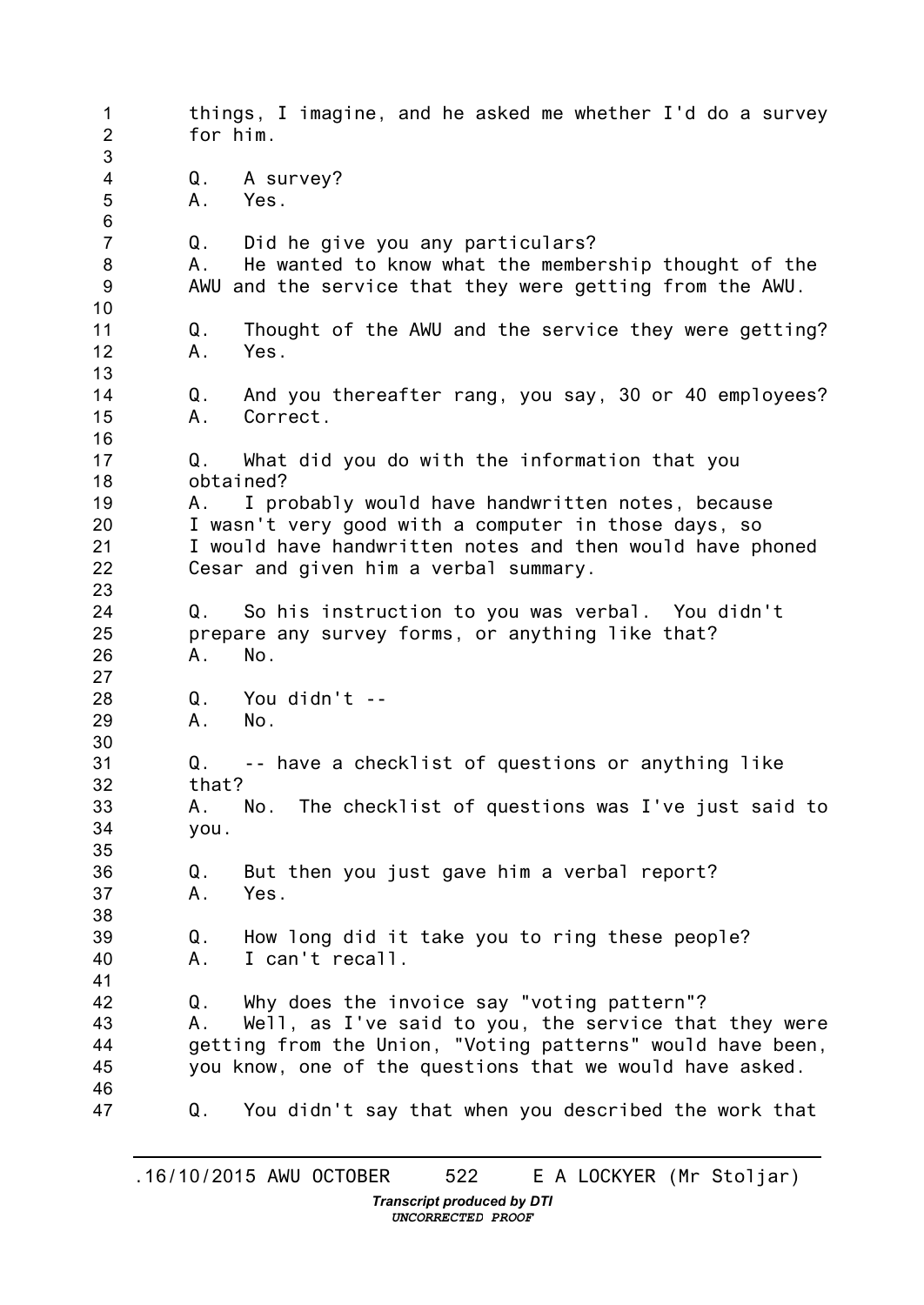1 2 3 4 5 6 7 8 9 10 11 12 13 14 15 16 17 18 19 20 21 22 23 24 25 26 27 28 29 30 31 32 33 34 35 36 37 38 39 40 41 42 43 44 45 46 47 you did. You said that you were asking them what they felt about the AWU and the services they had been provided? A. Well, maybe I didn't explain it to you in full detail. Q. Did you actually do any work for this money? A. Yes, we did. Q. Which employees did you ring? A. As I said to you, it's some years ago, I can't remember who they were. Q. Didn't you say they were long-term employees? A. Long-term employees, yes, but that was -- Q. You can't remember them? A. No, I can't. Q. Can you remember one? A. Stuart Dooley. Q. You can't remember any others? A. No, he comes to mind because I was talking to him recently. Q. When did you have a conversation with Mr Dooley? A. Oh, 12 months ago. Q. Which project were you asking these questions about? A. It wasn't about any particular project. Q. But they must have done work on a particular project? A. They would have worked for me over the preceding 10, 15, 20 years. Q. You were just asking them what they thought of the AWU and the services they were being provided? A. Yes. Q. You say you asked them questions about voting, did you? A. Whether they'd be voting for the incumbent people in the Union. Q. You asked them that, did you? A. I think I probably asked them that question. Q. Are you just making this up as you go along?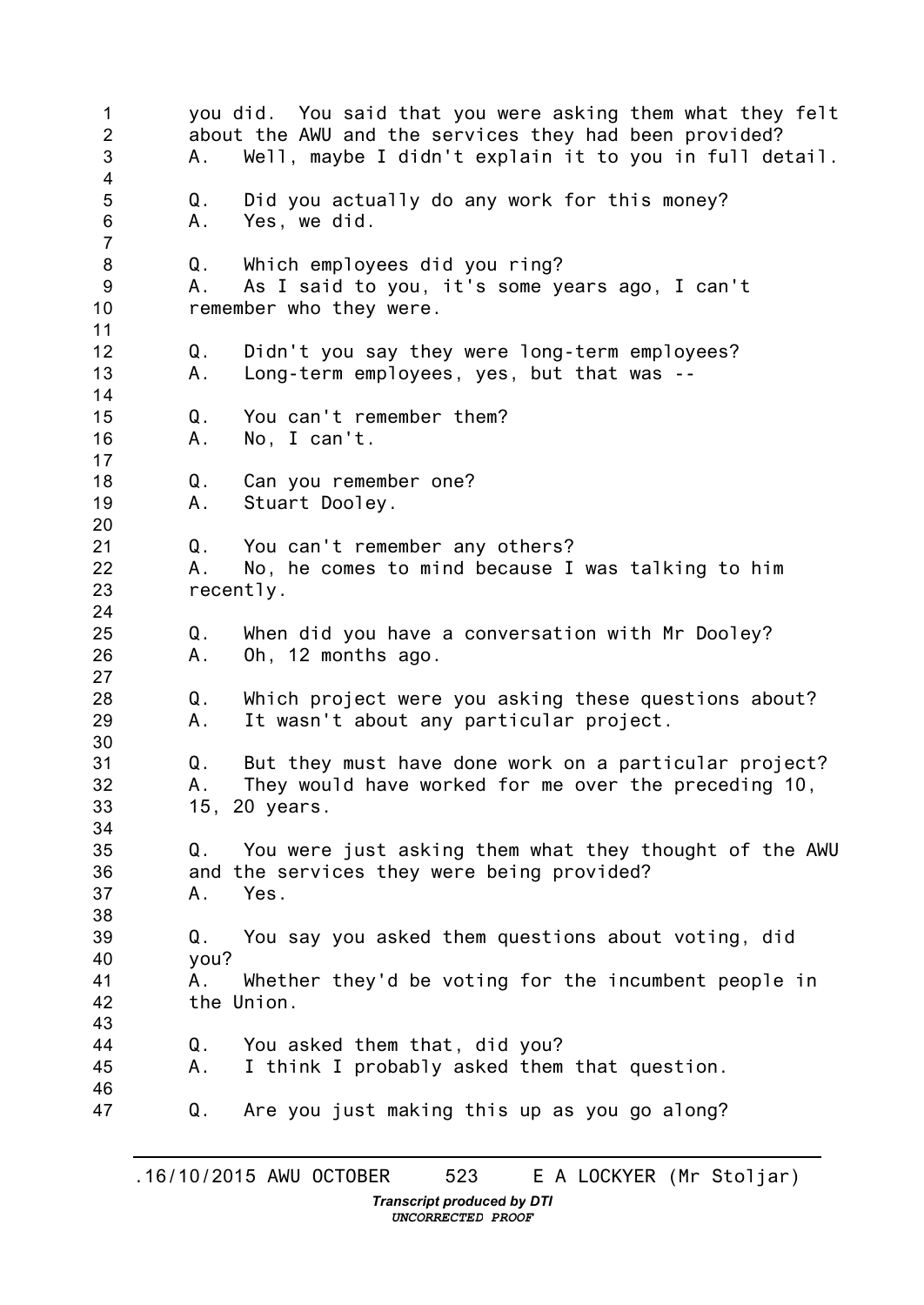1  $\mathfrak{D}$ 3 4 5 6 7 8 9 10 11 12 13 14 15 16 17 18 19 20 21 22 23 24 25 26 27 28 29 30 31 32 33 34 35 36 37 38 39 40 41 42 43 44 45 46 47 A. No, I'm not making it up. I can't recall the exact questions that I asked. Q. We don't have any written agreement or written instructions, and we don't have any clear numbers or results or records of any kind? A. No. Q. You passed on the information orally, and you passed it on to Mr Melhem. Why, by the way, did you issue an invoice to Industry 2020? A. Because he asked me to. Q. What's it got to do with Industry 2020? A. I didn't query it. He just said to me, "Invoice me on Industry 2020". Q. When did he tell you that? A. Pardon? I didn't even know what Industry 2020 was at that stage. Q. Did that strike you as a bit odd? A. No. Q. Why not the AWU, if it was work about services provided by the AWU? A. No, it didn't. Q. Did you ask any questions about that? A. No, I didn't. Q. When did he tell you to invoice Industry 2020? Before or after? A. Pardon? Q. Before or after? A. I can't recall. Q. Why did Mr Melhem write off the debt owed by Unibuilt? A. Because we couldn't pay it. Q. You told him that, did you? A. Yes, I did. Q. Did you tell him that verbally or -- A. Verbally.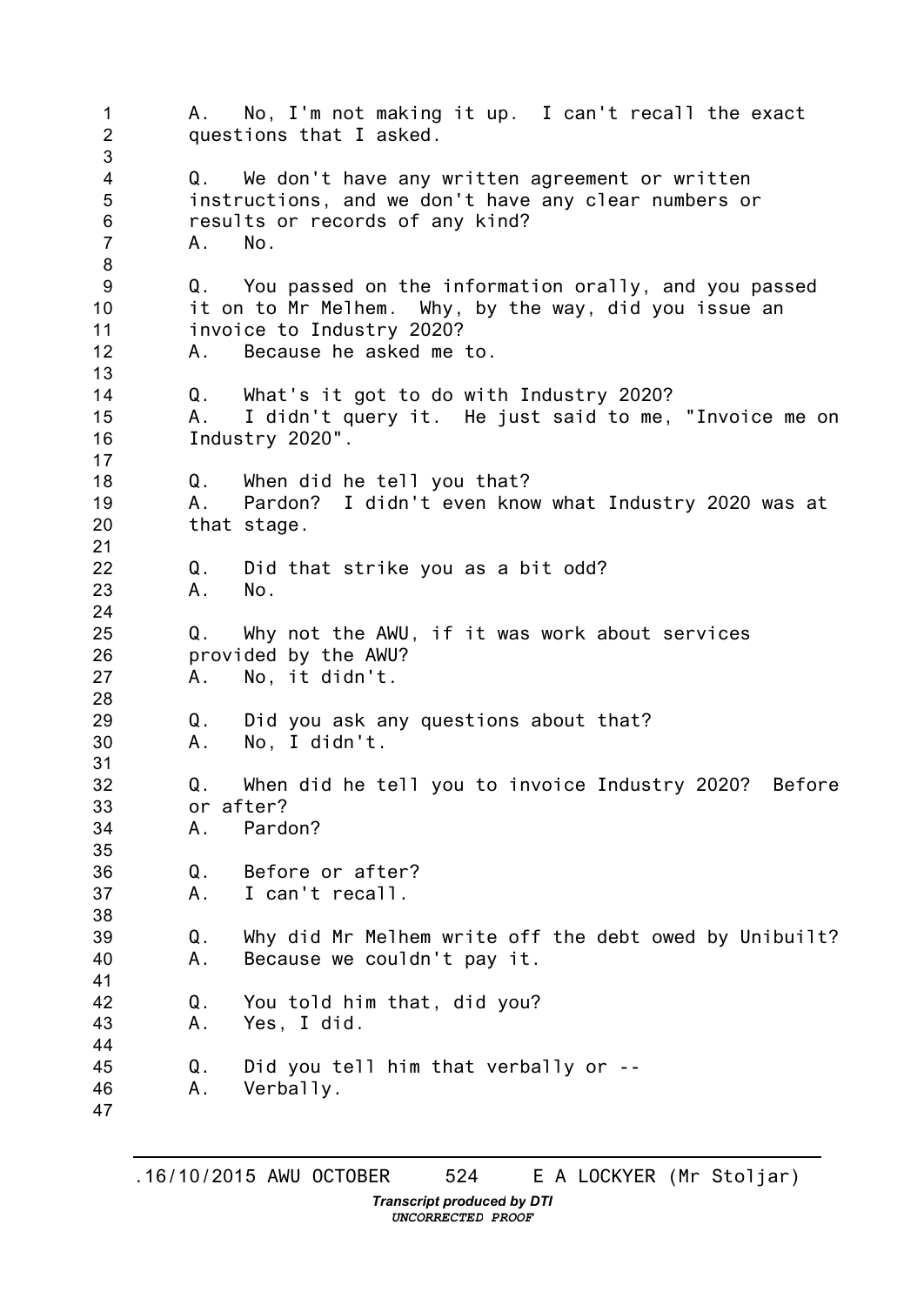1 2 3 4 5 6 7 8 9 10 11 12 13 14 15 16 17 18 19 20 21 22 23 24 25 26 27 28 29 30 31 32 33 34 35 36 37 38 39 40 41 42 43 44 45 46 47 Q. When was that? A. I don't recall. Q. What year was this? A. I don't recall. Q. Before or after you did the work for Industry 2020? A. I don't recall. Q. That was in 2009 and it looks as though, from page 346, that the debt was written off in 2008. Did you have any conversation about that matter with Mr Melhem? A. Can you repeat the question? Q. I will break it up into steps. It appears from page 246 that the year in which the Unibuilt debt was written off by the AWU was in 2008? A. That's page 246 you're referring to? Q. Yes. And then the following year, the document I've just tendered, or I've just shown you was an invoice from September 2009. Do you see that? A. Yes. Q. That invoice wasn't addressed to the AWU, it was addressed to Industry 2020. Did you have any conversation with Mr Melhem about the fact that this debt had been written off the year before? A. No. Q. Did you make any complaint or comment to Mr Melhem about the fact that Unibuilt wasn't winning work? A. No. Q. Did you raise it with him at all? A. No, it wasn't his - no. There would be no reason to. MR STOLJAR: Nothing further, thank you, Commissioner. THE COMMISSIONER: Yes, Mr Clelland? MR CLELLAND: No questions, thank you, Commissioner. THE COMMISSIONER: Dr Hanscombe? DR HANSCOMBE: Thank you, Commissioner.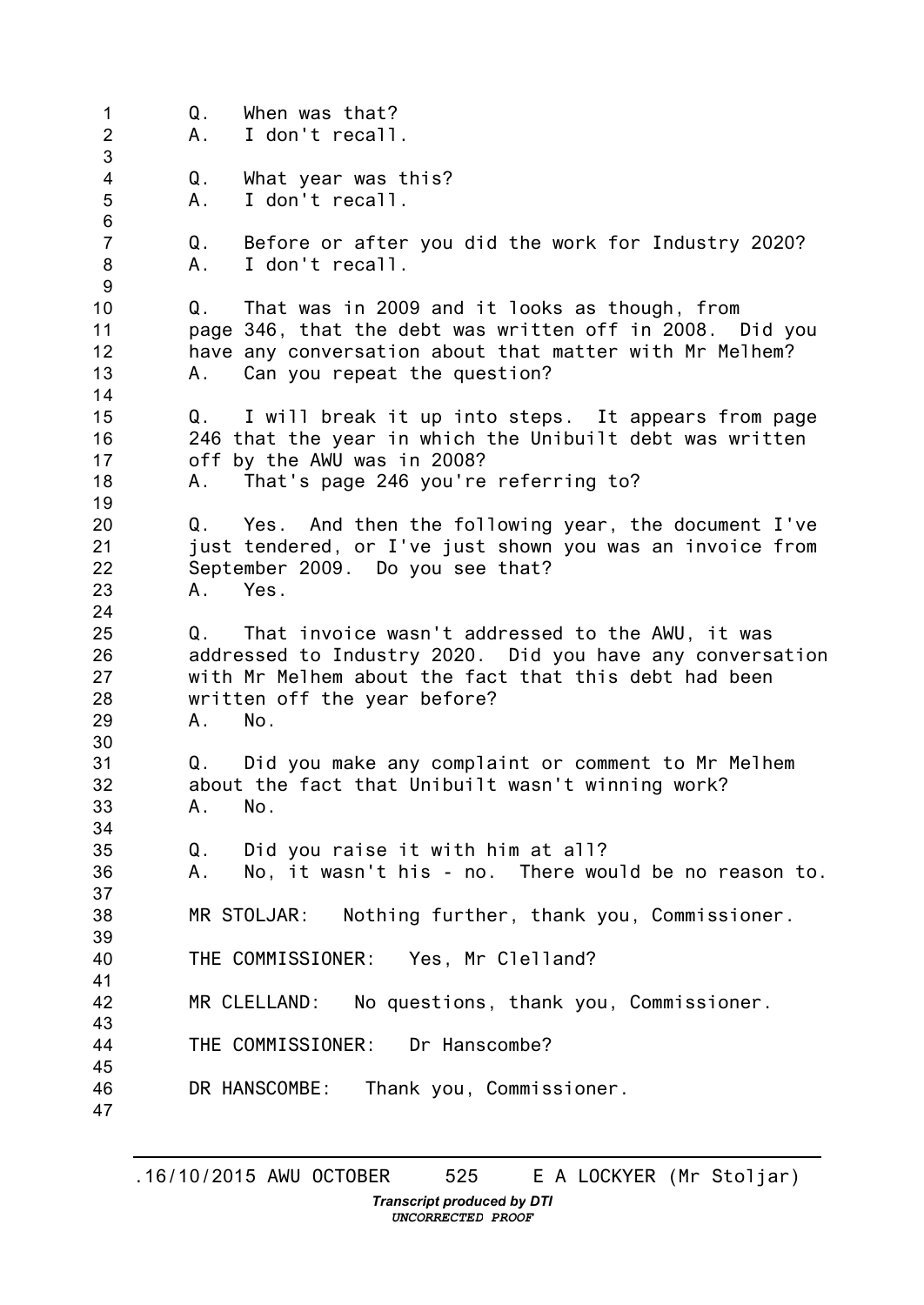1 2 3 4 5 6 7 8 9 10 11 12 13 14 15 16 17 18 19 20 21 22 23 24 25 26 27 28 29 30 31 32 33 34 35 36 37 38 39 40 41 42 43 44 45 46 47 **<EXAMINATION BY DR HANSCOMBE:** DR HANSCOMBE: Q. Mr Lockyer, my name is Hanscombe. I'm here for Cesar Melhem. As I understand what happened, from my instructions, Lance Wilson -- A. I can't hear you, I'm sorry. Q. I'm sorry. Is that any better?<br>A. Yes. Yes. Q. Good. Let's begin again. Originally, Lance Wilson was employed by Unibuilt? A. That's correct. Q. We're on common ground there. As I understand my instructions, there came a time not far into this arrangement when you were no longer paying Lance Wilson on a very regular basis; is that right? A. Correct. Q. And Mr Wilson, understandably enough, was not happy about that? You don't know that? A. No, I don't know that. Q. It was for that reason that his employment was transferred to the AWU which would pay him on a regular basis and you would reimburse the AWU. Is that your memory? A. No, I can't be certain of that, no. Q. You can't remember that? A. No, I can't remember. I can't be certain. Q. Do you still have your big bundle in front of you which I think is now marked MFI-1? Do you have that? A. Sorry, do I have which in front of me? Q. Do you have the big bundle of documents? A. That one, yes. Q. You do? A. Yes, I do. Q. Can you turn, please, to page 195. Can you hear me better now? Do you have that? A. Yes, I do.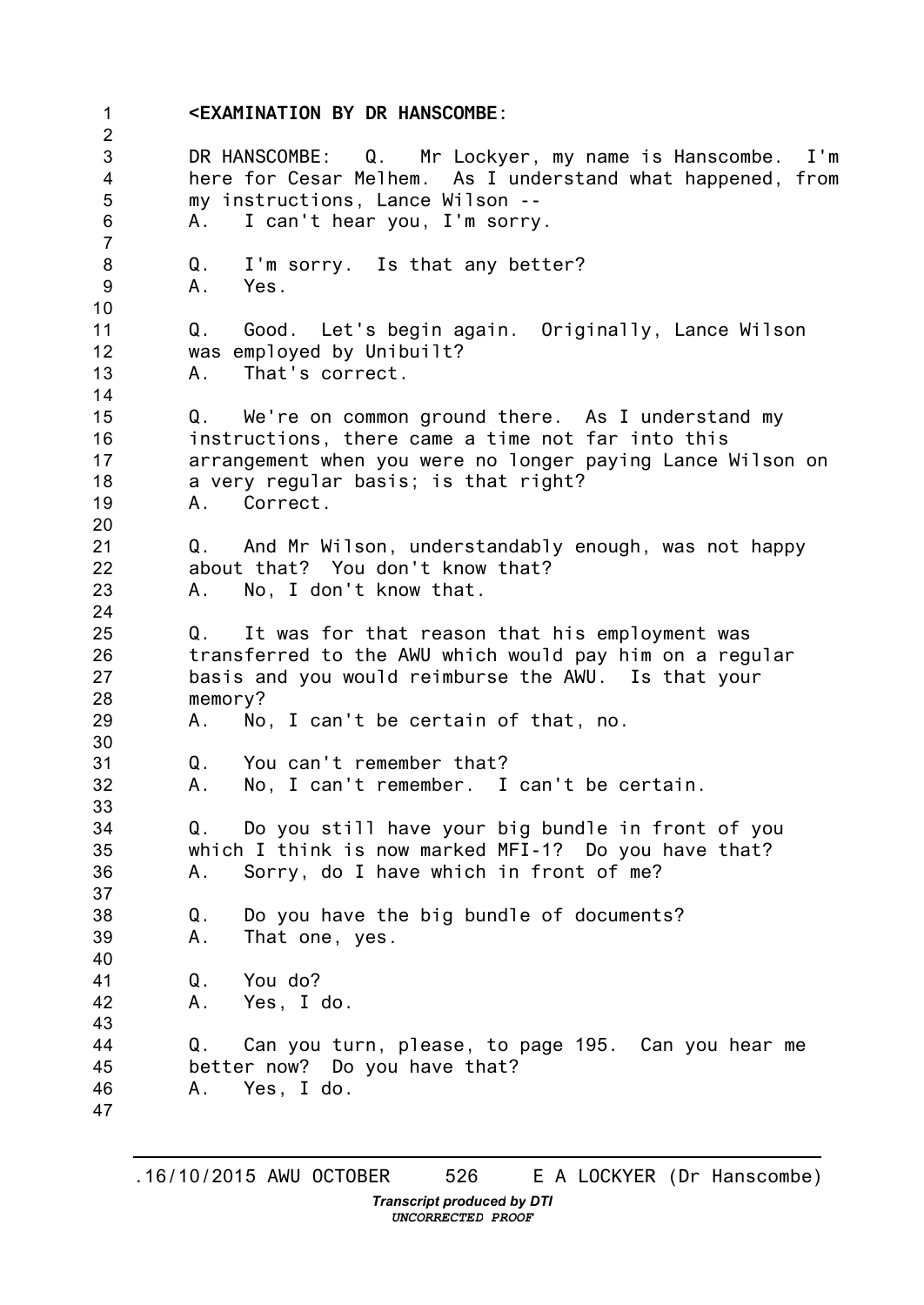1 2 3 4 5 6 7 8 9 10 11 12 13 14 15 16 17 18 19 20 21 22 23 24 25 26 27 28 29 30 31 32 33 34 35 36 37 38 39 40 41 42 43 44 45 46 47 Q. That's an invoice that was rendered by the Union to you on 31 May 2007 and you paid that a little short of a month later. Turning over, pages 196 and 197 referred to the payment of that invoice for Lance Wilson for May; is that correct? A. I assume - yes, it is. Yes. Q. Whose writing is that on the cheque? A. It would have been one of my staff. Q. Whose writing is it on the cheque butt? A. One of my staff. Q. Whose signature is it on the cheque? A. Mine. THE COMMISSIONER: I think he has answered all of those questions before. DR HANSCOMBE: I just want to go through the chronology, Commissioner. THE COMMISSIONER: I am just saying he gave very clear evidence before which is identical to what he has just given. DR HANSCOMBE: Well, perhaps I was less attentive than I ought to have been. Q. The next page I want to take you to is 199. That's the invoice for 27 June, the following month, 2007; correct? A. I assume so, yes. DR HANSCOMBE: Commissioner, I think one question he didn't answer about the May payment was at 198, which appears to be the superannuation payment for the same month for Mr Wilson. Q. Is that correct? A. I guess it is, yes. Q. It is two days after the wages cheque? A. Yes. Q. Yes. The next invoice is 27 June 2007. A. Yes.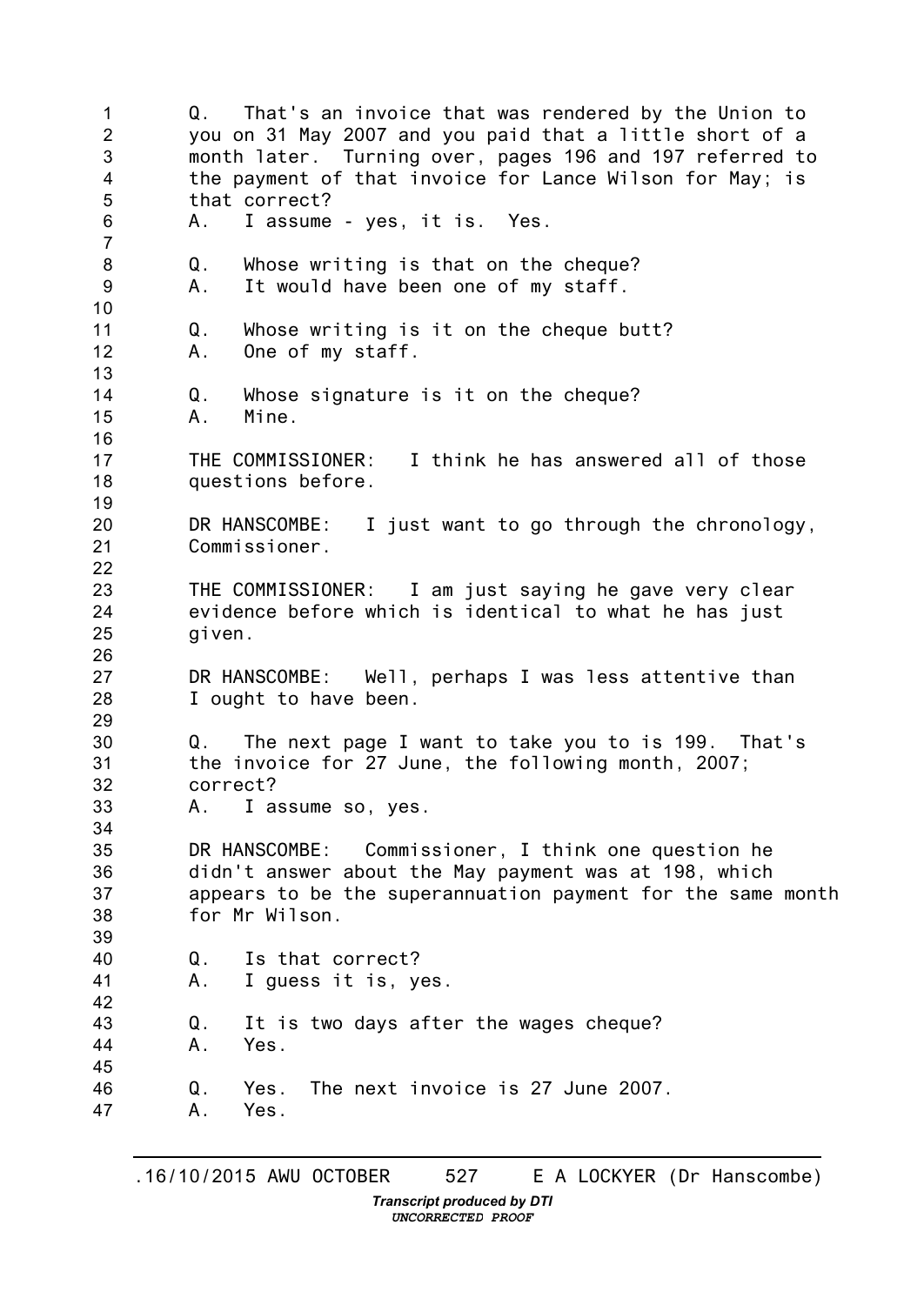1 2 3 4 5 6 7 8 9 10 11 12 13 14 15 16 17 18 19 20 21 22 23 24 25 26 27 28 29 30 31 32 33 34 35 36 37 38 39 40 41 42 43 44 45 46 47 Q. Correct? A. Yes. Q. And that's paid when? Turn over to 200. A. On the 30th of the 7th, 2007. Q. That's paid a month later? A. Yes. Q. The next invoice is 31 July, on page 205, and that's paid - pages 206 and 207 - on 31 August; is that right? A. I assume so. I don't see the cheque stub and the cheque says the 30th of the 7th. Q. Page 201 -- A. Yes, there's a cheque at the top of it that says the 30th of the 7th -- Q. Yes, we've already -- A. -- and the invoice is dated 27th of the 6th. Q. We had already dealt with that. I'm sorry, it is my fault, I took you to the wrong page. Page 205 is 31 July, agreed? I'm sorry about that, that was my error. 205 is the invoice of 31 July for the work in July? A. Yes. Q. Over the page, that's paid - pages 206 and 207 - on 31 August? A. Correct. Q. So far you are paying a month in arrears; correct? A. Correct. Q. Page 212 is the invoice for August and it goes out to you on 31 August? A. Yes. Q. You pay it on 1 October? A. Correct. Q. That is at 213 and 214. The September invoice is at page 219 and it goes out to you on 30 September. Do you have that? A. Yes, I have.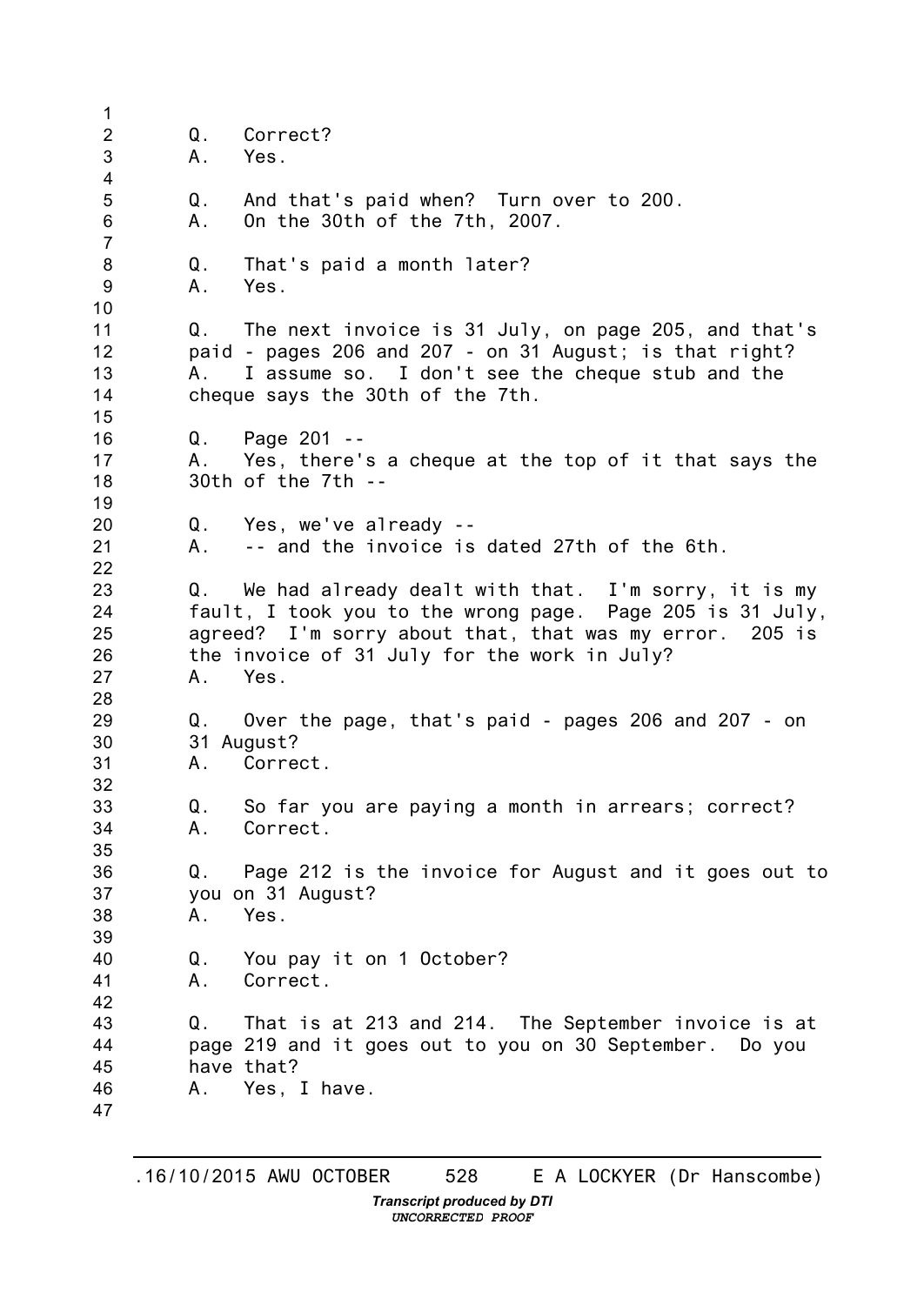1 2 3 4 5 6 7 8 9 10 11 12 13 14 15 16 17 18 19 20 21 22 23 24 25 26 27 28 29 30 31 32 33 34 35 36 37 38 39 40 41 42 43 44 45 46 47 Q. It is paid, it appears, on 11 February, the following year? A. Correct. Q. Page 220. A. Yes. Q. Then we see the email that Mr Stoljar took you to at page 225. On 4 October, you were writing to Mr Melhem saying, "I am sorry, I haven't paid July and August, I will bring them up to date on 15 October". A. What page are you talking about? Q. 225. You've seen it before. A. 225. Q. That's your email to Mr Melhem? A. Yes. Yes. Q. Yes? A. Yes. Q. It is the case by the latter part of 2007 that you were running into cashflow problems; is that correct? A. Yes, it was. Q. Is that correct? A. Yes, it was. Some of our customers weren't paying us on time. Q. Well, for whatever reason. Then at page 232 is the invoice rendered on 30 November for the November work; correct? A. Yes. Q. Is that correct? A. Yes. Q. A little out of sequence, on page 238, is the October work invoiced, it says, on 1 October? A. Yes. Q. Yes? THE COMMISSIONER: It may be 31 October, I am not sure. DR HANSCOMBE: It might be, yes. It might be a hole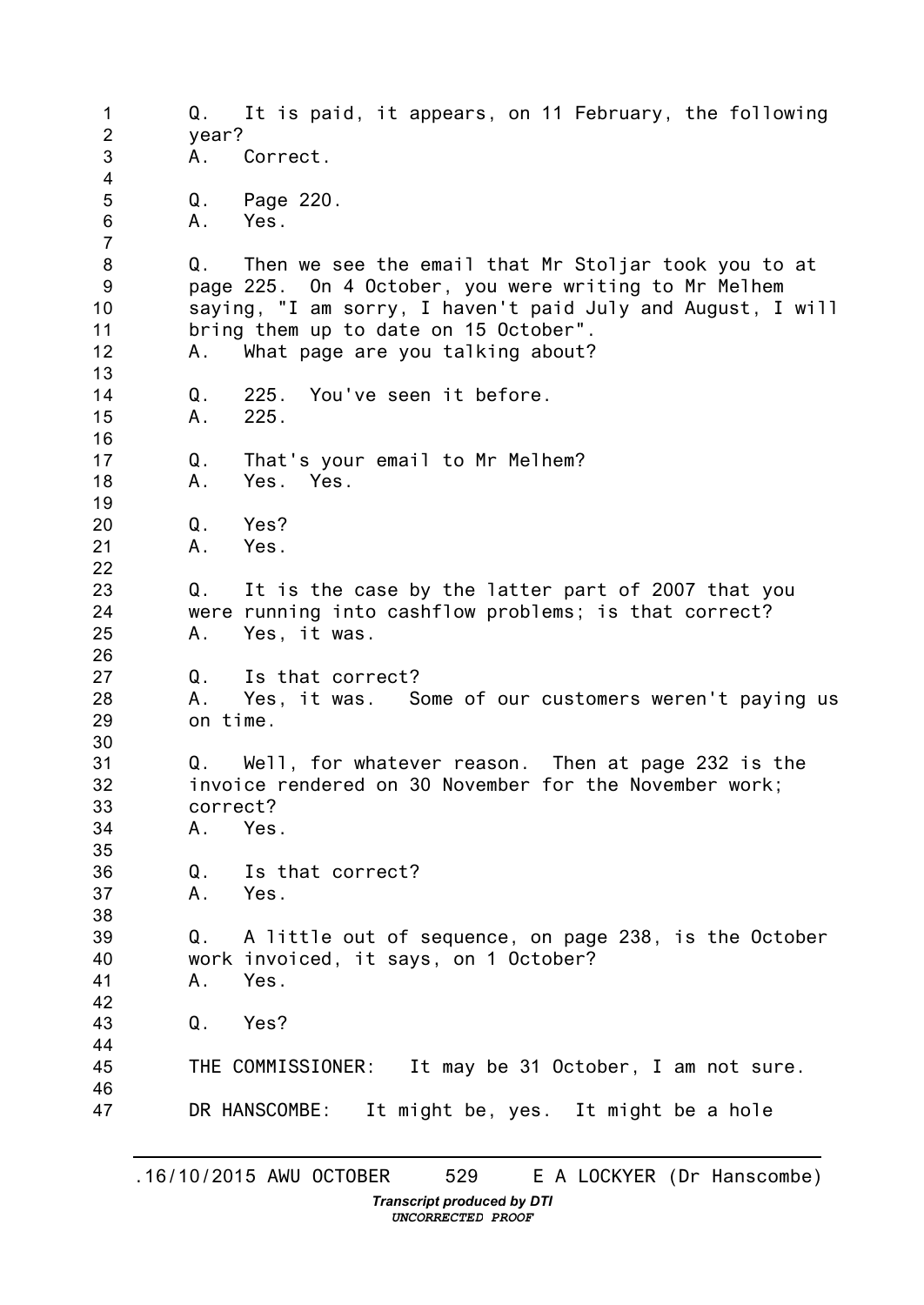1 2 3 4 5 6 7 8 9 10 11 12 13 14 15 16 17 18 19 20 21 22 23 24 25 26 27 28 29 30 31 32 33 34 35 36 37 38 39 40 41 42 43 44 45 46 47 punch. THE COMMISSIONER: Yes. DR HANSCOMBE: Q. And that would be consistent with the pattern -- A. It is 31 October. Q. You think it is the 31st? Okay. We saw the November invoice before, and then coming back to page 237, we see an email from Duc Vu. Mr Vu was an accounts person at the Union, did you know that? A. I would have seen it. Q. Did you know that he was an accounts person at the Union? A. No, I don't know what he was. Q. He's writing to you five months later on 3 April saying: *We require payment of the overdue balance ... Your prompt & immediate payment ...* Et cetera. By that time you had stopped paying pretty well completely, hadn't you? A. Yes. Q. Then over at page 240, we see the response from you to Mr Vu the following day: *WE will get a cheque to you by the end of the month* That didn't happen, did it? A. No, it didn't. Q. That's the proverbial "the cheque is in the mail", isn't it? A. Exactly. Q. By that time you're not going to pay these bills, are you? A. Well, no, I think I probably had every intention of paying them but --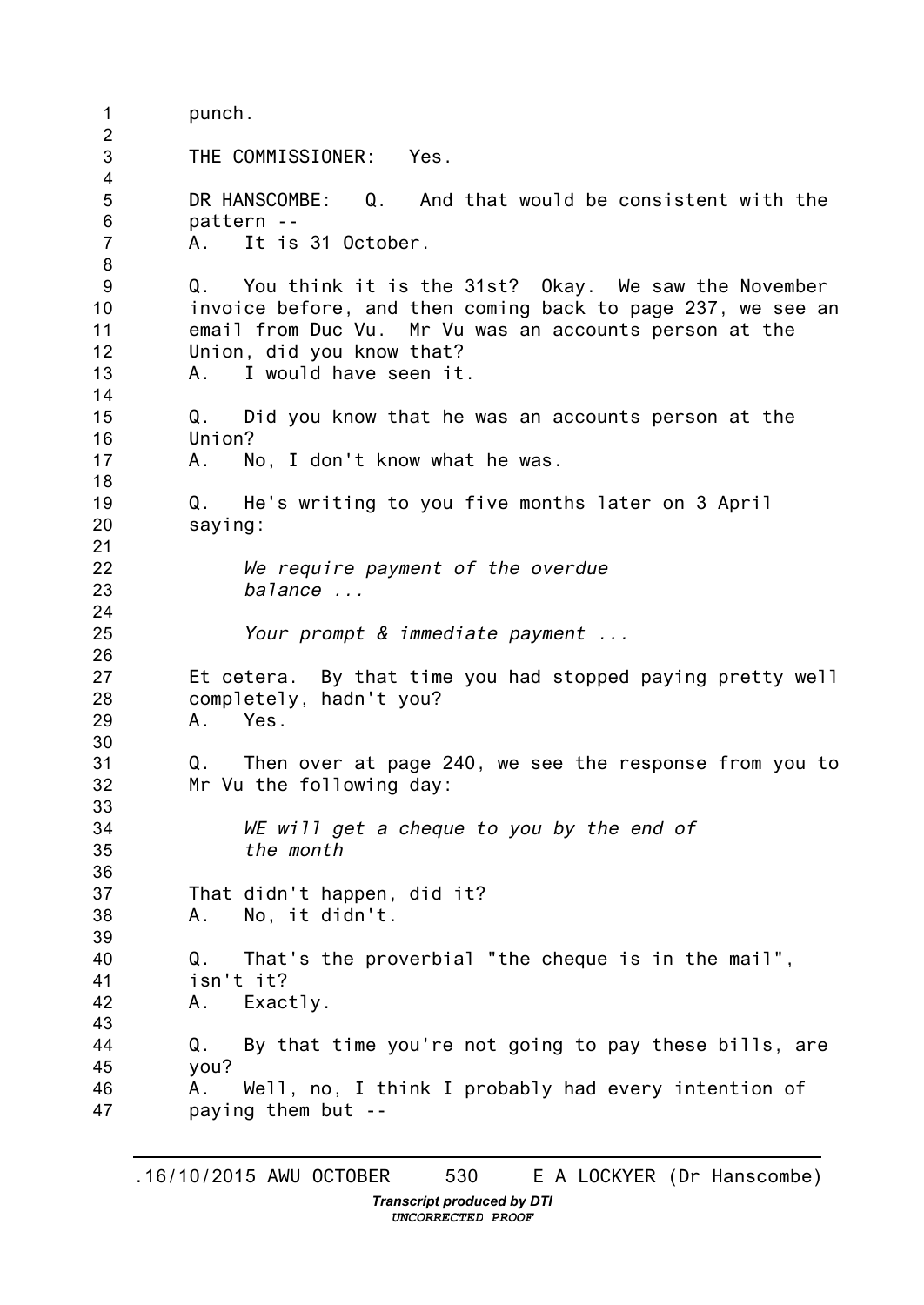1 2 3 4 5 6 7 8 9 10 11 12 13 14 15 16 17 18 19 20 21 22 23 24 25 26 27 28 29 30 31 32 33 34 35 36 37 38 39 40 41 42 43 44 45 46 47 Q. I'm not asking you about intention. As a matter of objective fact, the funds weren't there to pay the bills in the company? A. At the time when I sent the email, I would have had the intention of paying it. Q. Yes. A. But at the end of the day, we didn't pay it. Q. And the reason for that was you ran out of money? A. Exactly. Q. And that had been a problem for some months about paying for Mr Wilson? A. Exactly. Q. That's why in the end you say to Mr Melhem, "We're not going to be able to pay", and he tells the account person to write off the debt; is that right? A. Yes. Q. Can I take you to page 246 but keep your finger in 238, do you see that? A. Yes, I do. Q. That's not an email from or to you, but it is an email from Mr Melhem to an accounts person: *Write off Unibuilt debt.* It has been annotated in handwriting, "Invoice 20065" and in fact that's the invoice at 238, is it not? A. 2358, I think it is or was it - I don't know what the invoice number is. Q. Invoice number 20065 is at 238. A. 20065 and 20359. Q. Yes. And 20359 is for November? A. Exactly. Q. Yes. So that's what was being written off, not some other invoice? A. Yes. Those two invoices were written off. Q. Okay. None of the payments that were made to the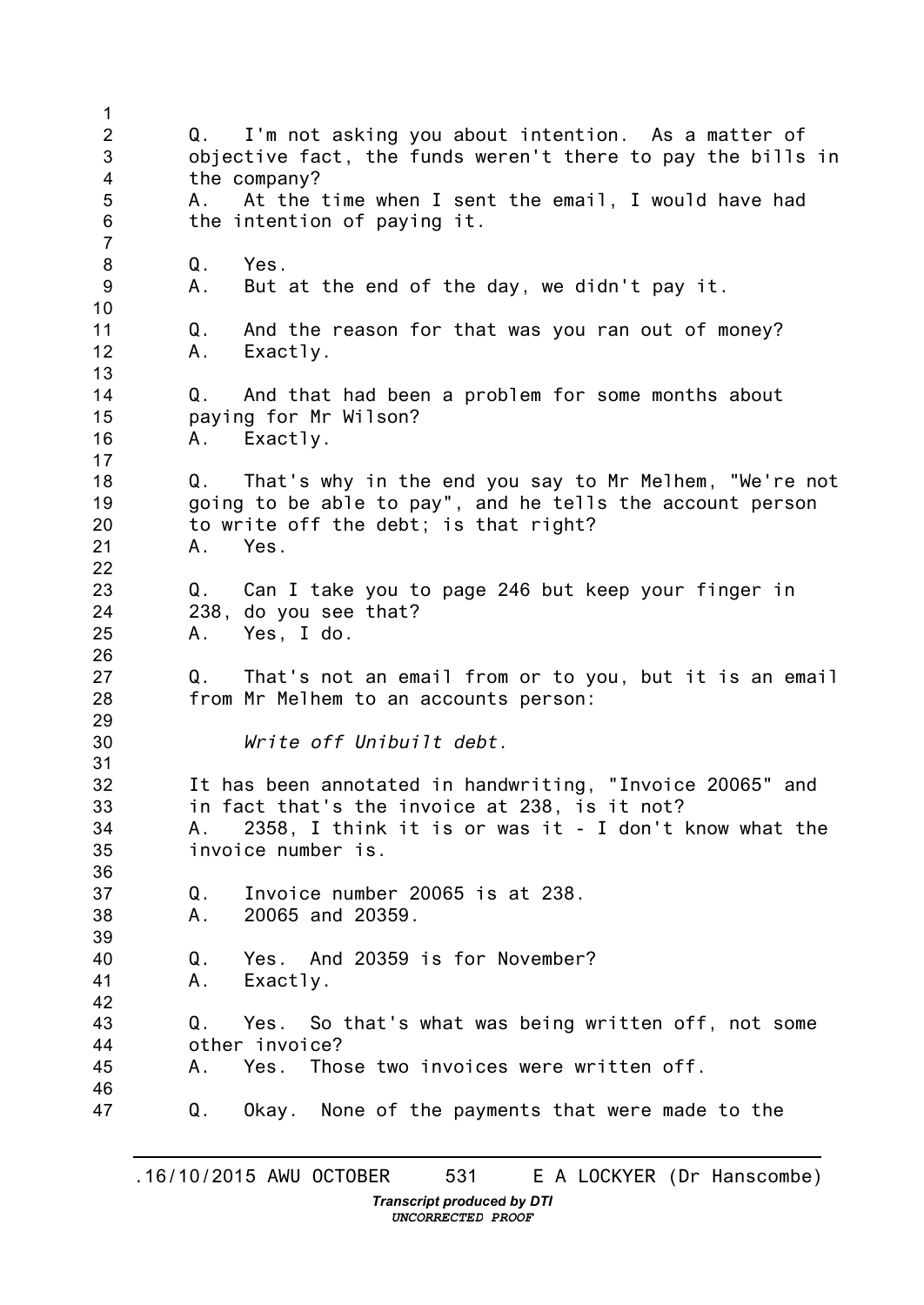1 2 3 4 5 6 7 8 9 10 11 12 13 14 15 16 17 18 19 20 21 22 23 24 25 26 27 28 29 30 31 32 33 34 35 36 37 38 39 40 41 42 43 44 45 46 47 Union on account of Lance Wilson's work were ever made, were they, to Mr Melhem personally? A. No. Q. Most of the discussions you had about the payment of Mr Wilson's wages were in fact with Michael Chen at the Union; not with Mr Melhem personally? A. They could have been. Q. You don't remember? A. No, I don't recall. Q. If Mr Melhem says a number of the discussions were not with him but with Mr Chen, you wouldn't deny that? A. I couldn't - I couldn't deny - I couldn't deny that, no. Q. Yes. You always knew, from the beginning of the arrangement, that Mr Wilson was going to work for Bill Shorten, effectively seconded by you into Mr Shorten's office; correct? A. Yes. MR STOLJAR: I object to that, Commissioner. These arrangements are so murky to say effectively to be seconded -- DR HANSCOMBE: I will withdraw it. Q. You always knew that Mr Wilson was going to work for Bill Shorten in his office? A. Yes. Q. And I suggest to you that that was a form of secondment from your company to Mr Shorten. MR STOLJAR: I object to that. DR HANSCOMBE: Why? MR STOLJAR: Well, who would know? This witness disclaims any detailed knowledge and says he's not a lawyer, so how would he know? What's the point of putting to him that it was a form of secondment? DR HANSCOMBE: That's a common word in business. If he says he doesn't know what it means he can say he doesn't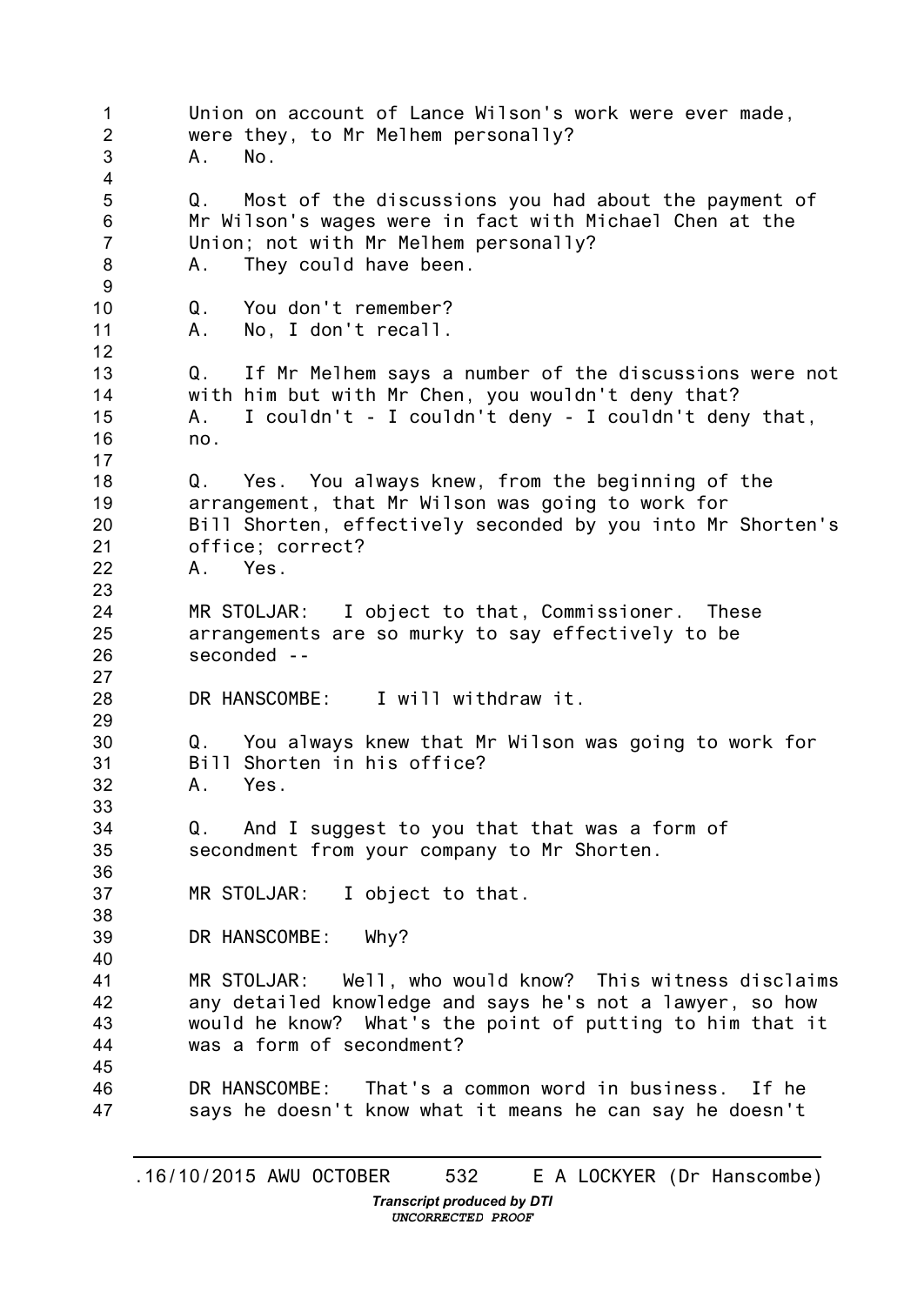1 2 3 4 5 6 7 8 9 10 11 12 13 14 15 16 17 18 19 20 21 22 23 24 25 26 27 28 29 30 31 32 33 34 35 36 37 38 39 40 41 42 43 44 45 46 47 know what it means. I'm trying to get him to deal with the nature of the relationship. THE COMMISSIONER: Q. What does the word "secondment" mean to you, Mr Lockyer? A. It doesn't mean what this lady is saying to me. Lance was - in my mind, Lance was - I paid his wages and he was working for Bill Shorten in Bill Shorten's office. of story. DR HANSCOMBE: Yes, well --THE WITNESS: There's no grey area - there's no grey area. I paid him and he worked in Bill Shorten's office and did work for Bill Shorten. End of story. DR HANSCOMBE: In light of that, I don't press the question. THE COMMISSIONER: Very well. DR HANSCOMBE: Q. Mr Melhem always knew that Mr Wilson was working for Bill Shorten, didn't he? A. I can't say "yes" or "no" to that. Q. Well, you never had any communication with Mr Melhem to the contrary? A. No, I didn't. Q. And you're not aware of any other person saying anything to the contrary to Mr Melhem, are you? A. No, I'm not. Q. Because it was the fact, and nobody had any confusion about what Lance Wilson was doing? A. Correct. DR HANSCOMBE: Excuse me a moment, Commissioner. Q. Are you okay? Are you all right, Mr Lockyer? A. I have chronic emphysema, that's all. I'm sorry about my cough. People stop me in the street and think I'm going to die. Q. I just don't want to ask you a question until you're composed? A. No, no, I'm fine.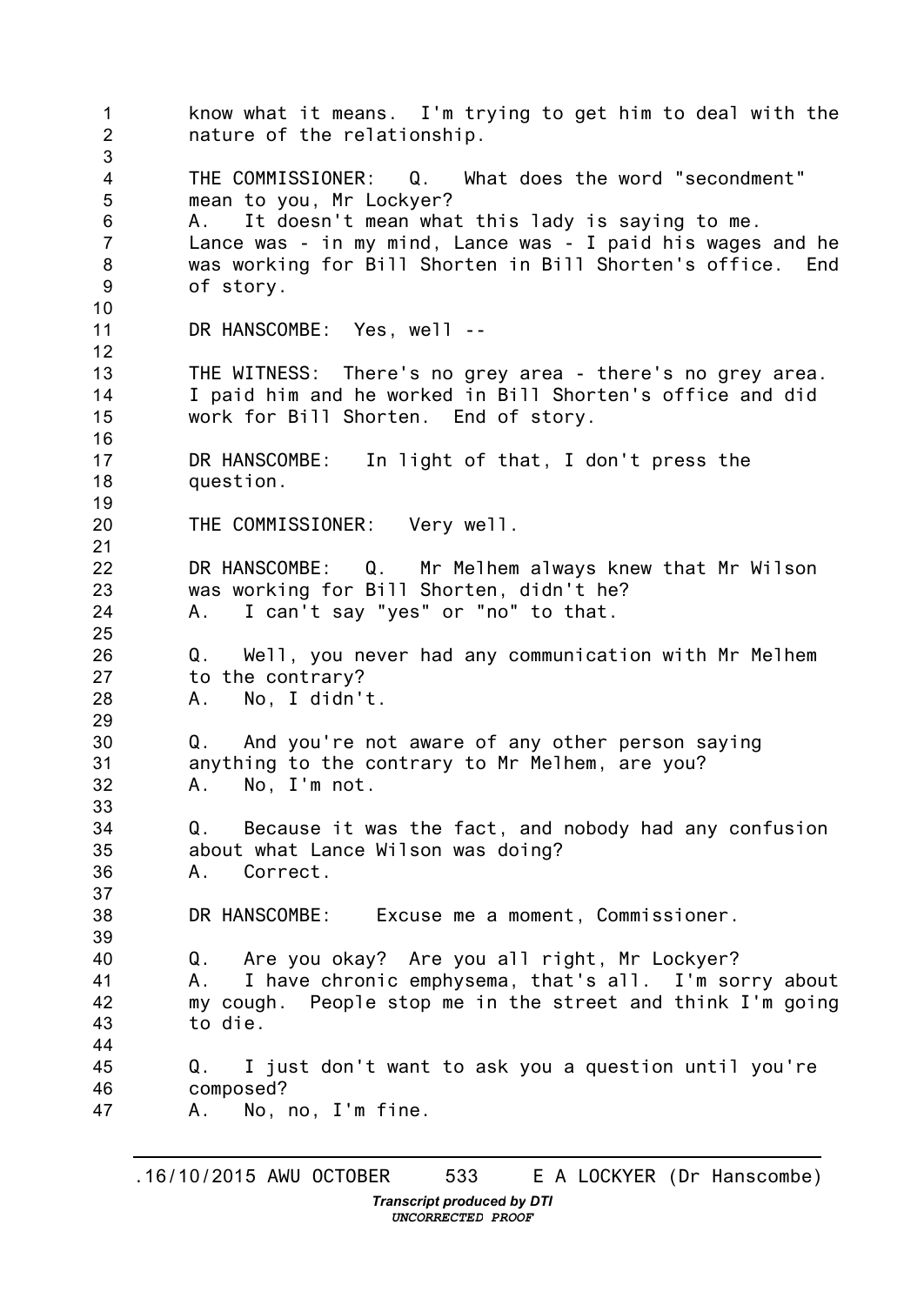1 2 3 4 5 6 7 8 9 10 11 12 13 14 15 16 17 18 19 20 21 22 23 24 25 26 27 28 29 30 31 32 33 34 35 36 37 38 39 40 41 42 43 44 45 46 47 Q. Mr Stoljar put some questions to you on the premise that the invoices were false because no work was done for the AWU. It is the case, is it not, that the AWU never rendered to you, or any of your companies, an invoice that said Lance Wilson was working for the AWU? A. No. There's an invoice on the screen; it doesn't say where Lance was working from. Q. No. And they all -- A. His work was completed. It doesn't say that he was working at the AWU. Q. And he wasn't, and you knew he wasn't? A. I knew he wasn't. Q. Yes. All the invoices, at least all the ones that we have seen, have that form, and that's the form you always got too, is it not? A. Yes. DR HANSCOMBE: Thank you, Mr Commissioner. THE COMMISSIONER: Mr Addison? MR ADDISON: I don't have any questions for the witness, Commissioner. THE COMMISSIONER: Mr Stoljar? MR STOLJAR: I have nothing further, thank you, Commissioner. THE COMMISSIONER: Should the witness be excused? MR STOLJAR: Yes, Commissioner. THE COMMISSIONER: Mr Lockyer, you are excused from further attendance on the summons that brought you here. Thank you for attending. THE WITNESS: Thank you, Commissioner. **<THE WITNESS WITHDREW** DR HANSCOMBE: Commissioner, for the purposes of the transcript, can I simply say that we have asked, and the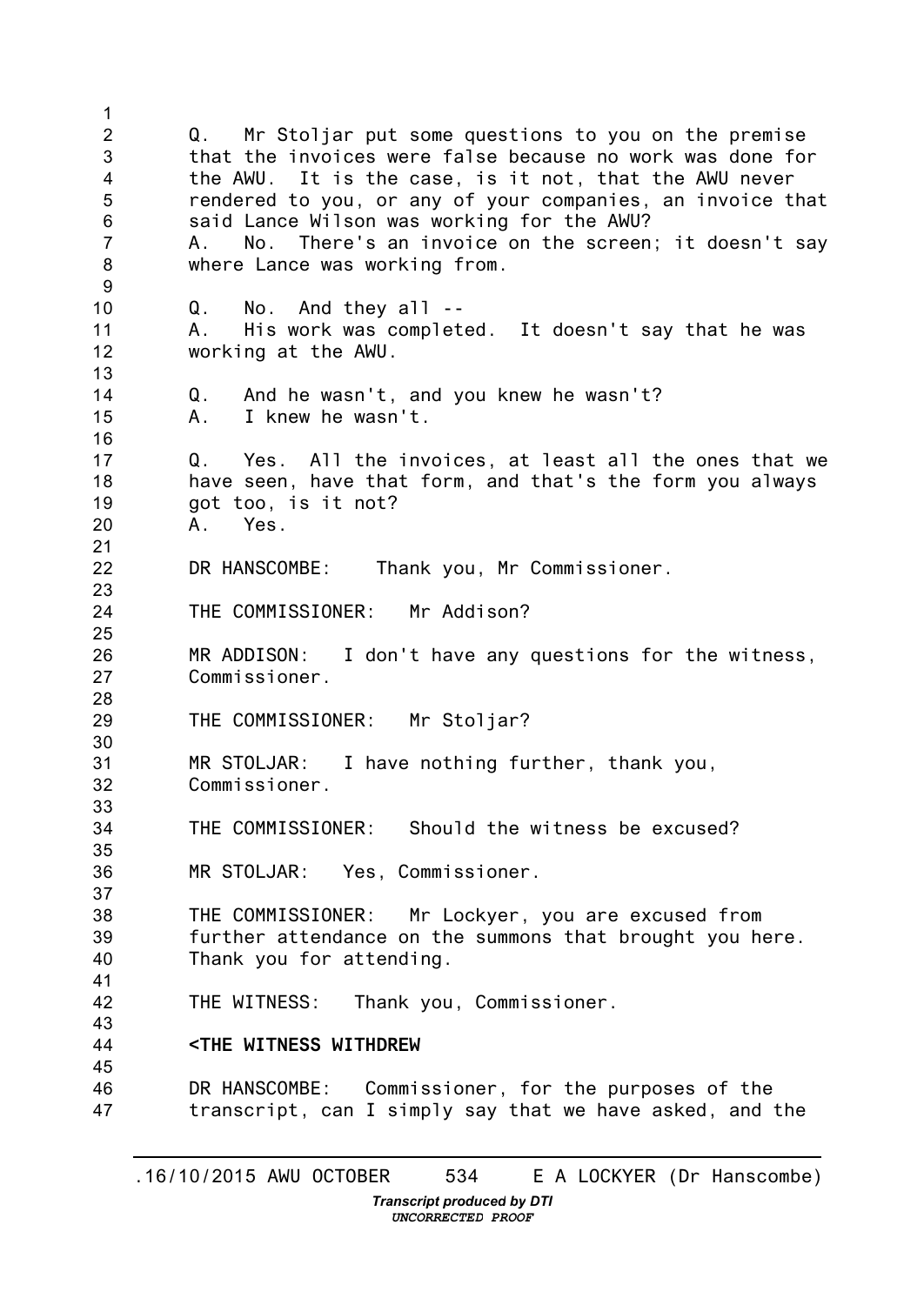Commission staff have kindly uploaded into the database, that the Union Rules for 2006, which were the relevant ones at the time of these transactions, be on the database and at some convenient time to Mr Stoljar, I would ask that they be tendered in this case study. Those rules make express provision for the Union to provide donations to political parties. THE COMMISSIONER: I am sure Mr Stoljar will consider that carefully. MR STOLJAR: Yes. THE COMMISSIONER: Nothing else to be done today? MR STOLJAR: No, Commissioner. MR ADDISON: Jut before you rise, Commissioner, can we be excused for the balance of the day? THE COMMISSIONER: The balance of the day is about five seconds. MR ADDISON: I thought there was somebody else. My apologies, Commissioner. **AT 12.28PM THE COMMISSION WAS ADJOURNED TO MONDAY, OCTOBER 2015 AT 10AM**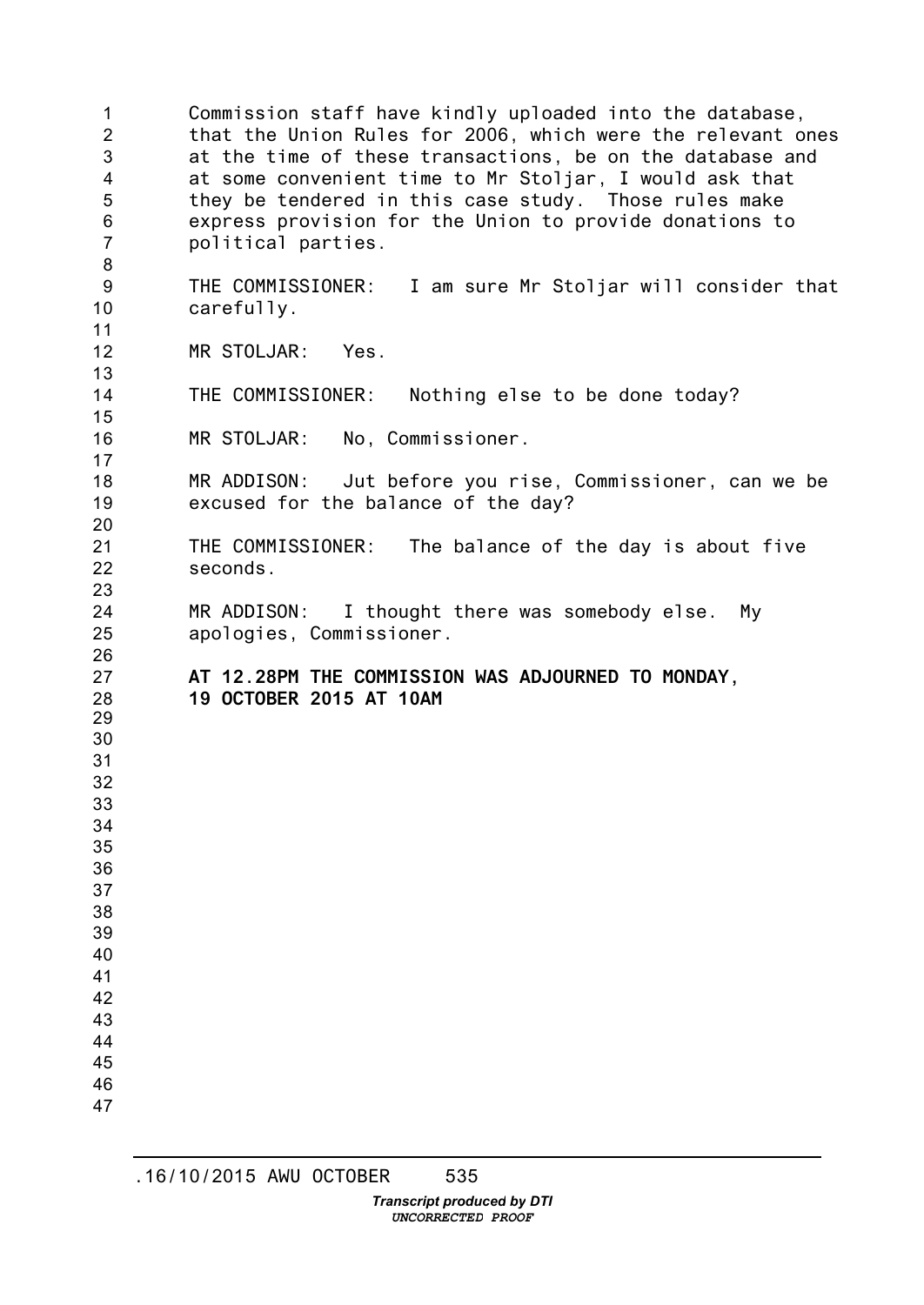| \$                                                   | <b>156</b> [1] - 490:36       | 503:29, 504:2,                 | $241$ [1] - 521:2           | 45 [2] - 512:16, 519:15        |
|------------------------------------------------------|-------------------------------|--------------------------------|-----------------------------|--------------------------------|
|                                                      | $158$ [1] - 491:11            | 504:4, 504:26,                 | 246 [3] - 525:16,           | 45,000-odd [1] -               |
|                                                      | $159$ [1] - 493:7             | 505:16, 505:44,                | 525:18, 531:23              | 510:14                         |
| $$12,731$ [1] - 520:34                               | $16$ [13] - 463:27,           | 506:2, 509:32,                 | 25 [7] - 475:24, 511:2,     | 46 [5] - 472:26,               |
| \$2,700 [1] - 509:41                                 | 472:41, 494:42,               | 518:42, 520:6,                 | 511:11, 511:14,             | 472:28, 479:40,                |
| \$34.90 [1] - 505:46                                 | 497:11, 498:12,               | 520:38, 527:2,                 | 512:16, 518:46              | 479:44, 502:39                 |
| $$50,000$ [1] - 490:30                               | 499:10, 499:14,               | 527:31, 527:46,                | $26$ [1] - 517:16           |                                |
| $$734,705$ [1] - 503:15                              | 499:31, 504:4,                | 528:6, 529:23                  | $27$ [3] - 518:46,          | 5                              |
|                                                      | 505:15, 505:17,               | 2008 [7] - 502:43,             | 527:31, 527:46              |                                |
| 0                                                    | 505:19, 506:2                 | 503:25, 510:4,                 | 27th [1] - 528:21           | $5$ [5] - 463:31, 471:8,       |
|                                                      | $160$ [1] - 493:9             | 510:13, 510:17,                | $29$ [1] - 475:43           | 475:47, 476:2, 510:3           |
| $01/10/2015$ [1] -                                   | 161 [4] - 494:41.             | 525:11, 525:17                 |                             | $5/10$ [1] - 475:13            |
| 464:35                                               | 504:4, 504:5, 505:15          | <b>2009</b> [2] - 525:10,      | 3                           | 500 [2] - 512:5, 519:25        |
| 018428 [1] - 505:41                                  | 17 [4] - 473:3, 482:6,        | 525:22                         |                             | $55$ [1] - 463:22              |
| 09/09/2015 [1] -                                     | 496:27, 500:43                | <b>201</b> [1] - 528:16        | $3$ [1] - 530:19            |                                |
| 485:17                                               | 171 $[4] - 504:16$            | $2011$ [1] - 503:8             | $30$ [11] - 467:35,         | 6                              |
|                                                      | 504:30, 505:16,               | $2012$ [14] - 465:6,           | 467:37, 500:7,              |                                |
| 1                                                    | 505:25                        | 466:9, 467:16,                 | 502:43, 503:25,             |                                |
|                                                      | $172$ [1] - 505:40            | 468:36, 470:6,                 | 510:4, 521:31,              | 6 $[4] - 465:36, 466:8,$       |
|                                                      | $18$ [5] - 471:15,            | 471:15, 472:22,                | 521:41, 522:14,             | 477:32, 478:7                  |
| 1 [4] - 464:26, 486:11,                              | 476:25, 476:32,               | 472:34, 476:2,                 | 528:44, 529:32              | 6th $[1] - 528:21$             |
| 528:40, 529:40                                       | 481:11, 485:37                | 476:25, 476:32,                | <b>30th</b> $[3] - 528:6$ , |                                |
| $10$ [14] - 465:14,                                  | 18/08/2015 [1] -              | 477:6, 481:12                  | 528:14, 528:18              | 7                              |
| 465:26, 467:16,                                      | 486:33                        | 2015 [6] - 463:27,             | 31 [9] - 527:2, 528:11,     |                                |
| 468:23, 468:38,                                      | <b>19</b> [4] - 463:22,       | 464:26, 485:5,                 | 528:12, 528:24,             |                                |
| 469:7, 470:14,                                       | 486:40, 490:9,                | 485:12, 485:37,<br>535:28      | 528:26, 528:30,             | 7 [3] - 465:25, 466:9,         |
| 471:39, 476:28,                                      | 535:28                        | $2020$ [9] - 521:13,           | 528:37, 529:45,             | 474:37                         |
| 477:5, 481:12,                                       | <b>195</b> [2] - 505:41,      | 521:22, 521:25,                | 530:7                       | $79$ [1] - 482:3               |
| 510:29, 518:7,                                       | 526:44                        | 524:11, 524:14,                | 31st $[1] - 530.9$          | $7$ am [1] - 465:23            |
| 523:32                                               | <b>196</b> [2] - 507:3, 527:3 | 524:19, 524:32,                | 33 $[1] - 502:36$           | 7th [3] - 528:6, 528:14,       |
| 10.00am $[2] - 463:27$ ,                             | 197 [2] - 507:16, 527:3       | 525:7, 525:26                  | $34$ [1] - 485:42           | 528:18                         |
| 464:8                                                | 1978 [1] - 514:41             | $2020"$ [1] - 524:16           | 343 [2] - 512:47,           |                                |
| 10.53am [1] - 485:23                                 | $198$ [1] - 527:36            | 20359 [2] - 531:38,            | 513:10                      | 8                              |
| $100$ [5] - 482:1,                                   | 199 [1] - 527:30              | 531:40                         | 346 $[1] - 525:11$          |                                |
| 482:19, 482:25,                                      |                               | $205$ [3] - 528:11,            | $347$ [1] - 515:18          | 8 [10] - 465:25, 469:3,        |
| 483:38, 499:32                                       | 2                             | 528:24, 528:25                 | $351$ [1] - 515:29          | 470:6, 470:16,                 |
| 10AM [1] - 535:28                                    |                               | $206$ [2] - 528:12,            | 359 [1] - 516:23            | 470:17, 471:11,                |
| 10th $[2] - 466:26$ ,                                | 20 [2] - 489:35, 523:33       | 528:29                         | $36$ [5] - 479:20,          | 471:25, 471:31,                |
| 470:11                                               | $200$ [1] - 528:5             | $207$ [2] - 528:12,            | 479:23, 479:26,             | 479:14, 479:26                 |
| 11 [2] - 509:12, 529:1                               | 2000 [1] - 463:22             | 528:29                         | 511:27, 519:9               | $8.5$ [1] - 502:45             |
| 12 [2] - 467:15, 523:26                              | $2004$ [5] - 514:4,           | $212$ [1] - 528:36             | $373$ [3] - $517:6$ ,       | 8am [1] - 465:23               |
| 12-hour $[1]$ - 475:33<br><b>12.28</b> [2] - 488:34, | 514:37, 517:16,               | <b>213</b> [1] - 528:43        | 517:27, 518:2               |                                |
|                                                      | 517:24, 518:32                | 214 [1] - 528:43               | $374$ [1] - 518:10          | 9                              |
| 488:47                                               | <b>2005</b> [3] - 517:17,     | 219 [1] - 528:44               | $375$ [1] - 518:12          |                                |
| 12.28PM [1] - 535:27<br>12.28pm [1] - 487:8          | 517:28, 518:27                | 220 [1] - 529:5                | $39$ [1] - 481:11           | 9 [3] - 469:3, 485:12,         |
| 12.59 $[2] - 488:40,$                                | $2006$ [6] - 490:20,          | 225 [4] - 520:5, 529:9,        |                             |                                |
| 489:1                                                | 493:43, 494:33,               | 529:14, 529:15                 | 4                           | 510:21<br>$91.20$ [1] - 505:46 |
| <b>120</b> [1] - 510:6                               | 501:28, 518:42,               | <b>225-1</b> [1] - 520:25      |                             |                                |
| <b>136</b> [1] - 479:24                              | 535:2                         | 23 [2] - 505:16, 505:17        |                             | A                              |
| <b>15</b> [6] - 478:4, 485:5,                        | $20065$ [3] - 531:32,         | <b>232</b> [3] - 475:2, 475:4, | 4 [7] - 467:41, 472:25,     |                                |
| 489:35, 520:19,                                      | 531:37, 531:38                | 529:31                         | 513:40, 517:17,             |                                |
| 523:33, 529:11                                       | <b>2007</b> [32] - 486:41,    | $2358$ [1] - 531:34            | 517:28, 520:6, 529:9        | <b>ability</b> $[1]$ - 483:15  |
| 15/04/2015 [1] -                                     | 490:21, 493:13,               | $237$ [2] - 520:33,            | 40 $[3] - 521:31$           | <b>able</b> [5] - 470:26,      |
| 485:10                                               | 493:40, 494:34,               | 530:10                         | 521:41, 522:14              | 494:17, 505:3,                 |
| <b>154</b> [2] - 486:38,                             | 494:42, 496:27,               | $238$ [5] - 520:39,            | <b>418</b> [4] - 465:16,    | 512:34, 531:19                 |
| 488:34                                               | 497:11, 497:44,               | 529:39, 531:24,                | 465:43, 466:28,<br>469:2    | AC $[1] - 463:35$              |
| <b>155</b> [4] - 487:23,                             | 498:1, 498:12,                | 531:33, 531:37                 | 43 [1] - 502:44             | $accept[4] - 467:18,$          |
| 487:25, 490:10,                                      | 499:10, 499:14,               | $239$ [1] - 520:39             | 44 [2] - 472:25, 479:33     | 477:4, 506:11, 517:1           |
| 490:26                                               | 499:31, 500:43,               | <b>240</b> [1] - 530:31        |                             | $access_{[3]} - 513:46,$       |
|                                                      |                               |                                |                             |                                |

1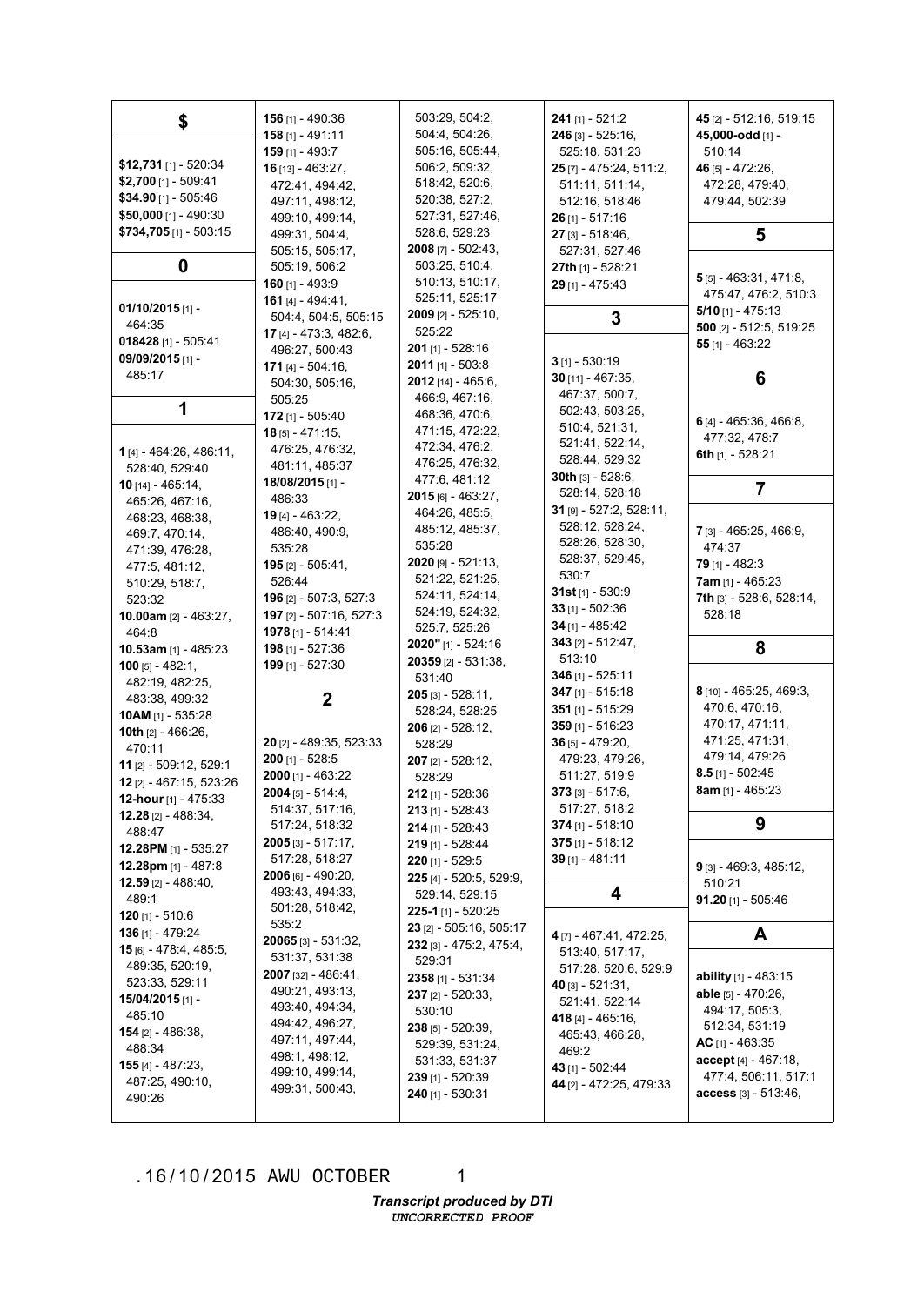| 514:17, 514:47                    | 471:38, 477:5                           | 497:21, 497:24,               | 475:24, 480:25,                | 477:5, 477:32,                     |
|-----------------------------------|-----------------------------------------|-------------------------------|--------------------------------|------------------------------------|
| according [3] -                   | aggrieved [2] - 477:8,                  | 498:33, 518:1,                | 495:27, 499:7,                 | 478:7, 481:12,                     |
| 467:44, 476:1,                    | 481:33                                  | 527:36                        | 532:25                         | 482:6, 485:37,                     |
| 510:13                            | ago [15] - 470:34,                      | answered [3] -                | <b>arrears</b> [1] - 528:33    | 520:18, 528:12,                    |
| account [13] - 467:31.            | 478:1, 478:4,                           | 470:31, 511:26,               | arrived [1] - 467:15           | 528:30, 528:36,                    |
| 477:31, 477:33,                   | 478:47, 494:20,                         | 527:17                        | ASIC [1] - 501:32              | 528:37, 529:10                     |
| 479:15, 479:23,                   | 497:18, 497:25,                         | <b>answers</b> $[1] - 498:23$ | aspect [1] - 500:25            | <b>Australia</b> [7] - 468:8,      |
| 480:5, 481:28,                    | 500:19, 500:22,                         | anticipate [1] - 513:39       | assessed [1] - 482:42          | 473:26, 475:38,                    |
| 493:17, 493:21,                   | 500:23, 501:10,                         | apart $[1] - 472:34$          | assesses [1] - 482:38          | 477:11, 481:35,                    |
| 493:23, 507:6,                    | 507:29, 518:8,                          | apologies [2] -               | assessment [2] -               | 489:12, 513:20                     |
| 531:19, 532:1                     | 523:9, 523:26                           | 516:28, 535:25                | 482:35, 502:41                 | <b>Australian [5] - 480:2,</b>     |
| <b>Account</b> [1] - 493:25       | agree [4] - 503:25,                     | appear [3] - 464:13,          | <b>assist</b> $[1]$ - 505:4    | 484:9, 513:36,                     |
| accountancy [1] -                 | 516:8, 518:43,                          | 505:30, 510:30                | assistance [1] -               | 513:43, 521:27                     |
| 515:24                            | 519:17                                  | appearance [2] -              | 515:21                         | authorising [1] -                  |
| $accountant_{[1]}$                | agreed [6] - 467:9,                     | 464:10, 492:1                 | assisted [1] - 483:16          | 470:44                             |
| 515:24                            | 471:41, 477:7,                          | appeared [1] - 479:47         | Assisting [1] - 463:39         | authority [5] - 470:47,            |
| $accountants$ [2] -               | 481:25, 481:29,                         | application [5] -             | assisting [1] - 494:8          | 471:4, 476:15,                     |
| 502:33, 509:45                    | 528:25                                  | 477:10, 482:6,                | associated [2] -               | 476:36, 476:41                     |
| accounted [1] -                   | agreeing [1] - 481:18                   | 482:14, 482:25,               | 509:35, 510:9                  | available [3] - 503:39,            |
| 510:36                            | agreement [21] -                        | 483:7                         | assume [12] - 491:28,          | 510:20, 516:42                     |
| accounting $[1]$ -                | 472:36, 481:38,                         | applications [8] -            | 493:45, 496:1,                 | avenue [1] - 477:9                 |
| 510:37                            | 495:16, 495:24,                         | 465:16, 465:44,               | 496:15, 506:3,                 | avoid [1] - 486:19                 |
| <b>accounts</b> [8] - 493:3.      | 496:3, 496:13,                          | 466:28, 468:7,                | 507:17, 510:24,                | <b>aware</b> [6] - 466:18,         |
| 493:6, 510:35,                    | 496:15, 496:26,                         | 469:3, 472:44,                | 520:40, 527:6,                 | 474:3, 479:44,                     |
| 512:4, 520:18,                    | 499:16, 504:28,                         | 473:20, 481:35                | 527:33, 528:13                 | 480:1, 480:31,                     |
| 530:11, 530:15,                   | 505:20, 512:23,                         | applied [1] - 518:41          | assumed [2] - 488:3,           | 533:30                             |
| 531:28                            | 513:34, 513:40,                         | appreciate [2] -              | 508:15                         | awareness [1] -                    |
| accurate [4] - 495:47,            | 519:36, 520:13,                         | 472:44, 473:2                 | AT $[2] - 535:27$ ,            | 482:41                             |
| 496:38, 514:7,                    | 520:20, 520:23,                         | appreciated [1] -             | 535:28                         | $AWU$ [69] - 463:30,               |
| 514:31                            | 520:25, 524:4                           | 469:31                        | ATO [1] - 503:14               | 465:32, 465:44,                    |
| accurately $[2] - 498:4$ ,        | Agreement $[2]$ -                       | approval $[1] - 470:28$       | attached [8] - 491:20,         | 468:7, 472:44,                     |
|                                   | 513:45, 514:17                          |                               |                                |                                    |
| 498:8                             |                                         |                               |                                |                                    |
|                                   | agreements [2] -                        | approve [3] - 476:15,         | 504:32, 505:27,                | 473:23, 473:37,<br>484:23, 491:15, |
| achieve [2] - 511:17,             | 512:26, 512:27                          | 476:36, 476:39                | 505:40, 516:29,                | 493:43, 497:12,                    |
| 511:18                            |                                         | approved [1] - 506:36         | 517:13, 517:29,                |                                    |
| activities [1] - 492:40           | agrees [6] - 495:29,<br>495:32, 496:16, | April [2] - 485:5,            | 520:13                         | 497:28, 497:31,<br>498:16, 498:26, |
| add $[1] - 467:11$                | 496:28, 497:5,                          | 530:19                        | attached) [1] - 513:41         | 498:40, 499:17,                    |
| <b>ADDISON</b> [5] - 486:13,      | 500:47                                  | arbitrator [1] - 475:36       | attaches [1] - 518:10          | 499:28, 499:46,                    |
| 486:17, 534:26,                   | ahead [1] - 517:33                      | area [4] - 480:29,            | attaching $[1] - 504:16$       | 501:8, 501:13,                     |
| 535:18, 535:24                    | Airport [5] - 466:12,                   | 481:1, 533:13                 | attachment [1] - 489:1         | 506:6, 506:12,                     |
| <b>Addison</b> [2] - 486:35,      | 466:17, 466:33,                         | areas [1] - 482:42            | attendance [3] -               | 506:32, 508:8,                     |
| 534:24                            | 467:13, 478:11                          | arrange [1] - 515:3           | 482:41, 484:36,                | 508:14, 508:35,                    |
| address [1] - 489:11              | <b>ALLAN</b> [3] - 485:23,              | arrangement [34] -            | 534:39                         | 510:42, 510:44,                    |
| addressed [9] -                   | 485:27, 486:32                          | 467:26, 468:4,                | attended [5] - 465:29,         | 510:45, 511:30,                    |
| 483:26, 483:47,                   | Allan [1] - 485:27                      | 470:10, 470:13,               | 469:20, 485:37,                | 511:35, 511:38,                    |
| 487:28, 495:21,<br>496:42, 497:2, | alleging $[1] - 468.9$                  | 471:17, 471:18,               | 489:26, 490:21                 | 512:8, 512:30,                     |
|                                   |                                         | 471:36, 474:1,                | attending [2] - 484:35,        | 512:35, 514:8,                     |
| 517:28, 525:25,                   | <b>allow</b> $[2] - 483:10$ ,<br>496:47 | 476:28, 488:30,               | 534:40                         | 514:12, 514:30,                    |
| 525:26                            | allowance [2] -                         | 490:24, 494:7,                | <b>attention</b> [4] - 467:40, | 514:32, 515:5,                     |
| ADJOURNED [1] -<br>535:27         | 475:30, 490:33                          | 498:13, 498:15,               | 468:15, 475:9,                 | 516:5, 516:9,                      |
|                                   |                                         | 498:26, 498:38,               | 495:37                         | 518:21, 519:12,                    |
| adjustments [1] -                 | alluding $[1]$ - 496:22                 | 498:39, 499:35,               | <b>attentive</b> [1] - 527:27  | 519:15, 519:22,                    |
| 516:30                            | <b>amount</b> $[1] - 510:6$             | 500:13, 503:32,               | <b>August</b> [29] - 465:14,   | 519:35, 519:36,                    |
| administration [2] -              | <b>AMWU</b> [5] - 465:29,               | 503:46, 505:12,               | 465:26, 465:36,                | 521:9, 521:26,                     |
| 507:1                             | 466:3, 466:21,                          | 507:20, 511:10,               | 466:8, 466:9,                  | 521:32, 521:34,                    |
| <b>advance</b> [1] - 487:15       | 484:4, 484:26                           | 511:41, 511:45,               | 467:16, 468:23,                | 522:9, 522:11,                     |
| advise $[1] - 466:13$             | <b>AND</b> $[2] - 463:18$               | 512:2, 512:40,                | 468:35, 468:38,                | 523:2, 523:35,                     |
| <b>advisers</b> [1] - 516:42      | 509:17                                  | 512:41, 512:43,               | 469:3, 469:7,                  | 524:25, 524:26,                    |
| advising [1] - 466:31             | <b>annotated</b> $[1] - 531:32$         | 519:20, 519:32,               | 470:14, 471:39,                | 525:17, 525:25,                    |
| affected [1] - 485:44             | <b>annum</b> $[1] - 490:30$             | 526:17, 532:19                | 472:18, 472:41,                | 526:26, 526:27,                    |
| afternoon [2] -                   | answer [6] - 473:34,                    | arrangements [6] -            | 473:3, 476:28,                 |                                    |

2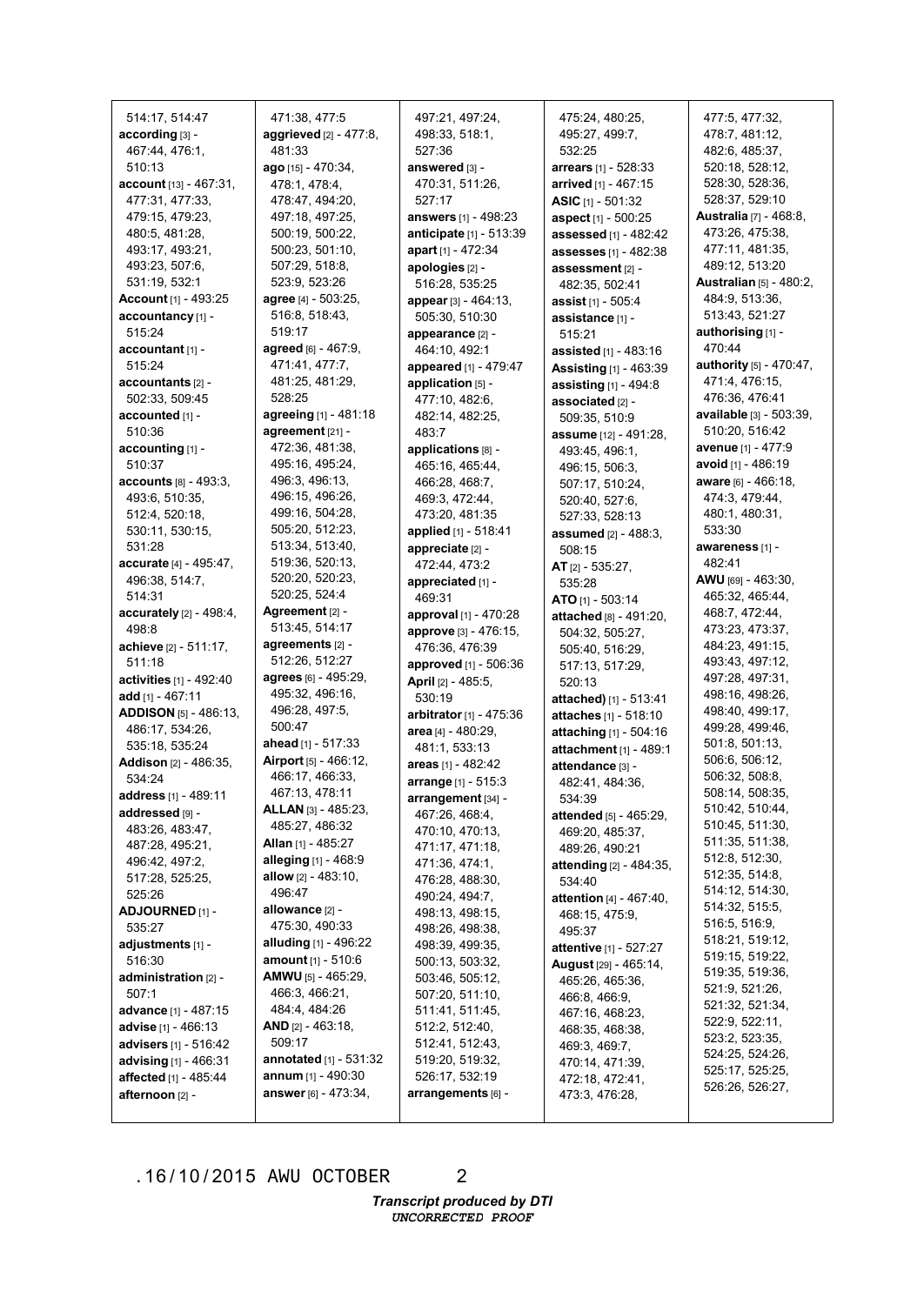| 534:4, 534:6, 534:12<br>AWU) [1] - 515:40             | 493:42, 501:23,<br>503:12, 524:22                   | Capital [1] - 489:12<br>car $[1] - 467:29$ | checked [1] - 506:3<br>checklist [2] - 522:31,    | 469:10, 472:44,<br>473:2                |
|-------------------------------------------------------|-----------------------------------------------------|--------------------------------------------|---------------------------------------------------|-----------------------------------------|
|                                                       | <b>Blair</b> [1] - 473:27                           | care [2] - 499:21,                         | 522:33                                            | commencement [3] -                      |
| В                                                     | blue [1] - 504:46                                   | 499:24                                     | Chen $[9] - 486:40$ ,                             | 473:11, 473:47,                         |
|                                                       | books [1] - 508:4                                   | carefully [1] - 535:10                     | 486:44, 488:22,                                   | 490:9                                   |
| background [2] -                                      | <b>BORENSTEIN [16] -</b><br>464:37, 464:47,         | carriage [5] - 469:22,<br>469:24, 473:6,   | 488:40, 488:47,<br>489:7, 491:18,                 | comment [3] - 517:13,<br>517:29, 525:31 |
| 486:5, 501:25                                         | 473:30, 474:7,                                      | 502:30, 502:32                             | 532:6, 532:14                                     | commercial [2] -                        |
| <b>balance</b> $[6] - 510:17$ ,                       | 474:16, 477:17,                                     | carried [1] - 521:30                       | cheque [17] - 506:30,                             | 480:36, 499:7                           |
| 510:24, 510:25,                                       | 477:22, 481:42,                                     | case [5] - 480:24,                         | 507:6, 507:11,                                    | <b>COMMISSION [2] -</b>                 |
| 530:23, 535:19,                                       | 483:3, 483:24,                                      | 505:10, 529:23,                            | 507:13, 507:17,                                   | 463:17, 535:27                          |
| 535:21<br>bank $[3] - 475:12$ ,                       | 483:30, 483:34,                                     | 534:4, 535:5                               | 508:6, 508:26,                                    | Commission [13] -                       |
| 493:3, 493:6                                          | 483:36, 483:38,                                     | cash $[2] - 507:28$ .                      | 521:13, 527:8,                                    | 464:26, 465:12,                         |
| <b>barge</b> $[1]$ - 465:16                           | 484:29, 484:41                                      | 507:31                                     | 527:11, 527:14,                                   | 466:29, 467:8,                          |
| <b>basis</b> $[4] - 491:8$ ,                          | Borenstein [3] -                                    | cashflow [9] - 499:36,                     | 527:43, 528:13,                                   | 467:47, 470:26,                         |
| 492:40, 526:18,                                       | 477:15, 483:22,<br>484:31                           | 500:5, 501:11,                             | 528:14, 528:17,<br>530:34, 530:40                 | 472:8, 477:13,<br>483:16, 485:43,       |
| 526:27                                                | <b>bottom</b> $[2] - 502:39$ ,                      | 501:15, 501:23,<br>503:29, 507:23,         | <b>CHEQUE</b> [1] - 521:22                        | 486:3, 500:12, 535:1                    |
| <b>Bass</b> $[2] - 475:31$ ,                          | 502:44                                              | 507:24, 529:24                             | cheques [1] - 507:19                              | Commissioner [46] -                     |
| 480:17                                                | <b>box</b> [1] - 471:35                             | catch [1] - 520:11                         | chronic [1] - 533:41                              | 463:35, 464:1,                          |
| <b>became</b> $[1] - 497:12$                          | <b>Branch</b> [1] - 496:43                          | catch-up [1] - 520:11                      | chronology [1] -                                  | 464:11, 464:13,                         |
| become [1] - 501:7                                    | break [1] - 525:15                                  | caused [1] - 506:22                        | 527:20                                            | 464:29, 464:37,                         |
| beg [1] - 501:20                                      | <b>bring</b> $[2] - 520:18$ ,                       | ceased [2] - 520:29,                       | circumstances [1] -                               | 473:27, 474:7,                          |
| <b>begin</b> $[1]$ - 526:11                           | 529:11                                              | 520:30                                     | 476:22                                            | 474:40, 475:35,                         |
| beginning [1] - 532:18                                | <b>brought</b> [2] - 472:24,                        | cent [1] - 499:32                          | claim $[2] - 467:25$ ,                            | 475:36, 477:17,                         |
| begins [1] - 479:23<br><b>behalf</b> $[7] - 464:14$ , | 534:39                                              | certain [11] - 468:45,                     | 481:40                                            | 477:22, 477:26,                         |
| 468:8, 471:4, 473:6,                                  | <b>Building</b> $[1]$ - 472:12                      | 469:37, 471:13,                            | <b>claimed</b> [1] - 503:6                        | 479:5, 481:3,                           |
| 480:44, 512:44,                                       | bunch [1] - 472:29                                  | 475:37, 478:35,                            | clarification [1] -                               | 481:42, 481:46,<br>483:3, 483:8,        |
| 515:19                                                | <b>BUNDLE</b> [1] - 509:17                          | 482:43, 483:26,                            | 483:24                                            | 484:41, 484:45,                         |
| <b>behind</b> $[1] - 517:45$                          | <b>bundle</b> [16] - 475:1,<br>475:3, 482:1, 482:3, | 499:32, 501:12,<br>526:29, 526:32          | clarify [5] - 465:1,<br>474:19, 481:10,           | 485:3, 486:11,                          |
| <b>benefit</b> $[2] - 511:44$ ,                       | 482:20, 486:7,                                      | certainly [19] - 464:44,                   | 482:18, 498:28                                    | 486:23, 486:28,                         |
| 511:46                                                | 486:20, 486:38,                                     | 468:20, 469:19,                            | class $[1] - 474:12$                              | 509:10, 513:1,                          |
| <b>best</b> [1] - 499:20                              | 509:10, 509:11,                                     | 470:12, 472:2,                             | clear [9] - 465:13,                               | 513:6, 521:16,                          |
| <b>better</b> $[3] - 501:12$ ,                        | 512:47, 517:33,                                     | 474:3, 474:10,                             | 468:3, 479:15,                                    | 525:38, 525:42,                         |
| 526:8, 526:45                                         | 517:43, 518:6,                                      | 474:40, 478:19,                            | 488:18, 502:12,                                   | 525:46, 527:21,                         |
| between [6] - 473:22,                                 | 526:34, 526:38                                      | 483:32, 484:43,                            | 502:20, 510:9,                                    | 527:35, 532:24,                         |
| 473:37, 488:47,                                       | <b>business</b> [9] - 497:37,                       | 490:45, 493:13,                            | 524:5, 527:23                                     | 533:38, 534:22,                         |
| 493:36, 515:38,<br>518:19                             | 497:41, 497:44,                                     | 495:12, 498:35,                            | Clelland [1] - 525:40                             | 534:27, 534:32,<br>534:36, 534:42,      |
| $big$ [2] - 526:34,                                   | 497:47, 501:44,                                     | 511:8, 514:45,                             | CLELLAND [1] -                                    | 534:46, 535:16,                         |
| 526:38                                                | 503:33, 518:34,<br>518:38, 532:46                   | 518:26<br>certified [1] - 513:40           | 525:42                                            | 535:18, 535:25                          |
| <b>bigger</b> [1] - 500:6                             | <b>butt</b> [3] - 507:17,                           | Cesar [8] - 467:7,                         | client [3] - 512:10,<br>512:11, 516:11            | <b>COMMISSIONER [48]</b>                |
| <b>bill</b> $[3] - 487:10, 502:8,$                    | 508:8, 527:11                                       | 497:2, 499:37,                             | <b>Club</b> $[2] - 512:5,$                        | $-464:6, 464:17,$                       |
| 502:17                                                | <b>BY</b> [7] - 464:20,                             | 512:20, 520:8,                             | 519:25                                            | 464:32, 464:44,                         |
| <b>Bill</b> [17] - 487:43,                            | 477:29, 481:7,                                      | 521:38, 522:22,                            | <b>co</b> [1] - 513:35                            | 465:4, 473:36,                          |
| 487:45, 488:37,                                       | 483:36, 485:25,                                     | 526:4                                      | co-operation [1] -                                | 474:10, 474:32,                         |
| 497:33, 499:15,                                       | 521:21, 526:1                                       | cetera [3] - 520:17,                       | 513:35                                            | 474:42, 477:15,                         |
| 501:5, 501:8,                                         |                                                     | 530:27                                     | coercion [2] - 469:36,                            | 477:20, 477:24,                         |
| 508:40, 512:20,                                       | C                                                   | CFMEU [2] - 510:46,                        | 469:37                                            | 481:5, 483:10,<br>483:21, 483:28,       |
| 519:39, 532:20,<br>532:31, 533:8,                     |                                                     | 514:10                                     | coincidence [3] -                                 | 483:32, 484:31,                         |
| 533:14, 533:15,                                       | calendar [4] - 472:21,                              | change [9] - 486:26,                       | 476:4, 505:35,                                    | 484:35, 484:43,                         |
| 533:23                                                | 472:27, 472:30                                      | 496:20, 499:6,<br>499:35, 501:16,          | 505:38                                            | 484:47, 485:7,                          |
| <b>Bill's</b> $[2] - 488.8$                           | campaign [4] -                                      | 501:39, 503:32,                            | collective [1] - 520:20                           | 485:14, 486:1,                          |
| 488:10                                                | 488:15, 494:14,                                     | 503:46, 505:12                             | <b>column</b> [1] - 510:5<br>coming [6] - 482:42, | 486:19, 486:25,                         |
| <b>bills</b> $[2] - 530:44$ ,                         | 501:9, 506:7                                        | changed [2] - 500:13,                      | 505:2, 507:32,                                    | 486:30, 496:47,                         |
| 531:3                                                 | cannot $[2] - 489:2$                                | 501:26                                     | 517:36, 517:44,                                   | 498:32, 509:14,                         |
| <b>BILT</b> $[1]$ - 493:36                            | 489:5                                               | changes [1] - 504:39                       | 530:10                                            | 513:4, 513:8,                           |
| <b>bit</b> $[5] - 493:39$ ,                           | capacity $[1] - 496:43$                             | check [1] - 506:15                         | commenced [3] -                                   | 521:19, 525:40,                         |
|                                                       |                                                     |                                            |                                                   |                                         |

3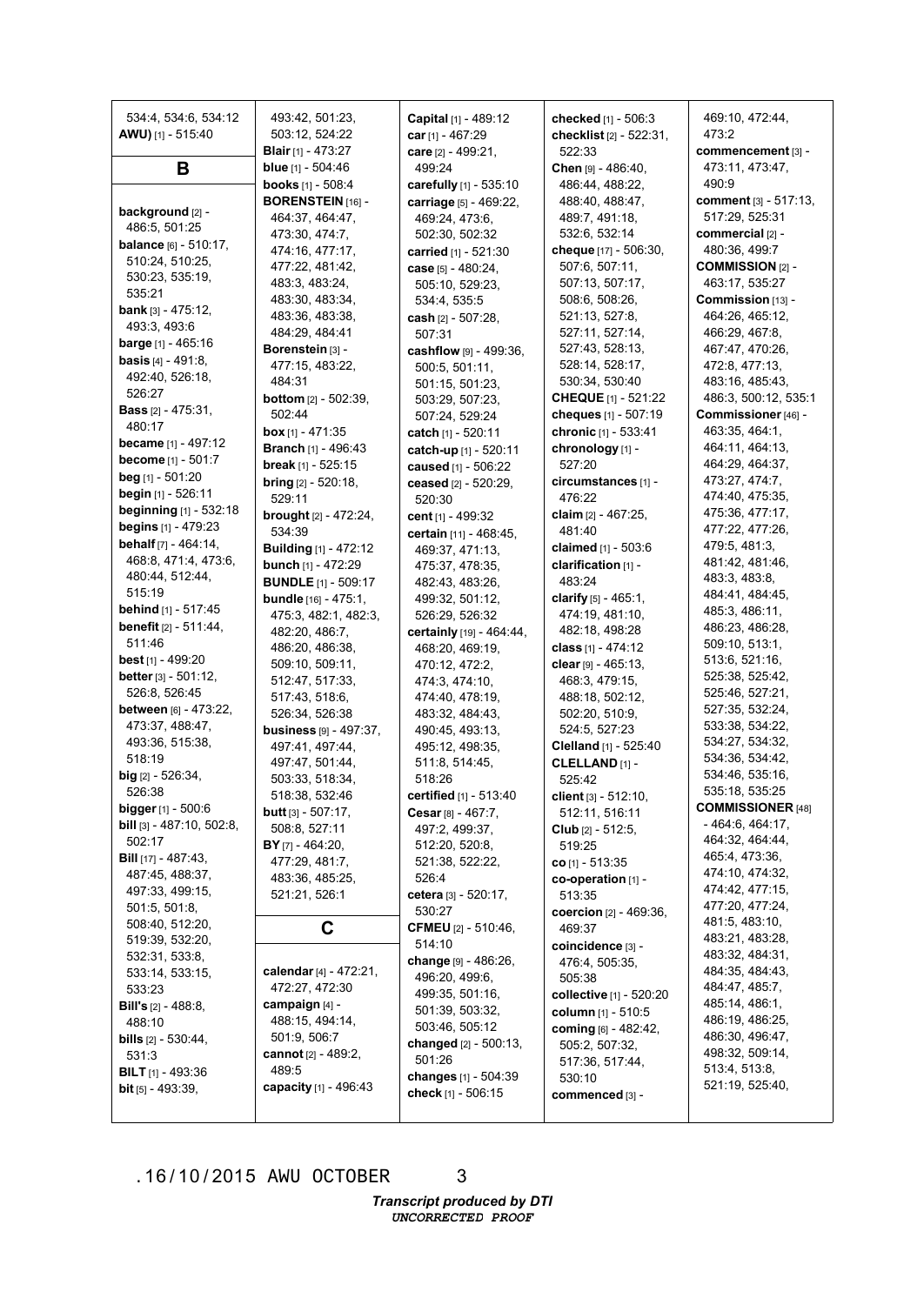| 525:44, 527:17,                   | 476:27                                     | convenience [1] -                  | 514:34, 514:36,                   | D                                             |
|-----------------------------------|--------------------------------------------|------------------------------------|-----------------------------------|-----------------------------------------------|
| 527:23, 529:45,                   | confusing $[1] - 502:13$                   | 515:3                              | 515:26, 515:42,                   |                                               |
| 530:3, 533:4,                     | confusion [2] -                            | convenient $[2]$ -                 | 518:23, 518:27,                   |                                               |
| 533:20, 534:24,                   | 486:19, 533:34                             | 499:38, 535:4                      | 518:42, 520:31,                   | Danum $[1] - 515:19$                          |
| 534:29, 534:34,                   | connection [2] -                           | conversation [12] -                | 520:35, 520:44,                   | database [2] - 535:1,                         |
| 534:38, 535:9,                    | 469:46, 476:7                              | 477:32, 478:45,                    | 520:47, 521:6,                    | 535:3                                         |
| 535:14, 535:21                    | consider [2] - 499:5,                      | 479:15, 479:16,                    | 522:15, 526:13,                   | date $[5] - 471:15$ ,                         |
| commissioning [1] -               | 535:9                                      | 479:17, 482:10,                    | 526:19, 527:5,                    | 482:6, 490:9,                                 |
| 482:44                            | considered [2] -                           | 488:47, 489:7,                     | 527:32, 527:40,                   | 520:19, 529:11                                |
| commit [1] - 471:5                | 498:16, 498:27                             | 489:41, 523:25,                    | 528:2, 528:31,                    | dated $[6] - 476:1$ ,                         |
| commitment [1] -                  | considered" [1] -                          | 525:12, 525:26                     | 528:33, 528:34,                   | 476:25, 494:33,                               |
| 481:31                            | 499:2                                      | conversations [1] -                | 528:41, 529:3,                    | 517:15, 517:27,                               |
| common [3] - 483:17,              | consistent [2] -                           | 505:11                             | 529:24, 529:27,                   | 528:21                                        |
| 526:15, 532:46                    | 482:14, 530:5                              | copied [1] - 475:7                 | 529:33, 529:36,                   | <b>DATED</b> [4] - 464:35,                    |
| communication [2] -               | Construction [1] -                         | copy [15] - 470:24,                | 532:21, 533:36                    | 485:10, 485:16,                               |
| 503:45, 533:26                    | 472:12                                     | 485:44, 486:13,                    | correctly [1] - 517:27            | 486:33                                        |
| companies [6] -                   | construction [1] -                         | 486:15, 486:36,                    | correspondence [2] -              | dates $[2] - 470:5,$                          |
| 500:34, 500:38,                   | 472:35                                     | 491:20, 491:26,                    | 496:19, 503:10                    | 472:29                                        |
| 502:13, 503:37,                   | contact [4] - 468:25,                      | 507:17, 509:24,                    | <b>CORRUPTION [1] -</b>           | day-to-day [1] -                              |
| 510:42, 534:5                     | 469:6, 487:11, 504:9                       | 511:3, 511:5, 511:6,               | 463:18                            | 492:40                                        |
| company [14] -                    | contacted [2] -                            | 513:12, 513:41,                    | cost $[1]$ - 480:26               | <b>days</b> $[10] - 467:10$ ,                 |
| 466:28, 468:26,                   | 468:28, 468:44                             | 521:3                              | costs [1] - 471:5                 | 468:6, 478:4,                                 |
| 468:42, 471:5,                    | contemplate [1] -                          | Corio [1] - 513:38                 | cough [1] - 533:42                | 482:10, 487:16,                               |
| 487:37, 489:15,                   | 501:3                                      | corner [2] - 502:39,               | Counsel [1] - 463:39              | 500:7, 521:43,                                |
| 492:47, 493:1,                    | contemplated [1] -                         | 502:44                             | counsel [2] - 464:14,             | 522:20, 527:43                                |
| 493:3, 501:25,                    | 490:8                                      | correct [99] - 465:17,             | 479:3                             | dayshift [1] - 475:27                         |
| 502:42, 508:5,                    | contemplates [1] -                         | 465:30, 466:1,                     | <b>couple</b> [3] - 477:26,       | deal [3] - 472:45,                            |
| 531:4, 532:35                     | 487:32                                     | 466:4, 466:41,                     | 481:9, 502:38                     | 496:20, 533:1                                 |
| company's [1] -                   | context [3] - 493:42,                      | 466:44, 467:1,                     | course [8] - 473:15,              | dealt [3] - 477:22,                           |
| 482:46                            | 518:12, 521:4                              | 467:5, 467:11,                     | 473:24, 473:28,                   | 481:36, 528:23                                |
| compared [1] - 510:46             | continue [9] - 511:36,                     | 467:39, 469:8,                     | 491:18, 495:4,                    | dear $[1] - 517:9$                            |
| complaint [1] - 525:31            | 511:37, 513:8,                             | 469:34, 469:42,                    | 502:7, 502:14,                    | <b>Dear</b> [1] - 497:2<br>debt [7] - 503:15, |
| complete [3] - 485:43,            | 514:36, 514:44,                            | 470:46, 471:28,                    | 509:15                            | 524:39, 525:11,                               |
| 497:24, 510:19                    | 519:21, 519:27,                            | 471:32, 471:46,<br>472:5, 472:34,  | cover [2] - 509:2,                | 525:16, 525:27,                               |
| completed [7] -                   | 521:5                                      | 472:47, 473:4,                     | 510:30                            | 531:20, 531:30                                |
| 495:33, 496:17,<br>496:32, 497:6, | continues [1] - 504:37                     | 476:16, 476:34,                    | covers $[2] - 482:39$ ,<br>482:40 | decided [3] - 508:37,                         |
| 501:1, 505:43,                    | continuing [3] -                           | 476:36, 476:37,                    | crane $[1] - 513:17$              | 508:39, 521:4                                 |
| 534:11                            | 503:42, 513:37,                            | 476:45, 476:46,                    | Creditors [1] - 503:14            | deck [1] - 520:10                             |
| completely [2] -                  | 514:41                                     | 480:10, 480:11,                    | cross $[1] - 464:47$              | Deem [1] - 465:28                             |
| 504:45, 530:28                    | contract [16] - 480:28,<br>480:39, 480:40, | 480:16, 480:18,                    | cross-examine [1] -               | deem [3] - 466:7.                             |
| completes [1] - 464:2             |                                            | 480:21, 481:21,                    | 464:47                            | 466:26, 466:39                                |
| compliant [1] - 510:45            | 480:42, 487:20,<br>487:24, 487:25,         | 481:22, 482:8,                     | crossing $[1] - 466:23$           | defence $[2] - 482:31$ ,                      |
| composed [1] -                    | 489:8, 490:4,                              | 482:16, 482:28,                    | custom [1] - 504:19               | 483:7                                         |
| 533:46                            | 490:26, 490:40,                            | 482:29, 483:45,                    | customer [9] - 511:20,            | defend [1] - 474:22                           |
| comprehensive [1] -               | 491:4, 491:8,                              | 484:1, 484:20,                     | 511:21, 511:24,                   | defended [1] - 474:4                          |
| 472:37                            | 491:15, 504:20                             | 484:27, 488:16,                    | 512:19, 519:1,                    | delay [1] - 516:28                            |
| comprises [1] -                   | contracted $[4]$ -                         | 488:20, 489:24,                    | 519:2, 519:3, 519:7               | delegation [2] -                              |
| 509:12                            | 496:27, 497:13,                            | 489:28, 489:45,                    | customers [6] -                   | 470:46, 476:40                                |
| computer [1] - 522:20             | 500:31, 500:42                             | 490:31, 490:34,                    | 510:41, 510:44,                   | deliberate [2] -                              |
| concerned [7] -                   | contractor [1] -                           | 490:38, 491:24,                    | 512:31, 512:34,                   | 498:13, 498:38                                |
| 465:39, 472:8,                    | 480:22                                     | 492:13, 493:11,                    | 515:8, 529:28                     | deliver [2] - 519:33,                         |
| 514:32, 516:4,                    | contractual [1] -                          | 493:44, 495:5,                     | cut [3] - 472:9, 497:20,          | 519:36                                        |
| 518:26, 518:33,                   | 480:24                                     | 497:38, 498:20,                    | 498:27                            | <b>demand</b> $[2] - 473:10$ ,                |
| 518:37                            | contrary [4] - 468:2,                      | 499:12, 501:46,                    | cuts $[1] - 472:10$               | 503:3                                         |
| conditions [2] -                  | 468:20, 533:27,                            | 502:8, 503:30,                     | $CV$ <sub>[4]</sub> - 491:20,     | demands $[2] - 503:7$                         |
| 475:31, 480:39                    | 533:31                                     | 505:23, 506:3,                     | 491:26, 491:44,                   | deny [3] - 532:14,                            |
| conducted [1] -                   | contributions [1] -                        | 506:19, 510:10,                    | 491:45                            | 532:15                                        |
| 468:33                            | 510:40                                     | 510:11, 510:15,<br>510:32, 514:33, |                                   | describe [1] - 482:36                         |
| confirming [1] -                  | control [1] - 492:21                       |                                    |                                   | described [2] -                               |
|                                   |                                            |                                    |                                   |                                               |

4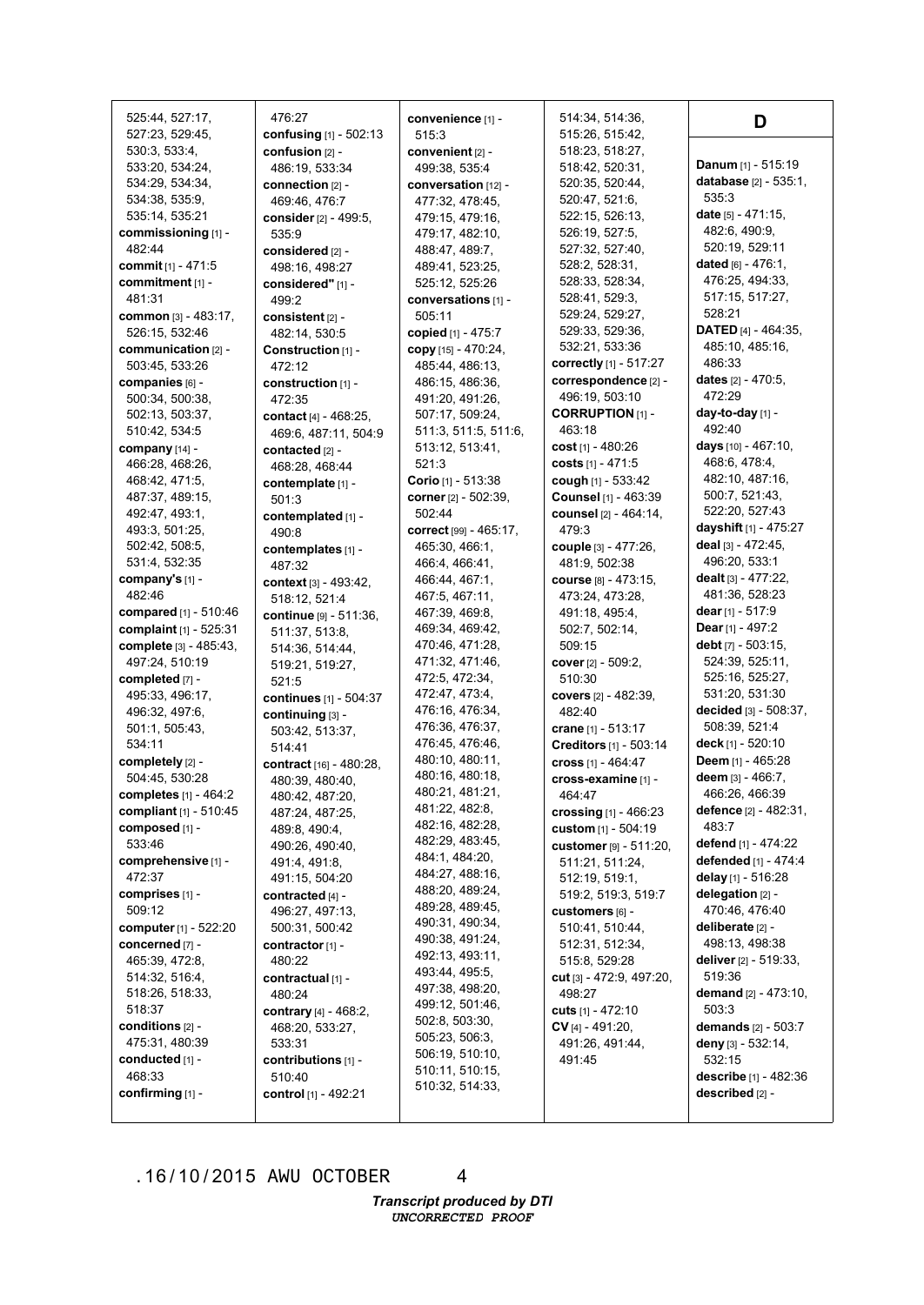| 509:34, 522:47                              | 480:9                                        | Downer's [4] - 469:14,                        | 505:27, 505:31,                    | 492:28, 508:44                                         |
|---------------------------------------------|----------------------------------------------|-----------------------------------------------|------------------------------------|--------------------------------------------------------|
| describing [2] - 498:5,                     | disputes [1] - 472:45                        | 470:23, 474:22,                               | 505:36, 505:40                     | employed [3] -                                         |
| 498:9                                       | disruption [1] -                             | 480:16                                        | edge [2] - 511:24,                 | 491:33, 508:34,                                        |
| design [1] - 513:35                         | 468:44                                       | downsizing [1] -                              | 519:7                              | 526:12                                                 |
| desk [1] - 472:21                           | distinction $[1]$ -                          | 475:20                                        | <b>EDI</b> $[1]$ - 465:8           | employee [12] -                                        |
| detail [5] - 465:12.                        | 493:36                                       | Dr [2] - 477:24, 525:44                       | <b>EDWARD</b> [2] - 485:23,        | 467:10, 468:5,                                         |
| 493:42, 497:35,                             | disturbance [2] -                            | DR $[27] - 477:26$ ,                          | 486:32                             | 468:12, 471:40,                                        |
| 500:23, 523:3                               | 475:29, 475:34                               | 477:29, 477:31,                               | <b>Edward</b> $[2] - 485:27$ ,     | 488:27, 489:43,                                        |
| detailed [2] - 472:37,                      | disturbed [1] - 475:27                       | 479:9, 479:14,                                | 503:2                              | 492:2, 492:3,                                          |
| 532:42                                      | document [6] -                               | 481:3, 496:37,                                | effect [5] - 477:44,               | 493:14, 497:12,                                        |
| detain [1] - 485:43                         | 502:36, 502:38,                              | 496:42, 498:23,                               | 489:42, 494:15,                    | 499:17, 501:7                                          |
| developments [2] -                          | 504:3, 515:47,                               | 498:45, 525:46,                               | 498:38, 510:40                     | Employees [2] -                                        |
| 466:27, 466:32                              | 516:1, 525:20                                | 526:1, 526:3,                                 | effected [3] - 496:19,             | 515:39, 518:20                                         |
| die $[1] - 533:43$                          | documents [1] -                              | 527:20, 527:27,                               | 498:13, 521:30                     | employees [22] -                                       |
| difference [1] - 498:18                     | 526:38                                       | 527:35, 529:47,                               | effectively [3] -                  | 465:15, 465:41,                                        |
| different $[3] - 476:7$ ,                   | <b>Dodd</b> [3] - 483:47,                    | 530:5, 532:28,                                | 480:20, 532:20,                    | 466:14, 466:23,                                        |
| 477:33, 492:47                              | 484:3, 484:26                                | 532:39, 532:46,                               | 532:25                             | 468:10, 472:2,                                         |
| difficulty [1] - 485:45                     | donation [19] - 492:7,                       | 533:11, 533:17,                               | eight $[11] - 467:10$ ,            | 474:5, 475:20,                                         |
| dinner [2] - 474:36,                        | 492:8, 492:13,                               | 533:22, 533:38,                               | 468:5, 471:39,                     | 475:40, 477:37,                                        |
| 474:37                                      | 507:37, 507:40,                              | 534:22, 534:46                                | 494:20, 497:18,                    | 477:43, 478:17,                                        |
| direct $[5] - 467:40$ ,                     | 507:44, 508:4,                               | draft $[13] - 487:20$ ,                       | 497:25, 500:19,                    | 478:27, 480:5,                                         |
| 475:8, 513:45,                              | 508:14, 508:16,                              | 487:23, 487:25,                               | 500:22, 500:23,                    | 480:44, 481:32,                                        |
| 514:17, 514:47                              | 508:19, 508:25,                              | 489:8, 490:4,                                 | 507:29, 513:29                     | 482:38, 521:31,                                        |
| directed [1] - 473:34                       | 509:1, 509:2,                                | 490:26, 491:8,                                | either $[7] - 468:36$ ,            | 522:14, 523:8,                                         |
| directing [1] - 468:15                      | 509:36, 509:46,                              | 491:15, 498:24,                               | 469:21, 471:22,                    | 523:12, 523:13                                         |
| director [1] - 503:2                        | 509:47, 512:3,                               | 513:31, 517:13,                               | 473:27, 485:20,                    | employing [1] -                                        |
| disbanded [2] -                             | 512:4, 519:24                                | 520:23, 520:25                                | 487:3, 499:45                      | 492:17                                                 |
| 465:15, 466:43                              | Donation" [1] - 508:9                        | Draft [1] - 517:29                            | election [4] - 490:10,             | employment [5] -                                       |
| disclaiming [1] -                           | donations [9] -                              | drafted $[2] - 495:1$ ,                       | 494:9, 494:11,                     | 481:33, 490:8,                                         |
| 516:13                                      | 507:41, 510:29,                              | 495:5                                         | 494:14                             | 491:4, 499:6, 526:25                                   |
|                                             |                                              |                                               |                                    |                                                        |
|                                             |                                              | draw $[2] - 493:35,$                          |                                    |                                                        |
| disclaims [1] - 532:41                      | 510:36, 510:40,                              | 495:37                                        | <b>electoral</b> [2] - 508:45,     | enabled [2] - 513:43,<br>514:16                        |
| disconnecting [1] -                         | 510:43, 512:5,                               |                                               | 509:1                              | end [11] - 469:41,                                     |
| 475:31                                      | 520:46, 521:5, 535:6                         | drawn [2] - 507:6,<br>517:1                   | Ellison [1] - 463:44               | 471:21, 471:26,                                        |
| discriminated [1] -                         | <b>Donations</b> $[1] - 510:5$               |                                               | elsewhere [1] - 490:15             | 471:44, 482:43,                                        |
| 468:11                                      | Donations" [1] -                             | drew [3] - 490:24,<br>490:26, 512:15          | email [39] - 475:6,                | 512:13, 530:34,                                        |
| discuss $[5] - 471:6$ ,                     | 509:35                                       |                                               | 476:6, 482:26,                     | 531:9, 531:18,                                         |
| 494:35, 504:9,                              | done [11] - 491:29,                          | <b>Duc</b> $[1] - 530:11$<br>due [3] - 502:7. | 483:42, 483:43,<br>484:16, 486:40, | 533:8, 533:15                                          |
| 516:10, 516:31                              | 500:39, 506:5,                               |                                               |                                    | endeavouring [2] -                                     |
| discussed [4] -                             | 506:16, 509:5,<br>516:32, 520:38,            | 502:14, 509:15<br>during $[6] - 469:32$ ,     | 486:42, 487:7,                     | 493:35, 515:8                                          |
| 476:18, 490:14,                             |                                              | 473:14, 473:24,                               | 487:10, 487:15,                    | ending [2] - 471:30,                                   |
| 494:1, 505:19                               | 523:31, 534:3,                               |                                               | 488:34, 488:37,                    | 510:4                                                  |
| $discussing$ [1] -                          | 535:14                                       | 473:28, 475:20,<br>475:28                     | 488:41, 489:11,                    | <b>Energy</b> $[6] - 480:21$ ,                         |
| 494:26                                      | <b>Dooley</b> $[2] - 523:19$ ,<br>523:25     | Dyson [1] - 463:35                            | 491:11, 493:7,<br>504:15, 504:30,  | 480:22, 480:25,                                        |
| discussion [12] -                           |                                              |                                               | 516:23, 517:6,                     | 480:26, 480:44,                                        |
| 476:32, 481:12,                             | <b>dot</b> [3] $-515:36$ ,<br>518:17, 518:29 |                                               | 517:15, 517:17,                    | 480:45                                                 |
| 485:42, 487:14,                             |                                              | E                                             |                                    |                                                        |
| 487:19, 490:18,                             | <b>doubt</b> $[2] - 501:33$ ,                |                                               | 517:23, 517:27,<br>517:30, 518:7,  | engage [1] - 508:35<br>engaged [1] - 501:44            |
| 494:4, 495:27,                              | 509:29                                       | $EA$ [3] - 501:26,                            | 518:27, 520:5,                     | Engineering [2] -                                      |
| 496:4, 496:7,                               | <b>Douglas</b> $[4] - 515:19$ ,              | 501:39, 515:2                                 | 520:22, 520:33,                    | 465:8, 515:19                                          |
| 496:10, 499:37                              | 515:20, 516:24,                              | early $[7] - 466:10,$                         | 521:2, 529:8,                      | ensure $[1] - 472.8$                                   |
| discussions $[11]$ -                        | 517:6                                        | 470:14, 490:21,                               | 529:17, 530:11,                    | ensuring [1] - 513:37                                  |
| 471:2, 473:27,                              | <b>down</b> $[1] - 504:3$                    | 493:13, 493:39,                               | 531:5, 531:27                      |                                                        |
| 482:24, 504:17,                             | <b>Downer</b> [15] - 464:2,                  | 503:29, 504:41                                | emails [2] - 483:25,               | <b>entailed</b> $[1] - 482:36$<br>entered [7] - 468:4, |
| 504:25, 504:27,                             | 464:14, 465:8,                               | easier $[2] - 487:4$ ,                        | 516:39                             |                                                        |
| 505:21, 505:31,                             | 466:15, 467:9,                               | 517:47                                        | emanated [1] - 493:27              | 470:13, 471:17,<br>471:18, 471:37,                     |
| 505:36, 532:5,                              | 467:47, 469:24,                              | <b>EBA</b> $[11] - 494:26$ ,                  | embrace [1] - 473:33               | 476:28, 512:39                                         |
| 532:13                                      | 473:7, 475:2,                                | 494:29, 504:16,                               | emphysema [1] -                    |                                                        |
| dismissal [1] - 481:35                      | 480:25, 480:43,                              | 504:18, 504:22,                               | 533:41                             | entering $[5] - 511.9$ ,<br>511:40, 511:44,            |
| dispute $[4] - 475:23$ ,<br>475:26, 475:34, | 482:1, 482:3,<br>482:19, 482:31              | 504:25, 504:32,                               | <b>employ</b> [3] - 492:20,        | 512:1, 519:20                                          |

5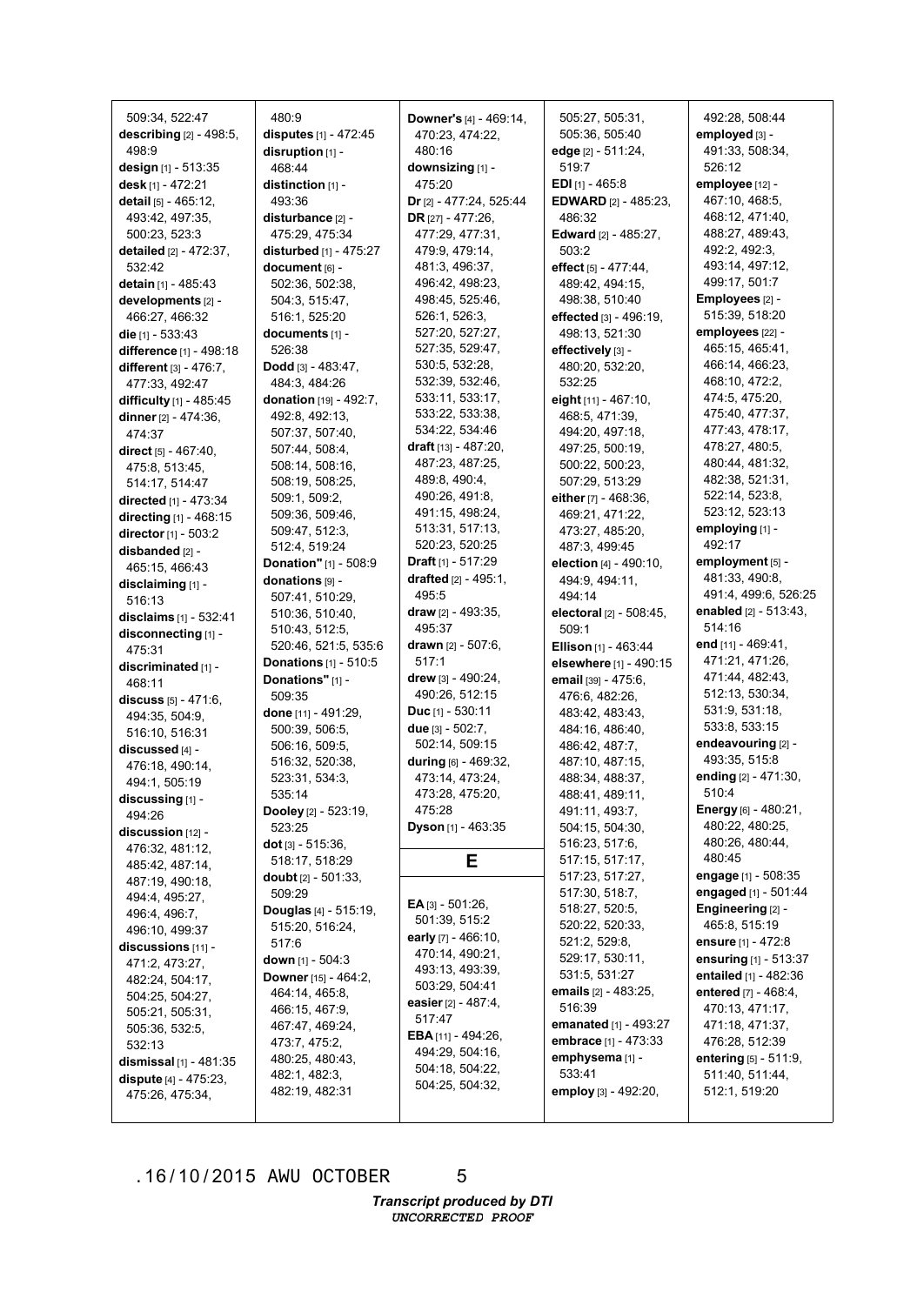| enterprise [5] -              | 533:38                       | 521:8, 526:16,                 | 521:22                          | 477:10, 498:33                |
|-------------------------------|------------------------------|--------------------------------|---------------------------------|-------------------------------|
| 504:28, 512:23,               | excused [6] - 484:33,        | 528:33                         | force [1] - 518:41              | gentlemen [1] -               |
| 512:26, 512:27,               | 484:36, 484:41,              | fault [1] - 528:24             | form $[11] - 464:39$ ,          | 467:45                        |
|                               |                              |                                |                                 |                               |
| 519:36                        | 534:34, 534:38,              | favour [1] - 508:26            | 482:31, 487:28,                 | Gents [1] - 517:9             |
| Enterprise [3] -              | 535:19                       | favours [1] - 519:39           | 491:3, 493:18,                  | gents [1] - 517:11            |
| 513:34, 513:45,               | <b>Executive [1] - 465:7</b> | February [6] - 486:40,         | 499:20, 510:21,                 | genuine [2] - 492:2,          |
| 514:17                        | <b>Expense</b> [1] - 510:5   | 490:9, 517:17,                 | 532:34, 532:44,                 | 492:3                         |
| entities [2] - 503:3,         | Expenses [2] -               | 517:28, 518:27,                | 534:18                          | genuinely [5] -               |
| 503:4                         | 509:33, 509:34               | 529:1                          | former [19] - 465:37,           | 466:17, 478:10,               |
| equal [1] - 518:41            | expenses [1] - 509:35        | fed [1] - 520:46               | 465:40, 466:13,                 | 479:42, 479:47                |
| <b>Errol</b> $[2] - 489:23$ , | experience [1] - 486:5       | Federal [4] - 490:10,          | 466:14, 468:10,                 | <b>Gifts</b> $[2] - 509:35$ , |
| 493:40                        | expiring [2] - 494:29,       | 513:47, 514:18,                | 475:35, 477:37,                 | 510:5                         |
| error [1] - 528:25            | 494:33                       | 515:5                          | 477:42, 477:43,                 | given [7] - 468:2,            |
| especially [1] - 482:44       | explain [3] - 472:27,        | felt [4] - 482:46,             | 478:16, 478:17,                 | 477:31, 513:47,               |
| Essendon [5] -                | 521:44, 523:3                | 521:32, 521:34,                | 478:19, 478:27,                 | 514:22, 515:13,               |
| 466:12, 466:16,               | explained [1] - 479:46       | 523:1                          | 480:5, 480:6, 481:32            | 522:22, 527:25                |
| 466:32, 467:13,               | explanation [8] -            | few $[5] - 499:19$ ,           | <b>forms</b> $[1] - 522:25$     | <b>GOVERNANCE [1] -</b>       |
| 478:11                        | 494:37, 499:40,              | 501:10, 504:26,                | forwarded [1] - 484:17          | 463:18                        |
| et [3] - 520:17, 530:27       | 500:9, 500:12,               | 514:39, 521:43                 | foster [1] - 519:22             | great [2] - 496:20,           |
| <b>ETU</b> [9] - 465:28,      | 500:17, 500:25,              | <b>fifth</b> $[2] - 515:36$ ,  | four [2] - 496:14,              | 516:32                        |
| 465:47, 466:21,               | 501:16, 507:35               | 518:17                         | 505:20                          | grey [2] - 533:13             |
| 484:13, 484:19,               | explore [2] - 499:9.         | figure [5] - 489:47,           | fourth $[1] - 502:40$           | ground [1] - 526:15           |
| 514:14, 514:20,               | 501:23                       | 506:1, 509:41, 510:5           | <b>French</b> $[3] - 468:34$ ,  | group [1] - 493:2             |
| 514:24, 514:27                | express [1] - 535:6          | file $[3] - 472:37$ ,          | 469:26, 483:44                  | quess [10] - 467:12,          |
| event [3] - 469:22,           |                              | 481:34, 492:14                 | frequency [1] - 496:20          | 470:27, 474:24,               |
|                               | extent [1] - 506:11          |                                | <b>Friday</b> $[10] - 463:27$ , |                               |
| 503:45, 510:30                | extraordinary [1] -          | filed [2] - 466:29,            |                                 | 476:27, 494:22,               |
| events [1] - 470:34           | 508:33                       | 468:7                          | 465:26, 467:16,                 | 494:24, 507:31,               |
| evidence [18] -               | extremely [1] - 468:3        | filing $[2] - 477:9$ ,         | 470:13, 470:14,                 | 507:33, 517:31,               |
| 464:25, 464:40,               |                              | 477:10                         | 471:39, 475:13,                 | 527:41                        |
|                               |                              |                                |                                 |                               |
| 467:18, 468:2,                | F                            | financial $[2] - 470:46$ ,     | 477:5, 481:13,                  | guessing [1] - 496:16         |
| 468:3, 472:8,                 |                              | 476:40                         | 517:17                          | <b>GUIDING [1] - 518:14</b>   |
| 472:11, 474:8,                |                              | fine $[1] - 533:47$            | friend $[3] - 464:37$ ,         | Guiding [1] - 515:33          |
| 480:46, 481:24,               | facilitate [1] - 511:34      | finger [1] - 531:23            | 473:33, 479:7                   | guys [1] - 521:41             |
| 486:10, 498:20,               | fact $[18] - 469:10$ ,       | finished [1] - 497:20          | front [5] - 473:26,             |                               |
| 509:11, 511:16,               | 471:2, 471:26,               | Fiona [1] - 485:12             | 479:27, 486:36,                 | H                             |
| 512:15, 516:3,                | 477:2, 488:18,               | FIONA $[1]$ - 485:16           | 526:34, 526:36                  |                               |
| 521:17, 527:24                | 502:46, 509:33,              | <b>first</b> $[15] - 464:1$ ,  | full $[5] - 464:22$ ,           |                               |
| exact [1] - 524:1             | 510:13, 510:21,              | 472:40, 483:26,                | 469:10, 514:1,                  | <b>half</b> $[1] - 474:37$    |
| exactly [8] - 500:23,         | 511:12, 520:33,              | 485:5, 489:30,                 | 514:22, 523:3                   | hand $[3] - 502:39$ ,         |
| 505:8, 514:19,                | 520:37, 525:27,              | 489:31, 489:33,                | fully [1] - 498:8               | 502:44, 509:10                |
| 514:23, 530:42,               | 525:32, 531:3,               | 498:45, 498:46,                | function [1] - 506:47           | <b>hands</b> $[1] - 513:6$    |
| 531:12, 531:16,               | 531:33, 532:6,               | 504:26, 505:20,                | funds $[4] - 492:11$ ,          | handwriting [2] -             |
| 531:41                        | 533:34                       | 505:40, 509:19,                | 493:27, 493:30,                 | 507:16, 531:32                |
| <b>EXAMINATION</b> [6] $-$    | failed [2] - 503:9,          | 516:20, 517:15                 | 531:3                           | handwritten [2] -             |
| 464:20, 477:29,               | 503:21                       | five [5] - 467:10.             | <b>FWBC</b> [17] - 468:23,      | 522:19, 522:21                |
| 481:7, 483:36,                | fair $[2] - 491:7, 517:1$    | 468:6, 471:40,                 | 468:39, 469:1,                  | Hanscombe [3] -               |
| 485:25, 526:1                 | <b>Fair</b> [9] - 466:29,    | 530:19, 535:21                 | 469:7, 469:10,                  | 477:24, 525:44,               |
| examine [2] - 464:47,         | 468:8, 472:12,               | five-day [1] - 471:40          | 469:15, 469:31,                 | 526:3                         |
| 485:20                        | 473:26, 475:38,              |                                | 469:41, 469:44,                 | HANSCOMBE [27] -              |
| example [1] - 515:12          | 477:11, 481:35,              | flexible $[2] - 513:44$ ,      | 470:4, 470:9,                   | 477:26, 477:29,               |
| exceeding [1] -               | 483:16                       | 514:16                         | 470:39, 471:12,                 | 477:31, 479:9,                |
| 473:44                        | <b>fairly</b> [1] - 510:23   | focus $[1] - 518:1$            | 471:20, 471:43,                 | 479:14, 481:3,                |
| except [1] - 514:10           | <b>false</b> [1] - 534:3     | <b>followed</b> $[1] - 468:35$ | 472:9, 472:41                   | 496:37, 496:42,               |
|                               | <b>far</b> [16] - 465:38,    | following [11] - 468:6,        |                                 | 498:23, 498:45,               |
| exchange [3] -                | 466:20, 485:19,              | 485:42, 493:9,                 |                                 | 525:46, 526:1,                |
| 497:30, 497:32,               | 492:43, 498:15,              | 494:29, 494:31,                | G                               | 526:3, 527:20,                |
| 519:31                        | 498:26, 498:39,              | 504:39, 520:26,                |                                 | 527:27, 527:35,               |
| exchanges [1] - 493:7         | 506:6, 514:31,               | 525:20, 527:31,                | General [1] - 465:7             | 529:47, 530:5,                |
| excision [1] - 485:45         | 516:4, 518:26,               | 529:1, 530:32                  | general [5] - 468:7,            | 532:28, 532:39,               |
| excisions [1] - 485:41        | 518:33, 518:37,              | foot $[1] - 492:43$            | 472:45, 473:20,                 | 532:46, 533:11,               |
| excuse [2] - 493:17,          |                              | FOR $[2] - 518:14$ ,           |                                 |                               |

6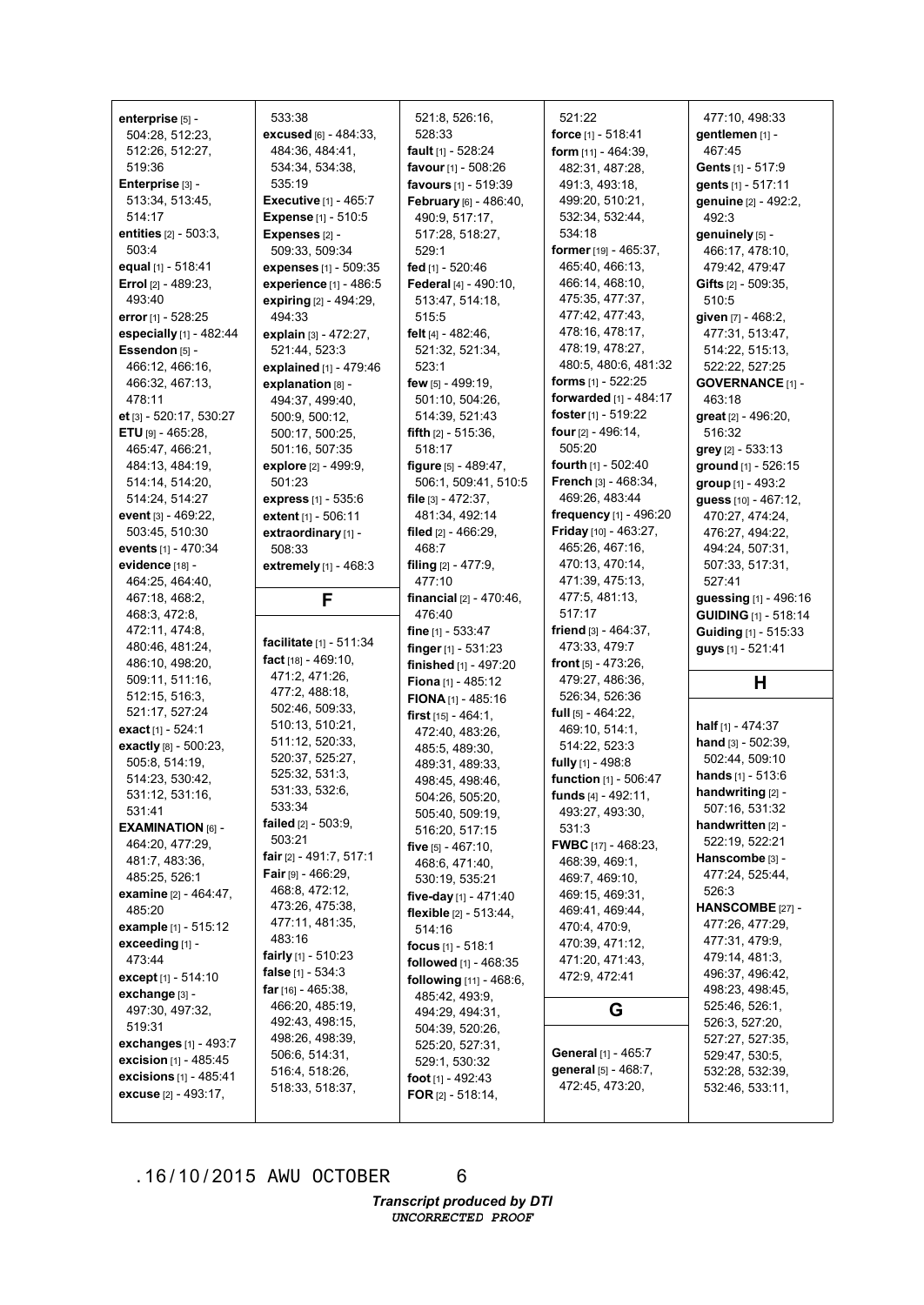| 533:17, 533:22,                  |                                   | industry [1] - 475:29           | 476:33, 477:2,               | K                               |
|----------------------------------|-----------------------------------|---------------------------------|------------------------------|---------------------------------|
| 533:38, 534:22,                  |                                   | <b>INDUSTRY</b> [1] -           | 505:40, 505:41,              |                                 |
| 534:46                           |                                   | 521:21                          | 506:11, 506:19,              |                                 |
| happy [3] - 516:14,              | <b>idea</b> $[4] - 500:39$ ,      | inference [1] - 517:1           | 506:28, 506:29,              | <b>keep</b> [2] - 492:1,        |
| 517:3, 526:21                    | 509:22, 509:38,                   | information [5] -               | 506:36, 521:12,              | 531:23                          |
| hard $[4] - 486:15$ ,            | 519:47                            | 490:24, 491:30,                 | 521:14, 522:42,              | <b>kept</b> [1] - 472:36        |
| 486:36, 511:5, 511:6             | identical [1] - 527:24            | 502:45, 522:17,                 | 524:11, 524:15,              | Kilda [2] - 469:20,             |
| hardcopy [1] - 487:3             | <b>identify</b> [3] - 464:45,     | 524:9                           | 524:32, 525:21,              | 469:21                          |
| heading [1] - 503:13             | 484:3, 490:19                     | inquiries [1] - 464:2           | 525:25, 527:1,               | <b>kind</b> [1] - 524:6         |
| hear $[3] - 467:18$ ,            | illegal [1] - 468:43              | inquiry [1] - 504:11            | 527:4, 527:31,               | kindly [1] - 535:1              |
| 526:6, 526:44                    | imagine [2] - 493:32,             | insolvent [3] - 502:41,         | 527:46, 528:11,              | knowing [1] - 503:12            |
| heard $[5] - 475:37$ ,           | 522:1                             | 502:43, 503:25                  | 528:21, 528:26,              | knowledge [9] -                 |
| 475:38, 498:29,                  | immediate [1] -                   | Inspectorate [5] -              | 528:36, 528:43,              | 473:12, 473:16,                 |
| 498:40, 498:46                   | 530:25                            | 468:26, 468:44,                 | 529:32, 530:10,              | 480:13, 489:9,                  |
| hearing [36] - 464:25,           | <b>impact</b> $[2] - 500:2$ ,     | 470:18, 470:28,                 | 531:32, 531:33,              | 490:16, 490:42,                 |
| 464:30, 465:12,                  | 500:5                             | 472:13                          | 531:35, 531:37,              | 491:27, 519:43,                 |
| 467:8, 470:36,                   | <b>IMPLEMENTATION</b>             | instance [1] - 492:27           | 531:44, 534:5, 534:7         | 532:42                          |
| 470:43, 472:15,                  | $[1] - 518:14$                    | Instructed [1] - 463:44         | <b>invoiced</b> [1] - 529:40 |                                 |
| 472:20, 473:25,                  | Implemented [1] -                 | instruction [1] -               | invoices [6] - 476:15,       | L                               |
| 477:34, 477:39,                  | 515:34                            | 522:24                          | 499:44, 499:46,              |                                 |
| 477:46, 478:4,                   | importance [2] -                  | instructions [3] -              | 531:45, 534:3,               | Labor [9] - 507:37,             |
| 478:33, 479:14,                  | 498:4, 498:8                      | 524:5, 526:5, 526:16            | 534:17                       | 507:41, 507:45,                 |
| 481:10, 482:32,                  | important [1] - 512:27            | instructor [1] - 498:30         | involved [4] - 469:2,        | 508:14, 508:16,                 |
| 482:47, 483:15,                  | impression [1] -                  | intention [3] - 530:46,         | 480:29, 481:1,               | 508:20, 508:25,                 |
| 485:37, 485:41,                  | 498:32                            | 531:2, 531:6                    | 489:16                       | 508:27, 512:4                   |
| 486:6, 486:8,                    | improve [3] - 501:17,             | interest [2] - 488:33,          | involvement [2] -            | <b>labour</b> [2] - 487:36,     |
| 486:21, 489:40,                  | 507:23, 511:35                    | 513:37                          | 483:7, 516:13                | 489:15                          |
| 490:20, 492:11,                  | in-house [1] - 464:14             | interested [4] -                | issue [5] - 464:42,          | <b>lady</b> [1] - 533:6         |
| 493:43, 501:16,                  | include [1] - 510:29              | 466:37, 469:45,                 | 465:38, 475:39,              | <b>Lance</b> $[29] - 485:5,$    |
| 507:36, 510:39,                  | included [3] - 509:38,            | 494:8, 513:19                   | 501:23, 524:10               | 489:43, 495:33,                 |
| 511:2, 512:16,                   | 509:41, 510:10                    | interested" [1] -               | issued $[3] - 466:30$ ,      | 496:17, 496:26,                 |
| 512:37, 518:46,                  | includes [1] - 509:33             | 477:38                          | 481:40, 503:4                | 496:32, 497:6,                  |
| 520:42                           | including $[1] - 511:37$          | internal [1] - 482:37           | <b>issues</b> [1] - 476:7    | 497:32, 498:16,                 |
| <b>HEARING</b> [4] - 464:34,     | inconsistency [1] -               | interrupt [1] - 498:24          | <b>item</b> [4] - 509:33,    | 498:26, 498:40,                 |
| 485:9, 485:16,                   | 479:6                             | interview [6] - 469:20,         | 510:10, 510:29               | 500:31, 501:1,                  |
| 486:32                           | incorrect [2] - 500:35,           | 470:9, 470:20,                  | itself [1] - 487:24          | 505:43, 508:23,                 |
| held [2] - 493:3, 493:6          | 506:12                            | 470:31, 472:11,                 |                              | 508:44, 508:47,                 |
| helipad $[1] - 466:12$           | incorrectly [1] - 512:3           | 485:4                           | J                            | 519:21, 520:18,                 |
| heliport [3] - 466:40,           | incumbent [1] -                   | interviewed [2] -               |                              | 526:5, 526:11,                  |
| 466:46, 467:30                   | 523:41                            | 470:4, 472:40                   | <b>JAMES</b> $[2] - 464:8$   | 526:17, 527:4,                  |
| help [1] - 519:39                | indeed [2] - 488:26,              | interviews [1] - 468:33         | 464:35                       | 532:1, 533:7,                   |
| Heydon [1] - 463:35              | 518:32                            | <b>INTO</b> $[1]$ - 463:17      | <b>James</b> [1] - 464:23    | 533:35, 534:6, 534:8            |
| hi $[1] - 520.8$                 | independent [1] -                 | investigation [2] -             | <b>JASCON [1] - 475:24</b>   | <b>LANCE</b> $[1]$ - 485:9      |
| <b>Hi</b> [1] - 488:43           | 475:36                            | 469:11, 469:38                  | Jeff [2] - 484:7, 484:8      | <b>Lance's</b> $[1]$ - 499:38   |
| <b>hindsight</b> $[2] - 509:4$ , | indicate [2] - 464:38,            | investment [1] -                | Jeremy [1] - 463:39          | $last$ $[7] - 467:40$ ,         |
| 509:5                            | 465:2                             | 513:38                          | <b>job</b> $[2] - 492:29$ ,  | 474:36, 475:9,                  |
| hindsight's [1] - 509:6          | <b>indicated</b> [1] - 489:20     | <b>invite</b> $[2] - 464:4,$    | 516:32                       | 489:33, 502:40,                 |
| <b>hire</b> [3] - 487:36,        | indicates [1] - 502:41            | 465:32                          | John [4] - 463:35,           | 509:33, 521:8                   |
| 489:15, 513:17                   | $individuals$ [2] -               | <b>inviting</b> $[2] - 466:6,$  | 515:19, 515:20,              | <b>late</b> [5] - 468:35,       |
| <b>hmm</b> $[2] - 476:40,$       | 466:15, 471:27                    | 466:25                          | 516:26                       | 469:21, 490:20,                 |
| 518:23                           | industrial [3] - 468:29,          | <b>INVOICE</b> $[2] - 521:21$ , | July [7] - 484:22,           | 493:42, 518:41                  |
| hole [1] - 529:47                | 468:45, 476:41                    | 521:22                          | 520:18, 528:11,              | <b>Latrobe</b> $[4] - 466:13$ , |
| <b>Hon</b> [1] - 463:35          | <b>Industrial</b> $[2] - 465:7$ , | Invoice [1] - 505:41            | 528:24, 528:26,              | 484:4, 484:9, 484:14            |
| <b>honest</b> $[2] - 500:12$ ,   | 480:35                            | <b>invoice</b> [49] - 470:37,   | 529:10                       | <b>latter</b> [1] - 529:23      |
| 516:20                           | <b>industries</b> [1] - 483:17    | 470:39, 470:45,                 | June [5] - 502:43,           | <b>lawyer</b> [3] - 498:6,      |
| hoping [1] - 511:18              | <b>Industry</b> $[9] - 521:13$ ,  | 471:3, 471:8,                   | 503:25, 510:4,               | 498:10, 532:42                  |
| <b>Hours</b> $[1]$ - 505:46      | 521:25, 524:11,                   | 471:14, 471:17,                 | 527:31, 527:46               | <b>learned</b> $[2] - 473:33$ , |
| <b>hours</b> $[1]$ - 506:16      | 524:14, 524:16,                   | 471:36, 475:44,                 | <b>jut</b> $[1] - 535:18$    | 479:7                           |
| house [1] - 464:14               | 524:19, 524:32,                   | 475:47, 476:18,                 |                              | least $[5] - 502:43$ ,          |
|                                  | 525:7, 525:26                     | 476:23, 476:24,                 |                              | 503:21, 503:25,                 |
|                                  |                                   |                                 |                              |                                 |

7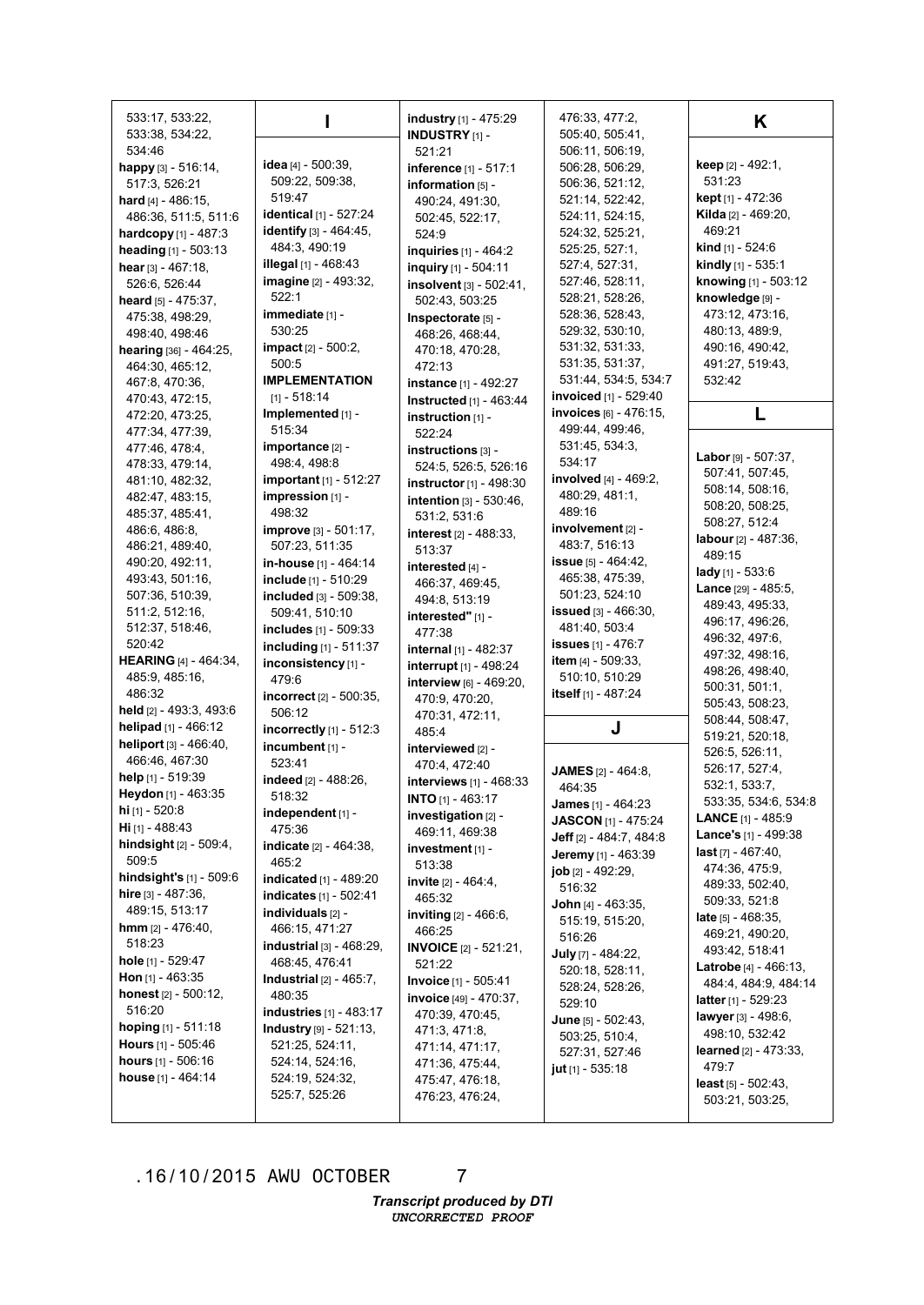521:8, 534:17 **leave** [2] - 464:13, 504:4 **Lee** [14] - 465:38, 466:14, 467:4, 467:9, 467:14, 467:19, 468:4, 470:11, 471:37, 476:29, 477:6, 481:17, 484:8, 484:22 **legal** [5] - 470:27, 498:5, 498:9, 515:20, 516:42 **length** [1] - 490:8 **less** [1] - 527:27 **letter** [25] - 473:10, 487:10, 487:28, 488:37, 494:41, 495:1, 495:5, 495:14, 495:21, 495:39, 495:40, 496:14, 496:42, 497:2, 497:17, 498:21, 499:20, 499:25, 500:29, 505:15, 506:2, 513:11, 513:13, 513:31 **letters** [1] - 503:3 **Level** [1] - 463:22 **Liberal** [2] - 507:42, 512:5 **light** [1] - 533:17 **likely** [1] - 495:4 **likewise** [2] - 510:4, 510:17 **limited** [1] - 510:23 **line** [13] - 472:25, 472:26, 472:28, 479:20, 479:23, 479:26, 479:33, 479:40, 479:44, 481:11, 511:11, 511:14, 518:46 **lines** [1] - 467:40 **liquidator**[3] - 502:11, 502:40, 503:12 **liquidator's** [2] - 502:37, 503:24 **listed** [2] - 473:26, 503:14 **Livio** [2] - 515:20, 516:34 **loan** [1] - 502:46 **Loans** [1] - 502:45 **located** [3] - 484:4, 484:9, 484:14 **Lockyer** [28] - 485:21, 485:28, 486:1, 526:3, 533:5, **LOCKYER** [5] - 521:21 **long-term** [2] - 518:2 512:34 520:20 **loss** [9] - 509:9, **Ltd** [2] - 501:26, 501:39 **mail** [1] - 530:40 493:24 480:35

486:21, 486:39, 497:38, 499:10, 499:34, 500:16, 500:38, 501:26, 501:39, 503:2, 503:4, 503:6, 503:9, 509:14, 509:19, 509:20, 512:16, 513:1, 517:19, 517:47, 521:19, 533:40, 534:38 485:23, 486:32, 486:33, 509:17, **Lockyer's** [1] - 486:26 **lodged** [1] - 482:7 523:12, 523:13 **look** [14] - 468:17, 470:17, 475:2, 477:47, 478:39, 486:35, 487:3, 487:5, 488:23, 507:16, 513:10, 516:23, 517:26, **Look** [2] - 509:46, **looked** [1] - 464:3 **looking** [10] - 467:47, 468:23, 468:39, 469:32, 469:41, 483:38, 486:40, 505:15, 513:32, **looks** [1] - 525:10 509:20, 509:25, 509:32, 510:13, 510:14, 510:21, 510:25, 510:28 **LOSS** [1] - 509:17 **M Maintenance** [3] - 493:1, 493:15, **management** [2] - 513:41, 514:7 **Manager** [2] - 465:7, **manager** [1] - 480:36 **managers** [1] - 466:11 **maritime** [1] - 475:29 **marked** [4] - 475:2, 486:21, 486:39, 526:35 **Market** [1] - 463:22 **marking** [1] - 486:25 **material** [1] - 485:21 **materials** [1] - 486:7 **matrix** [3] - 482:27, 482:35, 484:17 **matter** [13] - 464:3, 469:36, 475:37, 481:36, 482:18, 485:43, 488:33, 490:19, 495:38, 502:32, 525:12, 531:2 **matters** [2] - 469:31, 481:9 **McGuire** [23] - 464:4, 464:8, 464:10, 464:14, 464:23, 464:25, 464:32, 464:34, 464:35, 465:6, 468:14, 472:24, 474:32, 478:13, 479:16, 481:10, 481:20, 482:19, 482:35, 483:28, 483:39, 484:33, 484:35 **mean** [9] - 474:35, 497:20, 499:42, 500:35, 506:28, 516:8, 516:38, 533:5, 533:6 **meaningful** [1] - 488:27 **means** [3] - 498:29, 532:47, 533:1 **meet** [1] - 492:21 465:32, 466:7, 466:26, 466:31, 466:39, 467:4, 467:13, 487:16, 489:23, 489:26, 489:34, 490:15, 493:39, 493:41, 493:42 466:7, 466:12, 466:35, 467:7, 477:32, 477:34, 477:42, 478:6, 479:17, 479:35, 495:21, 495:28, 496:4, 496:30,

**McGuire's** [1] - 483:6 **meeting** [16] - 465:19, **meetings** [1] - 490:25 **Melhem** [43] - 465:36,

496:37, 496:42, 504:15, 504:18, 504:25, 504:27, 505:7, 505:22, 505:31, 512:20, 521:3, 521:45, 524:10, 524:39, 525:12, 525:27, 525:31, 526:4, 529:9, 529:17, 531:18, 531:28, 532:2, 532:7, 532:13, 533:22, 533:26, 533:31 **member** [1] - 483:16 **members** [2] - 466:22, 521:26 **membership** [1] - 522:8 **memorandum** [1] - 472:36 **memory** [9] - 470:33, 478:47, 501:11, 501:17, 502:27, 502:29, 504:3, 516:37, 526:28 **mentioned** [3] - 478:27, 481:30, 489:47 **met** [4] - 489:19, 489:21, 489:30, 489:33 **Metalworkers** [4] - 514:13, 514:20, 514:24, 514:26 **MFI-1** [14] - 464:32, 464:34, 472:24, 475:2, 475:43, 485:7, 485:9, 485:14, 485:16, 486:1, 486:21, 486:39, 513:1, 526:35 **MFI-2** [5] - 486:26, 486:30, 486:32, 521:19, 521:21 **MFI-3** [3] - 509:14, 509:17, 509:19 **Michael** [6] - 486:40, 486:44, 491:14, 491:18, 520:14, 532:6 **Mick** [1] - 520:13 **mid** [1] - 468:35 **middle** [3] - 483:43, 487:7, 488:34 **Mighell** [4] - 465:28, 466:6, 466:25, 466:39 **might** [7] - 469:44,

474:35, 483:30, 517:36, 517:47, 529:47 **mind** [2] - 523:22, 533:7 **mind"** [1] - 520:23 **mine** [1] - 527:15 **Minter** [1] - 463:44 **minutes** [3] - 489:35, 499:19, 501:10 **misconstrue** [1] - 500:16 **misconstruing** [1] - 500:14 **missing** [1] - 489:1 **mmm-hmm** [2] - 476:40, 518:23 **mobile** [1] - 490:33 **moment** [4] - 464:42, 468:14, 468:15, 533:38 **MONDAY** [1] - 535:27 **Monday** [7] - 465:36, 466:8, 466:10, 468:40, 478:7, 479:18 **money** [8] - 467:46, 475:12, 480:26, 507:37, 507:39, 509:2, 523:5, 531:11 **moneys** [1] - 512:44 **month** [8] - 467:46, 506:6, 527:3, 527:31, 527:37, 528:8, 528:33, 530:35 **months** [8] - 471:15, 476:26, 493:13, 501:28, 517:20, 523:26, 530:19, 531:14 **Moonee** [1] - 498:19 **Mooney** [2] - 484:13, 484:19 **morning** [11] - 464:1, 465:19, 465:24, 466:10, 466:26, 470:14, 477:31, 478:7, 478:18, 479:18, 481:29 **most** [1] - 532:5 **MOU** [1] - 481:20 **move** [1] - 485:3 **movement** [1] - 514:40 **MR** [75] - 464:1, 464:10, 464:13, 464:20, 464:22, 464:29, 464:37, 464:47, 465:6,

.16/10/2015 AWU OCTOBER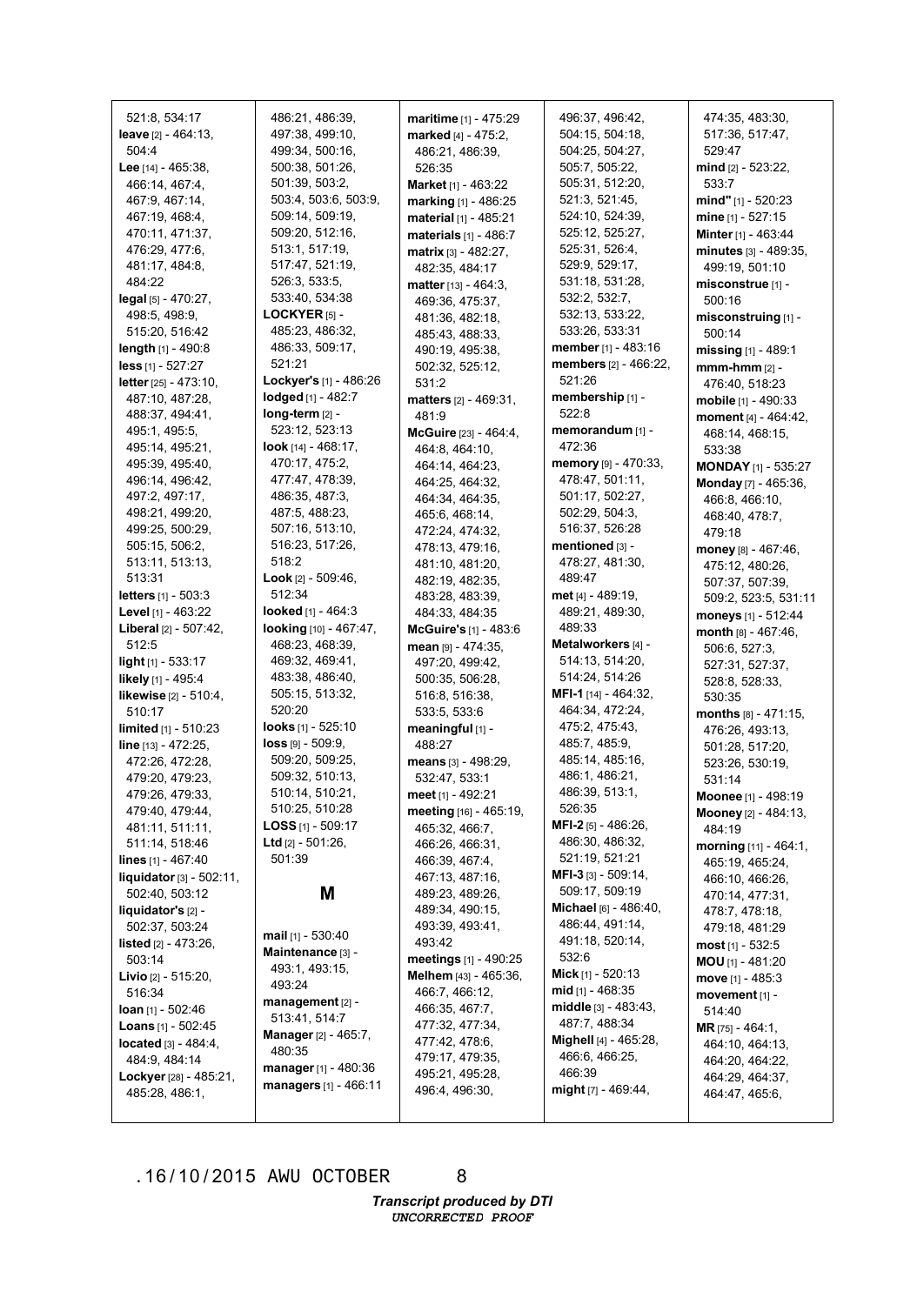| 473:30, 473:33,                         | 518:11                       | number [17] - 466:15,            | 488:38                  | ones [2] - 534:17,      |
|-----------------------------------------|------------------------------|----------------------------------|-------------------------|-------------------------|
| 473:42, 474:7,                          | needed [1] - 492:13          | 468:5, 470:38,                   | offered [1] - 487:32    | 535:2                   |
| 474:16, 474:18,                         | negotiated [1] -             | 474:32, 475:19,                  | offers [1] - 473:14     | opening [2] - 495:14,   |
| 474:44, 477:13,                         | 472:35                       | 475:32, 475:44,                  | office [24] - 466:47,   | 496:14                  |
| 477:17, 477:22,                         | negotiating [1] -            | 482:10, 482:41,                  | 467:15, 488:8,          | operating [1] - 487:36  |
| 479:5, 479:11,                          | 472:35                       | 487:14, 494:19,                  | 488:10, 488:15,         | operation [2] - 513:35, |
| 481:7, 481:9,                           | negotiations [5] -           | 503:21, 518:29,                  | 489:44, 492:43,         | 513:38                  |
| 481:42, 481:45,                         | 472:38, 473:22,              | 521:31, 531:35,                  | 493:44, 497:33,         | oppose [1] - 465:44     |
| 483:3, 483:6,                           | 473:37, 473:46,              | 531:37, 532:13                   | 499:15, 501:5,          | orally [3] - 473:18,    |
| 483:12, 483:19,                         | 482:24                       | numbers [2] - 510:30,            | 501:9, 504:9, 506:7,    | 473:19, 524:9           |
| 483:24, 483:30,                         | net [1] - 510:14             | 524:5                            | 506:33, 506:43,         | order [2] - 486:19,     |
| 483:34, 483:36,                         | never [13] - 488:13,         | nutshell [1] - 510:34            | 507:14, 508:7,          | 490:30                  |
| 483:38, 484:29,                         | 491:35, 492:21,              |                                  | 508:45, 509:1,          | orders [1] - 466:30     |
| 484:33, 484:41,                         | 492:30, 492:43,              | O                                | 532:21, 532:31,         | ordinary [2] - 478:23,  |
| 484:45, 485:3,                          | 503:6, 512:9, 516:1,         |                                  | 533:8, 533:14           | 495:4                   |
| 485:12, 485:19,                         | 516:39, 516:41,              | o'clock [1] - 465:25             | officer [10] - 487:33,  | organisation [1] -      |
| 485:25, 485:27,                         | 519:42, 533:26,              | object [8] - 473:30,             | 487:40, 487:42,         | 493:8                   |
| 485:40, 486:3,                          | 534:4                        |                                  | 487:43, 488:6,          | organiser [3] - 484:4,  |
| 486:13, 486:15,                         | new [3] - 504:18,            | 474:7, 474:13,<br>483:3, 496:37, | 488:14, 488:26,         | 484:8, 484:13           |
| 486:17, 486:23,                         | 504:25, 520:20               |                                  | 493:15, 499:11,         | organisers [1] -        |
| 486:28, 486:35,                         | New [1] - 513:26             | 509:15, 532:24,<br>532:37        | 508:34                  | 494:20                  |
| 496:40, 496:45,                         | news [2] - 474:38,           |                                  | offices [4] - 469:20,   | orient [1] - 502:36     |
| 497:2, 498:35,                          | 485:19                       | objected [1] - 474:11            | 470:23, 493:47,         | Origin [7] - 480:21,    |
| 499:1, 509:8,                           | next [12] - 473:2,           | objectionable [1] -              | 494:18                  | 480:22, 480:25,         |
| 509:19, 512:47,                         | 482:18, 490:10,              | 464:40                           | official [7] - 465:37,  | 480:26, 480:44,         |
| 513:6, 513:10,                          | 504:41, 510:28,              | objections [1] -                 | 466:13, 477:37,         | 480:45, 480:47          |
| 521:16, 521:24,                         | 513:40, 517:36,              | 477:20                           | 477:42, 478:17,         | originally [2] - 493:4, |
| 525:38, 525:42,                         | 520:11, 520:22,              | objective [1] - 531:3            | 478:27, 480:6           | 526:11                  |
| 532:24, 532:37,                         | 527:30, 527:46,              | obliged [1] - 480:45             | official" [1] - 478:20  | ought [1] - 527:28      |
| 532:41, 534:26,                         | 528:11                       | obtain [1] - 519:31              | officials [2] - 465:20, | overdue [1] - 530:22    |
| 534:31, 534:36,                         | nine [1] - 513:29            | obtained [1] - 522:18            | 465:40                  | overseas [4] - 513:20,  |
| 535:12, 535:16,                         | no-one [2] - 485:20,         | occasionally [2] -               | old [1] - 478:23        | 513:23, 516:1,          |
| 535:18, 535:24                          | 489:37                       | 492:22, 492:24                   | once [2] - 489:21,      | 516:15                  |
| <b>MRE</b> [1] - 493:24                 | nobody [1] - 533:34          | occasions [1] -                  | 507:19                  | owed [1] - 524:39       |
| murky [1] - 532:25                      | none [1] - 531:47            | 470:38                           | One [2] - 474:33,       | own [2] - 478:44,       |
| must [2] - 505:30,                      | noon [1] - 467:15            | occurred [2] - 470:34,           | 481:31                  | 512:15                  |
| 523:31                                  | normal $[5] - 468:26$ ,      | 499:31                           | one [47] - 465:40,      |                         |
| muster [3] - 475:24,                    | 470:1, 491:45,               | October [24] - 463:27,           | 466:10, 468:29,         | P                       |
| 475:28, 475:34                          | 492:17, 492:20               | 464:26, 468:36,                  | 469:2, 469:31,          |                         |
| MYOB [1] - 509:21                       | note [1] - 485:41            | 469:21, 470:6,                   | 469:40, 470:23,         |                         |
|                                         | noted [2] - 490:8.           | 470:16, 470:17,                  | 477:6, 479:16,          | P&L [2] - 509:8, 510:3  |
| N                                       | 490:11                       | 471:8, 471:11,                   | 479:17, 481:13,         | page [76] - 467:41,     |
|                                         | notes $[10] - 472:16$ ,      | 471:25, 471:31,                  | 483:25, 485:20,         | 472:25, 475:2,          |
|                                         | 472:17, 472:26,              | 475:47, 476:2,                   | 489:37, 490:20,         | 475:43, 479:14,         |
| name [8] - 464:22,<br>483:26, 485:27,   | 472:28, 472:32,              | 517:16, 517:24,                  | 490:44, 494:33,         | 479:26, 481:11,         |
|                                         | 472:35, 472:37,              | 520:6, 520:19,                   | 495:40, 498:41,         | 482:1, 482:3,           |
| 501:27, 501:40,<br>503:38, 514:5, 526:3 | 489:37, 522:19,              | 520:38, 528:40,                  | 501:26, 501:43,         | 482:19, 482:25,         |
|                                         | 522:21                       | 529:9, 529:39,                   | 502:28, 502:33,         | 483:38, 483:43,         |
| namely [1] - 490:20                     | nothing [11] - 474:45,       | 529:40, 529:45,                  | 503:32, 503:41,         | 486:38, 487:7,          |
| names [1] - 503:39                      | 480:2, 481:3,                | 530:7                            | 505:17, 506:37,         | 487:23, 488:34,         |
| <b>nature</b> $[1] - 533:2$             | 495:11, 498:21,              | OCTOBER $[2]$ -                  | 506:39, 506:43,         | 488:40, 490:10,         |
| necessarily [1] -                       | 498:43, 510:9,               | 463:30, 535:28                   | 507:14, 508:7,          | 490:26, 490:36,         |
| 474:13                                  | 517:23, 525:38,              | October" [1] - 529:11            | 511:4, 512:39,          | 491:11, 493:7,          |
| necessary [2] -                         | 534:31, 535:14               | odd $[2] - 481:38$ ,             | 515:13, 516:10,         | 493:9, 494:41,          |
| 466:35, 501:7                           | <b>noticed</b> $[1]$ - 513:2 | 524:22                           | 516:37, 518:28,         | 502:36, 502:39,         |
| need [12] - 468:16,                     | noting $[1]$ - 482:26        | OF [7] - 464:34, 485:9,          | 519:19, 520:38,         | 502:44, 504:4,          |
| 470:17, 470:33,                         | November [6] - 503:8,        | 485:16, 486:32,                  | 521:47, 522:45,         | 504:5, 504:16,          |
| 471:16, 477:17,                         | 520:38, 529:32,              | 509:17, 518:15,                  | 523:18, 526:39,         | 504:30, 505:15,         |
| 477:47, 478:44,                         | 530:9, 531:40                | 521:22                           | 527:9, 527:12,          | 505:16, 505:25,         |
| 485:43, 487:40,                         | <b>NSW</b> [1] - 463:22      | offer $[2] - 487:11$ ,           | 527:35                  | 505:41, 507:3,          |
| 489:41, 516:31,                         |                              |                                  |                         |                         |

9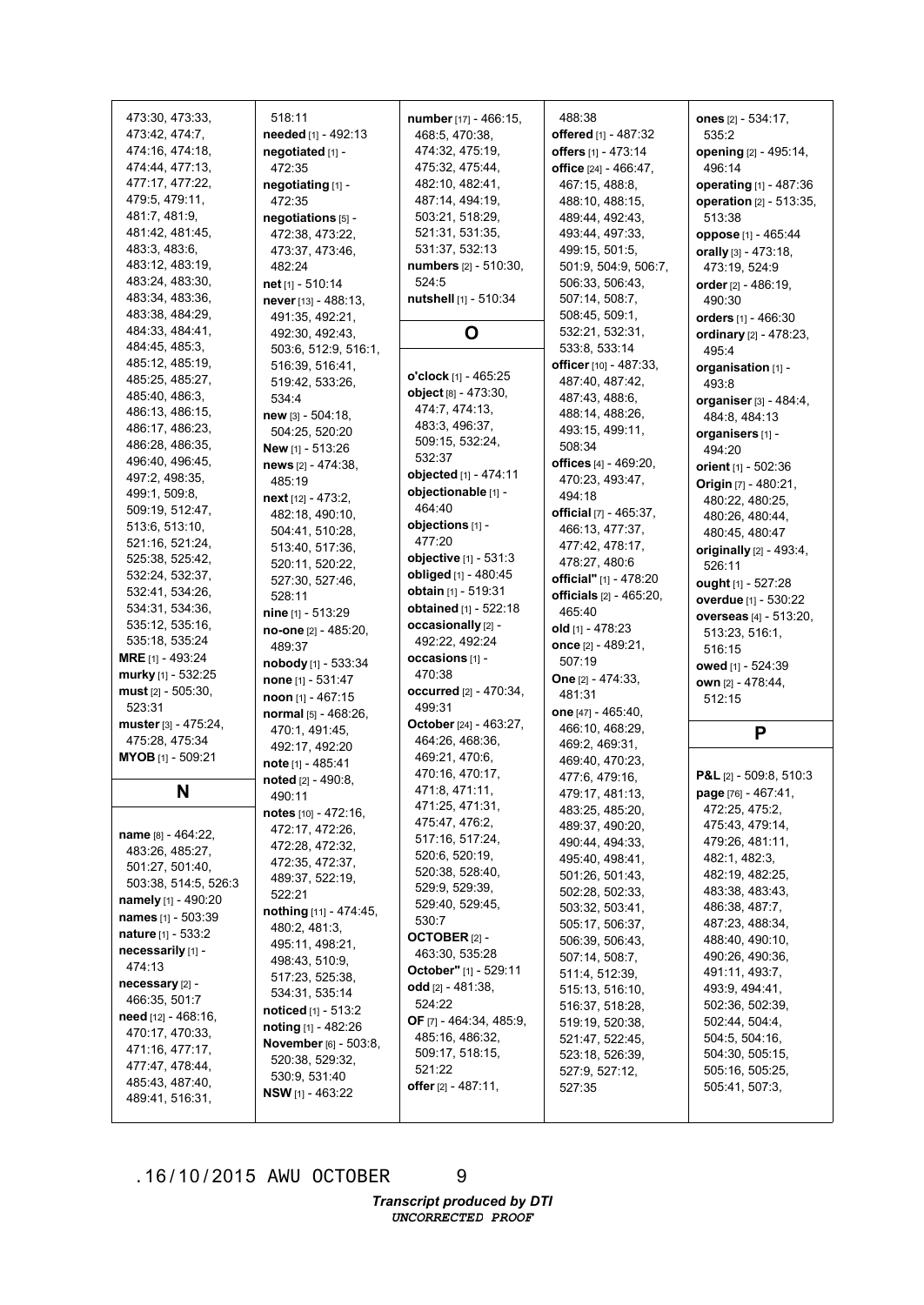| 509:19, 510:3,                 | particularly $[1]$ - 519:6 |                             |                                 | 502:41                       |
|--------------------------------|----------------------------|-----------------------------|---------------------------------|------------------------------|
| 510:21, 510:28,                |                            | payroll [1] - 499:28        | platform $[1] - 475:32$         |                              |
|                                | particulars [1] - 522:7    | people [6] - 475:33,        | pleases [1] - 477:13            | premise [1] - 534:2          |
| 510:29, 511:2,                 | parties [1] - 535:7        | 483:26, 492:18,             | plural [2] - 474:11,            | prepare [1] - 522:25         |
| 511:11, 512:16,                | parts [3] - 464:38,        | 522:39, 523:41,             | 517:11                          | prepared [1] - 491:16        |
| 512:47, 513:10,                | 464:45, 481:31             | 533:42                      | plus [4] - 465:40,              | presentation [11] -          |
| 515:29, 516:23,                | Party [12] - 502:45,       | per [5] - 490:30,           | 466:15, 490:30,                 | 515:12, 515:14,              |
| 517:27, 518:46,                | 507:37, 507:41,            | 495:16, 496:26,             | 490:33                          | 515:15, 515:18,              |
| 520:5, 520:25,                 | 507:42, 507:45,            | 499:32, 505:20              | point [23] - 476:19,            | 515:28, 516:14,              |
| 520:39, 521:2,                 | 508:14, 508:16,            | perfect [1] - 478:23        | 476:31, 478:46,                 | 516:29, 517:2,               |
| 525:11, 525:15,                | 508:20, 508:25,            | perhaps [2] - 474:18,       | 483:24, 492:27,                 | 517:13, 517:29,              |
| 525:18, 526:44,                | 508:27, 512:4, 512:5       | 527:27                      | 493:34, 497:39,                 | 518:10                       |
| 527:30, 528:11,                | passage [1] - 489:40       | period [8] - 468:6,         | 497:45, 499:9,                  | press [3] - 496:45,          |
| 528:16, 528:24,                | passages [2] - 502:39,     | 469:7, 471:40,              | 512:30, 515:36,                 | 513:4, 533:17                |
| 528:29, 528:36,                | 511:1                      | 472:38, 473:43,             | 515:45, 515:46,                 | presumably [1] -             |
| 528:44, 529:5,                 | passed [2] - 524:9         | 518:33, 518:38,             | 516:5, 516:9,                   | 476:31                       |
| 529:9, 529:12,                 | past [2] - 474:37,         | 518:41                      | 518:17, 518:25,                 | pretty $[3] - 475:37$ ,      |
| 529:31, 529:39,                | 491:29                     | person [11] - 469:14,       | 518:31, 518:32,                 | 510:9, 530:27                |
| 530:10, 530:31,                | pattern [2] - 522:42,      | 469:24, 492:14,             | 518:33, 518:37,                 | prevented [1] - 466:22       |
| 531:23                         | 530:6                      | 492:28, 506:46,             | 519:28, 532:43                  | previously [2] -             |
| pages [6] - 485:42,            | patterns [1] - 522:44      | 509:15, 530:11,             | points $[4] - 482:40$ ,         | 475:11, 484:17               |
| 509:12, 521:17,                | pay [26] - 469:32.         | 530:15, 531:19,             | 516:10, 518:28,                 | <b>price</b> $[1] - 504:19$  |
| 527:3, 528:12,                 |                            | 531:28, 533:30              | 518:29                          |                              |
| 528:29                         | 474:1, 475:13,             | person's [1] - 508:34       | police [1] - 519:45             | primarily [1] - 466:27       |
| <b>paid</b> [28] - 471:8,      | 480:27, 480:45,            | personal [1] - 480:13       | political [2] - 519:24,         | principal [1] - 494:45       |
| 475:40, 475:47,                | 480:47, 493:9,             |                             |                                 | <b>PRINCIPLES [2] -</b>      |
| 476:2, 476:4,                  | 495:29, 495:32,            | personally [3] -            | 535:7                           | 515:31, 518:14               |
| 481:25, 490:1,                 | 496:16, 496:28,            | 468:29, 532:2, 532:7        | politicians [1] -               | Principles [1] - 515:33      |
| 491:33, 491:46,                | 497:5, 500:7,              | persons [4] - 485:20,       | 519:33                          | private [32] - 464:25,       |
| 492:11, 492:47,                | 500:47, 502:1,             | 485:44, 515:13,             | Ponds [1] - 498:19              | 465:12, 467:8,               |
|                                | 502:20, 503:21,            | 519:15                      | position [23] - 470:30,         | 470:36, 470:43,              |
| 493:15, 493:24,                | 504:21, 524:40,            | <b>Peter</b> [5] - 484:12,  | 471:25, 471:31,                 | 472:15, 472:20,              |
| 493:31, 499:44,                | 526:26, 528:40,            | 484:13, 484:17,             | 471:34, 472:33,                 | 477:34, 477:39,              |
| 499:45, 501:13,                | 530:44, 531:3,             | 484:18, 484:19              | 473:46, 474:4,                  | 477:46, 478:3,               |
| 506:23, 520:17,                | 531:9, 531:19              | phase [1] - 482:44          | 474:22, 474:44,                 | 478:33, 479:14,              |
| 527:2, 528:5, 528:8,           | paying [13] - 491:42,      | phone [6] - 477:33,         | 474:46, 482:46,                 | 481:10, 485:4,               |
| 528:12, 528:29,                | 492:4, 492:6,              | 490:33, 515:2,              | 487:33, 488:13,                 | 485:37, 485:40,              |
| 529:1, 529:10,                 | 497:28, 508:23,            | 516:34, 516:36,             | 497:11, 500:18,                 | 486:6, 486:8,                |
| 533:7, 533:14                  | 512:43, 526:17,            | 521:40                      | 503:19, 503:20,                 | 486:21, 489:40,              |
| paper [9] - 472:21,            | 528:33, 529:28,            | phoned [2] - 521:41,        | 506:5, 510:34,                  | 490:20, 492:10,              |
| 472:27, 472:29,                | 530:27, 530:47,            | 522:21                      | 511:34, 512:29,                 | 493:43, 501:16,              |
| 493:14, 499:10,                | 531:6, 531:15              | physically $[1]$ - 501:8    | 516:4, 519:19                   | 507:36, 510:39,              |
| 499:14, 508:33,                | PAYMENT [1] - 521:22       | picked [1] - 499:38         | Positive [2] - 515:38,          | 511:2, 512:15,               |
| 508:42                         | payment [17] - 469:32,     | picket [16] - 465:14,       | 518:19                          | 512:37, 518:46,              |
| paragraph [5] -                | 469:45, 470:44,            | 466:11, 466:16,             | possibilities [1] -             | 520:42                       |
| 467:35, 467:37,                | 471:44, 472:2,             | 466:20, 466:23,             | 474:33                          | <b>PRIVATE</b> [4] - 464:34, |
| 468:16, 502:40,                | 475:19, 476:39,            | 466:43, 468:24,             | posted [1] - 475:14             | 485:9, 485:16,               |
| 513:32                         | 481:39, 493:8,             | 469:33, 469:41,             | potential [5] - 511:21,         | 486:32                       |
| <b>pardon</b> $[6] - 491:39$ , | 520:34, 521:14,            | 469:46, 471:21,             | 512:10, 512:31,                 | privilege [1] - 470:27       |
| 497:22, 500:10,                | 527:4, 527:36,             |                             | 516:11, 519:2                   |                              |
| 501:20, 506:40,                |                            | 471:31, 471:44,             |                                 | problem $[8] - 465:2$ ,      |
| 524:34                         | 527:37, 530:22,            | 472:19, 478:11,             | <b>practical</b> $[1] - 498:18$ | 465:39, 511:31,              |
| <b>Pardon</b> [1] - 524:19     | 530:25, 532:5              | 481:29                      | practice [9] - 468:26,          | 512:12, 512:22,              |
| part $[8] - 469:37$ ,          | payments [16] -            | pickets [2] - 468:40,       | 468:43, 470:1,                  | 512:36, 519:13,              |
| 473:23, 473:37,                | 467:34, 471:21,            | 469:11                      | 474:35, 474:37,                 | 531:14                       |
| 474:14, 481:32,                | 471:26, 471:27,            | <b>picks</b> $[1]$ - 520:39 | 483:17, 491:45,                 | problems [5] - 499:36,       |
| 507:1, 512:32,                 | 471:30, 475:34,            | Pilkington [4] -            | 495:4, 504:19                   | 501:11, 501:15,              |
|                                | 475:35, 475:39,            | 504:16, 504:28,             | practitioner [1] -              | 503:29, 529:24               |
| 529:23                         | 476:5, 496:20,             | 504:33, 505:28              | 515:20                          | $procedure [2] -$            |
| particular [7] - 469:22,       | 510:36, 511:13,            | Pilkington's [2] -          | preceding [1] - 523:32          | 492:17, 492:20               |
| 487:14, 496:34,                | 520:30, 520:43,            | 505:3, 505:6                | precisely [3] - 498:5,          | <b>proceed</b> $[1] - 491:3$ |
| 497:8, 513:19,                 | 521:9, 531:47              | place $[2] - 504:2$ ,       | 503:13, 521:24                  | proceeded $[2]$ -            |
| 523:29, 523:31                 | Paynter [1] - 520:14       | 507:20                      | preliminary [1] -               | 483:15, 491:7                |
|                                |                            |                             |                                 |                              |

10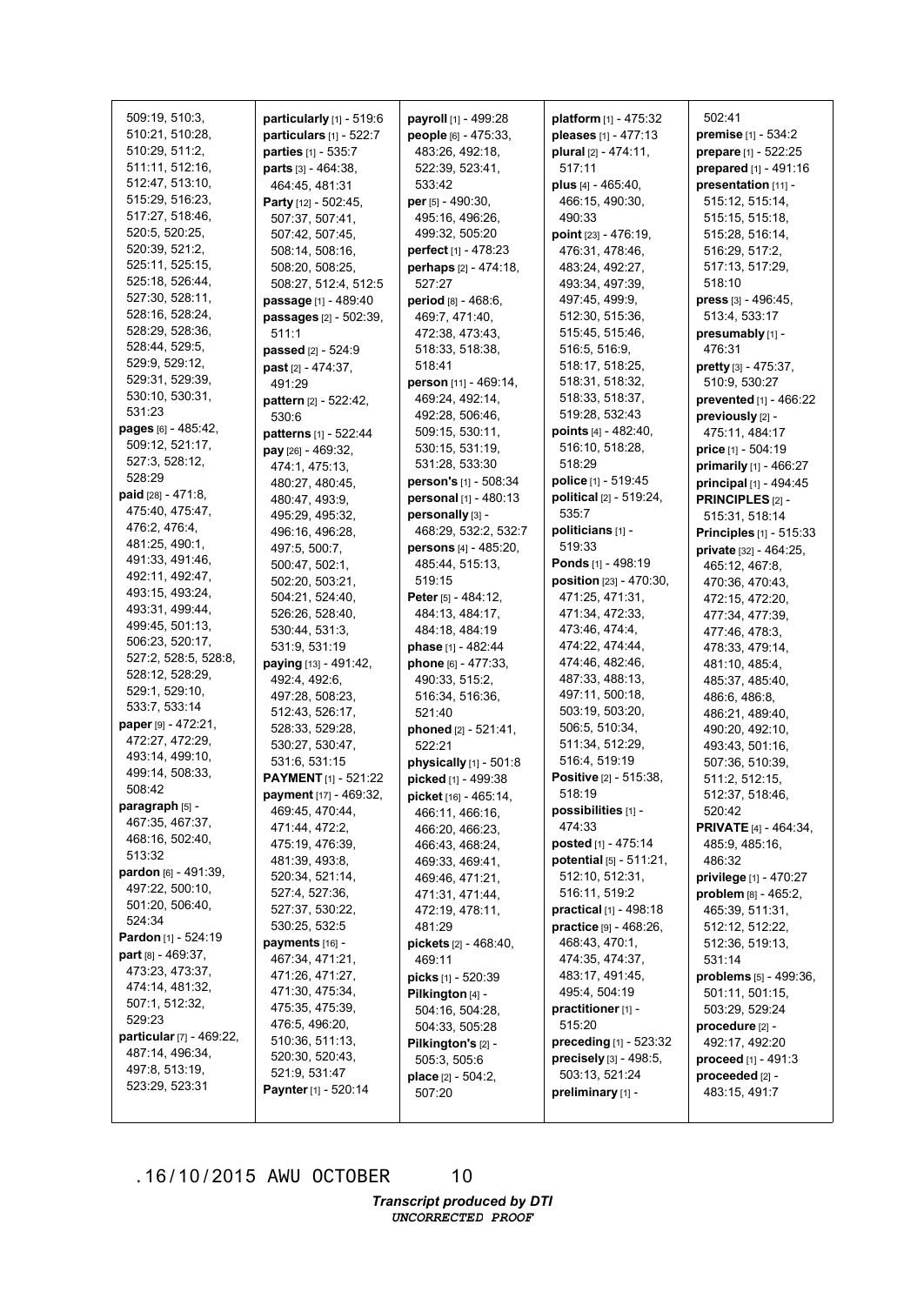|                                  | pursue [1] - 510:18      | 496:21, 506:28,                 |                               |                            |
|----------------------------------|--------------------------|---------------------------------|-------------------------------|----------------------------|
| proceedings [6] -                |                          |                                 | 496:13, 512:8,                | 533:2                      |
| 473:6, 473:11,                   | put [14] - 479:7, 479:9, | 517:33, 518:28                  | 512:9, 512:18                 | relationships [1] -        |
| 473:15, 473:23,                  | 482:23, 492:14,          | reading [3] - 479:31,           | reference" [1] -              | 514:40                     |
| 473:38, 473:47                   | 498:37, 503:14,          | 480:42, 499:25                  | 493:25                        | relevant $[1] - 535:2$     |
| process [7] - 475:21,            | 506:1, 508:8, 509:9,     | reads [1] - 505:41              | references [1] -              | rely [1] - 477:4           |
| 481:36, 482:36,                  | 516:29, 518:11,          | really [4] - 470:40,            | 519:16                        | remain [1] - 501:8         |
| 482:37, 482:38,                  | 520:14, 534:2            | 473:43, 476:27,                 | referred [3] - 477:42,        | remember [31] -            |
| 482:40, 512:32                   | puttage [1] - 496:38     | 499:9                           | 517:15, 527:3                 | 465:17, 469:19,            |
| proffer [1] - 494:37             | putting $[2] - 482:31$ , | reason [15] - 471:5,            | referring [5] - 472:26,       | 471:16, 471:20,            |
| <b>profit</b> $[8] - 509.8$      | 532:43                   | 475:40, 477:1,                  | 472:28, 476:5,                | 471:22, 472:20,            |
| 509:20, 509:24,                  |                          | 481:33, 501:33,                 | 495:25, 525:18                | 473:19, 473:25,            |
| 509:32, 510:13,                  | Q                        | 503:32, 505:13,                 | refers [4] - 482:26,          | 473:42, 474:33,            |
| 510:21, 510:25,                  |                          | 509:29, 510:20,                 | 484:16, 496:3,                | 474:34, 474:36,            |
| 510:28                           | $QC$ [1] - 463:35        | 511:9, 519:19,                  | 497:28                        | 474:38, 475:35,            |
| <b>PROFIT</b> [1] - 509:17       | queries [1] - 504:7      | 525:36, 526:25,                 | Refinery [2] - 513:12,        | 476:25, 478:3,             |
| progress [1] - 485:19            | query [1] - 524:15       | 529:31, 531:11                  | 513:39                        | 478:5, 478:6,              |
| Project [3] - 504:33,            |                          | reasonably [1] -                | reflect [1] - 520:37          | 478:44, 489:1,             |
| 505:28, 520:23                   | questioning [1] -        | 507:19                          | reflected $[2] - 471:36$ ,    | 499:23, 504:11,            |
| project [7] - 482:44,            | 517:37                   | <b>reasons</b> $[2] - 512:39$ , | 506:1                         | 513:16, 518:7,             |
| 504:17, 505:4,                   | questions [19] -         | 519:20                          | reflects [1] - 520:37         | 523:10, 523:15,            |
| 513:20, 523:28,                  | 464:41, 470:30,          | receive [2] - 473:10,           | refresh [3] - 469:6,          | 523:18, 523:21,            |
| 523:29, 523:31                   | 470:36, 477:18,          | 473:14                          | 470:33, 478:46                | 526:31, 526:32,            |
| prompt $[1] - 530:25$            | 477:27, 483:19,          | received [7] - 485:21,          | regard $[2] - 501:17$ ,       | 532:10                     |
| proof [1] - 503:15               | 487:11, 511:8,           | 486:10, 490:5,                  | 503:5                         | rendered [3] - 527:1,      |
| proper [1] - 481:42              | 522:31, 522:33,          | 503:6, 509:11,                  | regarded $[6] - 464:39$ ,     | 529:32, 534:5              |
| proposal [1] - 513:17            | 522:45, 523:28,          | 517:30, 521:17                  | 507:40, 507:44,               | rep $[1] - 468:12$         |
| proposed [1] - 464:41            | 523:39, 524:2,           | receiving [3] - 487:15,         | 508:1, 508:15,                | repair [2] - 504:16,       |
| proposing $[1]$ - 512:7          | 524:29, 525:42,          | 518:3, 518:7                    | 508:19                        | 505:4                      |
| proposition [2] -                | 527:18, 534:2,           | recently [1] - 523:23           | regular [2] - 526:18,         | Repair [2] - 504:33,       |
| 503:24, 516:8                    | 534:26                   | recognise [1] - 509:24          | 526:26                        | 505:28                     |
| propounding [1] -                | quick [1] - 485:19       | recollect $[2] - 490:44$ ,      | regularly [1] - 507:19        | repeat $[1]$ - 525:13      |
| 514:3                            | quite [6] - 469:37,      | 494:17                          | reimburse [1] - 526:27        | replaced [1] - 484:8       |
| protection [3] - 468:7,          | 471:13, 472:37,          | recollection [2] -              | reissued [1] - 503:7          | report [3] - 492:39,       |
| 472:45, 473:20                   | 480:43, 516:20,          | 469:6, 490:40                   | relate [1] - 493:7            | 502:37, 522:36             |
| protections [1] -                | 517:26                   | recommended [1] -               | related [1] - 485:42          | reported [2] - 469:28,     |
| 477:10                           |                          | 482:47                          | Related [1] - 502:45          | 470:10                     |
| proverbial [1] - 530:40          | R                        | record $[8] - 485:41$ ,         | relates [1] - 482:19          | Representative [2] -       |
| provide [7] - 467:9,             |                          | 491:28, 491:29,                 | relation [12] - 465:13,       | 515:39, 518:20             |
| 468:4, 470:26,                   | racing [1] - 517:43      | 492:1, 492:14,                  | 472:18, 472:45,               | representative [2] -       |
| 481:31, 489:43,                  | raise [3] - 464:42,      | 492:32, 508:4,                  | 475:23, 481:39,               | 465:32, 469:1              |
| 500:26, 535:6                    | 464:44, 525:35           | 509:46                          | 482:25, 482:32,               | representatives [3] -      |
| provided [7] - 472:11,           | raised [1] - 485:45      | recorded $[3]$ - 509:36,        | 482:47, 483:6,                | 467:10, 471:40,            |
| 480:26, 485:44,                  | ran $[1] - 531:11$       | 512:3, 515:13                   | 492:12, 514:32,               | 475:7                      |
| 497:30, 523:2,                   | rang $[4] - 466:9$ ,     | records $[3] - 501:32$ ,        | 519:20                        | represented [1] -          |
| 523:36, 524:26                   | 466:12, 479:35,          | 510:19, 524:6                   | relations [6] - 468:30,       | 509:15                     |
| providing [3] - 499:17,          | 522:14                   | recounts [1] - 500:18           | 476:42, 498:5,                | reps $[1]$ - 468:6         |
| 515:21, 515:24                   | rate $[3] - 495:35,$     | recourse [1] - 470:31           | 498:9, 514:32,                | require [1] - 530:22       |
| provision [3] - 476:44,          | 496:34, 497:8            | recruitment [1] -               | 514:36                        | required [1] - 482:43      |
| 490:36, 535:6                    | rates $[1] - 504.8$      | 466:11                          | <b>Relations</b> [2] - 465:7, | requirement [1] -          |
| <b>Pty</b> $[2] - 501:26$ ,      | rather [5] - 473:31,     | redundancy [4] -                | 480:35                        | 475:28                     |
| 501:39                           | 502:37, 507:38,          | 475:41, 481:34,                 | Relationship [2] -            | research $[11] - 487:33$ , |
| punch $[1] - 530:1$              | 511:21, 519:3            | 482:26, 482:39                  | 515:38, 518:19                | 487:40, 487:42,            |
| purely [1] - 519:23              | reach [1] - 483:15       | refer $[2] - 470:40$ ,          | relationship [16] -           | 487:43, 488:5,             |
| <b>purpose</b> $[4] - 466:6$     | reached [1] - 481:39     | 484:13                          | 510:41, 510:44,               | 488:14, 488:26,            |
| 466:25, 511:40,                  | read [15] - 467:20,      | reference $[14]$ -              | 511:22, 511:35,               | 493:15, 499:11,            |
| 512:1                            | 467:22, 467:39,          | 472:15, 472:16,                 | 511:37, 512:30,               | 508:34, 521:26             |
| <b>purposes</b> [2] - 471:30,    | 475:8, 478:44,           | 475:19, 481:11,                 | 513:42, 514:8,                | resent $[1] - 482:27$      |
| 534:46                           | 480:39, 490:4,           | 481:20, 491:21,                 | 514:9, 514:12,                | resident [1] - 485:31      |
| <b>pursuant</b> $[2] - 508:33$ , | 493:17, 495:11,          | 493:17, 493:21,                 | 516:5, 516:9, 519:4,          | Resources [3] - 493:1,     |
| 512:43                           | 495:12, 495:46,          | 493:23, 496:3,                  | 519:22, 519:28,               | 493:15, 493:24             |
|                                  |                          |                                 |                               |                            |

11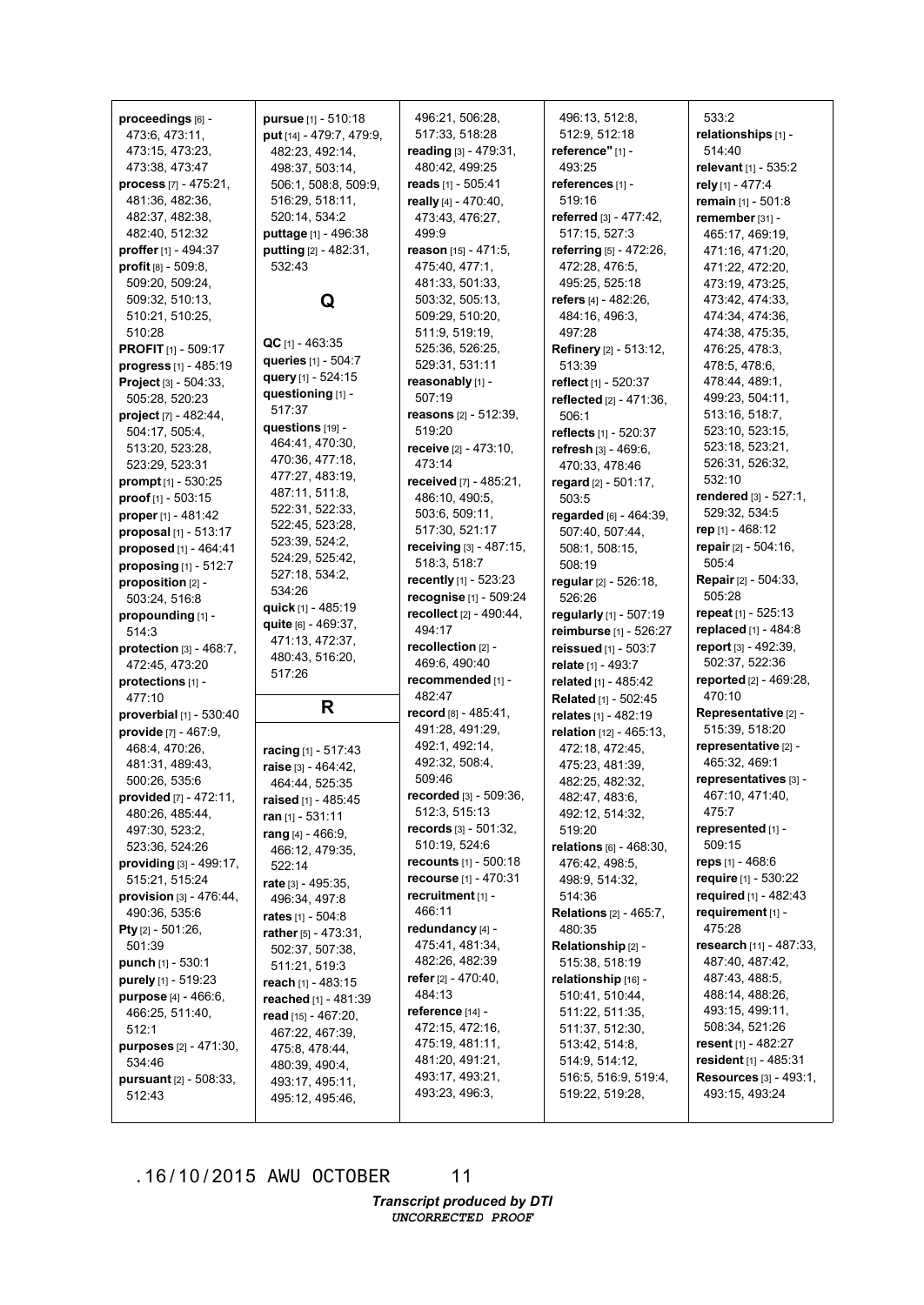| respect [2] - 485:45,           | 464:10, 464:22,             | <b>sending</b> [3] - 487:19,     | 498:20, 506:8,                 | 481:12, 481:17,                |
|---------------------------------|-----------------------------|----------------------------------|--------------------------------|--------------------------------|
| 510:34                          | 464:29, 465:6,              | 491:26, 507:19                   | 512:7, 512:20,                 | 481:24, 481:30,                |
| respond [1] - 503:9             | 473:33, 473:42,             | sends [1] - 517:6                | 532:20, 532:31,                | 482:11, 482:14                 |
| response [3] - 469:14,          | 474:18, 474:44,             | sense [4] - 466:22,              | 532:35, 533:8,                 | <b>Sites</b> [1] - 489:12      |
| 503:5, 530:31                   | 477:13, 479:5,              | 488:27, 499:41,                  | 533:15, 533:23                 | sitting [1] - 471:34           |
| responsibility [1] -            | 479:11, 484:33              | 499:42                           | Shorten's [9] - 489:44,        | $\sin$ [2] - 467:40,           |
| 476:44                          | sea [1] - 475:31            | sent $[9] - 487:8$ ,             | 497:33, 499:15,                | 501:28                         |
| responsible [3] -               | second [5] - 467:12,        | 489:11, 491:11,                  | 501:5, 501:8, 506:7,           | skills [1] - 482:41            |
| 469:14, 470:44,                 | 474:24, 481:32,             | 491:15, 494:42,                  | 532:20, 533:8,                 | skimmed [3] - 467:23,          |
| 476:9                           | 485:12, 513:32              | 499:44, 499:46,                  | 533:14                         | 467:34, 468:19                 |
| rest [1] - 518:5                | second-guess [2] -          | 513:13, 531:5                    | shortly [3] - 499:31,          | sleep [1] - 475:28             |
| results [1] - 524:6             | 467:12, 474:24              | sentence [3] - 475:9,            | 516:17, 520:29                 | slips $[2] - 475:13$ ,         |
| retain [1] - 486:25             | seconded [2] -              | 498:46                           | show $[4] - 471:16$ ,          | 493:10                         |
| retired [1] - 485:34            | 532:20, 532:26              | separate [1] - 475:13            | 486:7, 509:8, 521:12           | <b>sloppy</b> [1] - 510:37     |
| return [2] - 502:4,             | secondly [1] - 477:7        | September [12] -                 | showed [2] - 471:14,           | slowly [1] - 496:24            |
| 502:24                          | secondment [3] -            | 468:36, 469:21,                  | 516:21                         | small [1] - 509:9              |
| reviewed [1] - 517:2            | 532:35, 532:44,             | 471:4, 471:15,                   | shown $[6] - 467:35$ ,         | Smith [1] - 521:3              |
| Richard [1] - 463:40            | 533:4                       | 476:25, 476:32,                  | 467:36, 475:1,                 | <b>Solicitors</b> [1] - 463:44 |
| ridiculous [1] - 481:16         | <b>seconds</b> [1] - 535:22 | 485:12, 501:28,                  | 486:8, 511:8, 525:21           | solicitors [2] - 468:45,       |
| rig [2] - 480:17,               | Secretary [3] - 496:43,     | 514:4, 525:22,                   | sic $[1]$ - 498:15             | 469:2                          |
| 480:44                          | 515:1, 515:5                | 528:43, 528:44                   | side [1] - 511:44              | <b>someone</b> [6] - 474:35,   |
| right-hand $[2]$ -              | secretary [5] - 513:46,     | sequence [1] - 529:39            | sign [2] - 490:45,             | 488:5, 492:20,                 |
| 502:39, 502:44                  | 513:47, 514:18,             | seriously [1] - 500:9            | 490:47                         | 492:28, 506:36,                |
| rights [1] - 509:14             | 515:2                       | service [3] - 522:9,             | signature [4] - 490:36,        | 507:14                         |
| ring [3] - 512:20,              | Secretary's [1] - 515:2     | 522:11, 522:43                   | 507:10, 507:11,                | sometime [1] - 468:34          |
| 522:39, 523:8                   | section [1] - 469:2         | <b>Services</b> [1] - 489:12     | 527:14                         | somewhat [1] -                 |
| ringing [1] - 478:6             | see $[34] - 465:43$ ,       | <b>services</b> $[6] - 497:30$ , | signed $[8] - 490:41$ ,        | 477:33                         |
| rise $[1] - 535:18$             | 467:44, 468:1,              | 515:25, 521:27,                  | 495:8, 495:9,                  | <b>sorry</b> $[21] - 470:17$ , |
| Road [2] - 469:20,              | 472:25, 475:6,              | 523:2, 523:36,                   | 495:43, 495:46,                | 479:28, 482:2,                 |
| 469:21                          | 475:16, 478:41,             | 524:25                           | 506:30, 513:12,                | 487:25, 488:45,                |
| robust $[1]$ - 482:37           | 479:23, 479:30,             | set [7] - 486:6, 492:43,         | 513:13                         | 489:4, 492:10,                 |
| royal [1] - 474:11              | 479:37, 480:38,             | 499:16, 501:25,                  | significant [9] -              | 493:28, 498:24,                |
| <b>ROYAL</b> [1] - 463:17       | 482:6, 487:33,              | 503:37, 508:33,                  | 498:15, 498:25,                | 499:1, 504:40,                 |
| Rules [1] - 535:2               | 491:23, 492:29,             | 508:42                           | 498:39, 499:4,                 | 513:1, 518:35,                 |
| rules [1] - 535:5               | 492:30, 495:18,             | settle [1] - 473:19              | 499:5, 499:6,                  | 520:10, 526:6,                 |
| running [3] - 498:24,           | 496:34, 497:8,              | settlement [4] -                 | 501:44, 502:7,                 | 526:8, 526:36,                 |
| 509:46, 529:24                  | 502:35, 504:17,             | 473:14, 480:9,                   | 502:17                         | 528:23, 528:25,                |
|                                 | 509:35, 512:22,             | 483:1, 483:15                    | similar $[4] - 468:18$ .       | 529:10, 533:41                 |
| S                               | 513:41, 515:3,              | seven [2] - 494:20,              | 477:40, 478:36,                | sort [3] - 488:1, 492:7,       |
|                                 | 516:15, 517:43,             | 497:25                           | 503:37                         | 507:37                         |
|                                 | 521:26, 525:22,             | shall [1] - 513:4                | Simmonds [1] -                 | sound [1] - 466:16             |
| safety [2] - 468:5,             | 528:13, 529:8,              | <b>Sharp</b> $[2] - 484:7$ ,     | 475:36                         | sounds [3] - 469:8,            |
| 482:40                          | 530:10, 530:31,             | 484:8                            | <b>Simon</b> [2] - 469:26,     | 470:7, 501:36                  |
| salary [1] - 490:29             | 531:24                      | sheet [1] - 510:17               | 483:44                         | speaks [1] - 474:12            |
| <b>Sam</b> $[1]$ - 512:21       | seeing [2] - 509:26,        | sheets [2] - 492:36,             | simply $[1]$ - 534:47          | <b>special</b> $[1]$ - 480:39  |
| <b>save</b> [1] - 490:19        | 516:19                      | 510:26                           | <b>sirens</b> $[1]$ - 475:32   | specific [2] - 477:36,         |
| saw [4] - 491:35,               | seek [1] - 464:13           | Shell [3] - 513:12,              | <b>Sirsen</b> [33] - $467:4$ , | 480:43                         |
| 516:17, 519:22,                 | seeking [1] - 519:38        | 513:17, 513:38                   | 467:8, 467:13,                 | specifics [1] - 480:28         |
| 530:9                           | selection [3] - 482:27,     | shift $[3] - 475:33$ ,           | 467:14, 467:30,                | specified $[1]$ - 504:8        |
| SC $[1]$ - 463:39               | 482:39, 484:16              | 498:13, 498:38                   | 467:31, 467:44,                | speculate [2] -                |
| scaffolding [1] -               | sell [2] - 467:14, 515:8    | <b>shifting</b> $[1]$ - 503:33   | 468:1, 468:2,                  | 467:12, 474:24                 |
| 513:17                          | selling [12] - 512:30,      | shifts [1] - 508:35              | 468:17, 468:20,                | speculating [2] -              |
| <b>scrambling</b> $[1] - 518:5$ | 515:45, 515:46,             | short $[2] - 490:25$ ,           | 468:33, 470:10,                | 473:30, 483:4                  |
| <b>screen</b> $[5] - 479:26$ ,  | 516:5, 516:9,               | 527:2                            | 470:47, 471:2,                 | speculation $[2]$ -            |
| 486:36, 487:4,                  | 518:25, 518:28,             | <b>Shorten</b> [21] - 487:15,    | 471:14, 471:37,                | 474:8, 474:13                  |
| 511:4, 534:7                    | 518:31, 518:32,             | 487:43, 487:45,                  | 471:38, 472:40,                | spell [1] - 497:34             |
| <b>Scruby</b> [4] - 463:40,     | 518:33, 518:37,             | 488:15, 488:22,                  | 475:6, 475:43,                 | spelt [1] - 493:36             |
| 464:4, 464:18,                  | 519:28                      | 489:26, 489:42,                  | 476:5, 476:18,                 | Spencer [7] - 467:7,           |
| 484:31                          | send [2] - 504:15,          | 490:14, 490:18,                  | 476:32, 477:1,                 | 467:19, 468:9,                 |
| <b>SCRUBY</b> [12] -            | 504:45                      | 494:4, 496:10,                   | 477:5, 480:10,                 | 468:17, 472:46,                |
|                                 |                             |                                  |                                |                                |

12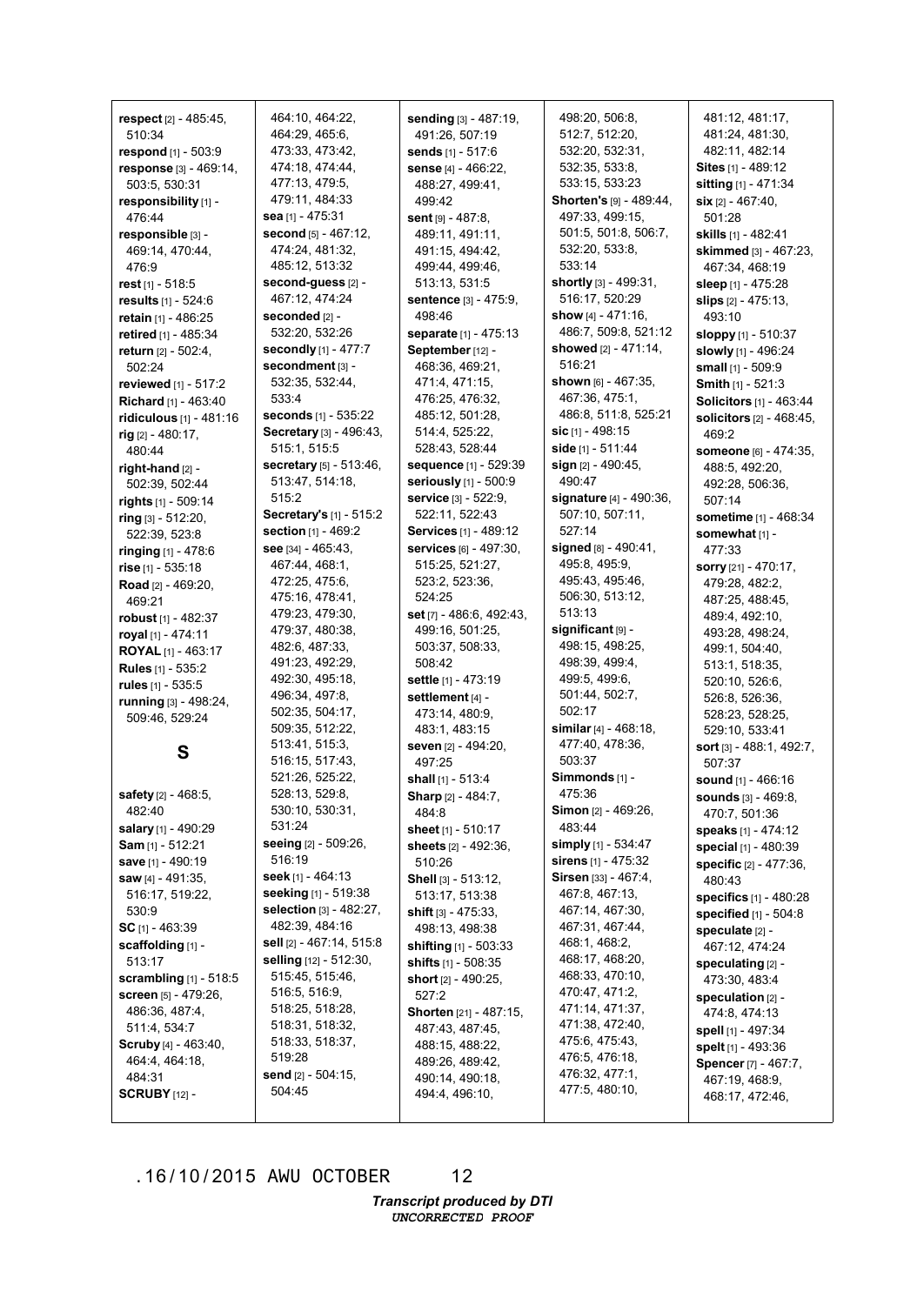474:2, 477:8 **spent** [1] - 466:46 **spoken** [2] - 465:36, 473:40 **St** [2] - 469:20, 469:21 **staff** [10] - 468:30, 476:42, 495:41, 506:37, 506:39, 506:43, 513:19, 527:9, 527:12, 535:1 **stage** [8] - 469:16, 469:18, 489:19, 497:37, 501:26, 504:18, 521:4, 524:20 **stamp** [2] - 476:1 **stand** [1] - 467:30 **start** [1] - 514:41 **state** [1] - 464:22 **State** [4] - 513:46, 514:18, 515:1, 515:2 **statement** [9] - 467:36, 481:13, 486:26, 509:20, 509:25, 509:32, 510:21, 510:28, 514:3 **STATEMENTS** [1] - 509:17 **statements** [8] - 467:20, 467:22, 467:23, 468:19, 509:8, 509:9, 510:25, 514:31 **status** [2] - 468:12 **stay** [1] - 478:25 **step** [1] - 482:2 **steps** [3] - 506:15, 506:19, 525:15 **Steve** [2] - 484:18, 484:26 **Steven** [2] - 483:47, 484:3 **stick** [2] - 478:30, 478:31 **sticking** [1] - 478:46 **still** [5] - 481:24, 484:22, 497:42, 497:45, 526:34 **Stoljar** [8] - 463:39, 498:24, 498:28, 529:8, 534:2, 534:29, 535:4, 535:9 **STOLJAR** [33] - 464:1, 464:20, 485:3, 485:12, 485:19, 485:25, 485:27, 485:40, 486:3, 486:15, 486:23, 486:28, 486:35,

496:40, 496:45, 497:2, 498:35, 499:1, 509:8, 509:19, 512:47, 513:6, 513:10, 521:16, 521:24, 525:38, 532:24, 532:37, 532:41, 534:31, 534:36, 535:12, 535:16 **stop** [1] - 533:42 **stoppage** [1] - 468:43 **stopped** [3] - 511:12, 520:42, 530:27 **story** [3] - 512:13, 533:9, 533:15 **Strait** [2] - 475:31, 480:17 **STRATEGY** [1] - 518:15 **Strategy** [1] - 515:33 **street** [1] - 533:42 **Street** [3] - 463:22, 489:23, 493:40 **strike** [2] - 469:32, 524:22 **strong** [5] - 513:42, 514:8, 514:9, 514:12, 519:6 **Strong** [2] - 515:38, 518:19 **stronger** [1] - 514:13 **struck** [1] - 470:10 **Stuart** [1] - 523:19 **stub** [1] - 528:13 **study** [2] - 486:5, 535:5 **subcontractor**[1] - 480:20 **subject** [3] - 465:15, 470:27, 509:14 **subjunctive** [2] - 478:23, 478:38 **submission** [2] - 479:5, 479:12 **submit** [2] - 502:4, 502:24 **submitted** [1] - 521:13 **SUBMITTED** [1] - 521:21 **submitting** [1] - 513:16 **subsequent** [1] - 481:40 **substance** [2] - 467:25, 467:46 **SUCH** [1] - 521:22 **sufficient** [1] - 510:30 **suggest** [8] - 472:29, 498:41, 499:37,

499:40, 501:32, 501:33, 518:25, 532:34 **suggested** [2] - 488:7, 512:10 **suggesting** [1] -498:18 **suggests** [2] - 505:21, 506:12 **summarise** [1] - 507:39 **summary** [1] - 522:22 **summons** [2] - 484:37, 534:39 **super** [1] - 490:30 **superannuation** [1] - 527:37 **supply** [1] - 511:3 **support** [2] - 514:1, 514:22 **suppose** [2] - 502:33, 502:35 **surprised** [4] - 466:16, 478:10, 479:42, 479:47 **survey** [3] - 522:1, 522:4, 522:25 **Susa** [8] - 467:18, 467:44, 468:1, 468:9, 468:15, 472:46, 474:1, 477:7 **Susa's** [1] - 467:35 **switch** [1] - 500:38 **switched** [1] - 500:34 **sworn** [2] - 464:8, 485:23 **Sydney** [1] - 463:22 **system** [1] - 482:40 **T T-0-M-P-K-I-N-S** [1] - 464:15 **talks** [1] - 520:22 **task** [1] - 480:17 **tax** [8] - 502:1, 502:4, 502:8, 502:17, 502:21, 502:24, 503:21, 505:41 **Tax** [1] - 505:41 **Ted** [2] - 488:43, 516:31 **ted@cssa"** [1] - 489:11 **telephone** [1] - 521:44 **telephoned** [1] - 521:31 **tender** [3] - 464:29, 485:4, 485:40

**tendered** [3] - 486:20, 525:21, 535:5 **tenor** [1] - 498:33 **tense** [1] - 478:23 **term** [3] - 478:16, 523:12, 523:13 **terminated** [4] - 468:10, 475:11, 475:20, 475:40 **termination** [5] - 469:46, 472:18, 474:4, 477:8, 481:33 **terminology** [2] - 478:19, 500:35 **terms** [4] - 466:28, 480:5, 480:28, 482:38 **Terry** [5] - 465:38, 466:14, 476:29, 484:17, 484:22 **text** [1] - 484:16 **THE** [58] - 464:6, 464:17, 464:32, 464:44, 465:4, 473:36, 473:40, 474:10, 474:32, 474:42, 477:15, 477:20, 477:24, 481:5, 483:10, 483:14, 483:21, 483:28, 483:32, 484:31, 484:35, 484:39, 484:43, 484:47, 485:1, 485:7, 485:14, 486:1, 486:19, 486:25, 486:30, 496:47, 498:32, 509:14, 513:4, 513:8, 518:14, 518:15, 521:19, 525:40, 525:44, 527:17, 527:23, 529:45, 530:3, 533:4, 533:13, 533:20, 534:24, 534:29, 534:34, 534:38, 534:42, 534:44, 535:9, 535:14, 535:21, 535:27 **thereafter** [3] - 516:17, 520:29, 522:14 **therefore** [1] - 465:38 **Theresa** [3] - 506:43, 506:46, 507:14 **Therese's** [1] - 506:47 **they've** [1] - 516:41 **three** [3] - 467:45, 470:34, 473:44

**Thursday** [1] - 466:30 **timekeeping** [1] - 482:41 **TO** [2] - 521:21, 535:27 **today** [7] - 471:34, 475:14, 477:35, 484:36, 485:19, 516:21, 535:14 **TOGETHER** [1] - 521:22 **together**[4] - 509:9, 516:29, 520:14, 521:13 **TOMPKINS** [8] - 464:13, 481:7, 481:9, 481:45, 483:6, 483:12, 483:19, 484:45 **Tompkins** [4] - 464:15, 464:17, 481:5, 483:21 **took** [5] - 476:6, 489:37, 494:37, 528:24, 529:8 **top** [2] - 518:12, 528:17 **topic** [1] - 485:3 **Total** [1] - 509:34 **touch** [1] - 520:11 **tracking** [1] - 504:3 **trade** [5] - 468:11, 511:23, 514:40, 519:4, 519:5 **TRADE** [1] - 463:17 **trades** [1] - 482:43 **trading** [2] - 502:41, 510:22 **traffic** [1] - 520:33 **trail** [2] - 508:33, 508:43 **trained** [1] - 480:43 **training** [15] - 467:10, 467:26, 468:5, 471:39, 476:9, 476:45, 477:3, 477:7, 480:26, 480:27, 480:45, 481:21, 481:25, 481:31, 486:5 **transactions** [1] - 535:3 **transcript** [18] - 464:29, 464:39, 470:18, 470:20, 470:32, 470:41, 477:47, 478:39, 478:44, 479:2, 479:11, 481:10, 485:40, 486:28,

#### .16/10/2015 AWU OCTOBER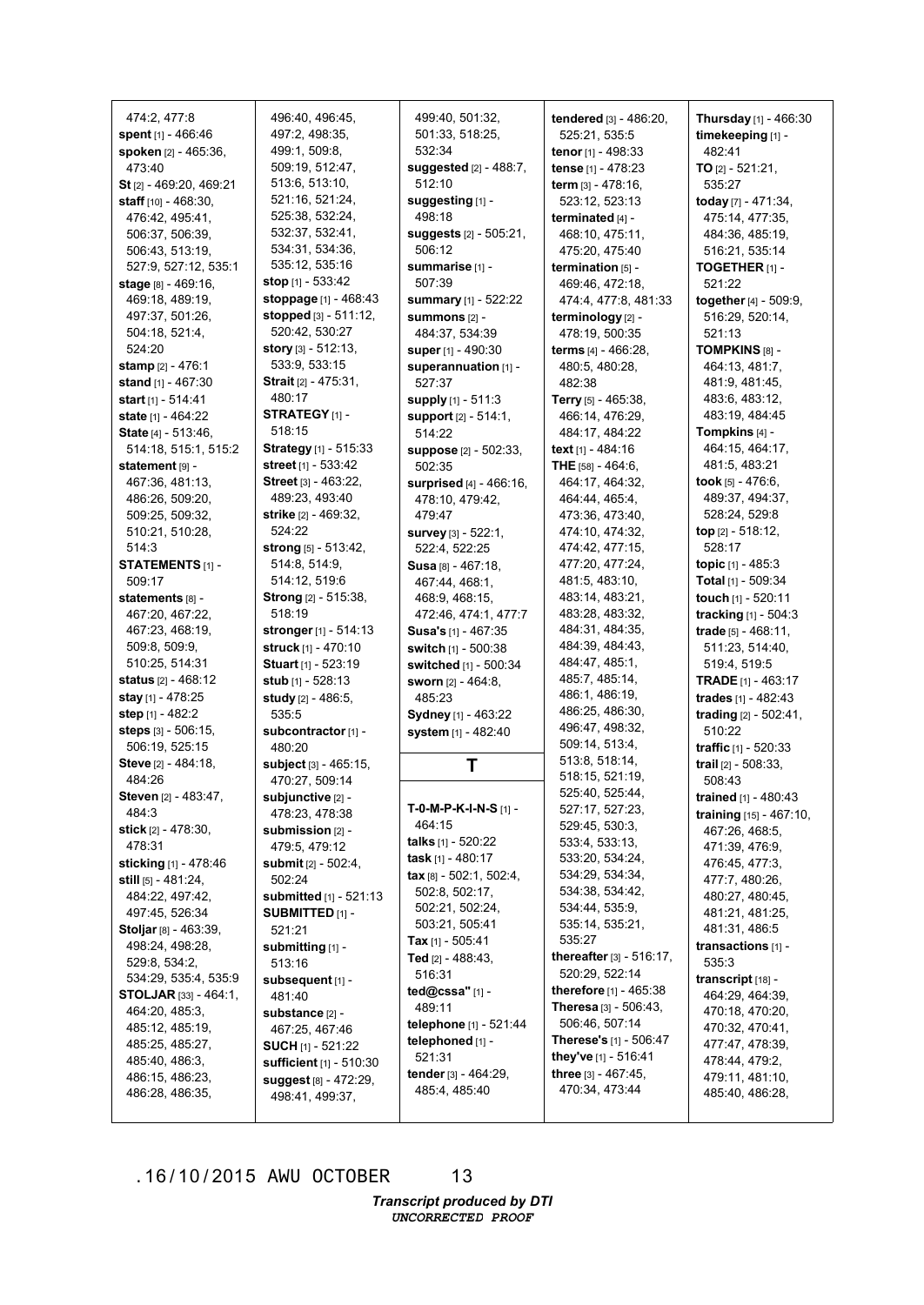| 486:30, 498:25,               | 495:29, 495:32,                 | 522:44, 523:42,                | 530:32                        | 510:31, 512:44,                        |
|-------------------------------|---------------------------------|--------------------------------|-------------------------------|----------------------------------------|
| 511:2, 534:47                 | 497:13, 497:28,                 | 527:1, 530:12,                 |                               | 519:21, 520:38,                        |
|                               |                                 | 530:16, 532:1,                 |                               | 526:5, 526:11,                         |
| TRANSCRIPT [4] -              | 497:31, 497:32,                 |                                | W                             |                                        |
| 464:34, 485:9,                | 499:18, 499:45,                 | 532:7, 535:2, 535:6            |                               | 526:17, 526:21,<br>527:4, 527:38,      |
| 485:16, 486:32                | 500:32, 500:47,                 | union $[5] - 468:11$ ,         | wages [9] - 492:47,           |                                        |
| transcription $[1]$ -         | 501:24, 501:27,                 | 510:45, 511:23,                | 493:8, 493:14,                | 531:15, 532:19,                        |
| 498:45                        | 501:40, 501:44,                 | 514:40, 519:4                  | 499:38, 508:23,               | 532:30, 533:22,                        |
| transcripts $[1]$ - 485:4     | 502:1, 502:46,                  | <b>unions</b> $[5] - 510:45$ , | 509:3, 527:43,                | 533:35, 534:6                          |
| transferred [1] -             | 503:34, 510:18,                 | 511:37, 512:9,                 | 532:6, 533:7                  | <b>WILSON [2] - 485:9</b>              |
| 526:26                        | 510:19, 510:22,                 | 516:6, 519:5                   | <b>wait</b> $[2] - 464:47$ ,  | Wilson's [5] - 493:8,                  |
| transport [1] - 480:17        | 520:29                          | <b>Unions</b> [1] - 475:7      | 467:45                        | 498:20, 508:23,                        |
| trouble [2] - 499:34,         | <b>UNIBUILT</b> [1] - 521:21    | Unsecured [1] -                | wakes [1] - 475:33            | 532:1, 532:6                           |
| 503:12                        | Unibuilt [62] - 485:4,          | 503:14                         | wants [1] - 486:35            | winding [1] - 503:41                   |
| true [1] - 514:47             | 487:29, 487:36,                 | up [25] - 472:24,              | <b>Ward</b> $[2] - 485:12$ ,  | winning [2] - 520:43,                  |
| trusted [1] - 521:32          | 487:42, 488:14,                 | 475:33, 482:31,                | 485:14                        | 525:32                                 |
| truth [1] - 488:23            | 488:19, 488:27,                 | 486:36, 488:40,                | <b>WARD</b> $[2] - 485:16$    | winter $[1] - 473:40$                  |
| truthfully [1] - 500:18       | 492:43, 493:14,                 | 490:9, 499:16,                 |                               | wish $[5] - 481:9$ ,                   |
| try [3] - 506:19,             | 493:27, 493:31,                 | 499:38, 501:25,                | <b>WAS</b> [1] - 535:27       | 497:24, 498:42,                        |
| 507:38, 517:43                | 493:35, 494:42,                 | 502:7, 502:14,                 | ways $[1] - 515:10$           | 500:16, 500:25                         |
| trying [6] - 497:39,          | 494:45, 496:16,                 | 503:37, 503:41,                | WE $[1] - 530:34$             | wished $[3] - 514:36$ ,                |
| 497:45, 499:9,                | 496:27, 496:28,                 | 508:33, 508:42,                | weak [1] - 482:46             | 514:44, 519:27                         |
| 517:33, 519:31,               | 497:5, 499:11,                  | 511:4, 517:44,                 | Wednesday [1] -               | wishes [1] - 485:20                    |
| 533:1                         | 499:45, 500:42,                 | 520:11, 520:19,                | 466:30                        | <b>WITH</b> $[1]$ - 521:22             |
| Tuesday [4] - 466:9,          | 501:4, 501:24,                  | 520:39, 520:46,                | week [11] - 468:6,            | withdraw [2] - 481:45,                 |
| 468:41, 474:36,               | 501:43, 502:11,                 | 523:47, 524:1,                 | 468:18, 474:28,               | 532:28                                 |
| 517:16                        | 502:13, 502:20,                 | 525:15, 529:11                 | 474:37, 492:30,               | <b>WITHDREW</b> $[2]$ -                |
| turn [2] - 526:44,            | 502:37, 502:42,                 | update [2] - 466:27.           | 504:15, 504:41,               | 485:1, 534:44                          |
| 528:5                         | 502:46, 503:19,                 | 466:35                         | 505:16, 505:25,               | witness [19] - 464:1,                  |
| turning $[1] - 527:3$         | 503:20, 503:33,                 | uploaded [1] - 535:1           | 516:45, 520:11                | 464:3, 464:4,                          |
| two [20] - 465:40,            | 507:6, 508:34,                  | $US$ <sub>[1]</sub> - 513:26   | weekly [6] - 495:29,          | 464:40, 464:41,                        |
| 466:14, 468:10,               | 509:20, 509:21,                 |                                | 495:32, 496:16,               | 465:1, 467:20,                         |
| 471:27, 473:20,               | 510:14, 510:35,                 | V                              | 496:32, 497:5,                | 467:22, 467:23,                        |
| 474:5, 477:6, 478:1,          | 513:11, 513:16,                 |                                | 500:47                        | 471:35, 473:30,                        |
| 478:47, 481:30,               | 513:34, 513:42,                 |                                | weeks [8] - 471:15,           | 473:34, 475:1,                         |
| 481:32, 485:4,                | 514:8, 515:8,                   | <b>Valley</b> [4] - 466:13,    | 476:26, 478:1,                | 498:23, 498:25,                        |
| 490:19, 502:13,               | 515:18, 515:19,                 | 484:5, 484:10,                 | 478:47, 504:26,               | 498:28, 532:41,                        |
| 503:37, 516:45,               | 515:21, 515:34,                 | 484:14                         | 513:29, 513:40,               | 534:26, 534:34                         |
| 521:8, 521:16,                | 515:39, 518:20,                 | variation [1] - 504:8          | 521:43                        | <b>WITNESS</b> [7] - 473:40,           |
| 527:43, 531:45                | 518:26, 518:34,                 | verbal [3] - 522:22,           | weighted [1] - 482:40         | 483:14, 484:39,                        |
|                               | 518:38, 521:12,                 | 522:24, 522:36                 | whatever's [1] - 487:4        | 485:1, 533:13,                         |
| U                             | 521:24, 524:39,                 | verbally [2] - 524:45,         | whole [1] - 518:11            | 534:42, 534:44                         |
|                               | 525:16, 525:32,                 | 524:46                         | <b>WILLIAM</b> [2] - 464:8,   | witness) [2] - 467:36,                 |
|                               | 526:12, 531:30                  | vessel [1] - 475:30            | 464:35                        | 511:8                                  |
| $U"$ [1] - 502:37             | <b>Unibuilt's [3] - 507:23,</b> | vested [1] - 513:36            | <b>William</b> $[1] - 464:23$ | wonder [2] - 467:35,                   |
| <b>UILT</b> $[1]$ - 487:29    | 509:24, 510:3                   | Victoria [4] - 485:31,         | <b>Wilson</b> [47] - 485:5,   | 498:28                                 |
| ultimately $[2]$ -            | unidentified [1] -              | 512:27, 519:5,                 | 485:7, 487:28,                | <b>wonderful</b> [1] - 509:6           |
| 466:47, 490:40                | 466:15                          | 520:43                         | 489:19, 489:27,               | wondering [1] -                        |
| under $[2] - 503:13$ ,        | <b>UNION</b> [1] - 463:17       | view [1] - 492:7               | 489:30, 489:33,               | 491:14                                 |
| 514:5                         | <b>Union</b> [33] - 465:20,     | viewed $[3] - 492:13$ ,        | 489:43, 489:47,               | <b>Wood</b> [1] - 512:21               |
| understandably [1] -          | 465:37, 465:39,                 | 521:26, 521:27                 | 490:21, 490:37,               | <b>word</b> $[2] - 532:46$ ,           |
| 526:21                        | 468:9, 477:10,                  | vigorously $[3] - 474:4,$      | 491:11, 492:32,               | 533:4                                  |
| understood [8] -              | 478:16, 480:3,                  | 474:11, 474:22                 | 493:13, 496:21,               | words [7] - 477:44,                    |
| 465:43, 466:20,               | 480:6, 482:24,                  | <b>Visy</b> [1] - 520:23       | 496:26, 497:12,               | 478:36, 481:34,                        |
| 469:40, 490:29,               | 482:27, 484:9,                  | volume [1] - 486:11            | 497:32, 498:19,               | 494:15, 495:14,                        |
| 492:10, 498:4,                | 493:47, 494:2,                  | volunteered [1] -              | 499:11, 499:27,               | 496:14, 505:20                         |
| 498:8, 498:12                 | 494:18, 496:38,                 | 466:32                         | 500:31, 501:3,                | workers [4] - 480:17,                  |
| underway [1] - 475:21         | 504:21, 512:11,                 | voting [3] - 522:42,           | 503:46, 505:12,               | 481:39, 481:40,                        |
| <b>unfair</b> [1] - 481:34    | 512:12, 513:36,                 | 523:39, 523:41                 | 505:22, 505:36,               | 482:25                                 |
| <b>UNIBILT</b> $[1]$ - 501:27 | 513:43, 514:10,                 | Voting [1] - 522:44            | 505:43, 506:5,                |                                        |
|                               |                                 |                                |                               |                                        |
| Unibilt [22] - 493:36,        | 521:27, 521:28,                 | <b>Vu</b> $[3] - 530:11$ ,     | 509:36, 510:10,               | <b>Workers</b> [2] - 513:36,<br>513:43 |

14